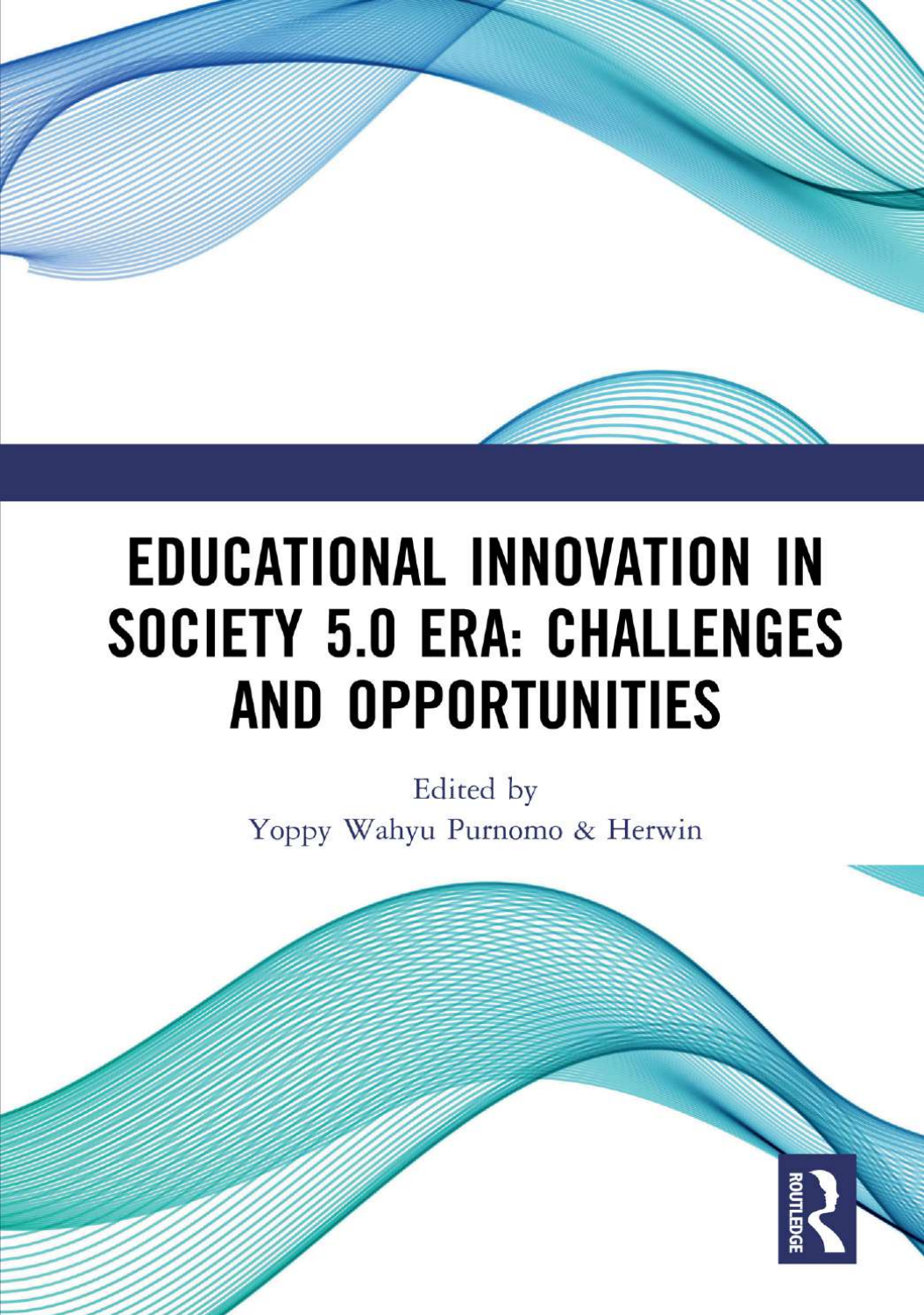#### EDUCATIONAL INNOVATION IN SOCIETY 5.0 ERA: CHALLENGES AND **OPPORTUNITIES**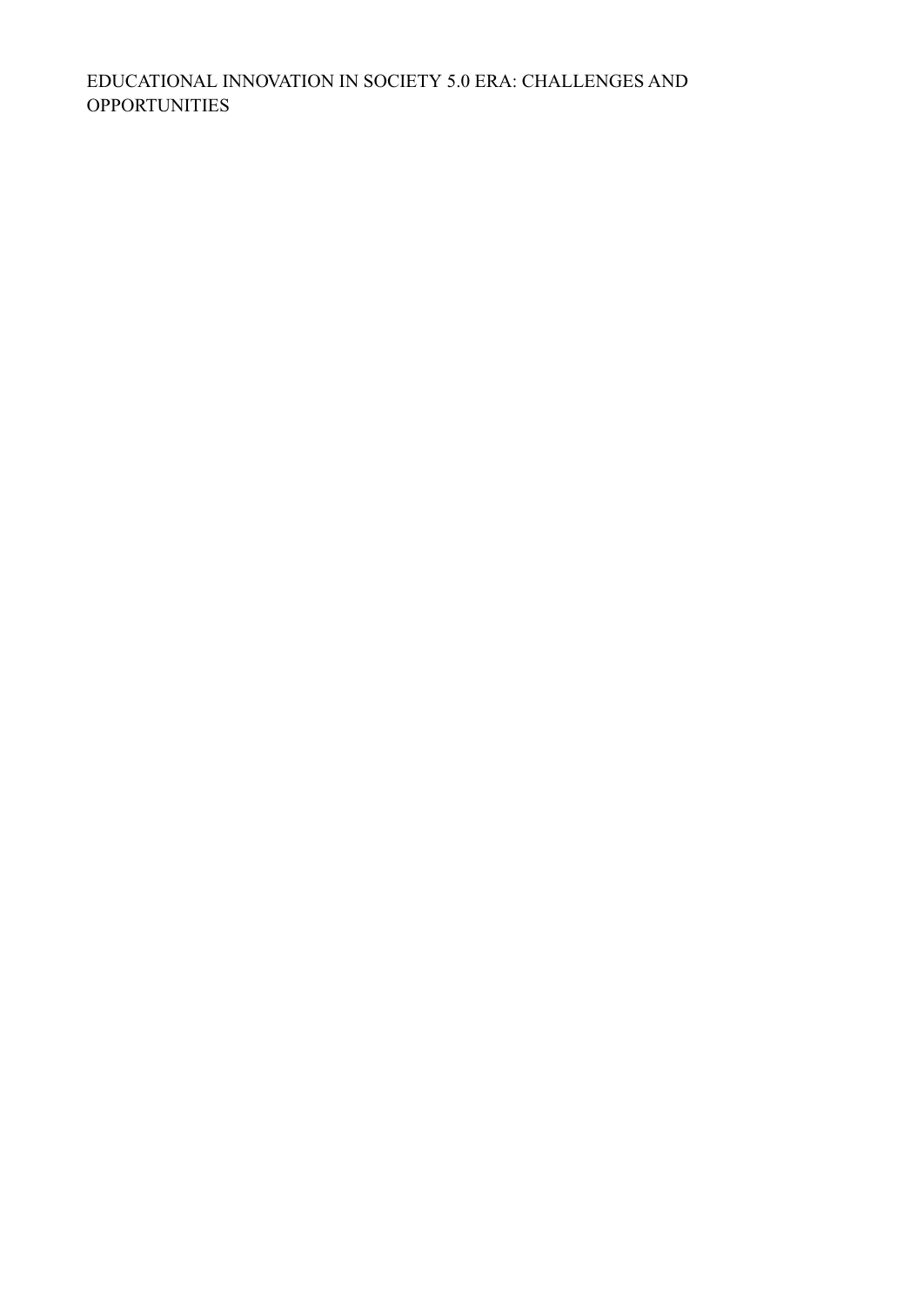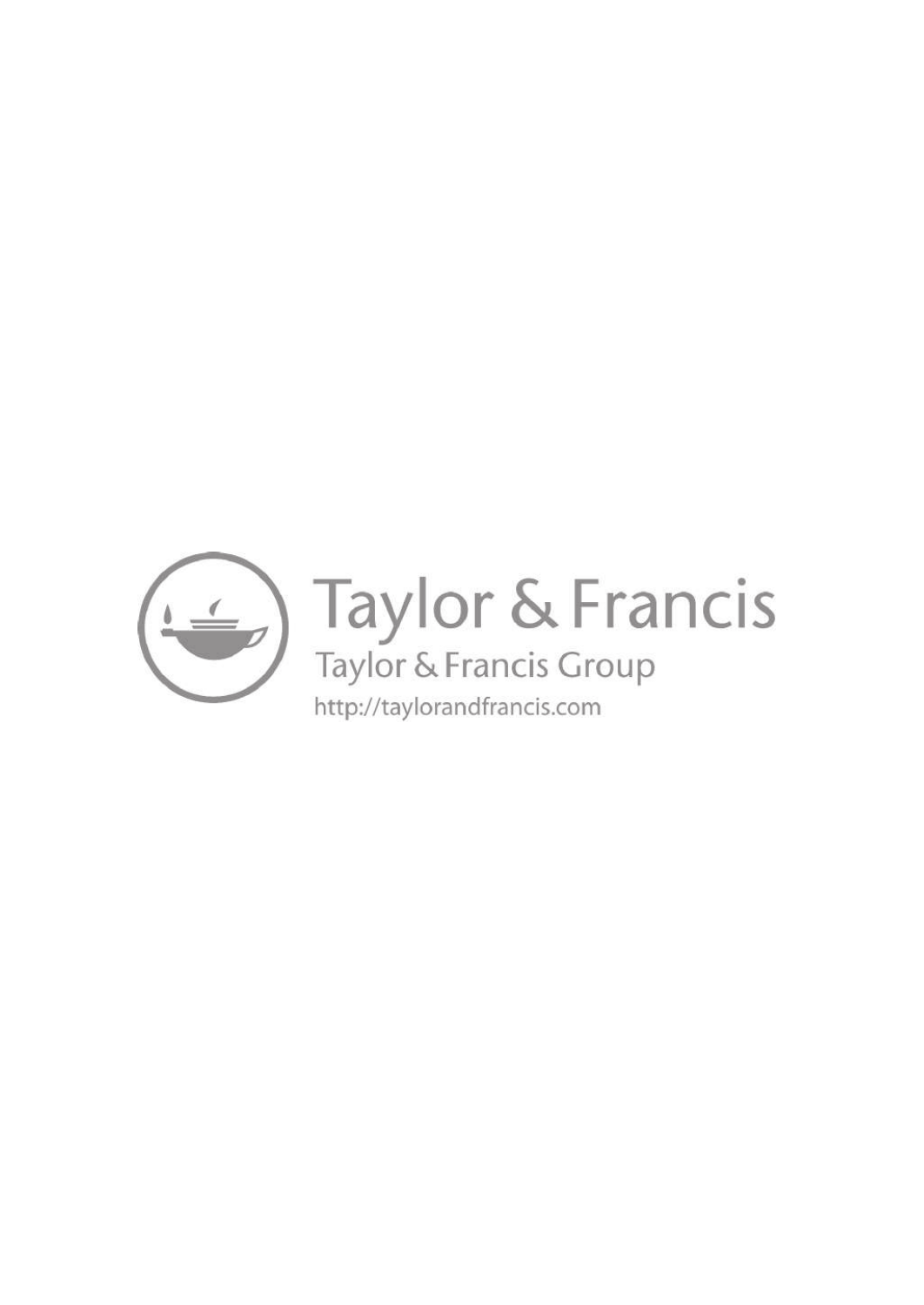# Educational Innovation in Society 5.0 Era: Challenges and Opportunities

*Edited by*

Yoppy Wahyu Purnomo & Herwin *Faculty of Education, Universitas Negeri Yogyakarta, Indonesia*

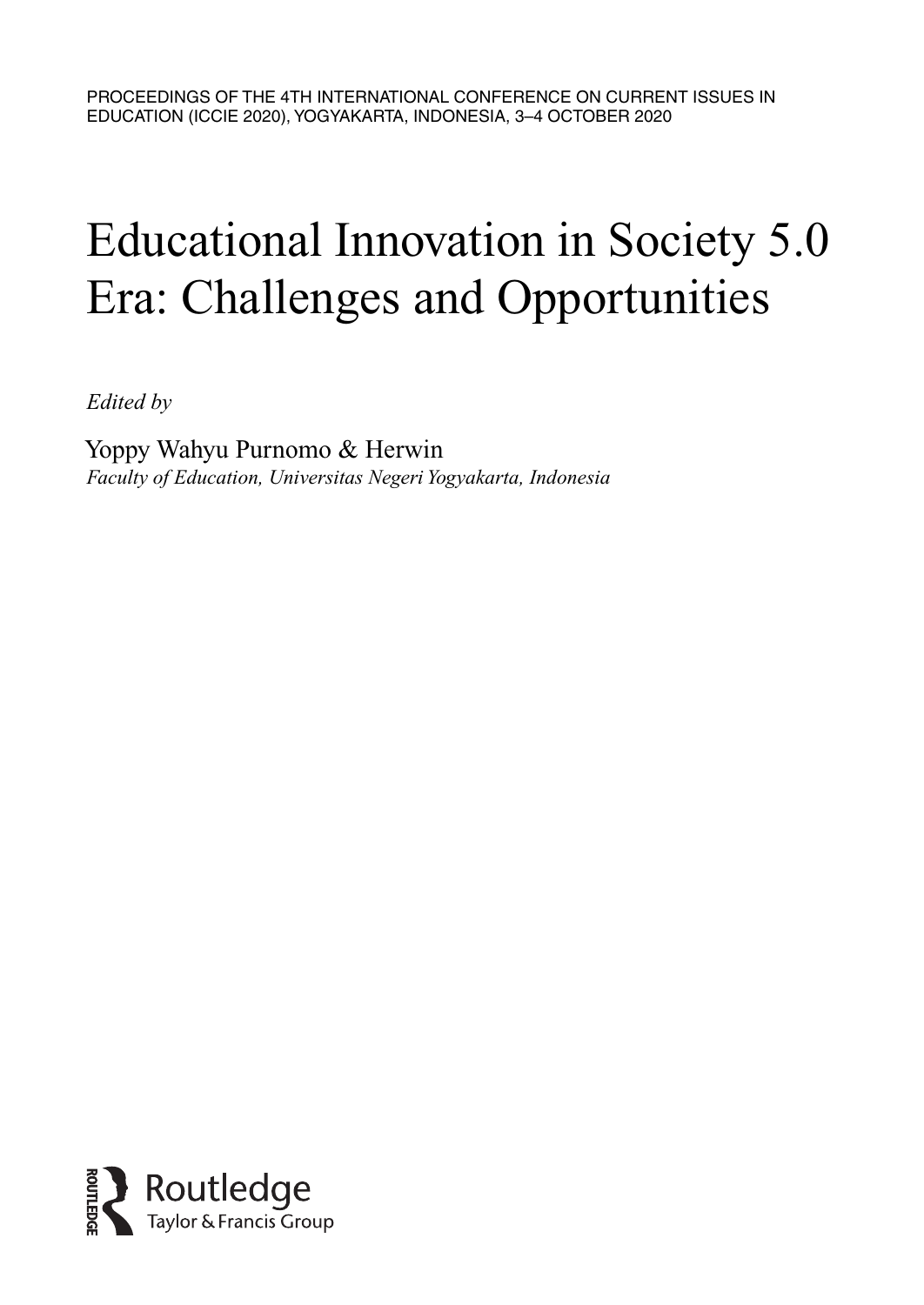*CRC Press/Balkema is an imprint of the Taylor & Francis Group, an informa business*

© 2021 selection and editorial matter, the Editors; individual chapters, the contributors.

Typeset by MPS Limited, Chennai, India

All rights reserved. No part of this publication or the information contained herein may be reproduced, stored in a retrieval system, or transmitted in any form or by any means, electronic, mechanical, by photocopying, recording or otherwise, without written prior permission from the publisher.

Although all care is taken to ensure integrity and the quality of this publication and the information herein, no responsibility is assumed by the publishers nor the author for any damage to the property or persons as a result of operation or use of this publication and/or the information contained herein.

*Library of Congress Cataloging-in-Publication Data*

A catalog record has been requested for this book

Published by: CRC Press/Balkema Schipholweg 107C, 2316 XC Leiden, The Netherlands e-mail: enquiries@taylorandfrancis.com www.routledge.com – www.taylorandfrancis.com

ISBN: 978-1-032-05392-9 (hbk) ISBN: 978-1-032-07231-9 (pbk) ISBN: 978-1-003-20601-9 (ebk) DOI: 10.1201/9781003206019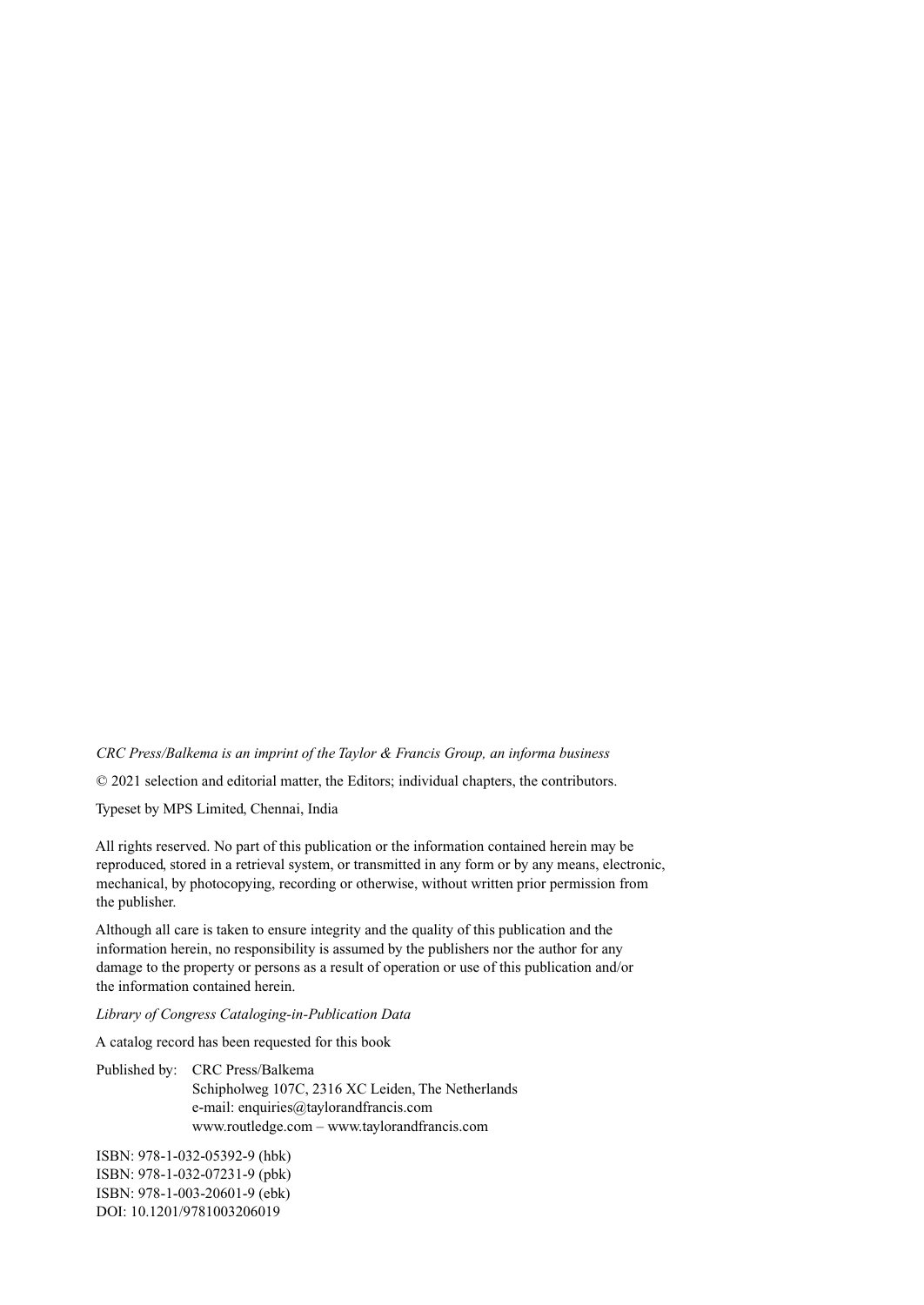## Table of contents

| Preface<br>Committees                                                                                                                                                                          | ix<br>xi     |
|------------------------------------------------------------------------------------------------------------------------------------------------------------------------------------------------|--------------|
| Society 5.0 and education in Japan<br>H. Masami                                                                                                                                                | $\mathbf{1}$ |
| Innovation in early childhood and primary education<br>G. Fragkiadaki, M. Fleer & P. Rai                                                                                                       | $\tau$       |
| Strengthening resilience for learning transformation and anticipatory education in the era<br>of society 5.0<br>S.I.A. Dwiningrum                                                              | 11           |
| The roles of social capital to promote soft skills among university students in facing the challenge<br>of society 5.0 transformation<br>A.R. Ahmad, M.M. Awang & N.A. Mohamad                 | 18           |
| Perception and attitude student to character education towards society 5.0 era<br>K. Fajriatin & A. Gafur                                                                                      | 27           |
| Implementation of civic virtue in character education in the era of Society 5.0<br>Y. Mahendra, Nasiwan & S.H. Rahmia                                                                          | 31           |
| The importance of using e-learning in teaching social science during and after Covid-19 pandemic<br>E. Suprayitno, Aman & J. Budiman                                                           | 36           |
| The development of instrument analysis for elementary school children's social interaction patterns<br>in the era of revolution 4.0<br>Firmansyah, A. Senen, Mujinem, Hidayati & S.P. Kawuryan | 40           |
| The effectiveness of batik learning activities on the improvement of character values in grade VII<br>students of SMP PGRI 8 Denpasar<br>I.K. Mahendra & N.M.M. Minarsih                       | 45           |
| The need fulfillment of assistive technology for students with intellectual disabilities in Indonesia<br>Ishartiwi, E. Purwandari, R.R. Handoyo & A. Damayanto                                 | 50           |
| Learning mathematics online during the Covid-19 pandemic: Is it without problems?<br>Desmaiyanti & Sugiman                                                                                     | 54           |
| Assessing the discriminant validity of the curiosity scale using confirmatory factor analysis<br>H. Sujati                                                                                     | 60           |
| Collaboration practices between educators in inclusive education before and during Covid-19<br>W. Hardiani & Hermanto                                                                          | 64           |
| Investigating students' self-regulated learning and academic procrastination on primary school during<br>distance learning<br>T. Nugraha & S. Prabawanto                                       | 69           |
| Exploring e-learning platforms used by students in Indonesia during the Covid-19 pandemic<br>S. Rahayu & Supardi                                                                               | 74           |
| Pre-service teacher education reform in Indonesia: Traditional and contemporary paradigms<br>A. Mustadi, P. Surya & M-Y Chen                                                                   | 80           |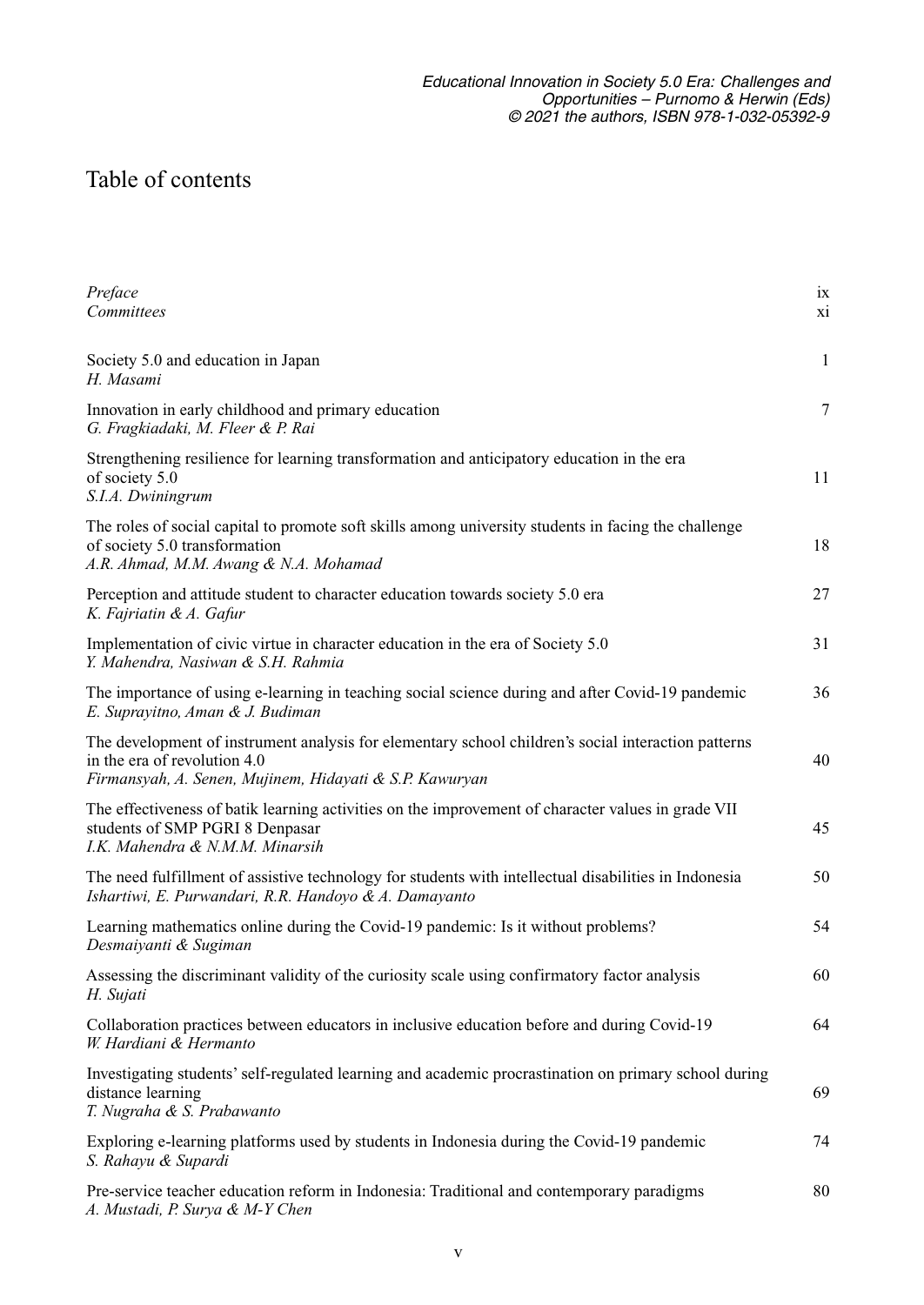| Envisaging Montessori visions on a K-2 learning environment in a digital form<br>M.H. Ismail                                                                                                         | 91  |
|------------------------------------------------------------------------------------------------------------------------------------------------------------------------------------------------------|-----|
| Online learning feedback for elementary school during the Covid-19 pandemic<br>F.N. Ismiyasari, E. Rahmawati, W. Kurniawan, Sutama, C. Widyasari, Z. Abidin & Z. Arifin                              | 96  |
| Multiliteracy education challenges: will narrative texts used in textbooks open students' window to<br>critical literacy?<br>H.N. Fadhlia & W. Purbani                                               | 101 |
| Adaptive learning 4C skills during and after Covid-19 in elementary school<br>A. Yatini & B.E. Mulyatiningsih                                                                                        | 107 |
| Multiliteracy pedagogy challenges: EFL teachers' multicultural attitudes in the literacy classroom<br>practices<br>U. Sholihah & W. Purbani                                                          | 113 |
| Implementation of wooden craft vocational learning to improve life skills in students with<br>disabilities<br>A. Sulistyo & Kasiyan                                                                  | 119 |
| Support of parents and schools for online learning during the Covid-19 pandemic<br>I.W. Liasari & A. Syamsudin                                                                                       | 125 |
| The influence of a gamification platform and learning styles toward student scores in online learning<br>during the Covid-19 pandemic using split-plot design<br>W.P. Hapsari, Haryanto & U.A. Labib | 132 |
| Strengthening beginners character education in facing the 2020 general election<br>D. Purba, B. Juantara & I. Bulan                                                                                  | 138 |
| Revitalization of local wisdom values in strengthening cooperation character towards community<br>civilization 5.0<br>S.F. Shodiq, D. Budimansyah, E. Suresman & M. Hidayat                          | 142 |
| The implementation of project based learning through mind mapping to increased student creativity<br>U.M. Sadjim & R. Jusuf                                                                          | 147 |
| The dilemma of Timorese education in COVID-19 pandemic<br>Syahrul, Arifin & A. Datuk                                                                                                                 | 151 |
| Model of project based learning in online learning during and after the Covid-19 pandemic<br>E. Wijaya, Nopriansah & M. Susanti                                                                      | 157 |
| Communal learning model as blended learning strategy in primary school during the Covid-19 pandemic<br>K.I. Sujati, A. Syamsudin, Haryanto & W.P. Hapsari                                            | 163 |
| Online learning in the medicinal education during the pandemic era: How effective are the platforms?<br>Y. Febriani, H. Haritani, P. Hariadi, T.P. Yuliana, A. Rafsanjani, M. Azim & E.E. Oktresia   | 169 |
| The effectiveness of the storybooks on the love of homeland character for elementary schools<br>W. Wuryandani, Fathurrohman, E.K.E. Sartono, Suparlan & H. Prasetia                                  | 175 |
| Strengthening a student's character in the era of society 5.0 in primary school<br>Jamilah, T. Sukitman & M. Ridwan                                                                                  | 178 |
| Healthy school behaviour in public elementary school in sanden bantul<br>S.N. Isvandari & C.S.A. Jabar                                                                                               | 182 |
| Cooperative learning model talking stick type: To improve speaking skills?<br>A.J. Verrawati, A. Mustadi & W. Wuryandani                                                                             | 186 |
| Building the critical thinking skills of elementary students through science thematic learning using<br>a guided inquiry model<br>P. Pujiastuti & D. Rahmawati                                       | 192 |
| Analysis of improving student's statistics thinking mathematic education<br>T.H. Nio, B. Manullang, H. Suyitno, Kartono & Sc. Maryani                                                                | 196 |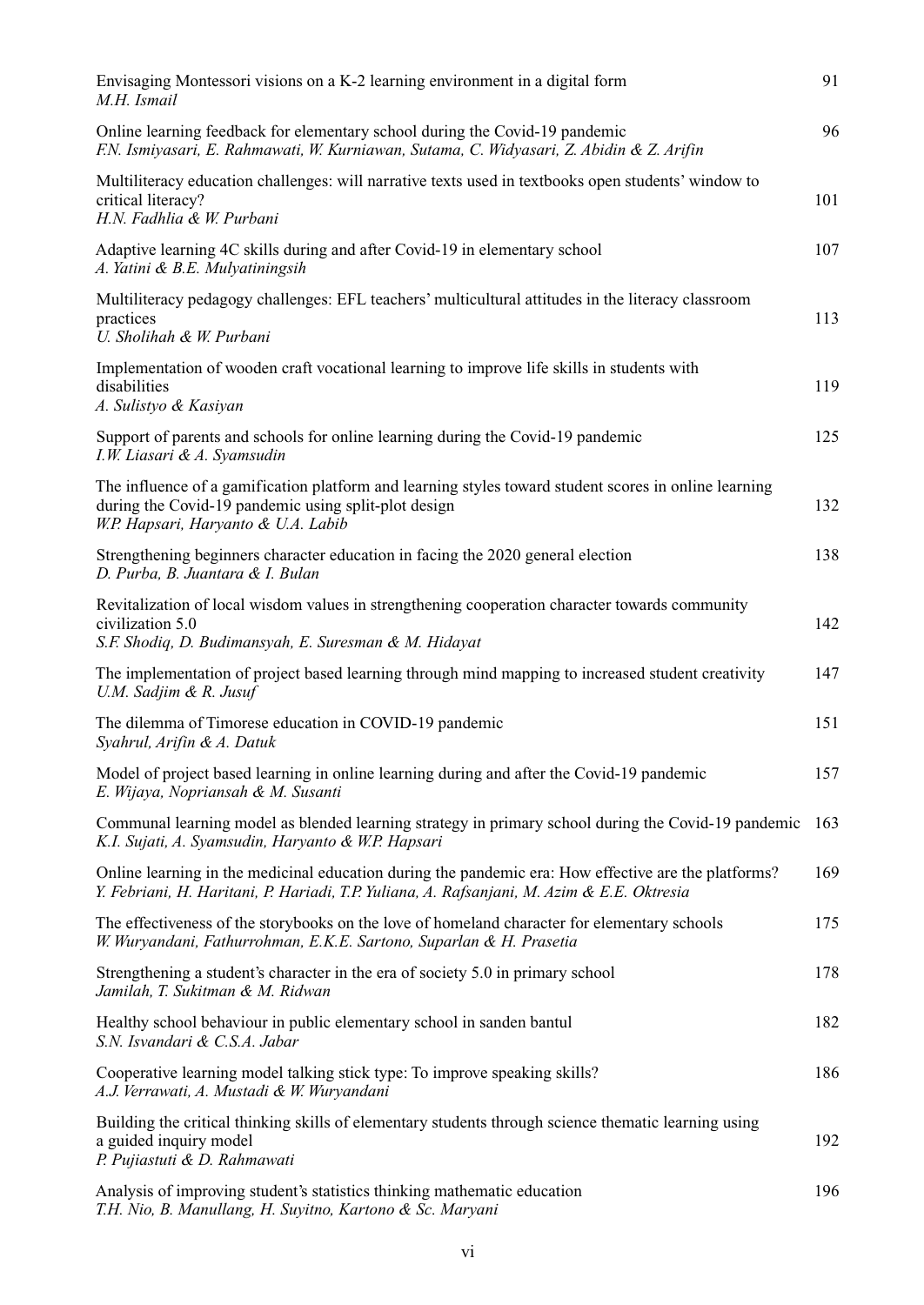| The effect of porpe strategy to improve the understanding of the concept of social sciences<br>in online learning<br>L.R. Hidayah, M.N. Wangid & S.P. Kawuryan                                                 | 199 |
|----------------------------------------------------------------------------------------------------------------------------------------------------------------------------------------------------------------|-----|
| A case study on the implementation of marketing competencies for deaf children in entrepreneurship<br>education<br>E. Bunyanuddin & N. Azizah                                                                  | 204 |
| The strategy of the principal of the elementary school of Jogja Green School in facing the Covid-19<br>pandemic<br>B.D. Jaswanti & E. Purwanta                                                                 | 209 |
| Development of Star Book Media to influence writing skills and carrying attitude in grade IV<br>elementary school students<br>E. Zubaidah, S. Sugiarsih & A. Mustadi                                           | 214 |
| Study motivation and students' participation in distance learning during Covid-19 pandemic<br>H. Nuryani & Haryanto                                                                                            | 220 |
| Increasing ecological intelligence through strengthening social studies education<br>R.A. Basit, A. Yuliyanto, B. Maftuh & H.E. Putri                                                                          | 226 |
| Teacher's quality of pedagogical influence on a student's character in society 5.0 era<br>N.K. Suarni, G.N. Sudarsana & M.N.M.I.Y. Rosita                                                                      | 232 |
| The effect of a simplified integrated learning environment on plagiarism behavior<br>G.N. Sudarsana, N.K. Suarni & I.K. Dharsana                                                                               | 238 |
| The profile of pre-service elementary school teachers in developing lesson plan of science instruction<br>W.S. Hastuti, P. Pujiastuti, Pujianto & Purwono                                                      | 244 |
| Documenting factors influencing children like learning English as a foreign language<br>R. Rintaningrum & S. Iffat Rahmatullah                                                                                 | 249 |
| The content validity analysis of the elementary school students' tolerance character measurement<br>instrument<br>H. Sujati, Haryani, B.S. Adi, Kurniawati & T. Aprilia                                        | 255 |
| Impoliteness language on social media: A descriptive review of PGSD UNY students<br>O.M. Sayekti, A. Mustadi, E. Zubaidah, S. Sugiarsih, E.N. Rochmah                                                          | 260 |
| Analysis of students' historical empathy in history education<br>S. Dahalan & A.R. Ahmad                                                                                                                       | 266 |
| Analysis of the implementation of primary school teachers' professional duties during the Covid-19<br>pandemic in Sleman Yogyakarta<br>A. Hastomo, B. Saptono, S.D. Kusrahmadi, F.M. Firdaus & A.R. Ardiansyah | 270 |
| Fun and interesting learning to improve students' creativity and self-confidence in the 5.0 social era<br>M. Susanti, Y.P. Sari, K. Karim & Sabri                                                              | 275 |
| Goal-orientation measurement model: A study of psychometric properties using ranking scale<br>F.A. Setiawati & T. Widyastuti                                                                                   | 281 |
| Multiliteracy education in 5.0 era on learning entrepreneurship with the project based learning model<br>B. Afriansyah & N.V. Yustanti                                                                         | 286 |
| Author index                                                                                                                                                                                                   | 291 |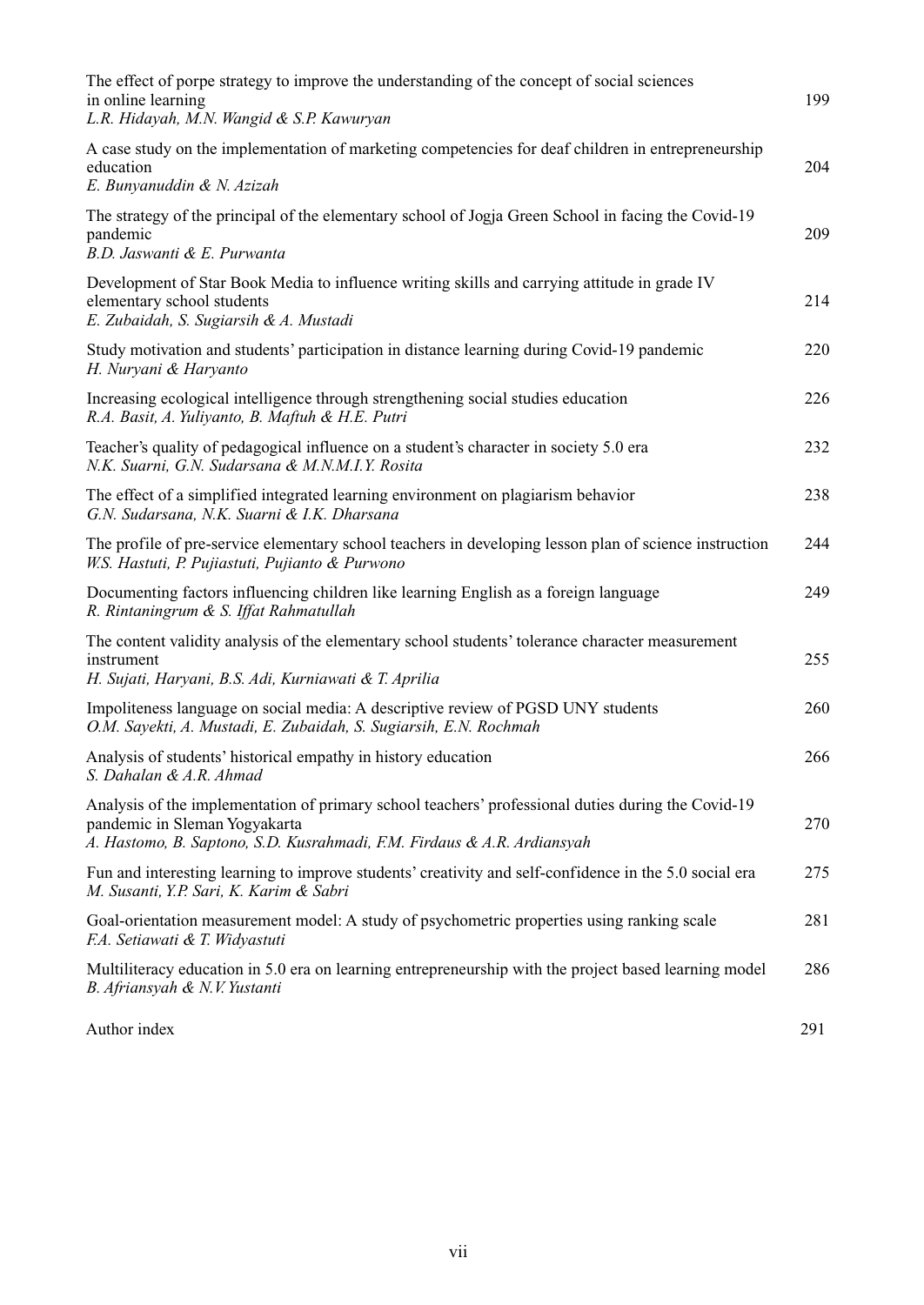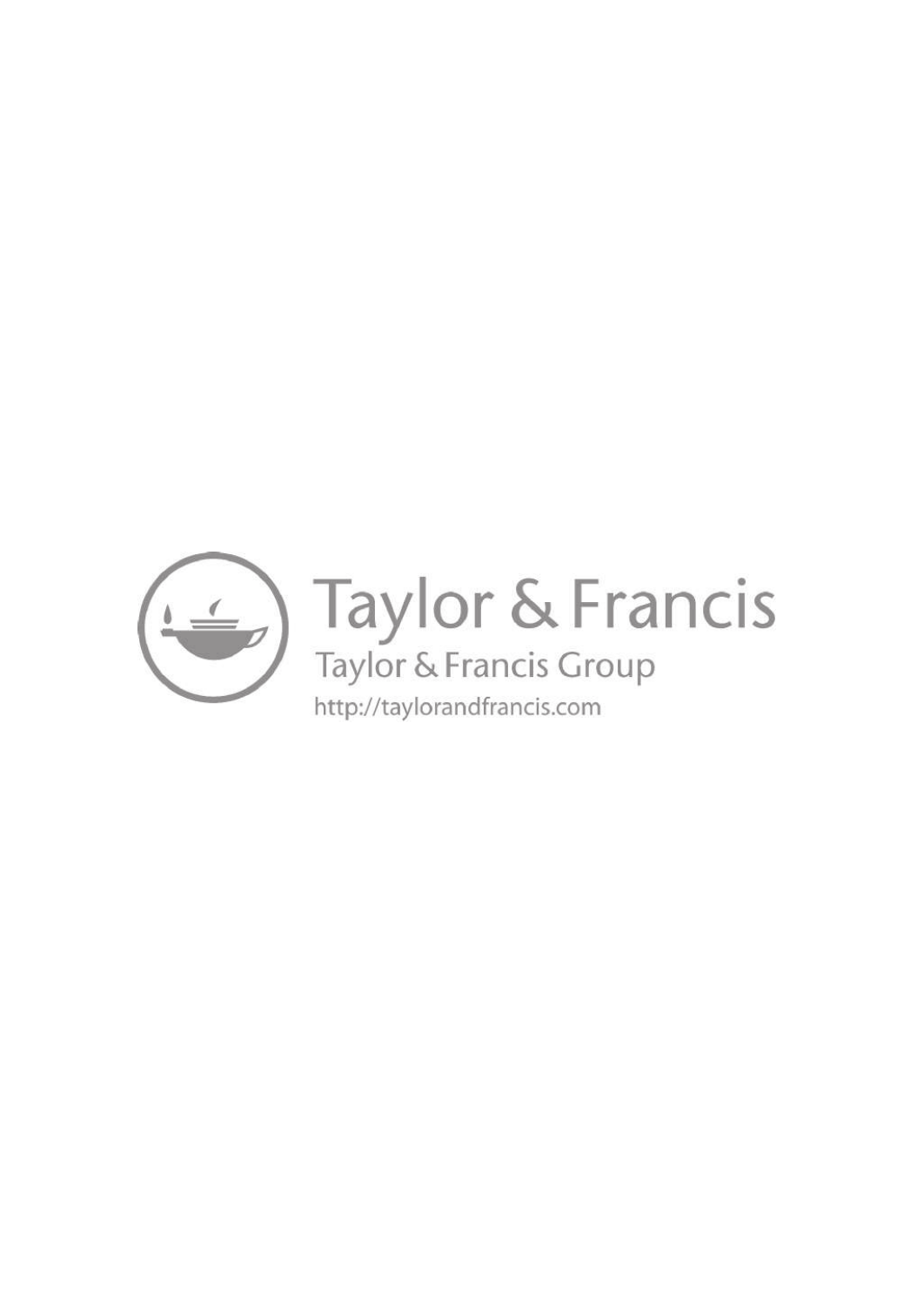#### [Preface](#page--1-2)

Educational innovation in the era of Society 5.0 is directed to resolve various social challenges, issues, and problems relating to educators, students, the dynamics of the education system, and social dynamics. Era Society 5.0 is an answer to the challenges that arose due to problems resulting from the Industrial Revolution 4.0 era by utilizing innovations in technology that integrate cyberspace and the physical world. This is expected to balance economic development and solve social problems. Based on the background of the situation, there was a need for a forum that was able to explore and publish various results of studies and research related to educational innovations in the era of Society 5.0.The 4th International Conference on Current Issues in Education (ICCIE) 2020 took place inYogyakarta on October 3-4, 2020. The conference was organized byYogyakarta State University (UNY) in collaboration with Universiti Kebangsaan Malaysia (UKM).

There were 226 participants from countries all over the world attending the conference. The scientific program consisted of in total 92 talks, a big part of them presented in 10 mini-symposia. Five talks were invited plenary lectures given by Assoc. Prof. Dr. Hayashi Masami (Japan), Prof. Dr. Glykeria Fragkiadaki (Australia), Prof. Dr. Juliane Stude (Germany), Prof. Dato' Dr. Abdul Razak Ahmad (Malaysia), and Prof. Dr. Siti Irene Astuti Dwiningrum (Indonesia).

We would like to express our appreciation to the many people who contributed to the success of the conference: the plenary and keynote speakers, the authors, the participants, the session chairs, and the members of the Committees who nominated plenary and keynote speakers. The editors are especially grateful to those who reviewed the manuscripts included in this book.

The Editors

Yoppy Wahyu Purnomo Herwin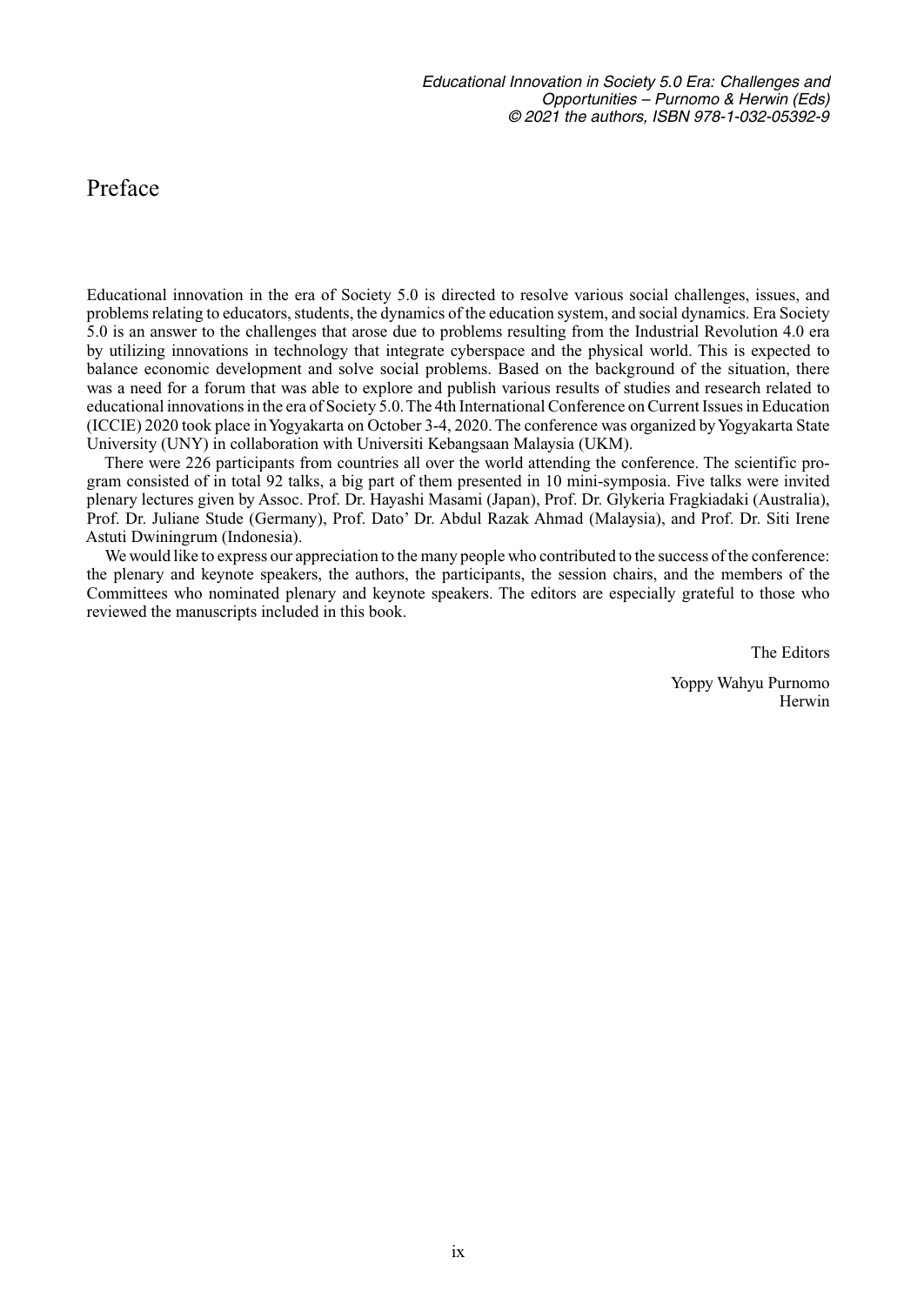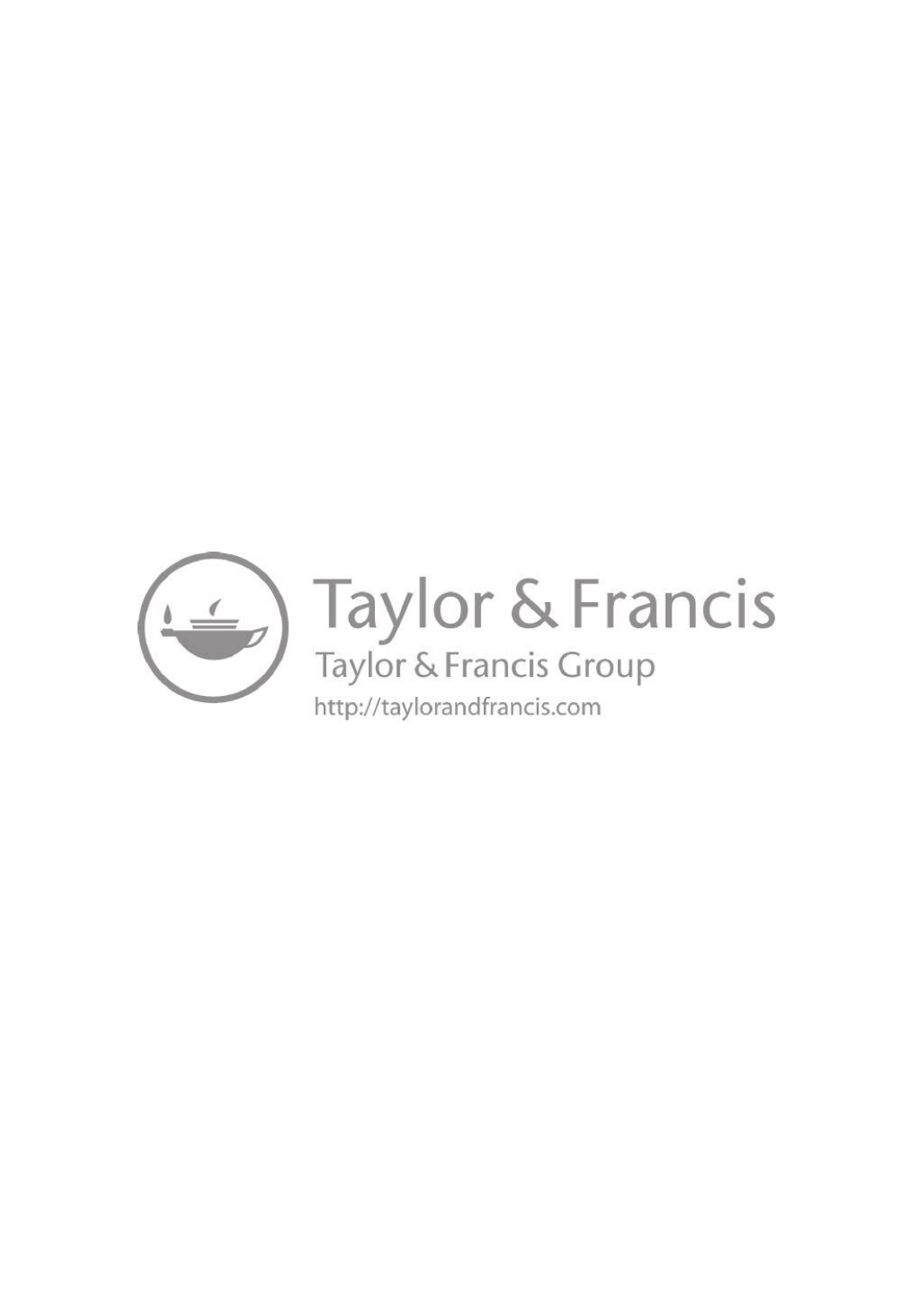#### **[Committees](#page--1-2)**

#### **Steering Committee**

Dr. Sujarwo, M. Pd. Dr. Cepi Safruddin Abd Jabar, M.Pd. Drs. Bambang Saptono, M.Si. Joko Pamungkas, S.Pd., M.Pd. Dr. Anwar Senen, S.Pd., M. Pd.

#### **Chair**

Dr. Ali Mustadi S.Pd., M. Pd.

#### **Vice Chair**

Dr. Fery Muhamad Firdaus, S.Pd., M.Pd.

#### **Secretary**

Vinta Angela Tiarani, M.Si, M.Ed., Ph.D. Amalia Rizki Ardiansyah, S.Pd., M. Pd.

#### **Scientific Committee**

Prof. Juliane Stude, Ph.D. (*Münster University, Germany*) Prof. Dr. Maryani (*Universiti Pendidikan Sultan Idris, Malaysia*) Prof. Poornsook Tantrarungroj, Ph.D. (*Chulalongkorn University, Thailand*) Chanita Rukspollmuang (*Chulalongkorn University, Thailand*) Asc. Prof. David Evans, Ph.D. (*University of Sydney, Australia*) Prof. Dato' Dr. Abdul Razak Ahmad (*Universiti Kebangsaan Malaysia, Malaysia*) Dr. Mahzan Awang (*Universiti Kebangsaan Malaysia, Malaysia*) Salleh Amat (*Universiti Kebangsaan Malaysia, Malaysia*) Ming-Huan Lin (*National Chiayi University, Taiwan*) Ruyu Hung (*National Chiayi University, Taiwan*) Mei-ying Chen (*National Chiayi University, Taiwan*) Laura Apol (*Michigan State University, United States*) Vijay Kumar Mallan (*University of Otago, New Zealand*) Maria I. E. Manzon (*Nanyang Technological University, Singapore*) Sharon Russo (*The University of South Australia, Australia*) Harri Lappalainen (*Turku University of Applied Sciences, Finland*) Mark Bray (*The University of Hongkong, Hongkong*) Prof. Tan Oon Seng (*National Institute of Education, Singapore*) Prof. Aurora Adina, Ph.D. (*Stefan cel Mare University of Suceava, Romania*) Dr. Wuri Wuryandani, S.Pd, M.Pd. (*Universitas Negeri Yogyakarta, Indonesia*) Dr. Sigit Sanyata, M.Pd. (*Universitas Negeri Yogyakarta, Indonesia*) Dr. Ali Mustadi, S.Pd., M.Pd. (*Universitas Negeri Yogyakarta, Indonesia*) Dr. Yoppy Wahyu Purnomo, S.Pd., M.Pd. (*Universitas Negeri Yogyakarta, Indonesia*) Vinta Angela Tiarani, M.Si, M.Ed., Ph.D. (*Universitas Negeri Yogyakarta, Indonesia*) Nu Azizah, S.Pd., M.Ed. Ph.D. (*Universitas Negeri Yogyakarta, Indonesia*) Ika Budi Maryatun, M.Pd. (*Universitas Negeri Yogyakarta, Indonesia*) Pujaningsih, S.Pd., M.Pd. Ed.D. (*Universitas Negeri Yogyakarta, Indonesia*) Siti Rohmah Nurhayati, S.Psi ., M.Si. (*Universitas Negeri Yogyakarta, Indonesia*)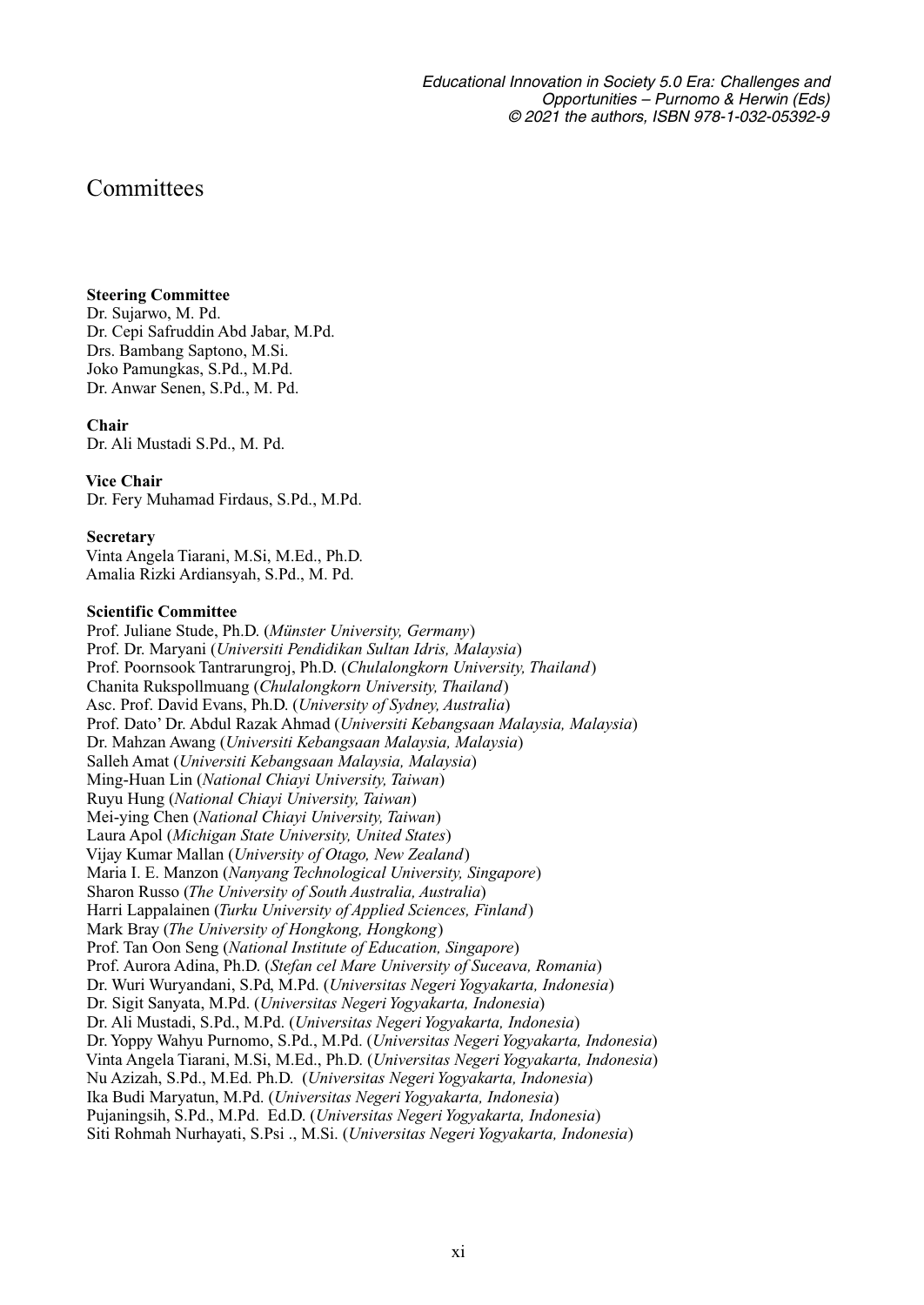#### **Organizing Committee:**

Dr. Wuri Wuryandani, S.Pd., M. Pd. Octavian Muning Sayekti, S.Pd., M. Pd. Widayanti Sekar Purbarini Kawuryan, S.I.P., M.Pd. Yunita Fitriatun, S.Pd. Tika Aprilia, S.Pd., M. Pd. Dr. Amir Syamsudin, M.Ag. Rahmat Fadhli, S.IIP., M.A. Irfan Wahyu Prananto, S.Pd., M. Pd. Rendy Roos Handoyo, S.Pd., M. Pd. Tria Widyastuti, S.Psi., M.A. Agung Hastomo, S.Pd., M. Pd. Budiono Supartinah, S.Pd., M.Hum Dr. Yoppy Wahyu Purnomo, S.Pd., M. Pd. Dr. Herwin, S.Pd., M. Pd. Ernisa Purwandari, M.Pd. Septinda Rima Dewanti, M.Pd.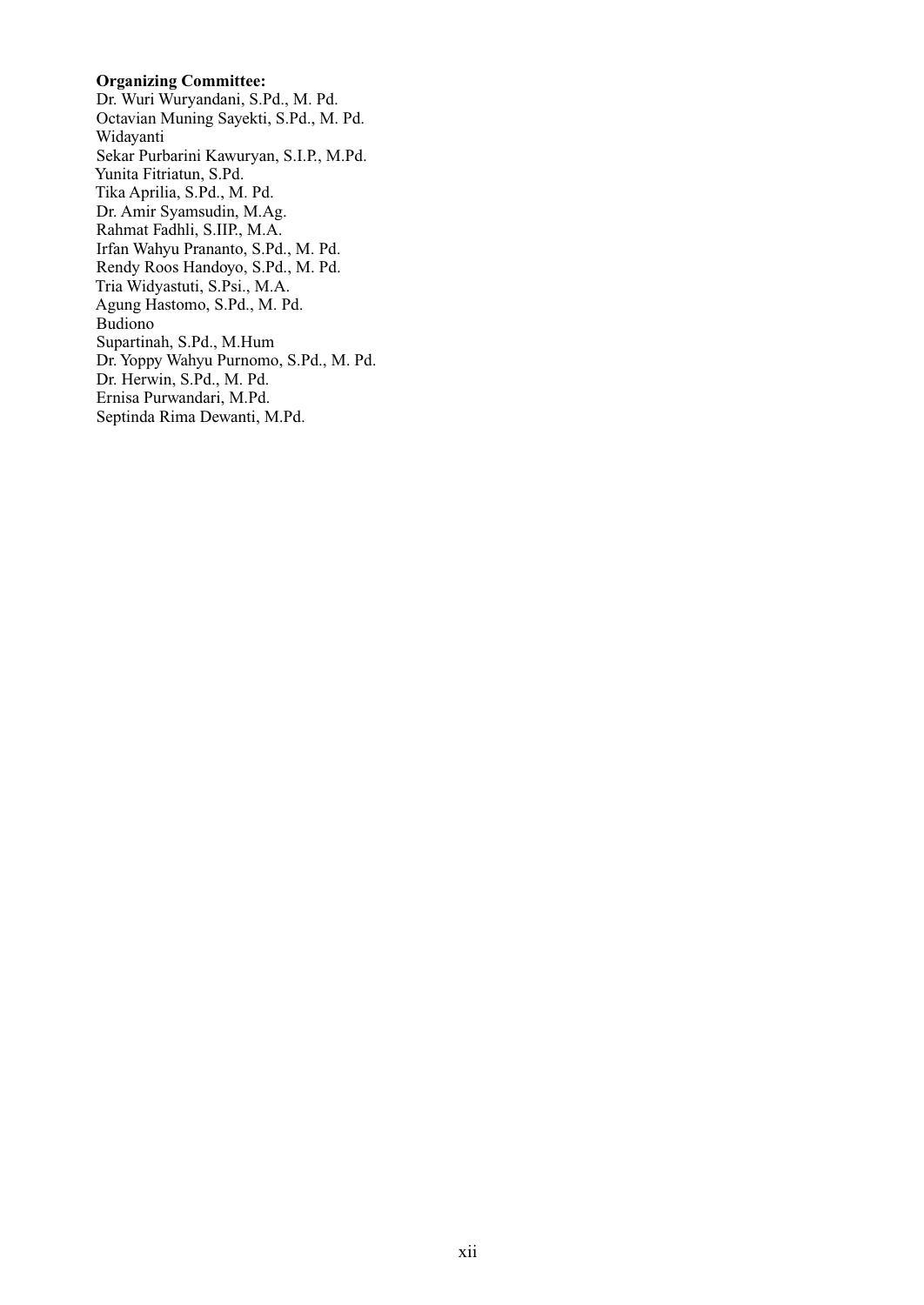#### [Society 5.0 and education in Japan](#page--1-2)

#### H. Masami

*Tokyo Gakugei University, Koganei, Japan*

ABSTRACT: Japan calls the future, which is impossible to predict with precision, Society 5.0. Current occupations will be replaced by machines and human jobs will decrease. However, humans will have to do new jobs to make a living. Japan examined what kind of policies are needed for peace and sustainability for humanity. As a result, we decided that we need to master artificial intelligence (AI) and train people who cannot be replaced by AI. However, specific education is still being explored in all countries. In this paper, I have first identified the characteristics of Japan's educational reform. Then, the future of education in Japan was discussed based on the OECD's Learning Compass 2030.

#### 1 INTRODUCTION

#### 1.1 *The purpose of the investigation*

The purpose of this presentation is to introduce Japan's Society 5.0 and relativize its advantages and challenges. In times of slow change, the future can be predicted by analyzing past data. However, at times, there is a significant disconnect between the past and the future. For example, the present and the future are not continuously connected, as exemplified by the pandemic of the new coronavirus disease. We live in these unpredictable times. First of all, we need to be able to analyze big data and choose the best option. On the other hand, we also need to be able to deal with unpredictable situations that differ from past trends and how best to deal with them. Society 5.0, as proposed by Japan, is the inevitable future. The decision on what kind of education is needed in Society 5.0 era will differ from country to country. This decision will probably change the future of each country.

#### 1.2 *The problem being investigated*

I will clarify what kind of Society 5.0 is proposed by Japan, its advantages, and the direction in which it should be incorporated into education. It should be noted that Society 5.0 is not an ideal future, but a reality brought about by technological innovation.Technological innovation allows machines to fill in many parts of human activities. It could be said that machines will take away human jobs. This includes the question of how humans will live in a future where machines will replace many parts of human work. Education, as proposed by the OECD, may provide a hint of a solution. I believe that one of the answers is an education that allows students to exercise competency and agency towards well-being.

#### 1.3 *The background*

In today's world of the Internet, new future strategies are becoming an important issue for the industry as well. In conjunction with this, education strategies need to be reoriented for optimization. Governments need to examine their education policies for the sake of peace and a sustainable future for humanity. Here, I would like to show how Society 5.0, which is being considered and implemented by the Japanese government, is changing the educational sector in Japan. Society 5.0 will serve as a reference point for education policy in other countries and for teacher training in universities in other countries, and this will contribute to educational reform.

#### 1.4 *General approach*

This report describes how the Japanese Ministry of Education, Culture, Sports, Science, and Technology (MEXT) and the educational community in Japan have responded to the Japanese government's policy of Society 5.0 and how they are putting it into practice. One common approach is to develop indicators and case studies to test their effectiveness. Since we have yet to measure effectiveness, I will adopt the case study method of the MEXT. I believe that many countries can take a number of cues from Japan's education reforms, which may or may not be positive.

#### 1.5 *The criteria for my study's success*

The goal of the study is to be able to interpret and explain the development of Japan's Society 5.0 strategy in the education world based on OECD's Education 2030 competencies and agencies. Japanese education up to now has tried to work on the individual to make him or her into the desired condition. As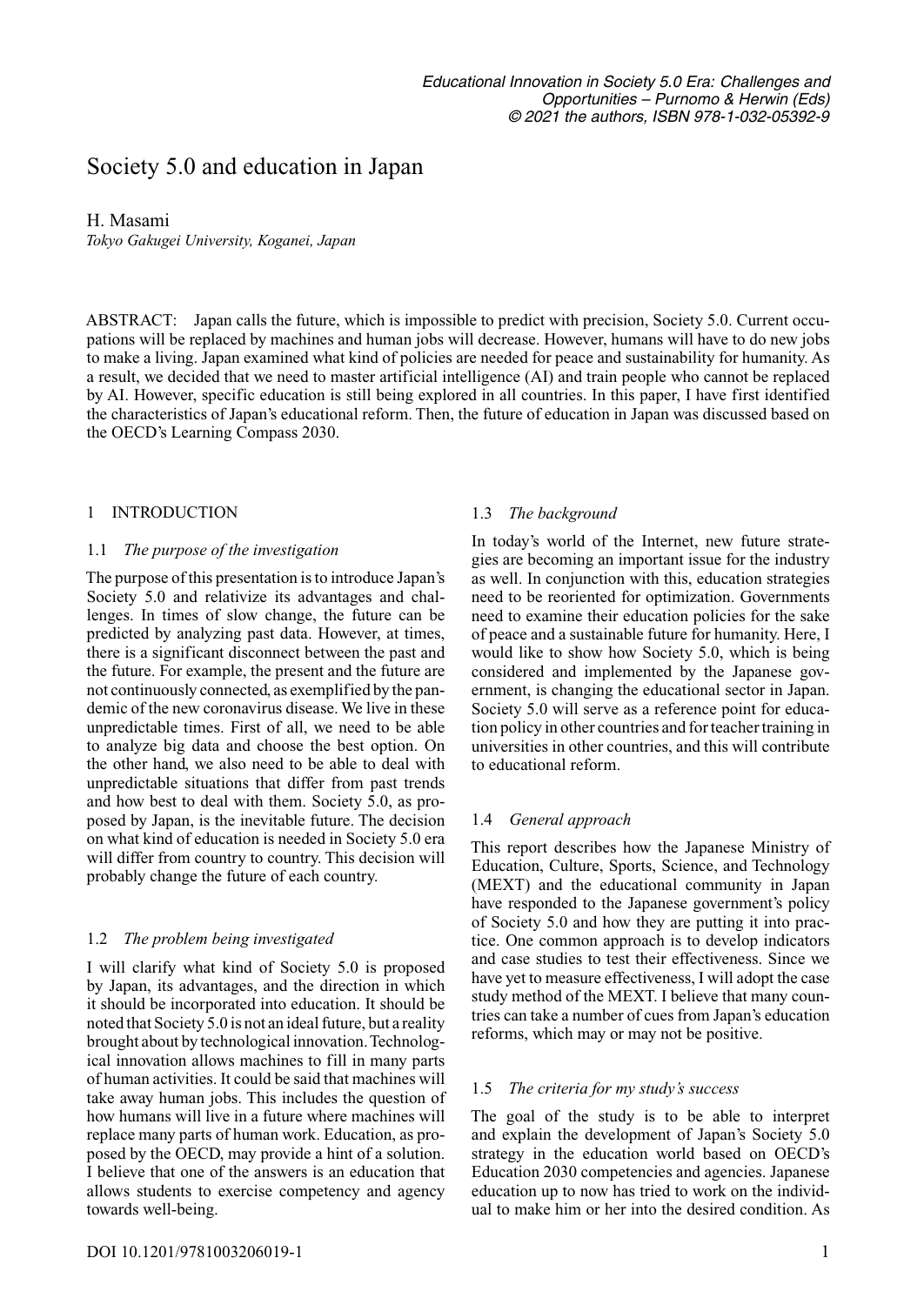a result, students have become more knowledgeable, skilled, and nurtured in their humanity. The Japanese educational community emphasizes the merits of individual education. However, less attention has been paid to how students live in a world of technological innovation and globalization. This is a point of reflection. Therefore, I decided to use the OECD project, which is examining educational models that respond to technological innovation and globalization, to clarify the characteristics of Japan. Tokyo Gakugei University, to which I belong, is conducting a project to provide evidence for educational reform in collaboration with the OECD and MEXT.

#### 2 RESULTS

For predicting the future of employment, a study by Michael A. Osborne of the University of Oxford was the catalyst. There, it was published that many of the jobs that currently exist will be replaced by machines (AI) in the near future (Freya & Osborn 2017).

Influenced by research in this direction, Japan's Nomura Research Institute released a report that said 49% of current jobs in Japan will disappear in the next 15 years. In 2015, Japan's Nomura Research Institute estimated the establishment of computer technology replacements in the next 10-20 years for each of Japan's 601 occupations. It found that about 49% of Japan's working population could be technologically replaced by artificial intelligence (AI). On the other hand, occupations that require knowledge to organize and create abstract concepts, such as art, history, archaeology, philosophy, and theology, were found to be difficult to replace with AI. It was also found that professions that require cooperation with others, understanding of others, persuasion, negotiation, and service orientation are also difficult to replace with AI. Comparing Japan, the United Kingdom, and the United States, it was also found that Japan's workforce is more replaceable by robots and other technologies (Nomura Research Institute 2015). The Nomura Research Institute's comparison of the UK and the US is based on the work of Dr. Osborne and Dr. Frey, among others (Figure 1).



Figure 1. Percentage of the workforce likely to be replaced by AI and robots, compared to Japan, the UK, and the US (Nomura Research Institute 2015).

In the case of Japan, education policy has been developed around the concept of Society 5.0. Society 5.0 is defined by the Japanese government as follows. "A human-centered society that balances economic advancement with the resolution of social problems by a system that highly integrates cyberspace and physical space" It follows the hunting society (Society 1.0), agricultural society (Society 2.0), industrial society (Society 3.0), and information society (Society 4.0). Today's complex society is Society 5.0 (see Figure 2).

The difference between Society 4.0 and Society 5.0 is as follows: in Society 4.0, the Cloud is used, but not yet as big data. This is a society where AI does the analysis (Figure 3).

However, we are not yet at the stage where AI can analyze big data and use it consciously and creatively. Therefore, the MEXT, with an eye on society 5.0 vision of a society, is trying to increase the number of people who can engage in research and development related to AI, and to train people with human strengths that cannot be replaced by AI.

The Ministry of Education, Culture, Sports, Science, and Technology (MEXT) is currently working on three leading projects: Leading Project 1, which aims to optimize learning through the accumulation of student study logs. At present, the results are still to be determined, but support strategies have been initiated for the GIGA (Global and Innovation Gateway for All) school initiative.

For the GIGA school concept, a package of measures for the realization of "one computer per student" was created by MEXT. (December 2020) MEXT's roadmap for the realization of the GIGA school concept calls for organizing digital devices for all classes, from elementary school to high school, by the end of 2022 as a start. And it is planned to implement online education through the use of digital textbooks. The plan is to install wireless LANs in all public high schools by the end of the 2020 school year. The plan is to install wireless LANs in 80% of public schools in elementary and junior high schools by the end of the 2020 school year. The government's budget for this is 231.8 billion for the fiscal year 2019. The purpose of this project is to achieve individualized learning without leaving any of the diverse students behind by using a learning log. In the past, Japanese education has offered a choice of subjects, but the degree of individual optimization was not sufficient. From now on, we will be able to provide more customized learning in the future.

Leading project 2 is a reform of the high school entrance examination. In Japan, high school entrance examinations and university entrance examinations are regarded as important, and the subjects on the Common Entrance Examination will be especially focused on. It has been decided to add "information" to the list of subjects to be included in the university entrance examination from 2024. Related to this, data science and statistics education are also being emphasized in the elementary, middle, and high school curricula.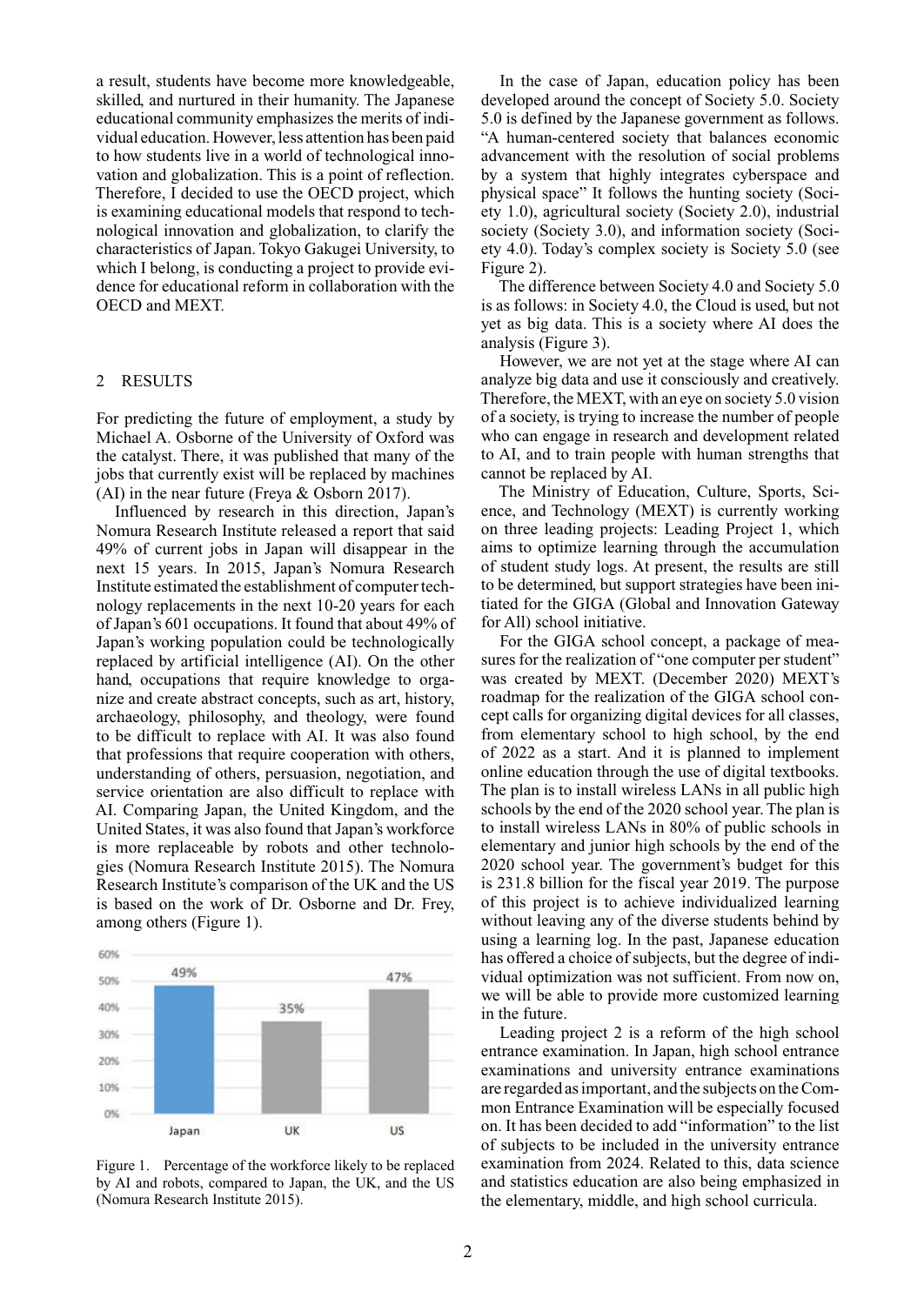

Figure 2. What is Society 5.0? https://www8.cao.go.jp/cstp/english/society5\_0/index.html (July 24, 2020)



Figure 3. How Society 5.0 works, https://www8.cao.go.jp/cstp/english/society5\_0/index.html (July 24, 2020)

MEXT emphasizes the promotion of information utilization skills and the enhancement of information morality education as a way to promote the informatization of education. A 2016 survey on information utilization skills is the basis of the policy. It had the following results (Table 1).

The results of the survey show that there are challenges in the ability to use information. In particular, collecting the necessary data (10) and doing numerical processing (11) has a very low percentage of correct answers. Besides, MEXT also gives students

a message about moral education: do not give out passwords, do not open email links or files immediately, always keep your computer updated, and talk to adults if you need help. There have also been changes in university education, with the creation of the faculty of data science in Japan's national universities (Figure 4).

Along with the emphasis on data science in Japan's high schools and universities, a different kind of teaching is being sought at the compulsory education level as well. At Tokyo Gakugei University, we have been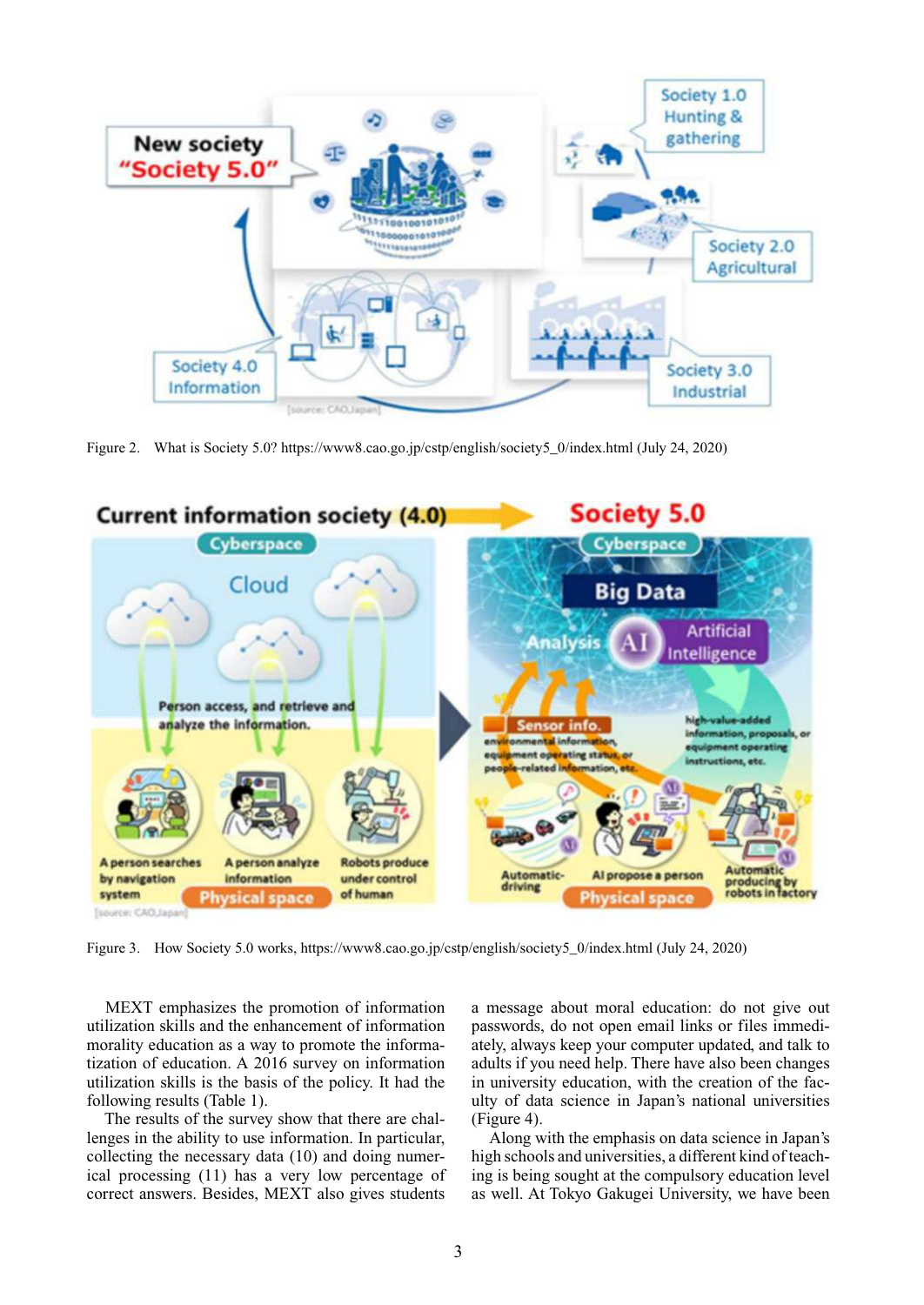|    | Practical skills in the use<br>of information                                     | Correct answer rate                                                                                                                                                                                                                             |
|----|-----------------------------------------------------------------------------------|-------------------------------------------------------------------------------------------------------------------------------------------------------------------------------------------------------------------------------------------------|
| 1  | Reading the current<br>situation from the text<br>including figures and<br>tables | 77.7%                                                                                                                                                                                                                                           |
| 2  | Question about organizing<br>based on web pages                                   | 73.6%                                                                                                                                                                                                                                           |
| 3  | Question about solutions<br>based on evidence                                     | 37.2%.                                                                                                                                                                                                                                          |
| 4  | Suggesting reasons from<br>multiple charts of variance                            | Perfectly correct answer<br>9.8%. Proper Answer<br>32.1% *There is a<br>problem in organizing<br>and expressing multiple<br>statistical information.<br>Scientific understanding<br>of information and<br>attitude to participate in<br>society |
| 5  | The question to be able to<br>complete a flowchart                                | 46.2%                                                                                                                                                                                                                                           |
| 6  | Question about being<br>against information<br>morality                           | 80.0%                                                                                                                                                                                                                                           |
| 7  | This is a question about<br>processing with attention<br>to portrait rights       | 40.6%.                                                                                                                                                                                                                                          |
| 8  | <b>Ouestions about sources</b><br>and citations                                   | Perfectly correct answer<br>3.8%. Proper Answer<br>54.4%                                                                                                                                                                                        |
| 9  | Problems related to<br>fraudulent billing on web<br>pages                         | 54.7%. *There is a<br>problem in dealing with<br>sources, citation, and<br>portrait rights. Newly<br>identified issues                                                                                                                          |
| 10 | What kind of data should<br>I<br>obtain?                                          | 14.9%                                                                                                                                                                                                                                           |
| 11 | A question about<br>calculating with a spread-<br>sheet software                  | 16.3%. *There is a<br>problem in determining<br>what information is<br>needed and processing                                                                                                                                                    |

*Note:*

*Subjects 10th grade, 135 schools, 4,552 students surveyed. Time period 2015-2016*

the data numerically.

*Number of characters entered per minute (24.7) Source MEXT, 2018, Information Use Capacity Survey (High School) Summary, https://www.mext.go.jp/a\_menu/ shotou/zyouhou/detail/\_\_icsFiles/afieldfile/2017/01/17/ 1381046\_01\_1\_1.pdf (September 25, 2020)*



Figure 4. An example from the Faculty of Data Science at Shiga University. https://www.ds.shiga-u.ac.jp/en/ (July 24, 2020)

conducting research on competency and agency in the classroom, as proposed by the OECD.

In this study, we analyzed the classes at Oizumi Elementary School affiliated with Tokyo Gakugei University. A professor at Tokyo Gakugei University visited the elementary school as a guest teacher and gave a lesson using a robot. The content of the class was to think about the future of Japan and humanity as students interacted with the robot. The students thought about the alternative possibilities for robots and the unique missions of humans (Figure 5).



Figure 5. The robot class at Oizumi Elementary School, Tokyo Gakugei University.

Leading project 3 is the reform of upper secondary schools. The World Wide Learning Consortium was established in the high school to promote research on global social issues, and so forth. Specifically, they plan to set up one administrative school per 60,000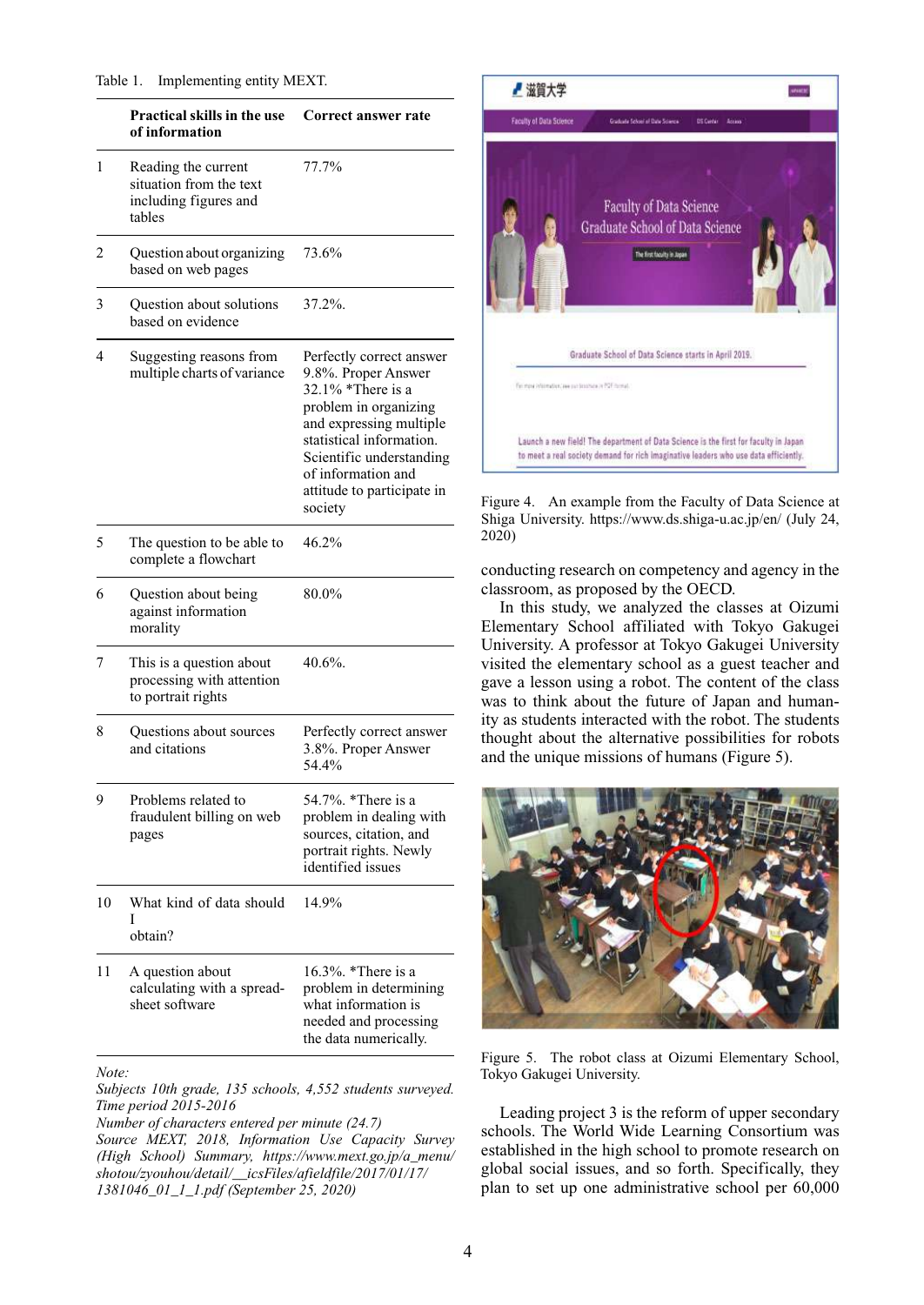

Figure 6. WWL's high school exchange with Indonesia. http://www.sakado-s.tsukuba.ac.jp/test201907/wp-content/themes/ sakado/pdf/Indonesia\_EN.pdf (August 6, 2020).

high school students. At present, they plan to establish one administrative school and about 10 additional schools in total.

The WWL has a new budget of 167 million yen planned for FY 2019. And it is trying to train global innovators. The WWL will break away from the traditional and poorly functioning high school system, which is divided between the humanities and the sciences and will be characterized by a high schooluniversity connection. There are about 10 designated schools, and the maximum amount of annual financial support per school is 15 million yen. WWL has been actively promoting cooperation with other countries, including fieldwork in a rural village and a national park in Indonesia (Figure 6).

#### 3 DISCUSSION

What AI can do and how it can be used is currently being explored. However, in Japan, we are trying to get students to think about the professions that AI will replace and equip them with the ability to use AI. It is not clear what and how these skills can be measured for non-AI alternative creative occupations. It is a challenge that we face. For the part about what forces cannot be replaced by AI, I believe that the OECD's Learning Compass 2030 (Figure 6) can be used. This is the same direction as the OECD competencies and agencies.

The OECD's Education 2030 project Learning Compass 2030 aims to be a state of well-being in 2030. Well-being here includes both personal well-being and social well-being. It is very good to set a period time, for example, 2030 as a goal in education reform. It makes the timeline easier to create.

The OECD's Learning Compass 2030 has a threelayered structure. The core competencies are knowledge, skills, attitudes and values, which have been consistently emphasized in the past. And the second layer is the core foundations, which include data literacy, and so on. The transformative competencies are located in the outer layer. It is Creating New Value, Taking Responsibility and Reconciling Tensions & Dilemmas.

In Japan, curricula are often considered in parallel with other subjects, so the OECD model of a three-layered approach is refreshing. The need to Reconciling Tensions & Dilemmas has not been deliberately incorporated into education in Japan, and this is a new need that has been focused on. In Japan, reconciling tensions and dilemmas have been taught unintentionally as part of special activities such as classroom activities, club activities, student council activities, and school events. From now on, this is the part that needs to be taught more intentionally.And this part is also a human-specific activity that is difficult for AI to replace.

The OECD's Learning Compass also modeled the learning cycle. It is an AAR cycle model of anticipation, action and reflection. It is similar to the three-step model of introduction, expansion and summation that often appears in the Japanese lesson plan for school education. In Japan, the teacher has the students go through the whole lesson at the introduction and the students are made to reflect on the whole lesson at the summary.

Traditionally, the OECD has taken the stance of making the OECD key competencies clear. However, the OECD's Learning Compass 2030 focuses on not just having a compass of competencies, but using the OECD's Learning Compass. It is called student agency and co-agency; the OECD learning model expects students to gain competency and move proactively toward 2030 well-being. It is not just an individual activity. Students are also intended to work collaboratively with peers, teachers, parents, and community members to increase their agency (Figure 7).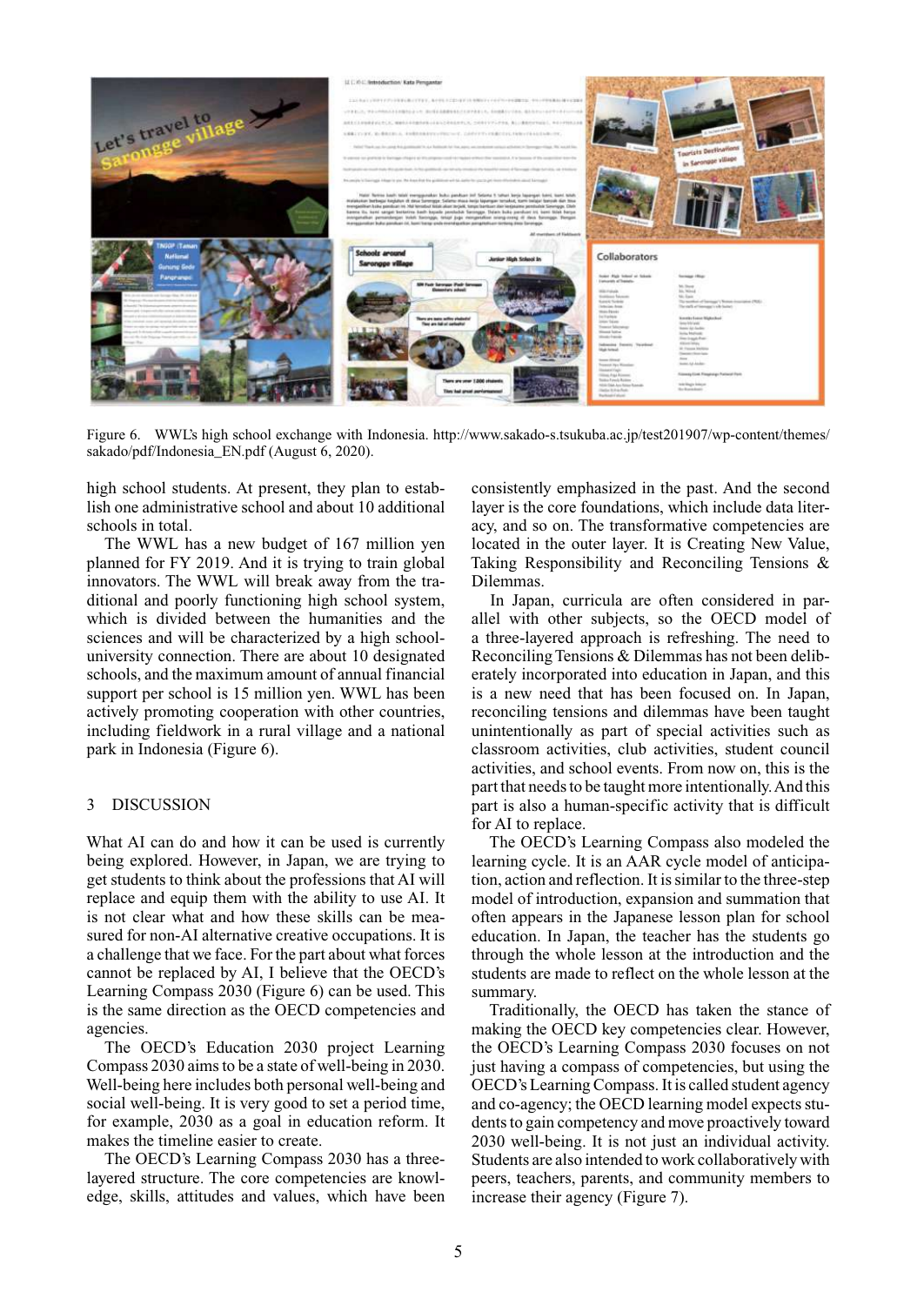

Figure 7. The same direction as the OECD competencies and agencies. https://www.oecd.org/education/2030-project/ teaching-and-learning/learning/ (July 24, 2020).

#### 4 CONCLUSION

In Japan, as in the United States and the United Kingdom, about half the jobs will be replaceable by AI and robots by 2030. For this reason, Japan is emphasizing both education to develop the ability to use AI and robots and education to develop competencies and agencies that cannot be replaced by AI and robots.

The Cabinet Office of Japan aims to train leaders who are capable of technological innovation by using– AI. The Japanese Ministry of Education is looking for ways to educate all students, including those from the local community to support society 5.0. I hope that each student will be able to achieve well-being both personally and socially.

#### ACKNOWLEDGMENTS

I would like to thank the Research Organization for the Next Generation Education, Tokyo Gakugei University, for their cooperation in this study.

#### REFERENCES

- Cabinet Office in Japan, What is Society 5.0? https://www8. cao.go.jp/cstp/english/society5\_0/index.html (July 24, 2020)
- Faculty of Data Science at Shiga University, https://www. ds.shiga-u.ac.jp/en/ (July 24, 2020)
- Freya, C., & Osborn, M. 2017. The future of employment: How susceptible are jobs to computerisation?*Technological Forecasting and Social Change*, 114: 254–280, https:// doi.org/10.1016/j.techfore.2016.08.019.
- Ministry of Education, Culture, Sports, Science and Technology in Japan, "Society, Human resource development for Society 5.0 (Society 5.0に向けた人材育成について)", https://www.mext.go.jp /component /a\_menu / education / detail/ \_\_ icsFiles/afieldfile/2018/11/19/1411060\_02\_1. pdf (July 24, 2020)
- Ministry of Education, Culture, Sports, Science and Technology in Japan. 2018. Information Use Capacity Survey (High School) Summary (情報活用能力調査 ), https://www.mext.go.jp/a\_menu/shotou/ zyouhou/detail/\_\_icsFiles/afieldfile/2017/01 / 17 / 13810 46\_01\_1\_1.pdf (September 25, 2020)
- Nomura Research Institute. 2015. 49% of Japan's workforce to be replaced by artificial intelligence, robots, etc. - Estimated replacement probability by computer technology for each of 601 occupations (要日本の労働人口の49%が入<br>エボット等で代替可能に種の職〜 60業ごとこ、コンピュー ター技術による代替確率を試算 ~)", https:// www.nri. com/ - /media/Corporate/jp/Files/PDF/news/newsrelease/ cc/2015/151202\_1.pdf (September 26, 2020)
- OECD. 2019. Learning Compass 2030, https://www. oecd.org/education/2030-project/teaching -and-learning/ learning/ (July 24, 2020)
- Sakado High School, University of Tsukuba, Let's travel to Sarongge village, http://www.sakado-s.tsukuba.ac.jp/ test201907/wp-content/themes / sakado/pdf/Indonesia\_ EN.pdf (August 6, 2020)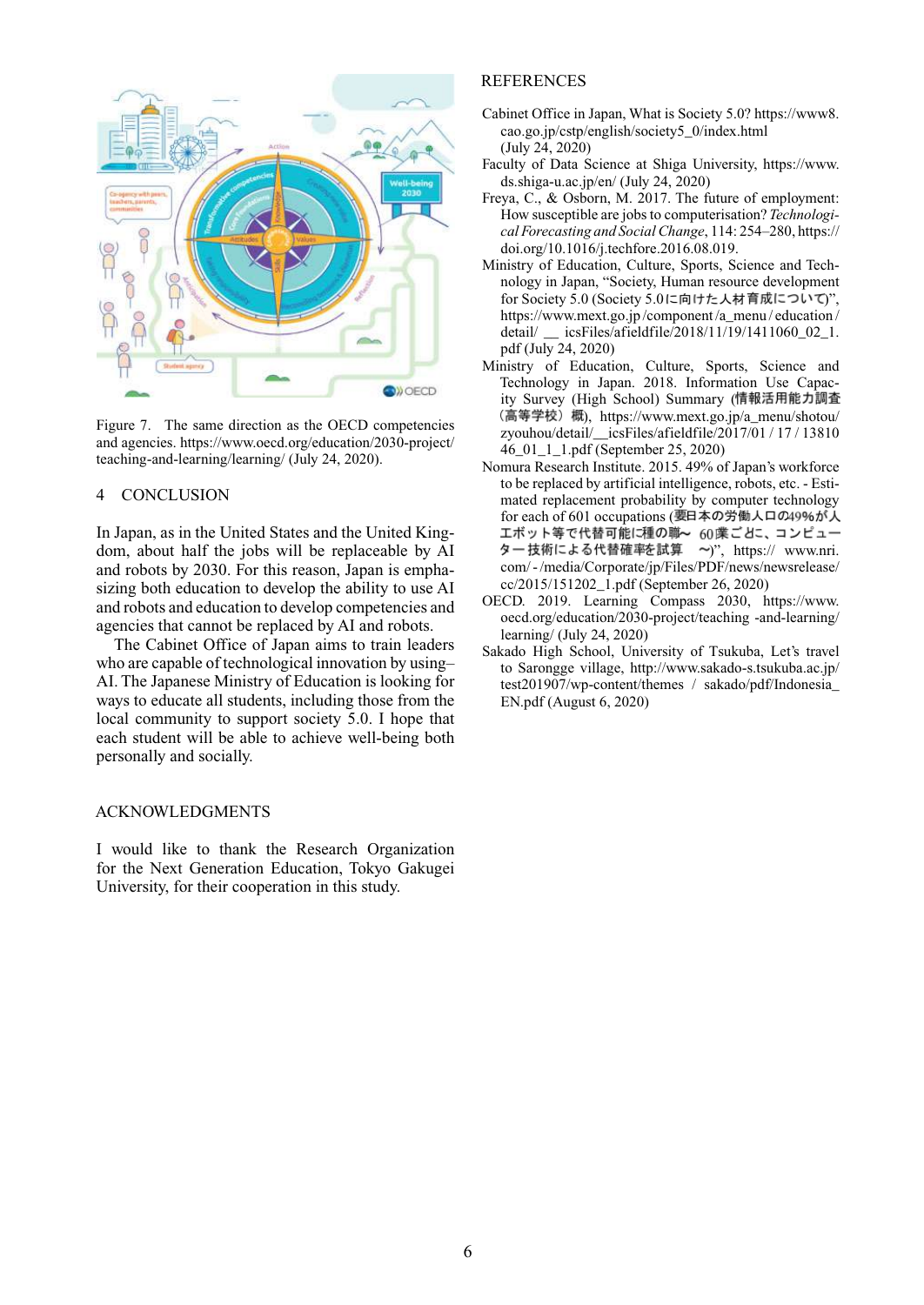## Society 5.0 and education in Japan

Cabinet Office in Japan , What is Society 5.0? https://www8.cao.go.jp/cstp/english/society5\_0/index.html (July 24, 2020).

Faculty of Data Science at Shiga University, https://www.ds.shiga-u.ac.jp/en/ (July 24, 2020).

Freya, C. , & Osborn, M. 2017. The future of employment: How susceptible are jobs to computerisation? Technological Forecasting and Social Change, 114: 254–280, https://doi.org/10.1016/j.techfore.2016.08.019.

Ministry of Education , Culture, Sports, Science and Technology in Japan, "Society, Human resource development for Society 5.0 (Society 5.0)",

https://www.mext.go.jp/component/a\_menu/education/detail/ \_icsFiles/afieldfile/2018/11/19/1411060\_02\_1. pdf (July 24, 2020).

Ministry of Education , Culture, Sports, Science and Technology in Japan. 2018. Information Use Capacity Survey (High School) Summary,

https://www.mext.go.jp/a\_menu/shotou/zyouhou/detail/ \_icsFiles/afieldfile/2017/01/17/1381046\_01\_1\_1.pdf (September 25, 2020)

Nomura Research Institute . 2015. 49% of Japan's workforce to be replaced by artificial intelligence, robots, etc. - Estimated replacement probability by computer technology for each of 601 occupations ( 49 601 )", https://www.nri.com/-/media/Corporate/jp/Files/PDF/news/newsrelease/cc/2015/151202\_1.pdf (September 26, 2020).

OECD . 2019. Learning Compass 2030, https://www.oecd.org/education/2030-project/teaching-andlearning/learning/ (July 24, 2020).

Sakado High School , University of Tsukuba, Let's travel to Sarongge village, http://www.sakados.tsukuba.ac.jp/test201907/wp-content/themes/sakado/pdf/Indonesia\_EN.pdf (August 6, 2020).

## Innovation in early childhood and primary education

Fleer, M. , Fragkiadaki, G. , & Rai, P. 2020a. STEM begins in infancy: Conceptual PlayWorlds to support new practices for professionals and families. International Journal of Birth and Parent Education, 7(4): 29–33.

Fleer, M. , Fragkiadaki, G. , & Rai, P. 2020b. Exploring STEM Concepts in Early Years. Conceptual PlayLab, Faculty of Education, Monash University. https://www.monash.edu/education/research/projects/conceptualplaylab/publications.

Fleer, M. 2017. Scientific playworlds: A model of teaching science in play-based settings. Research in Science Education, 49 : 1257–1278. https://doi.org/10.1007/s11165-017-9653-z

Fleer, M. 2018. Conceptual Playworlds: the role of imagination in play and learning. Early Years, 1–12. https://doi.org/10.1080/09575146.2018.1549024

Fleer, M. 2019. Conceptual PlayWorlds as a pedagogical intervention: Supporting the learning and development of the preschool child in play-based setting. Obutchénie, 3(3): 1–22. https://doi.org/10.14393/OBv3n3.a2019-51704

Hedegaard, M. 2008. The educational experiment, In M. Hedegaard , and M. Fleer (eds.). Studying children. A cultural-historical approach, (pp. 101–201). England, Open University Press.

Vygotsky, L.S. 1966. Play and its role in the mental development of the child. Voprosy psikhologii, 12(6): 62–76. https://doi.org/10.2753/RPO1061-040505036

Vygotsky, L.S. 2004. Imagination and Creativity in Childhood. Journal of Russian and East European Psychology, 42(1): 7–97. https://doi.org/10.2753/RPO1061-0405280184

Zittoun, T. , & Cerchia, F. 2013. Imagination as expansion of experience. Integrative Psychological and Behavioral Science, 47(3): 305–324.

#### Strengthening resilience for learning transformation and anticipatory education in the era of society 5.0

Bass, B. M., Avoilio, B. J., Jung, D. I., & Berson, Y. 2003. Predicting unit performance by assessing transformational and transactional leadership. Journal of Applied Psychology, 88(2): 207–218. Burns, J. M. 2003. Transforming leadership: A new pursuit of happiness. New York: Atlantic Monthly Press. Buchori, M. 2001. Pendidikan antisipatoris. Yogyakarta; Penerbit Kanisius.

Castro, A. J. , Kelly, J. , & Shih, M. 2010. Resilience strategies for new teachers in high-needs areas. Teaching and Teacher Education, 26(3): 622–629. doi:10.1016/j.tate.2009.09.010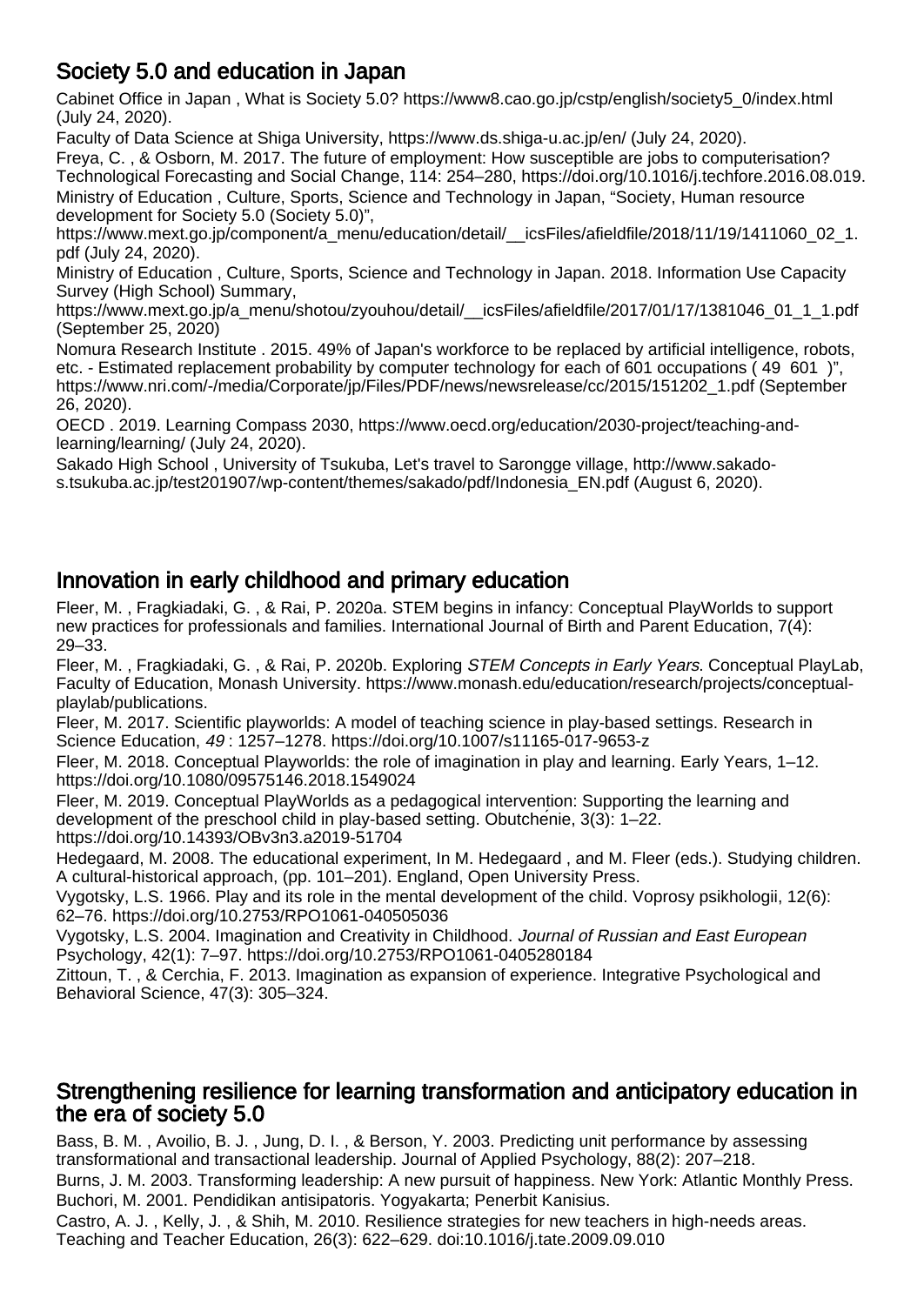Caetano, N. , Lopez, D. , & Cabre, J. 2015. Learning Sustainability and Social Compromise Skills: a New Track Is Born. New York: ACM Press.

Cutter, S. L. 2016. Resileince to what? Resilience for whom?. The Geografical Journal, 182(2): 110–113. Clauss-Ehlers, C. S. 2010. Cultural Resilience. Encyclopedia of Cross-Cultural School Psychology, 324–326. Day, C. , & Gu, Q. 2014. Resilient teachers, resilient schools. London & New York: Routledge Taylor & Francis Group.

Gu, Q. , & Day, C. 2013. Challenges to teacher resilience: Conditions count. British Educational Research Journal, 39(1): 22–44.

Dhakidae, D. 2017. Era disrupsi: Peluang dan tantangan pendidikan tinggi Indonesia. Jakarta: Akademi Ilmu Pengetahuan Indonesia.

Disterheft, A. , Caeiro, S. , Azeiteiro, U. M. , & Leal, W. F. 2015. Sustainable universities – A study of critical success factors for participatory approaches. Journal Cleaner Production, 106(1): 11–21.

Dwiningrum, S. I. A. 2018. The role of social capital in developing effective and creative schools in primary schools. Makalah dipresentasikan pada ISCEI 2018. Nayang Universitas Singapura, Singapura.

Dwiningrum, S. I. A. 2017. Developing school resilience for disaster mitigation: A confirmatory factor analysis. Disaster Prevention and Management: An International Journal, 26(4): 437–451.

Dwiningrum, S. I. A. 2017b. Role of high school on building academic resilience: Comparative study in high school student in Indonesia and Japan. Makalah dipresentasikan pada 3rd International Conference on Education. Mudzaffar Hotel, Ayer Keroh, Malaka, Malaysia.

Dwiningrum, S. I. A. 2016. Teori persekolahan. Pascasarjana Universitas Negeri Yogyakarta. Dwiningrum, S. I. A. 2016. Building social harmony: Reinforce the foundation of reseaching multicultural education practices in Indonesia and New Zealand. Makalah dipresentasikan pada 41th Pasific Circle Consortium Jepang. JMS Aster Plaza, Hiroshima Japan.

Dwiningrum, S. I. A. 2014. Modal sosial: Dalam pengembangan pendidikan perspektif teori dan praktik. Yogyakarta: UNY Press.

Dwiningrum, S. I. A. 2014. Schools in education and media hegemony in the perspective of multicultural education. Dalam Proceeding International Conference on Fundamentals and Implementation of Education (ICFIE). Universitas Negeri Yogyakarta, Yogyakarta.

Field, J. 2010. Modal Sosial. Medan: Bina Medai Perintis

Gu, Q. , & Li, Q. 2013. Sustaining resilience in times of change: Stories from Chinese teachers. Asia-Pacific Journal of Teacher Education, 41(3): 288–303.

Henderson, N. (Ed.) 2007. Resilience in action: practical ideas for overcoming risks and building strengths in youth, families, and communities. Paso Robles, CA: Resiliency in Action, Inc.

Hauberer, J. 2011. Social capital theory. VS Research.

Johnson, D. , Johnson, R. , Roseth, C. , & Shin, T. 2014. The relationship between motivation and achievement in interdependent situations. Journal of Applied Social Psychology.

http://dx.doi.org/10.1111/jasp.12280.

Johnson, B. , Down, B. , Le Cornu, R. , Peters, J. , Sullivan, A. , Pearce, J. , & Hunter, J. 2014. Promoting early career teacher resilience: A framework for understanding and acting. Teachers and Teaching: Theory and Practice, 20(5): 530–546.

Kasali, R. 2017. Disruption. Jakarta: PT Gramedia.

Kumaraswamy, M. , Zou, W. & Zhang, J. 2015. Reinforcing relationships for resilience by embedding enduser 'people' in public-private partnerships. Civil Engineering & Environmental Systems, 32(1-2): 119–129. Lucini, B. 2013. Social capital and sociological resilience in megacities context. International Journal of Disaster Resilience in the Built Environment, 4(1): 58–71.

Mansfield, C., Beltman, S., Weatherby-Fell, N., & Broadley, T. 2016. Classroom Ready? Building Resilience in Teacher Education. Teacher Education, 211–229.

Ramos, T. B. , et al. 2015. Experiences from the implementation of sustainable development in higher education institutions: Environmental Management for Sustainable Universities. Journal of Cleaner Production, 106(1): 3–10.

Reivich, K. & Shatte, A. 2002. The Resilience Factor. New York: Broadway Books.

Rocha, H. 2019. Paradigma sfift in design education. Retrieved from https://medium.com/age-ofawareness/paradigm-shift-in-design-education-ef02769bec93

Rego, A. , Pina E. Cunha, M. , & Souto, S. 2007. Workplace Spirituality, Commitment, and SelfReported Individual Performance: An Empirical Study. Management Research, 5(3): 163–183.

Shiwaku, K. , Ueda, Y. , Oikawa, Y. , & Shaw, R. 2016. School disaster resilience assessment in the affected areas of 2011 East Japan earthquake and tsunami. Natural Hazards, 82(1): 333–365.

Suharjo 2014. Peranan modal sosial dalam perbaikan mutu sekolah dasar di Kota Malang (Disertasi). Progam Pascasarjana Universitas Negeri Yogyakarta, Yogyakarta.

Trilling, B. , & Fadel, C. 2009. 21st Century Skills: Learning for Life in Our Times. San Francisco, CA: John Wiley & Sons.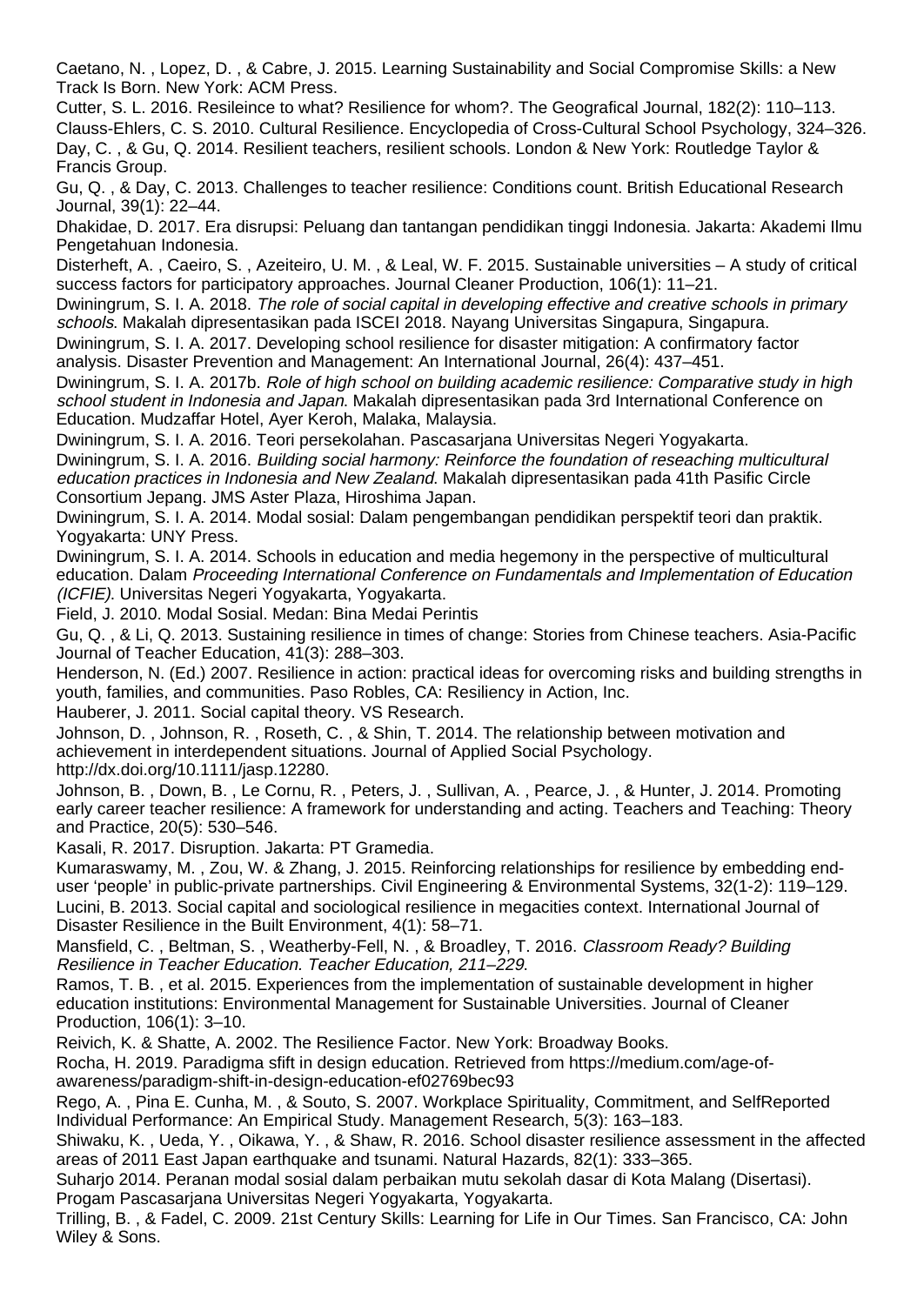Wosnitza, M. , et al. 2014. Teachers resilience in Europe. A theoretical framework. Aachen: ENTREE. Retrieved from http://entree- project.eu/wp content/uploads/2014/11/ENTREE1-new-v2\_EN-1.pdf Yoga, D. 2017. Membangun budaya inovasi di perguruan tinggi. Materi disampaikan pada Stadium General UNY.

Zamroni . 2017. Pendidikan multikultural sebagai upaya untuk mengurangi ketimpangan prestasi. Yogyakarta: UNY.

#### The roles of social capital to promote soft skills among university students in facing the challenge of society 5.0 transformation

Bourdieu, P. 1986. The Forms of Capital. In Richardson, J. G. , ed., Handbook of Theory and Research for the Sociology of Education, New York: Greenwood.

Bullen, P. & Onyx, J. 1998. Measuring social capital in five communities in NSW. Overview of A Study. (Online). http://www.mapl.com.au/Az.htm

Coleman, J. S. 1988. Social Capital in the Creation of Human Capital', American Journal of Sociology, 94, Supplement: 95–120.

Esa, A. , Md Yunos, J. , & Kaprawi, N. 2007. Persepsi pensyarah terhadap penerapan kemahiran kepimpinan menerusi kokurikulum di politeknik. Jurnal Persatuan Pendidikan Teknik dan Vokasional, 1(2): 50–61.

Fukuyama, F. 2000. Social capital and civil society. International Monetary Fund Working Paper WP/00/74. 1-19. Retrieved from https://papers.ssrn.com/sol3/papers.cfm?abstract\_id=879582

Grootaert, C. , Narayan, D. , Jones, V. N. , & Woolcock, M. (2004). Measuring social capital: An integrated questionnaire. The World Bank.

Hasbullah, J. 2006. Sosial Capital (Menuju Keunggulan Budaya Manusia Indonesia). Jakarta: MR United Press.

Hashim, H. R., & Ali, M. N. A. W. D. M. 2005. Pembangunan sahsiah mahasiswa bersepadu: Konsep dan pelaksanaannya di Kolej Universiti Kejuruteraan. In Paper in di Seminar Kebangsaan Kursus Sokongan Kejuruteraan (pp. 17-18).

Huzili, H. , Azman, Z. , & Shukri, M. 2008. Memperkasakan Mahasiswa Kejuruteraan Menerusi Penerapan Kemahiran Insaniah (Soft Skill). 583–596. Retrieved from http://103.86.130.60/handle/123456789/5836 Inayah . 2012. Peranan Modal Sosial dalam Pembangunan. Jurnal Pengembangan Humaniora, 12(1):43–49.

Kee, C. P. , Ahmad, F. , & Ibrahim, F. 2011. Hubungkait antara Kemahiran Insaniah Prasiswazah dengan Dimensi Hubungan Organisasi-publik. Malaysian Journal On Student Advancement (Jurnal Personalia Pelajar), 14: 23–36.

Kementerian Pengajian Tinggi . 2006. Modul Pembangunan Kemahiran Insaniah (Soft Skills) Untuk Institusi Pengajian Tinggi. Serdang, Malaysia: Universiti Putra Malaysia.

Madar, A. R. , Abd Aziz, M. A. , Abdul Razzaq, A. R. , Mustafa, M. Z. , & Buntat, Y. 2008. Kemahiran employability bagi memenuhi keperluan industri. Prosiding SKIKS, 8, 385–392.

Malek, M. A. N. A. 2009. Kesediaan Pelajar Pendidikan Teknikal dan Kejuruteraan dalam Menceburi Bidang Keusahawan. (Tesis, Universiti Teknologi Malaysia).

Prusak, L. , & Cohen, D. (2001). How to invest in social capital. Harvard business review, 79(6): 86–97. Som, M. M. 2001. Kepentingan mata pelajaran kokurikulum di kalangan pelajar institusi pengajian tinggi: tinjauan ke atas pelajar tahun akhir Ijazah Sarjana Muda Kejuruteraan Elektrik di KUiTTHO (Doctoral dissertation, Kolej Universiti Teknologi Tun Hussein Onn).

Supriono, A. , Flassy, D. J. & Rais, S. 2009. Modal Sosial: Definisi, Dimensi dan Tipologi. https://docplayer.info/70783746-Oleh-agus-supriono-2-dance-j-flassy-3-sasli-rais-4-abstrakpendahuluan.html

Walker, V. N. 2002. Office of Co-curicular Life. Sweet Briar: Sweet Briar College.

Wibowo, A. 2007. Menumbuhkembangkan Modal Sosial Dalam Pengembangan Partisipasi Masyarakat. M'power, 5(5).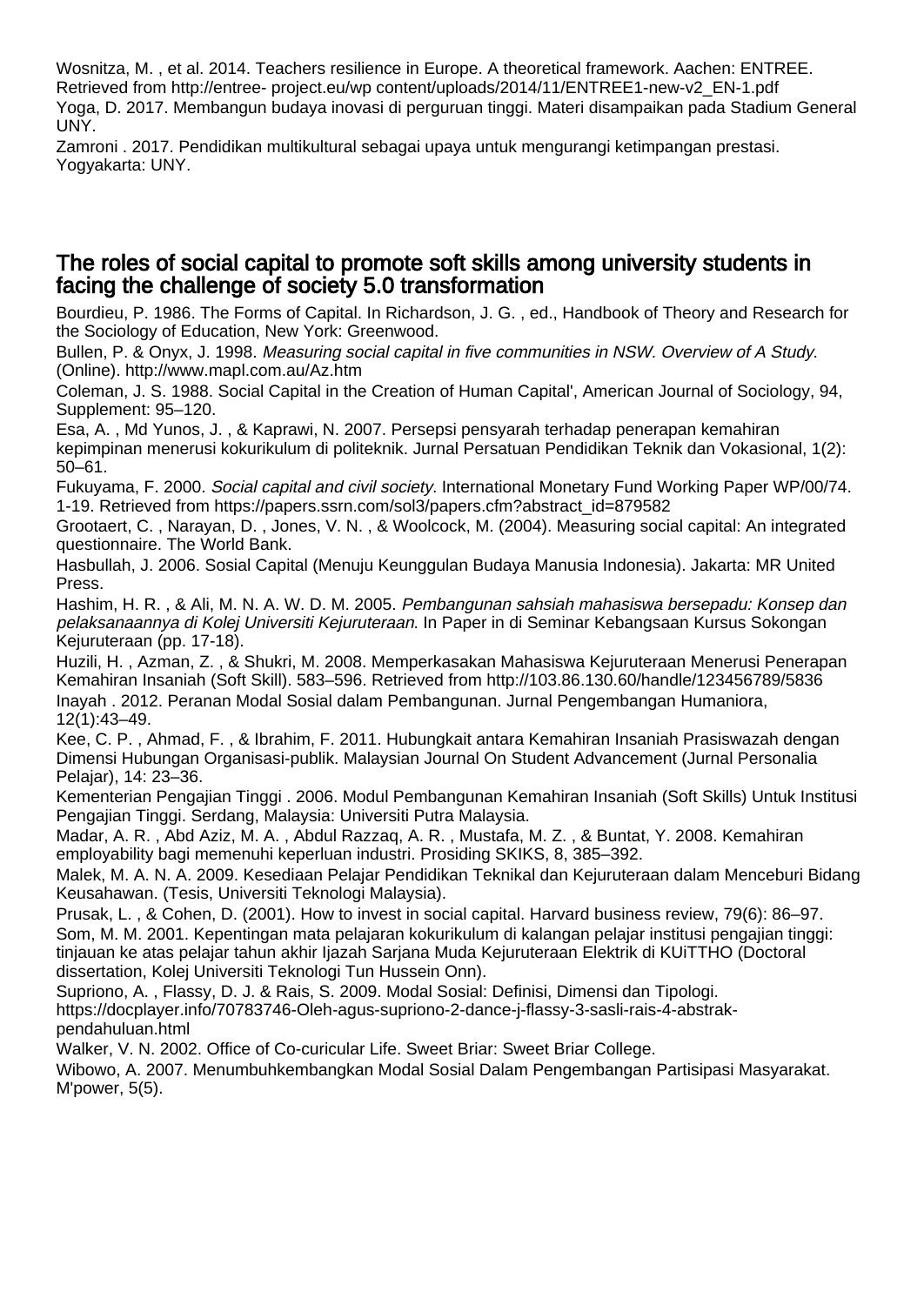#### Perception and attitude of students to character education towards society 5.0 era

Azwar, S. 2010. Sikap Manusia: teori dan pengukuran. Yogyakarta: Pustaka Pelajar.

Bryndin, E. 2018. System synergetic formation of society 5.0 for development of vital spaces on basis of ecological economic and social programs. Annals of Ecology and Environmental Science 2: 12–19. Carole, W. , & Tavris, C. 2007. Psikologi Jilid 2. Jakarta: Erlangga.

Dhiu, K. D. , & Bate, N. 2017. The importance of character education in higher education: practical theoretical studies. 2 nd Annual Proceeding, November 2017. 172-176.

Gladden, M. E. 2019. Who will be the members of society 5.0? towards an anthropology of technologically posthumanized future societies. Social Sciences, 8(5): 148. https://doi.org/10.3390/socsci8050148 Government of Japan . 2016. The 5th Science and Technology Basic Plan. Provisional translation. January 22. Available online: https://www8.cao.go.jp/cstp/english/basic/ 5thbasicplan.pdf (accessed on 25 June 2020 ).

Harayama, Y. 2017. Society 5.0: Aiming for a New Human-Centered Society. Japan's Science and Technology Policies for Addressing Global Social Challenges. Interviewed by Mayumi Fukuyama. Hitachi Review 66: 8–13.

Keidanren (Japan Business Federation) . 2016. Toward Realization of the New Economy and Society: Reform of the Economy and Society by the Deepening of 'Society 5.0′. April 19. Available online: http://www.keidanren.or.jp/en/policy/2016/029\_outline.pdf (accessed on 25 june 2020 ).

Medina-Borja, A. 2017. Smart human-centered service systems of the future. in future services & societal systems in Society 5.0. Edited by Kazuo Iwano, Yasunori Kimura, Yosuke Takashima, Satoru Bannai, and Naohumi Yamada . Tokyo: Center for Research and Development Strategy, Japan Science and Technology Agency.

Puspita, Y. , et al. 2020. Goodbye to the industrial revolution 4.0, welcome to the industrial revolution 5.0. Proceedings of the National Education Seminar for the Postgraduate Program at the PGRI University of Palembang. Palembang: 10 January 2020. 122–130. Retrieved from https://jurnal.univpgripalembang.ac.id/index.php/Prosidingpps/article/view/3794

Thoha, M. 2010. Perilaku Organisasi: Konsep Dasar dan Aplikasinya. Jakarta: Rajawali Press.

Sabri, M. A. 2010. Psikologi Kependidikan Berdasarkan Kurikulum Nasional. Jakarta: Pedoman Ilmu Raya. Slameto . 2010. Belajar dan Faktor-faktor yang mempengaruhinya. Jakarta: Rineka Cipta

Suyanto, H. D. 2000. Refleksi dan Reformasi Pendidikan di Indonesia Memasuki Millenium III. Yogyakarta: Adi Cita.

Walgito, B. 1989. Pengantar Psikologi Umum. Surabaya: Bina Ilmu.

Widoyoko, E.P. 2004. Penilaian hasil pembelajaran di sekolah. Yogyakarta: Pustaka Pelajar.

Zubaedi . 2011. Desain pendidikan karakter: konsepsi dan aplikasinya dalam lembaga pendidikan. Jakarta: Prenada Media Group.

## Implementation of civic virtue in character education in the era of Society 5.0

Ely, N. F. & Rizqi, N.A. 2020. Kesiapan pendidikan Indonesia menghadapi Era Society 5.0. Edcomtech: Jurnal Kajian Teknologi Pendidikan. 5 (1): 61–66.

Fauzi. R. & Roza, P. 2019. Implementasi nilai kebajikan warga negara (civic virtues) di Institut Teknologi Bandung. Journal of Moral and Civic Education. 3 (2): 92–106.

Fukuyama, M. 2018. Society 5.0: Aiming for a new human-centered society. Japan Economy Foundation Journal Japan Spotlight.

Hendarsyah, D. 2019. E-commerce di era industri 4.0 dan Society 5.0. Iqtishaduna: Jurnal Ilmiah Ekonomi Kita. 8 (2): 171–184.

Hidayati, N. & Harmanto . 2017. Partisipasi masyarakat dalam membangun civic virtue di Desa Balun Kecamatan Turi Kabupaten Lamongan. Kajian moral dan kewarganegaraan. 5 (1): 106–120.

Indriyani, S. 2019. Memajukan inovasi pembelajaran di Era Society 5.0. Retrieved from:

https://smol.id/2019/12/17/memajukan-inovasi-pembelajaran-di-era-society-5-0/ on September 8, 2020. Juliati & M. Firman . 2017. Membangun "civic virtues" melalui nyanyian sebagai media pembelajaran untuk

memotivasi proses belajar mengajar Kewarganegaraan (PKn). Jurnal Kependidikan. XVII (1): 17–36. Lickona, T. 1991. Pembentukan kepribadian anak, pesan moral, intelektual, emosional dan sosial sebagai wujud integritas membangun jatidiri. Jakarta: Bumi Aksara.

Lickona, T. 2013. Pendidikan karakter: Panduan lengkap mendidik siswa menjadi pintar dan baik. Bandung: Nusa Media.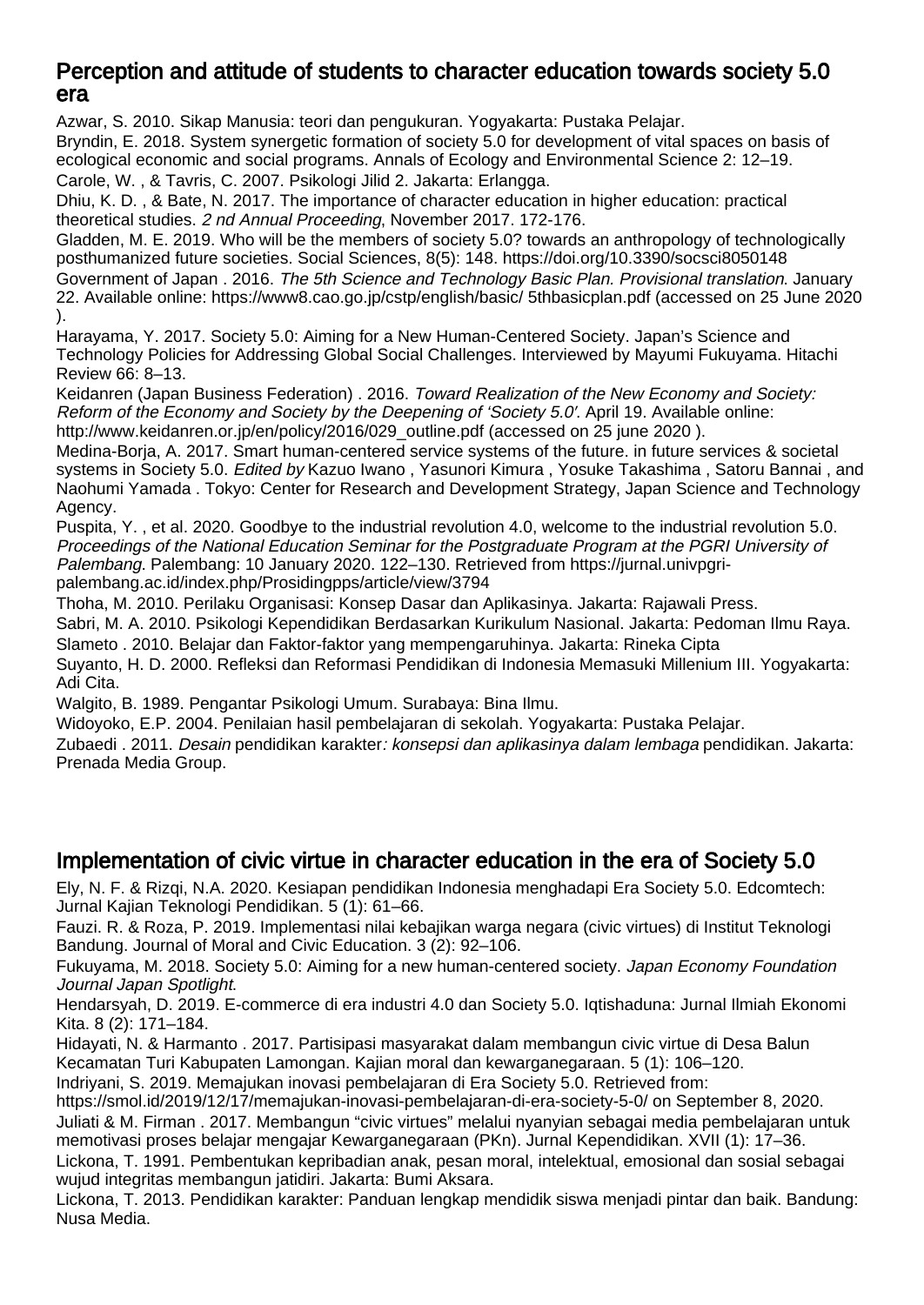Mulyono, B. 2017. Reorientasi *civic disposition* dalam kurikulum pendidikan kewarganegaraan sebagai upaya membentuk warga negara yang ideal. Jurnal Civics, 14 (2): 218–224.

Ramadhan, P. S. & Dinna R.A. 2019. Peran pendidikan berbasis higher order thinking skills (HOTS) pada tingkat sekolah menengah pertama di Era Society 5.0 sebagai penentu kemajuan Bangsa Indonesia. Equilibrium. 7 (2): 137–140.

Risdianto, E. 2019. Kepemimipinan dalam upaya dunia pendidikan di Indonesia di era revolusi industri 4.0. Bengkulu: Universitas Bengkulu.

Sabri. I. 2019. Peran pendidikan seni di Era Society 5.0 untuk Revolusi Industri 4.0. Seminar Nasional Pascasarjana. Semarang: UNNES.

Samsuri . 2004. Civic virtue dalam pendidikan moral dan kewarganegaraan di Indonesia Era Orde Baru. Jurnal Civics, 1 (2): 225–239.

Setiawan, D. 2014. Pendidikan kewarganegaraan berbasis karakter melalui penerapan pendekatan pembelajaran aktif, kreatif, efektif dan menyenangkan. Jurnal Pendidikan Ilmu-Ilmu Sosial. 6 (2): 61–72. Sunarso . 2009. Warga negara dan pendidikan kewarganegaraan (kajian, konsep dan sejarahnya). Yogyakarta: UNY.

Suryadi . 2020. Pembelajaran era distruptif menuju masyarakat 5.0. Prosiding Seminar Nasional Pendidikan Program Pascasarjana Universitas PGRI Palembang.

Syarifa, S. 2019. Konsep civic virtue dan pendidikan kewarganegaraan di Indonesia.

Udin S.W. 2016. Posisi akademik Pendidikan Kewarganegaraan (PKn) dan muatan/mata pelajaran Pendidikan Pancasila dan Kewarganegaraan (PPKn) dalam konteks sistem pendidikan nasional. Jurnal Moral Kemasyarakatan.1 (1): 15–36.

Winarno . 2012. Karakter warga negara yang baik dan cerdas. PKN Progresif. 7 (1): 55–61.

Yoga, R.H. 2019. Relevansi pancasila era industri 4.0 dan Society 5.0 di pendidikan tinggi vokasi. Journal of Digital Education, Communication, and Arts. 2 (1): 11–20.

#### The importance of using e-learning in teaching social science during and after the Covid-19 pandemic

Bates, A. 2008. Learning to Design WebQuests: An exploration in preservice social studies education. Journal of Social Studies Research, 32(1): 10–12.

Brown, M. D. 2000. Education world: Technology in the classroom: Virtual high schools, part 1. The voices of experience. Retrieved from www.educationworld.com/a\_tech/tech0 52.shtml.

Cisco . 2001. E-learning: Combines communication, education, Information, and Training. Retrieved from http://www.cisco.com.

Effendi, E. , & Zhuang, H. 2005. E-learning: Konsep dan aplikasi. Yogyakarta: CV. Andi Offset. Jh, T. S. 2018. Pengembangan e-modul berbasis web untuk meningkatkan pencapaian kompetensi pengetahuan fisika pada materi listrik statis dan dinamis SMA. Jurnal Wahana Pendidikan Fisika, 3(2): 51–61.

Munir . 2009. Pembelajaran jarak jauh berbasis teknologi informasi dan komunikasi. Bandung: Alfabeta. Rusman . 2010. Model-model pembelajaran: Mengembangkan profesionalisme guru. Jakarta: PT Raja Grafindo Persada.

Sa'ud, U. S. 2010. Inovasi pendidikan. Bandung: Alfabeta.

Soekartawi . 2002. E-learning: Konsep dan aplikasinya. Seminar e-learning. Jakarta: Balitbang Depdiknas. Suyanto, A. H. 2005. Mengenal e-learning. asep\_hs@yahoo.com. Retrieved from http://www.asephs.web.ugm.ac.id.

Tritularsih, Y. , & Sutopo, W. 2017. Peran keilmuan teknik industri dalam perkembangan rantai pasokan menuju era industri 4.0. Seminar dan Konferensi Nasional IDEC 2017 Surakarta, 8-9 Mei 2017.

Warsita, B. 2008. Teknologi pembelajaran: Landasan dan aplikasinya. Jakarta: PT. Rineka Cipta. Website kudos on "what is learning". Retrieved from: http://www.kudosidd.com/learning\_solutions/definition. Wulf, K. 1996. Training via the Internet: where are we? Training & Development, 50(5), 50–56.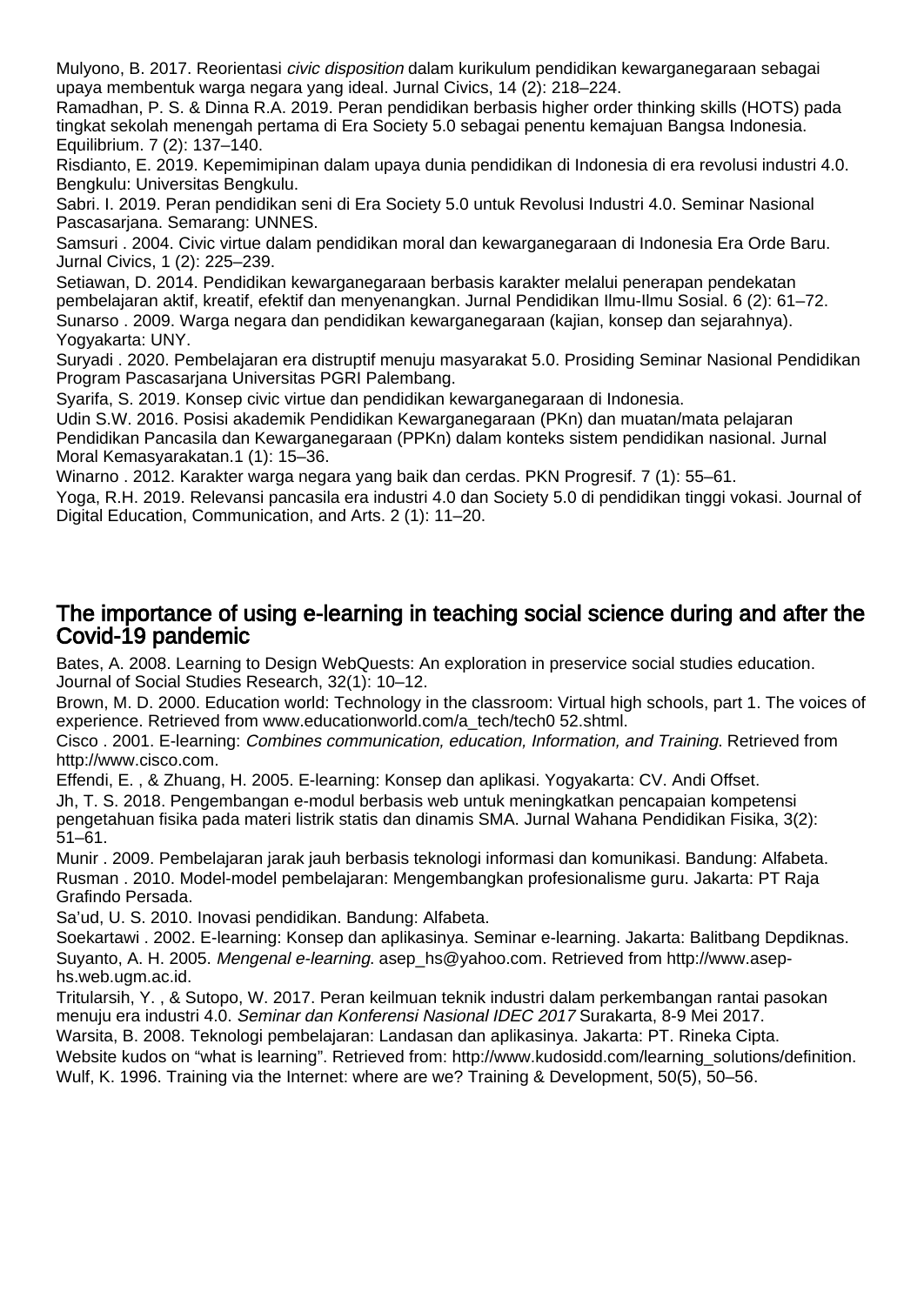### The development of instrument analysis for elementary school children's social interaction patterns in the era of revolution 4.0

Ameliola, S. , & Nugraha, H. D. 2015. Perkembangan media informasi dan teknologi terhadap anak dalam era globalisasi. Prosiding the 5th International Conference on Indonesia Studies: "Ethnicity and Globalization", 2: 362–371.

Cardak, M. , 2013. Psychological well-being and internet addiction. Turkish Online Journal of Educational Technology, 12(3): 134–141. https://files.eric.ed.gov/fulltext/EJ1016863.pdf

Damayanti , et al. 2020. Media sosial, identitas, transformasi, dan tantangannya (Damayanti Media (ed.); 2nd ed.). Prodi Ilmu Komunikasi Universitas Muhammadiyah Malang.

Nastiti, F. E. , & Abdu, A. R. N. 2020. Kajian: Kesiapan Pendidikan Indonesia Menghadapi Era Society 5.0. Edcomtech, 5(1): 61–66.

Firmansyah , Herda, R. K. , Damayanto, A. , & Sidik, F. 2020. Confirmatory factor analysis to know the influencing factors of elementary school students' self-concept in Jetis Sub District, Bantul Regency. JISAE: Journal of Indonesian Student Assessment and Evaluation, 6(2): 196–202. https://doi.org/10.21009/jisae.062.010

Fukuyama, M. 2018. Society 5.0: Aiming for a new human-centered society. Japan Spotlight, 27(Society 5.0) : 47–50.

http://www8.cao.go.jp/cstp/%0Ahttp://search.ebscohost.com/login.aspx?direct=true&db=bth&AN=108487927 &site=ehost-live

Gable, R. K. , 1986. Instrument development in affective domain. Kluwer-Nijhoff Publishing. Ghunaifi, A. 2015. Merestorasi interaksi sosial pada era teknologi. Prosiding Seminar Nasional Profesionalisme Tenaga Profesi, 531–540.

Hermann, M., Pentek, T., & Otto, B. 2016. Design principles for industrie 4.0 scenarios. Proceedings of the Annual Hawaii International Conference on System Sciences, 2016-March, 3928–3937. https://doi.org/10.1109/HICSS.2016.488

Khan, A. , & Turowski, K. , 2016. A perspective on industry 4.0: From challenges to opportunities in production systems. TBD 2016 - Proceedings of the International Conference on Internet of Things and Big Data, IoTBD, 441–448. https://doi.org/10.5220/0005929704410448

Kirsch, I. S. , & Guthrie, J. T. , 1980. Construct validity of functional reading tests. Journal of Educational Measurement, 1(7): 281–293.

Mardapi, D. 2012. Pengukuran penilaian dan evaluasi pendidikan. Nuha Litera.

Ngafifi, M. 2014. Kemajuan teknologi dan pola hidup manusia dalam perspektif sosial budaya. Jurnal Pembangunan Pendidikan: Fondasi dan Aplikasi, 2(1): 33–47. https://doi.org/10.21831/jppfa.v2i1.2616 Novitasari, W. N. K. 2016. Dampak penggunaan gadget terhadap interaksi sosial anak usia 5-6 Tahun. Jurnal Online Program Studi S-1 Pendidikan Guru Pendidikan Anak Usia Dini, 5(3): 182–186.

Polit, D. F. , & Beck, C. T. 2006. The content validity index: are you sure you know what's being reported? Critique and recommendations. Research in nursing & health, 29(5): 489–497.

Schwab, K. 2016. The fourth industrial revolution. world economic forum. www.weforum.org

Sri Subawa, N. , & Wayan Widhiasthini, N. 2018. Transformasi perilaku konsumen era revolusi industri 4.0. Jurnal Universitas Tarumanegara, 131–139.

Wibhowo, C. R. S. 2011. Stimulasi kecerdasan anak menggunakan teknologi informatika. PT. Alex Media Komputindo.

## The effectiveness of batik learning activities on the improvement of character values in grade VII students of SMP PGRI 8 Denpasar

Creswell, J. W. 2014. Research design: Qualitative, quantitative and mixed methods approaches, 4 Edition. London: Sage

Hafiz, S. E. 2015. Psikologi kesabaran. Buletin KPIN: Vol. 1., No. 2, November 2015. Diakses dari https://buletin.k-pin.org/index.php/arsip-artikel/22-psikologi-kesabaran.

Kesuma, D. 2012. Pendidikan karakter kajian teori dan praktik di sekolah. Bandung: PT Remaja Rosdakarya Khan, Y. 2010. Pendidikan Karakter Berbasis Potensi Diri. Yogyakarta. Pelangi Publishing.

Kozier, Erb , Berman & Snyder . (2011). Buku ajar fundamental keperawatan: Konsep, proses dan praktik (7 ed., Vol. I). Jakarta: EGC

Kuswadji . 1981. Mengenal seni batik di Yogyakarta. Proyek Pengembangan Permuseuman Yogyakarta. Mutiah, D. 2010. Psikologi bermain anak usia dini. Jakarta. Kencana

Parlina . (2016) Hubungan Antara Self Regulated Learning Dengan Tanggung Jawab Santri Tingkat Slta Di Pondok Pesantren Modern Zam - Zam Muhammadiyah Kecamatan Cilongok Kabupaten Banyumas. thesis,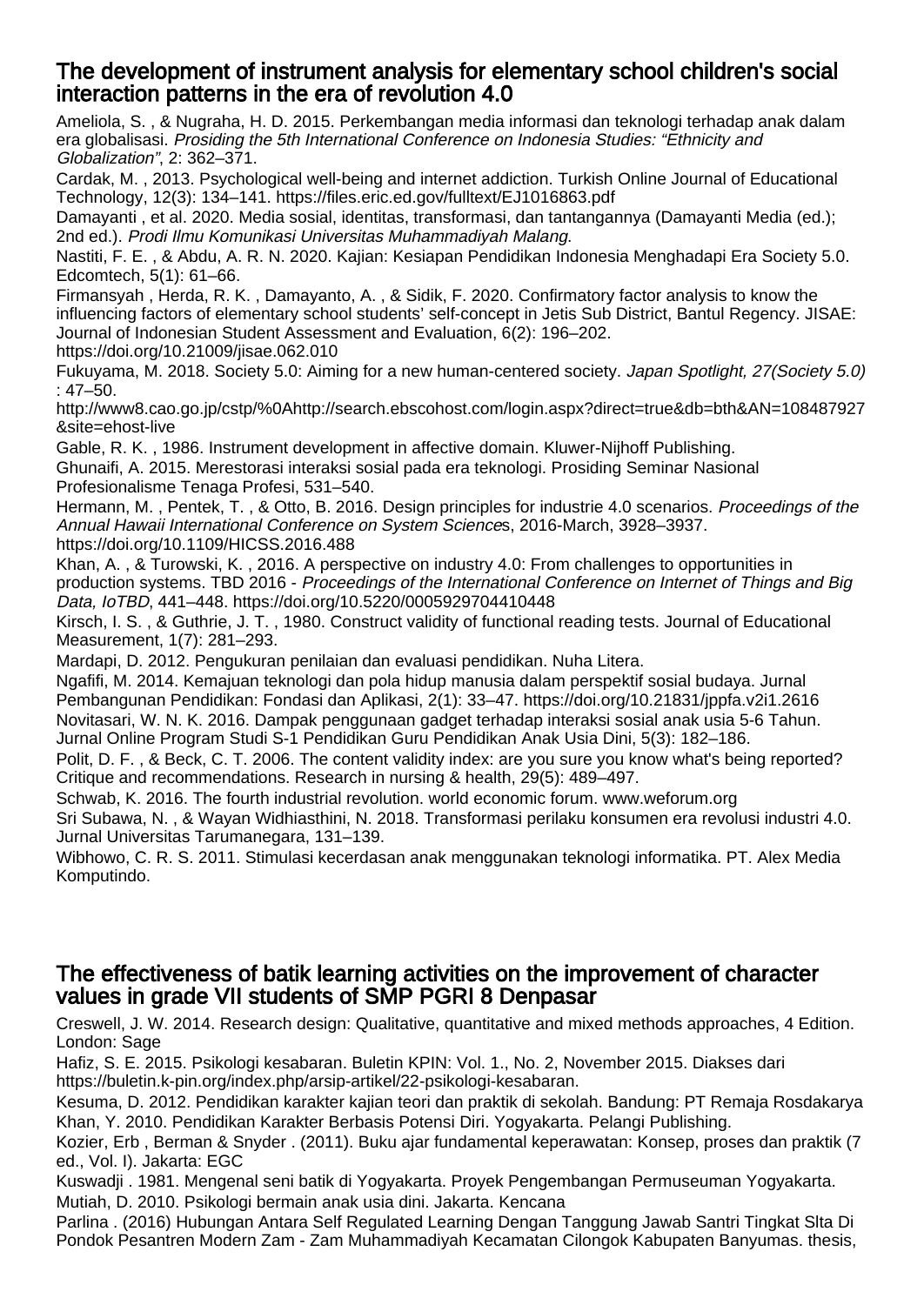Universitas Muhammadiyah Purwokerto.

Said, A. A. , Abu-Nimer, M. , & SharifyFunk, M. (2006). Contemporary islam: Dynamic, not static. New York: Routledge

Sugiyono . 2010. Metode penelitian pendidikan pendekatan kuantitatif, kualitatif, dan R&D. Bandung: Alfabeta.

Sugiyono . 2016. Statistika untuk penelitian. Bandung: Alfabeta.

Sukamti, N. 2014 Aspek kerja keras dan solidaritas sosial wanita tani pada kelompok wanita tani mekar sari di Desa Jurang Jero Kecamatan Karangmalang Kabupaten Sragen. Diakses dari http://eprints.ums.ac.id/30012/2/04. BAB\_I.pdf

Wibowo , et al. 2015. Pendidikan karakter berbasis kearifan lokal di sekolah (Konsep, strategi, dan implementasi). Yogyakarta. Pustaka Pelajar.

#### The need fulfillment of assistive technology for students with intellectual disabilities in Indonesia

AAIDD . 2020. Definition of intellectual disability. Diakses pada 8 September 2020 melalui https://www.aaidd.org/intellectual-disability/definition.

Andrich R. , Mathiassen N.-E. , Hoogerwerf E.-J. & Gelderblom G. J. 2013. Service delivery systems for assistive technology in Europe: an AAATE/EASTIN position paper. Technology and Disability 25: 127–146 ATiA . 2019. Available from:https://www.atia.org/home/at-resources/what-is-at/.

Borg J. , Lindstrom A. & Larsson S. 2011 Assistive technology in developing countries: a review from the perspective of the convention on the rights of persons with disabilities. Prosthetics and Orthotics International 35: 20–29.WHO. Priority Assistive Products List. GATE Initiat [Internet]. 2016: 1–16. Available from: http://apps.who.int/iris/bitstream/10665/207694/1/WHO\_EMP\_PHI\_2016.01\_eng.pdf?ua=1

Collins, J. C. , & Collet-Klingenberg Lana . 2018. Portable elektronic assistive technology to improve vocational task completion in young adults with an intellectual disability: A review of the literature. Journal of intellectual disability (JOID). Vol. 22( 3 ), 213–232.

Codling M. & Macdonald N. 2011. Sustainability of health promotion for people with learning disabilities. Nursing standard (Royal College of Nursing (Great Britain): 1987) 25: 42–47.

Hatton C. & Emerson E. 2015. International Review of Research in Developmental Disabilities: Health Disparities and Intellectual Disabilities. Academic Press Elsevier

James S. E. 2014. Review of assistive technology: interventions for individuals with severe/profound and multiple disabilities. Journal of Child and Family Studies, 23: 169–171.

Levesque J.-F. , Harris M. F. & Russell G. 2013. Patient-centred access to health care: conceptualising access at the interface of health systems and populations. International Journal for Equity in Health, 12: 1–9. Matter R. , Harniss M. , Oderud T. , Borg J. & Eide A. H. 2017 Assistive technology in resource-limited environments: a scoping review. Disability and Rehabilitation: Assistive Technology 12: 105–114.

Owuor J. , Larkan F. & Maclachlan M. 2017. Leaving no-one behind: using assistive technology to enhance community living for people with intellectual disability. Disability and Rehabilitation. Assistive Technology 12: 426–428.

Rohwerder, B. 2018. Assistive technologies in developing countries. K4D Helpdesk Report. Brighton, UK: Institute of Development Studies.

Sund, T. 2016. Assistive technology in Norway [Online]. Available: https://www.nav.no/en/Home/About+NAV/ Publications/ [Accessed November 2017 ].

#### Learning mathematics online during the COVID-19 pandemic: Is it without problems?

Bassi, L. 2017. Industry 4.0: Hope, hype or revolution? RTSI 2017 – IEEE 3rd International Forum on Research and Technologies for Society and Industry, Conference Proceedings. https://doi.org/10.1109/RTSI.2017.8065927.

Basuki, S. 2007. IT and education, the case study of E-Learning in Indonesia . Korea-ASEAN Academic Conference on Information Revolution and Cultural Integration in East Asia, Ho Chi Minh city, Vietnam, January 25–26, 2007., 1–13. Retrieved from http://eprints.rclis.org/9048/1/E-learning\_-\_Vietnam\_-\_2007.pdf. Burns, M. 2020. School, interrupted: 4 options for distance education to continue teaching during COVID-19. Retrieved from dari https://www.globalpartnership.org/blog/school-interrupted-4-options-distance-education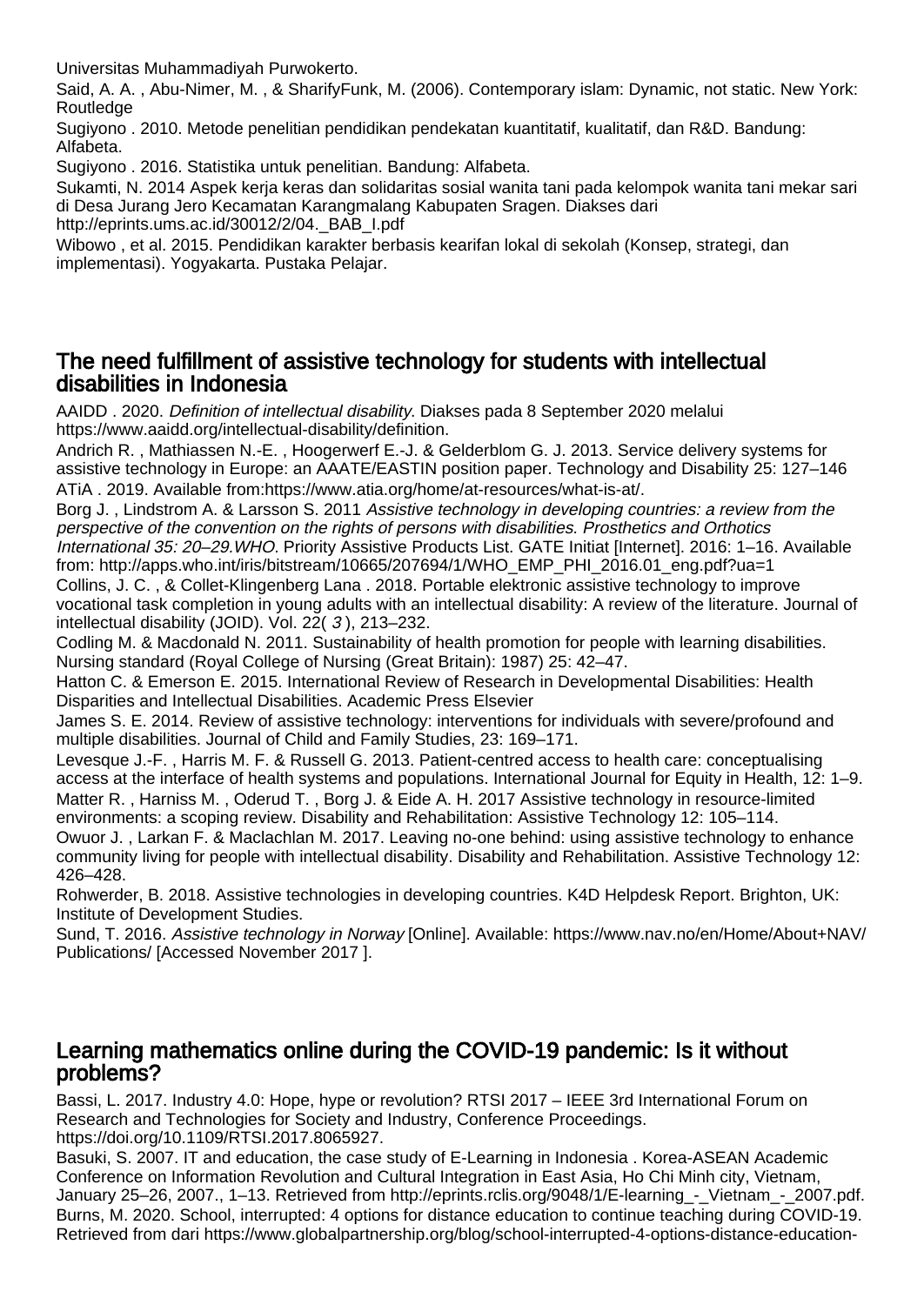continue-teaching-during-covid-19.

Castelo, M. 2020. Continuing remote learning for students without internet. Retrieved from https://edtechmagazine.com/k12/article/2020/04/continuing-remote-learning-students-without-internet. De Giusti, A. 2020. Policy brief: education during COVID-19 and beyond. Revista Iberoamericana de

Tecnología en Educación y Educación en Tecnología, 26(e12). https://doi.org/10.24215/18509959.26.e12. Dhawan, S. 2020. Online learning: a panacea in the time of COVID-19 crisis. Journal of Educational Technology Systems, 49(1): 5–22. https://doi.org/10.1177/0047239520934018

Febrianto, P. T. , Mas'udah, S. , & Megasari, L. A. 2020. Implementation of online learning during the covid-19 pandemic on Madura Island, Indonesia. International Journal of Learning, Teaching and Educational Research, 19(8): 233–254. https://doi.org/10.26803/ijlter.19.8.13.

Fukuvama. M. 2018. Society 5.0: aiming for a new human-centered society. Japan SPOTLIGHT, 27(Society 5.0): 47–50. Diambil dari

http://www8.cao.go.jp/cstp/%0Ahttp://search.ebscohost.com/login.aspx?direct=true&db=bth&AN=108487927 &site=ehost-live.

Gaytan, J. 2014. Effective assessment techniques for online instruction. Information Technology, Learning, and Performance Journal, 23(1): 25–33. Diambil dari

http://search.proquest.com/docview/219816513/abstract/77B81AD0A634A49PQ/1%5Cnhttp://media.proque st.com/media/pq/classic/doc/1058985151/fmt/pi/rep/NONE?cit%3Aauth=Gaytan%2C+Jorge&cit%3Atitle=EF FECTIVE+ASSESSMENT+TECHNIQUES+FOR+ONLINE+INSTRUCTION&cit%3Apub=.

Hanum, N. S. 2013. Keefetifan e-learning sebagai media pembelajaran (studi evaluasi model pembelajaran e-learning SMK Telkom Sandhy Putra Purwokerto). Jurnal Pendidikan Vokasi, 3(1): 90–102. https://doi.org/10.21831/jpv.v3i1.1584.

Jalli, N. 2020. Lack of internet access in southeast asia poses challenges for students to study online amid COVID-19 pandemic. Retrieved from https://phys.org/news/2020-03-lack-internet-access-southeastasia.html.

Pape, L. , & Wicks, M. 2011. National standards for quality online programs. International Association for K-12 Online Learning (2 ed.). Vienna: iNACOL. Retrieved from

http://www.eric.ed.gov/ERICWebPortal/recordDetail?accno=ED509638.

Riyana, C. 2013. Produksi bahan pembelajaran berbasis online. Modul Pembelajaran Universitas Terbuka Tangerang Selatan, 1–43.

Schleicher, A. 2020. The impact of COVID-19 on education: Insights from education at a glance 2020. OECD Journal: Economic Studies, 1–31. Retrieved from https://www.oecd.org/education/the-impact-ofcovid-19-on-education-insights-education-at-a-glance-2020.pdf.

Shahroom, A. A. , & Hussin, N. 2018. Industrial revolution 4.0 and education. International Journal of Academic Research in Business and Social Sciences, 8(9): 314–319. https://doi.org/10.6007/ijarbss/v8 i9/4593.

Sun, A. , & Chen, X. 2016. Online education and its effective practice: A research review. Journal of Information Technology Education: Research, 15: 157–190. https://doi.org/10.28945/3502.

Syah, R. H. 2020. Dampak Covid-19 pada Pendidikan di Indonesia: Sekolah, Keterampilan, dan Proses Pembelajaran. SALAM: Jurnal Sosial dan Budaya Syar-i, 7(5). https://doi.org/10.15408/sjsbs.v7i5.15314. UNESCO . 2020. Education in a post-COVID world : Nine ideas for public action International Commission on the Futures of Education, 26.

Widodo, A. , & Riandi . 2013. Dual-mode teacher professional development: challenges and re-visioning future TPD in Indonesia. Teacher Development, 17(3): 380–392.

https://doi.org/10.1080/13664530.2013.813757

Wiryanto . 2020. Proses pembelajaran matematika di sekolah dasar di tengah pandemi COVID-19. Jurnal Review Pendidikan Dasar, kajian Pendidikan dan hasil Pendidikan, Universitas Negeri Surabaya, 6(2).

#### Assessing the discriminant validity of the curiosity scale using confirmatory factor analysis

Ab Hamid, M. R. , Sami, W. , & Mohmad Sidek, M. H. 2017. Discriminant Validity Assessment: Use of Fornell & Larcker criterion versus HTMT Criterion. Journal of Physics: Conference Series, 890: 012163. doi:10.1088/1742-6596/890/1/012163.

Al Farani . 2013. Cita-Citaku: Buku Guru. Jakarta: Kementerian Pendidikan dan Kebudayaan. Arnone, M. P. , Grabowski, B. L. , & Rynd, C. P. 1994. Curiosity as a personality variable influencing learning in a learner controlled lesson with and without advisement. Educational Technology Research and Development, 42(1): 5–20. doi:10.1007/bf02298167.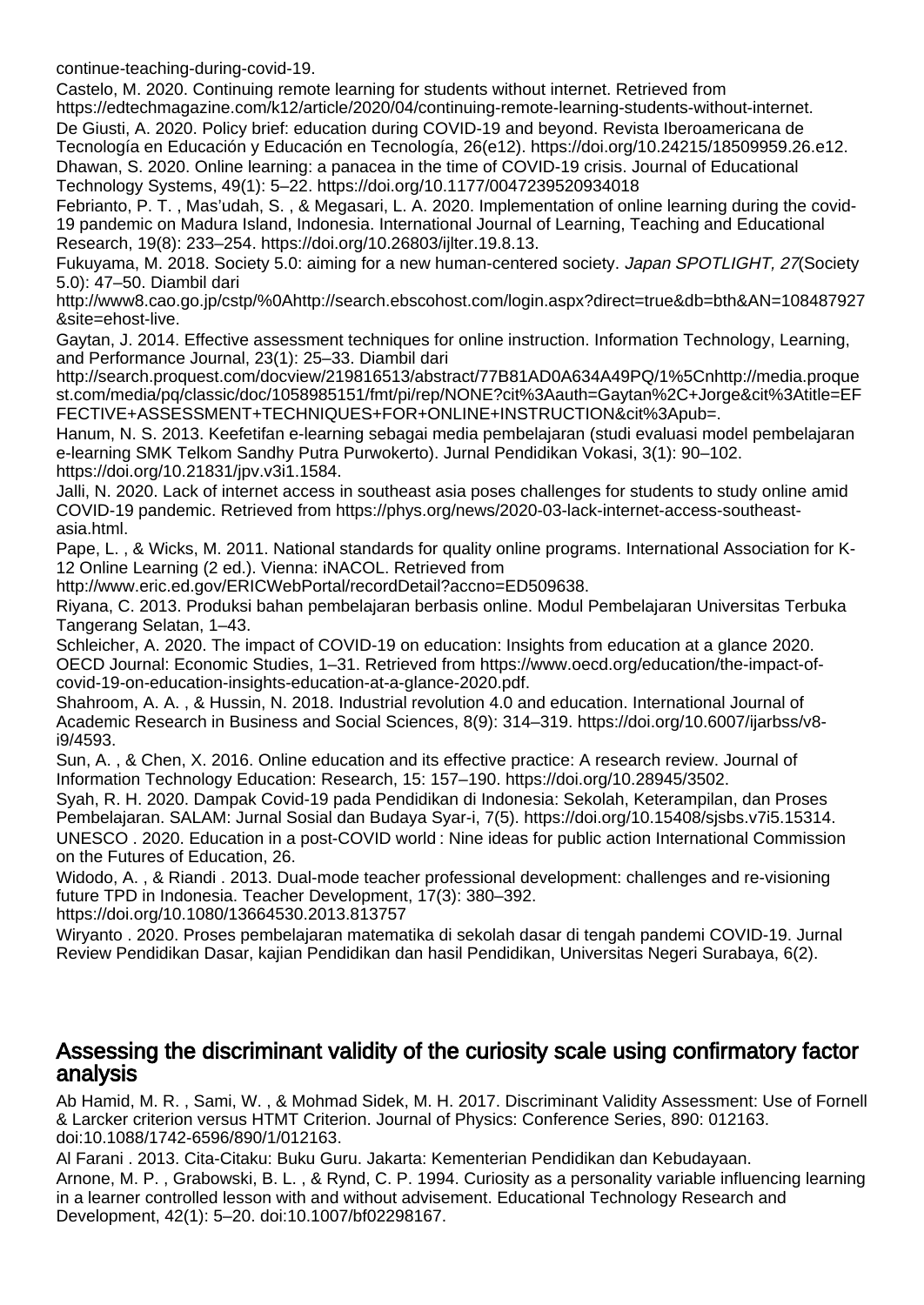Benoit, D. , Coolbear, J. & Crawford, A. 2008. Encyclopedia of Infant and Early Childhood Development. Toronto: Elsevier Inc.

Brown, T. A. 2015. Confirmatory factor analysis for applied research, 2nd Edition. New York: The Guildford Press.

DeVellis, R. F. 2017. Scale development: Theory and applications, 4th Edition. Thousand Oaks, CA: Sage . Engel, S. 2015. The hungry mind: The origins of curiosity in childhood. London: Harvard University Press. Fornell, C. , & Larcker, D. F. 1981. Evaluating structural equation models with unobservable variables and measurement error. Journal of Marketing Research, 18: 39–50. DOI: 10.2307/3151312.

Gefen, D. 2005. A practical guide to factorial validity using PLS-Graph: Tutorial and annotated example. Communications of the Association for Information Systems, 16. doi:10.17705/1cais.01605.

Ghozali, I. 2013. Aplikasi analisis multivariat dengan Program IBM SPSS 21 Update PLS Regresi. Semarang: Badan Penerbit Universitas Diponegoro.

Gulten, D. C. et al. 2011. Investigating the relationship between curiosity level and computer self-efficacy beliefs of elementary teachers candidates. The Turkish Online Journal of Educational Technology, 10(4): 248–154.

Hair, J. F. , Black, W. C. , Babin, B. J. , & Anderson, R. E. 2010. Multivariate data analysis, 7th Edition. Englewood Cliffs: Prentice Hall.

Hair, J.P. , Black, J.P. , Babin, J.P. , & Anderson, R.E. 2019. Multivariate Data Analysis, Eighth Edition. Harlow: Cengage Learning.

Harlen, W. 2001. Teaching, learning and assessing science. London: Sage Publications Inc.

Hoelter, D.R. 1983. The analysis of covariance structures: Goodness-of-fit indices, sociological. Methods and Research, 11: 325–344. doi.org/10.1177/0049124183011003003

Jeraj, M. , & Marič, M. 2013. Relation between entrepreneurial curiosity and entrepreneurial self-efficacy: A multi-country empirical validation. Organizacija, 46(6). doi:10.2478/orga-2013-0027

Jones, J. B. 2013. The creative imperative: School librarian and teachers cultivating curiosity together. California: Libraries Unlimited.

Kang, M. J. , Hsu, M. , Krajbich, I. M. , Loewenstein, G. , McClure, S. M. , Wang, J. T. , & Camerer, C. F. 2009. The wick in the candle of learning. Psychological Science, 20(8): 963–973. doi:10.1111/j.1467- 9280.2009.02402.x.

Kashdan, T. B. , & Roberts, J. E. 2006. Affective outcomes in superficial and intimate interactions: Roles of social anxiety and curiosity. Journal of Research in Personality, 40(2): 140–167. doi:10.1016/j.jrp.2004.10.005.

Kidd, C. , & Hayden, B. Y. 2015. The psychology and neuroscience of curiosity. Neuron, 88(3): 449–460. doi:10.1016/j.neuron.2015.09.010.

Lindholm, M. 2018. Promoting curiosity? Science & Education, 27(9–10): 987–1002. doi:10.1007/s11191- 018-0015-7.

Manguel, A. 2015. Curiosity. London: Yale University Press.

Mustari, M. 2014. Nilai karakter refleksi untuk pendidikan. Jakarta: PT Raja Grafindo Persada.

Pisula, W. 2009. Curiosity and information seeking in animal and human behavior. USA: Brown Walker Press.

Prochniak, P. 2017. Development and testing of the elements of the nature curiosity scale. Scientific Journal Publishers Limited, 45(48): 125–1254. doi.org/10.2224/sbp.6130.

Reio Jr., T. , Petrosko, J. , Wiswell, A. , & Thongsukmag, J. 2006. The measurement and conceptualization of curiosity. The Journal of Genetic Psychology, 167(2): 117–135. doi:10.3200/gntp.167.2.117–135.

Schumacker, R. E. & Lomax, R. G. 2010. A beginner's guide to structural equation modeling, 3rd Edition. New York: Taylor and Francis Group.

Shermis, M. D. & Di Vesta, F. J. 2011. Classroom assessment in action. New York: Rowman & Littlefield Publishers, Ink.

Thompson, B. (2004). Exploratory and confirmatory: Understanding concepts and applications factor analysis, 1st Edition. Washington: American Psychological Association.

Voorhees, C. M. , Brady, M. K. , Calantone, R. , & Ramirez, E. 2015. Discriminant validity testing in marketing: an analysis, causes for concern, and proposed remedies. Journal of the Academy of Marketing Science, 44(1): 119–134. doi:10.1007/s11747-015-0455-4.

Worthington, R. L. & Whittaker, T. A. 2014. Scale development research: A content analysis and recommendations for best practices. The Counseling Psychologist, 34(6): 806–838. DOI: 10.1177/0011000006288127.

Zaiþ, A. & Bertea, P. E. 2011. Methods for testing discriminant validity. Management & Marketing, IX(2): 217–224.

Zuss, M. 2012. The practice of theoretical curiosity. New York: Springer.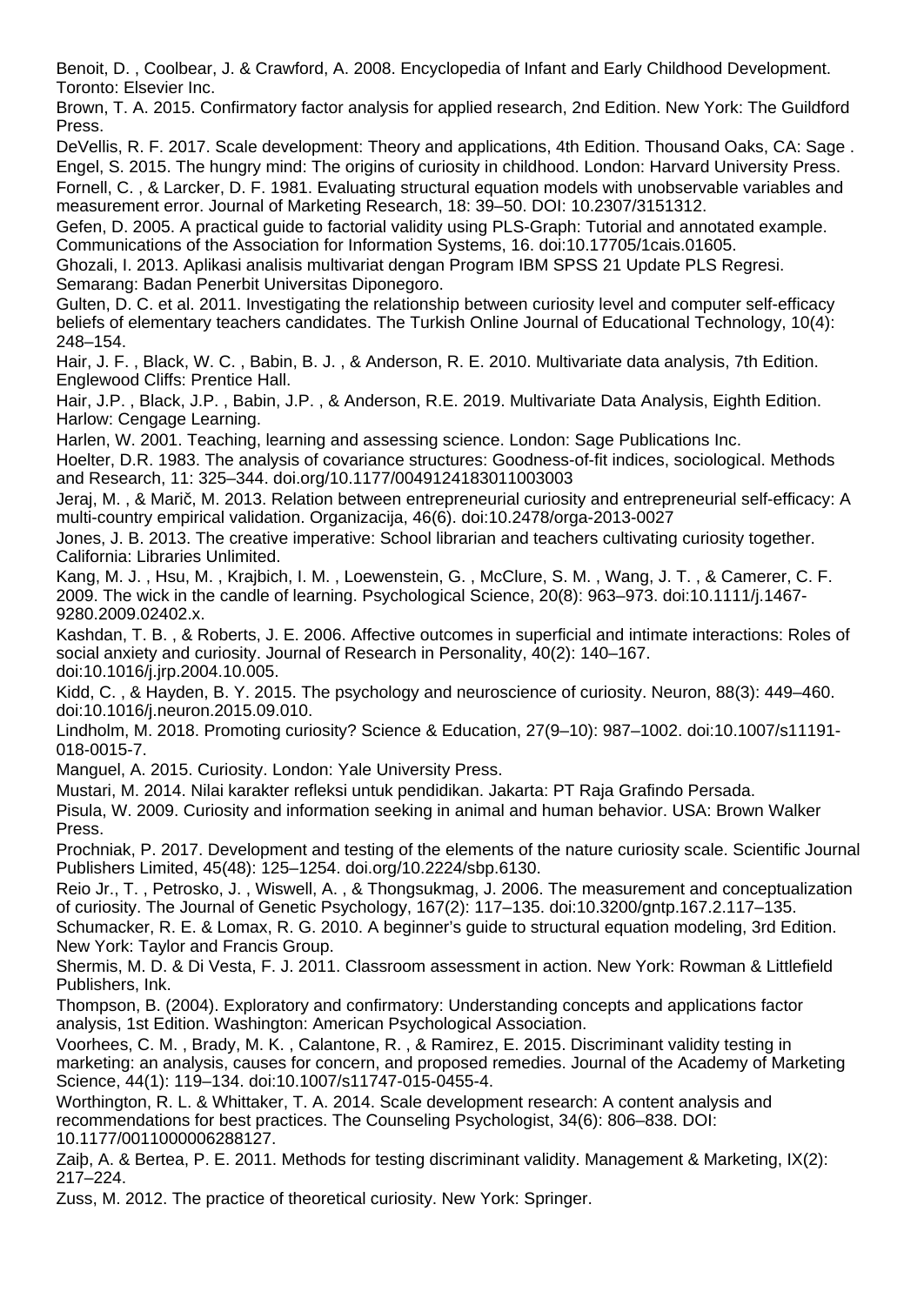#### Collaboration practices between educators in inclusive education before and during Covid-19

Adams, D. , Harris, A. , & Jones, M. S. 2016. Teacher-parent collaboration for an inclusive classroom: Success for every child. MOJES: Malaysian Online Journal of Educational Sciences, 4(3): 58–72. Arcadis . 2020. What COVID-19 can teach us about risk and uncertainty?

https://www.arcadis.com/en/global/arcadis-blog/joris-winters/what-covid-19-can-teach-us-about-risk-anduncertainty/ (Accessed on 9 Augustus 2020 )

Avgerinou, M. D. , & Moros, S. E. 2020. The 5-phase process as a balancing act during times of disruption: transitioning to virtual teaching at an international JK-5 school. Teaching, technology, an teacher education during the COVID-19 pandemic: Stories from the field. Waynesfield, NC, USA: Association for the Advancement of Computing in Education (AACE), Jun (15): 583-594.

Basilaia, G. , & Kvavadze, D. 2020. Transition to online education in schools during a SARS-CoV-2 coronavirus (COVID-19) pandemic in Georgia. Pedagogical Research, 5(4): 1–9.

Black-Hawkins, K. 2014. Researching inclusive classroom practices: The framework for participation. The SAGE handbook of special education, 389–403.

Blanton, L. P. , & Pugach, M.C. 2007. Collaborative programs in general and special teacher education. Council of Chief State School Officers, Washington, DC.

Bouillet, D. 2013. Some aspects of collaboration in inclusive education–teachers' experiences. Center for Educational Policy Studies Journal, 3(2): 93–117.

Budiarti, N. D. , & Sugito, S. 2018. Implementation of Inclusive Education of Elementary Schools: a Case Study in Karangmojo Sub-District, Gunungkidul Regency. Journal of Education and Learning, 12(2): 214–223.

Chomza, N. 2017. Kolaborasi guru reguler dengan guru pendamping berkebutuhan khusus di sekolah inklusi kelas 1 SD Taman Muda Yogyakarta 1. Universitas Negeri Yogyakarta.

Conoley, J. C. , & Conoley, C. W. 2010. Why does collaboration work? Linking positive psychology and collaboration. University of California Santa Barbara.

Daniel, S. J. 2020. Education and the COVID-19 pandemic. Prospects, 1–6.

Daruka, Z. H. , & Nagavci, N. 2020. The impact of the COVID-19 pandemic on the education of children with disabilities. StatCan COVID-19: Data to Insights for a Better Canada, 45280001.

Consulting.learningforward.org . 2020. Establish school-based communities of learners. https://consulting.learningforward.org/consulting-services/professional-learning-communities/. (Accessed on 14 Agustus 2020 ).

Consulting.learningforward.org . 2020. Ensure equity and excellence in teaching and learning… virtually!. https://consulting.learningforward.org/virtual-learning/?\_ga=2.242022663.403991543.1597270858-1218649352.1597270858 (Accessed on 14 Agustus 2020 ).

Du Plessis, S. 2006. Collaborative partnerships in an inclusive approach to the acquisition of english as language of learning and teaching.

Educationcannotwait . 2020. Covid-19 and Education in Emergencies.

https://www.educationcannotwait.org/covid-19/ (accessed on 12 Agustus 2020 ).

Eccleston, St. T. 2010. Successful collaboration: Four essential traits of effective special education

specialists. The Journal of International Association of Special Education, 11 (1), 40–47

Florian, L. 2017. The heart of inclusive education is collaboration. 126(2): 248–253.

Friend, M. , & Bursuck, W. D. 2012. Including students with special needs: A practical guide for classroom teachers (sixth). Library of Congress Cataloging in-Publication Data. www.pearsonlightened.com

Friend, M. , Cook, L. , Hurley-Chamberlain, D. , & Shamberger, C. 2010. Co-teaching: An illustration of the complexity of collaboration in special education. Journal of Educational and Psychological Consultation, 20(1): 9–27.

Friend, M. , & Cook, L. 2003. Collaboration skills for school professionals (4th ed). Pearson Education. Fullerton, A. , Ruben, B. J. , McBride, S. , & Bert, S. 2011. Evaluation of a merged secondary and special education program. Teacher Education Quarrterly, spring, 45–60.

Huang, R. , Tlili, A. , Yang, J. , & Chang, T. 2020. Handbook on facilitating flexible learning during educational disruption, The Chinese Experience in Maintaining Undisrupted Learning in COVID-19 Outbreak. March.

Lancet Planet Health . 2020. COVID-19 as a global challenge : towards an inclusive and sustainable future. 5196(20), 19–21. https://doi.org/10.1016/S2542-5196(20)30168-6

Lawrence-Brown, D. , & Muschaweck, K. S. 2004. Getting started with collaborative teamwork for inclusion. In Journal of Catholic Education, 8(2).

Milteniene, L. 2012. Teacher collaboration in the context of inclusive education. February 2017. Mitchell, D. 2007. What really works in special and inclusive education. London and New York: Routledge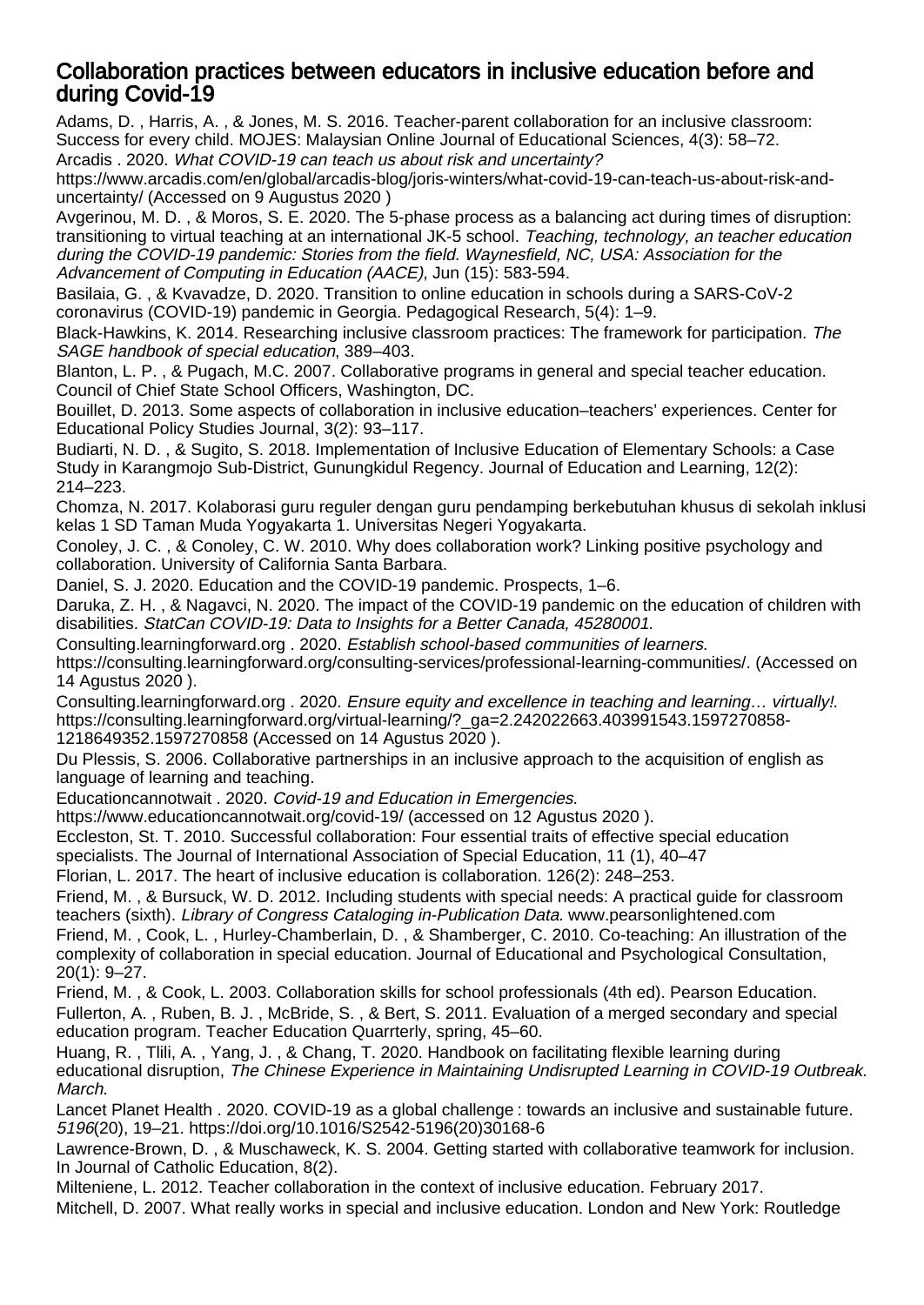Reimers, F. , Education, G. , & Initiative, I. 2020. Supporting the continuation of teaching and learning during the COVID-19 Pandemic.

Sintema, E. J. 2020. Effect of COVID-19 on the performance of grade 12 students: Implications for STEM education. Eurasia Journal of Mathematics, Science and Technology Education, 16(7): 1851.

Suc, L. , Bukovec, B. , & Karpljuk, D. 2017. The role of inter-professional collaboration in developing inclusive education : experiences of teachers and occupational therapists in slovenia. International Journal of Inclusive Education, 21(9): 938–955.

Swenson, N. C. 2000. Comparing traditional and collaborative settings for language intervention. Tarman, B. 2020. Editorial: Reflecting in the shade of pandemic. Research in Social Sciences and Technology, 5(2): 1–4.

Tindle, K. , Mellard, D. , & East, B. 2016. Online learning for student with disabilities: Recommendations for parent engagement. Lawrrence, KS. Center on Online Learning and Students with Disabilities, Univerrsity of Kansas. December, 1–8.

UNESCO . 2020. Education in a post-COVID world : Nine ideas for public action International Commission on the Futures of Education.

#### Investigating students' self-regulated learning and academic procrastination on primary school during distance learning

Bandura, A. 1991. Social cognitive theory of self-regulation. Organizational Behavior and Human Decision Processes, 50(2): 248–287. https://doi.org/10.1016/0749-5978(91)90022-L

Bashir, L. , & Gupta, S. 2019. Measuring academic procrastination: Scale development and validation. Elementary Education Online, 18(2): 939–950. https://doi.org/10.17051/ilkonline.2019.562076

Batool, S. S. 2020. Academic achievement: Interplay of positive parenting, self-esteem, and academic procrastination. Australian Journal of Psychology, 72(2): 174–187. https://doi.org/10.1111/ajpy.12280 Berry, A. , & Kitchen, J. 2020. The Role of Self-study in Times of Radical Change. Studying Teacher Education, 1–4. https://doi.org/10.1080/17425964.2020.1777763

Boekaerts, M. 1997. Self-regulated learning: A new concept embraced by researchers, policy makers, educators, teachers, and students. Learning and Instruction, 7(2): 161–186. https://doi.org/10.1016/S0959- 4752(96)00015-1

Cohen, L. , Manion, L. , & Morrison, K. 2007. Research methods in education (Sixth). Routledge. Creswell, J. W. 2012. Educational Research: Planning, Conducting and Evaluating Quantitative and Qualitative Research (4th ed.). Pearson.

Day, V. , Mensink, D. , & O'Sullivan, M. 2000. Patterns of academic procrastination. Journal of College Reading and Learning, 30(2): 120–134. https://doi.org/10.1080/10790195.2000.10850090

Grau, V. , & Whitebread, D. 2012. Self and social regulation of learning during collaborative activities in the classroom: The interplay of individual and group cognition. Learning and Instruction, 22(6): 401–412. https://doi.org/10.1016/j.learninstruc.2012.03.003

Gunzenhauser, C. , & Saalbach, H. 2020. Domain-specific self-regulation contributes to concurrent but not later mathematics performance in elementary students. Learning and Individual Differences, 78(February): 101845. https://doi.org/10.1016/j.lindif.2020.101845

Kim, K. R. , & Seo, E. H. 2015. The relationship between procrastination and academic performance: A meta-analysis. Personality and Individual Differences, 82: 26–33. https://doi.org/10.1016/j.paid.2015.02.038 Kong, Q. 2020. Practical Exploration of Home Study Guidance for Students during the COVID-19 Pandemic: A Case Study of Hangzhou Liuxia Elementary School in Zhejiang Province, China. Science Insights Education Frontiers, 5(2): 557–561. https://doi.org/10.15354/sief.20.rp026

Ljubin-Golub, T. , Petričević, E. , & Rovan, D. 2019. The role of personality in motivational regulation and academic procrastination. Educational Psychology, 39(4): 550–568.

https://doi.org/10.1080/01443410.2018.1537479

Mägi, K. , Männamaa, M. , & Kikas, E. 2016. Profiles of self-regulation in elementary grades: Relations to math and reading skills. Learning and Individual Differences, 51: 37–48.

https://doi.org/10.1016/j.lindif.2016.08.028

Martinez-Lopez, R. , Yot, C. , Tuovila, I. , & Perera-Rodríguez, V. H. 2017. Online Self-Regulated Learning Questionnaire in a Russian MOOC. Computers in Human Behavior, 75: 966–974. https://doi.org/10.1016/j.chb.2017.06.015

Montgomery, A. P. , Mousavi, A. , Carbonaro, M. , Hayward, D. V. , & Dunn, W. 2019. Using learning analytics to explore self-regulated learning in flipped blended learning music teacher education. British Journal of Educational Technology, 50(1): 114–127. https://doi.org/10.1111/bjet.12590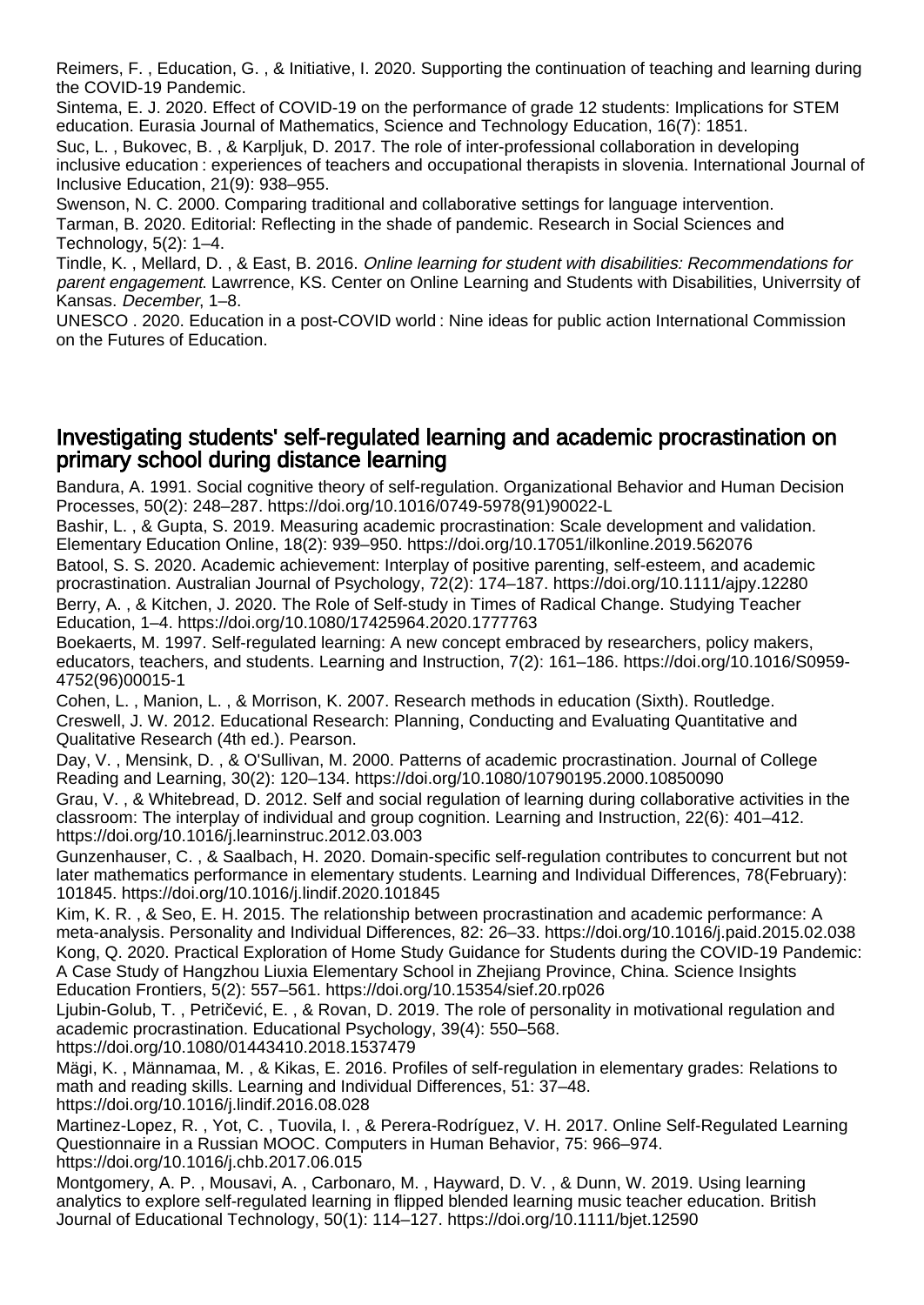Romano, J. , Wallace, T. L. , Helmick, I. J. , Carey, L. M. , & Adkins, L. 2005. Study procrastination, achievement, and academic motivation in web-based and blended distance learning. Internet and Higher Education, 8(4 SPEC. ISS.): 299–305. https://doi.org/10.1016/j.iheduc.2005.09.003

Rospigliosi, P.' asher.' 2020. How the coronavirus pandemic may be the discontinuity which makes the difference in the digital transformation of teaching and learning. Interactive Learning Environments, 28(4): 383–384. https://doi.org/10.1080/10494820.2020.1766753

Rutherford, T. , Buschkuehl, M. , Jaeggi, S. M. , & Farkas, G. 2018. Links between achievement, executive functions, and self-regulated learning. Applied Cognitive Psychology, 32(6): 763–774. https://doi.org/10.1002/acp.3462

Schunk, D. H. , & Zimmerman, B. J. 2007. Influencing children's self-Efficacy and self-regulation of reading and writing through modeling. Reading and Writing Quarterly, 23(1): 7–25.

https://doi.org/10.1080/10573560600837578

Shih, S. S. 2017. Factors related to Taiwanese adolescents' academic procrastination, time management, and perfectionism. Journal of Educational Research, 110(4): 415–424.

https://doi.org/10.1080/00220671.2015.1108278

Tuckman, B. W. 1991. The development and concurrent validity of the procrastination scale. Educational and Psychological Measurement, 51(2): 473–480. https://doi.org/10.1177/0013164491512022

Verma, G. , Campbell, T. , Melville, W. , & Park, B. Y. 2020. Science Teacher Education in the Times of the COVID-19 Pandemic. Journal of Science Teacher Education, 00(00): 1–8.

https://doi.org/10.1080/1046560X.2020.1771514

Wilkinson, T. W. , & Sherman, T. M. 1990. Perceptions and Actions of Distance Educators on Academic Procrastination. American Journal of Distance Education, 4(3): 47–56.

https://doi.org/10.1080/08923649009526716

Williamson, B. , Eynon, R. , & Potter, J. 2020. Pandemic politics, pedagogies and practices: digital technologies and distance education during the coronavirus emergency. Learning, Media and Technology, 45(2): 107–114. https://doi.org/10.1080/17439884.2020.1761641

Yen, M. H. , Chen, S. , Wang, C. Y. , Chen, H. L. , Hsu, Y. S. , & Liu, T. C. 2018. A framework for selfregulated digital learning (SRDL). Journal of Computer Assisted Learning, 34(5): 580–589. https://doi.org/10.1111/jcal.12264

Zhao, H. , Chen, L. , & Panda, S. 2014. Self-regulated learning ability of Chinese distance learners. British Journal of Educational Technology, 45(5): 941–958. https://doi.org/10.1111/bjet.12118

Zimmerman, B. J. 2000. Chapter 2: Attaining self-regulation A social cognitive perspective. Handbook of Self-Regulation, 13–39.

Zimmerman, B. J. , & Bandura, A. 1994. Impact of Self-Regulatory Influences on Writing Course Attainment. American Educational Research Journal, 31(4): 845–862. https://doi.org/10.3102/00028312031004845

Zimmerman, B. J. , & Kitsantas, A. 2014. Comparing students' self-discipline and self-regulation measures and their prediction of academic achievement. Contemporary Educational Psychology, 39(2): 145–155. https://doi.org/10.1016/j.cedpsych.2014.03.004

Zimmerman, B. J. , & Martinez-Pons, M. 1988. Construct validation of a strategy model of student selfregulated learning. Journal of Educational Psychology, 80(3): 284–290. https://doi.org/10.1037//0022- 0663.80.3.284

Zimmerman, B. J. , & Pons, M. M. 1986. Development of a Structured Interview for Assessing Student Use of Self-Regulated Learning Strategies. American Educational Research Journal, 23(4): 614–628. https://doi.org/10.3102/00028312023004614

#### Exploring e-learning platforms used by students in Indonesia during the Covid-19 pandemic

Abidin, Z. , Rumansyah & Arizona, K. 2020. Pembelajaran online berbasis proyek salah satu solusi kegiatan belajar mengajar di tengah Pandemi Covid-19. Jurnal Ilmiah Profesi Pendidikan. 5(1): 64–70.

Agustina, M. 2013. Pemanfaatan E-Learning sebagai media pembelajaran. In Seminar Nasional Aplikasi Teknologi Informasi (SNATI). 1(1).

Anhusadar, L. O. 2020. Persepsi mahasiswa PIAUD terhadap kuliah online di masa Pandemi Covid-19. Journal of Islamic Early Childhood Education. 3(1): 44–58.

Astini, N.K.S. 2020. Pemanfaatan teknologi informasi dalam pembelajaran tingkat sekolah dasar pada masa pandemi Covid-19. Jurnal Lampuhyang. 11 (2): 13–25.

Astini, N.K.S. 2020. Tantangan dan peluang pemanfaatan teknologi informasi dalam pembelajaran online masa Covid-19. Cetta: Jurnal Ilmu Pendidikan. 3(2): 241–255.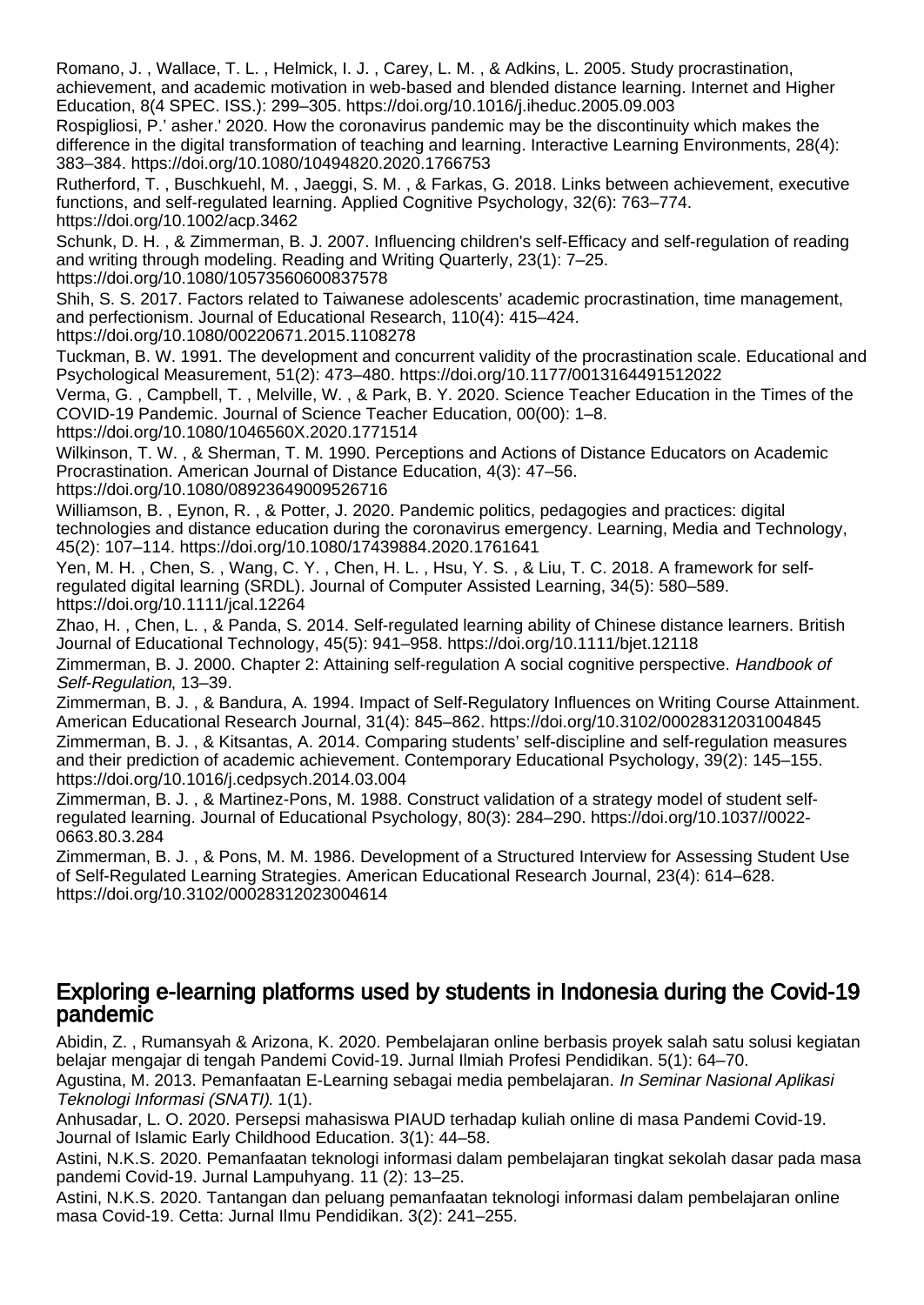Azizah, A.R. , Suyatna, A. , & Wahyudi. I. 2017. Pengaruh penggunaan e-learning dengan schoology terhadap hasil belajar siswa. Jurnal Pembelajaran Fisika. 5 (2): 127–138.

Dewantara, D. 2018. Perbedaan kemampuan analisis mahasiswa antara pembelajaran berbantuan schoology dan edmodo pada mata kuliah Fisika Biologi. Jurnal Pengkajian Ilmu dan Pembelajaran MIPA IKIP. 6 (1): 1–8.

Dewi, W.A.F. 2020. Dampak Covid-19 terhadap implementasi pembelajaran daring di sekolah dasar. Jurnal Ilmu Pendidikan. Edukatif: Jurnal Ilmu Pendidikan. 2 (1): 55–61.

Fauzan, F.A. 2020. Utilizing google classroom as an interactive learning medium in middle of impact corona virus diseas 19 for teachers. Jurnal Borneo Akcaya, 6(1), 93–102.

Firman & Rahman, S.R. 2020. Pembelajaran online di tengah pandemi Covid-19. Indonesian Journal of Educational Science (IJES). 2 (2): 81–89.

Fitriyani, D. , Fauzi, I. , & Sari, M.Z. 2020. Motivasi belajar mahasiswa pada pembelajaran daring selama pandemik Covid-19. Jurnal Kependidikan. 6 (2): 165–175.

Hakim, A.B. 2016. Efektifitas penggunaan e-learning moodle, google classroom dan edmodo. I-STATEMENT. 2 (1): 1–6.

Haryanto, S. 2018. Kelebihan dan kekurangan e-learning berbasis schoology (Studi PTK dalam pembejaran mata kuliah academic listening). Seminar Nasional GEOTIK 2018, Universitas Muhammadiyah Surakarta. Hutami, M.S. , & Nugraheni, A.S. 2020. Metode pembelajaran melalui whatsapp group sebagai antisipasi penyebaran Covid-19 pada AUD di TK ABA Kleco Kotagede. PAUDIA: Jurnal Penelitian dalam Bidang Pendidikan Anak Usia Di ni. 9 (1): 126–130

Kemendikbud . 2020. Surat Edaran Nomor 1 Tahun 2020 tentang Pencegahan Corona Viris Disease (Covid-19). Retrieved from http://lldikti3.kemdikbud.go.id/v6/2020/04/21/surat-edaran-direktur-jenderal-pendidikantinggi-kementerian-pendidikan-dan-kebudayaan-nomor-1-tahun-2020-tentang-pencegahan-penyebarancorona-virus-disiase-covid-19-di-perguruan-tinggi-kementerian/.

Kusuma, A. 2011. E-learning dalam pembelajaran. Jurnal Ilmu Tarbiyah dan Keguruan. 14 (1): 35–51. Latif, Y. , Darmawijoyo ., Putri, R. I. I. 2013. Pengembangan bahan ajar berbantuan camtasia pada pokok bahasan lingkaran melalui edmodo untuk siswa MTs. Jurnal Matematika Kreatif-Inovatif. 4(2): 105–114.

Mujib, M. 2012. Pengaruh penggunaan internet terhadap hasil belajar siswa sekolah menengah atas di Kota Yogyakarta. Unpublished Thesis. Universitas Islam Negeri Sunan Kalijaga Yogyakarta.

Mulyono, P. 2019. Ironis potret sebuah SD di Jember dengan 3 ruang kelas dan 2 guru. Retrieved from https://news.detik.com/berita-jawa-timur/d 4388248/ironis-potret-sebuah-sd-di-jember-dengan 3-ruang-kelasdan-2 guru?\_ga=2.212772369.486050691.1596856887-839351739.1491434637.

Murni, C.K. 2016. Pengaruh e-learning berbasis schoology terhadap peningkatan hasil belajar siswa dalam materi pernagkat keras jaringan Kelas X Tkj 2 Pada SMK Negeri 3 Buduran, Sidoarjo. Jurnal Information Technology and Education. 1 (1): 86–90.

Mustakim . 2020. Efektivitas pembelajaran daring menggunakan media online selama pandemi Covid-19 pada mata pelajaran matematika. Journal of Islamic Education. 2 (1): 1–12.

Nu'man, A.Z. 2014. Efektifitas penerapan e-learning model edmodo dalam pembelajaran pendidikan agama islam terhadap hasil belajar siswa (Studi kasus: SMK Muhammadiyah 1 Sukoharjo). Duta.com: Jurnal Ilmiah Teknologi Informasi dan Komunikasi. 7 (1).

Nurkolis, M. 2020. Keefektifan kebijakan e-learning berbasis sosial media pada PAUD di masa pandemi Covid-19. Jurnal Obsesi: Jurnal Pendidikan Anak Usia Dini. 5 (1): 212–228.

Pratiwi, E.W. 2020. Dampak Covid-19 terhadap kegiatan pembelajaran online sebuah perguruan tinggi kristen di Indonesia. Jurnal Perspektif Ilmu Pendiidkan. 34 (1): 1–8.

Priansa. D.J. 2017. Pengembangan strategi dan model pembelajaran. Bandung: Pustaka Setia. Putra, H.P. 2020. Kisah perjuangan guru jemput bola tugas sekolah di kala pandemi. Retrieved from https://foto.kompas.com/photo/read/2020/6/18/15924898473ba/1/kisah-perjuangan-guru-jemput-bola-tugassekolah-di-kala-pandemi.

Ratnawati, N.K.M. , Utama, I.D.G.B. , Dewantara, I.P.M. 2019. Pemanfaatan e-learning pada mata pelajaran Bahasa Indonesia. Jurnal Pendidikan Bahasa dan Sastra Indonesia Un diksha. 9 (1): 46–56

Saifuddin, M.F. 2017. E-learning dalam persepsi mahasiswa. Jurnal Varidika: Kajian Penelitian Pendidikan. 29 (2): 102–109.

Setyono, E.Y. 2015. Pengaruh penggunaan media jejaring sosial edmodo terhadap hasil belajar mahasiswa pada topik pembuatan Kurva-S menggunakan microsoft excell. Jurnal Sosial dan Humaniora. 5(1): 42–49. Shofiyah, S. 2016. Pengaruh penggunaan android dan e-learning terhadap hasil belajar mata pelajaran IPS siswa Kelas VIII SMPN 3 Kepanjen Malang. Unpublished Thesis. Universitas Islam Negeri Maulana Malik Ibrahim Malang.

Silahuddin . 2015. Penerapan e-learning dalam inovasi pendidikan. Jurnal Ilmuah Circuit. 1 (1): 48–59. Suharyanto & Mailangkay, A. 2016. Penerapan e-learning sebagai alat bantu mengajar dalam dunia pendidikan. Jurnal Ilmiah Widya. 3(4): 17–21.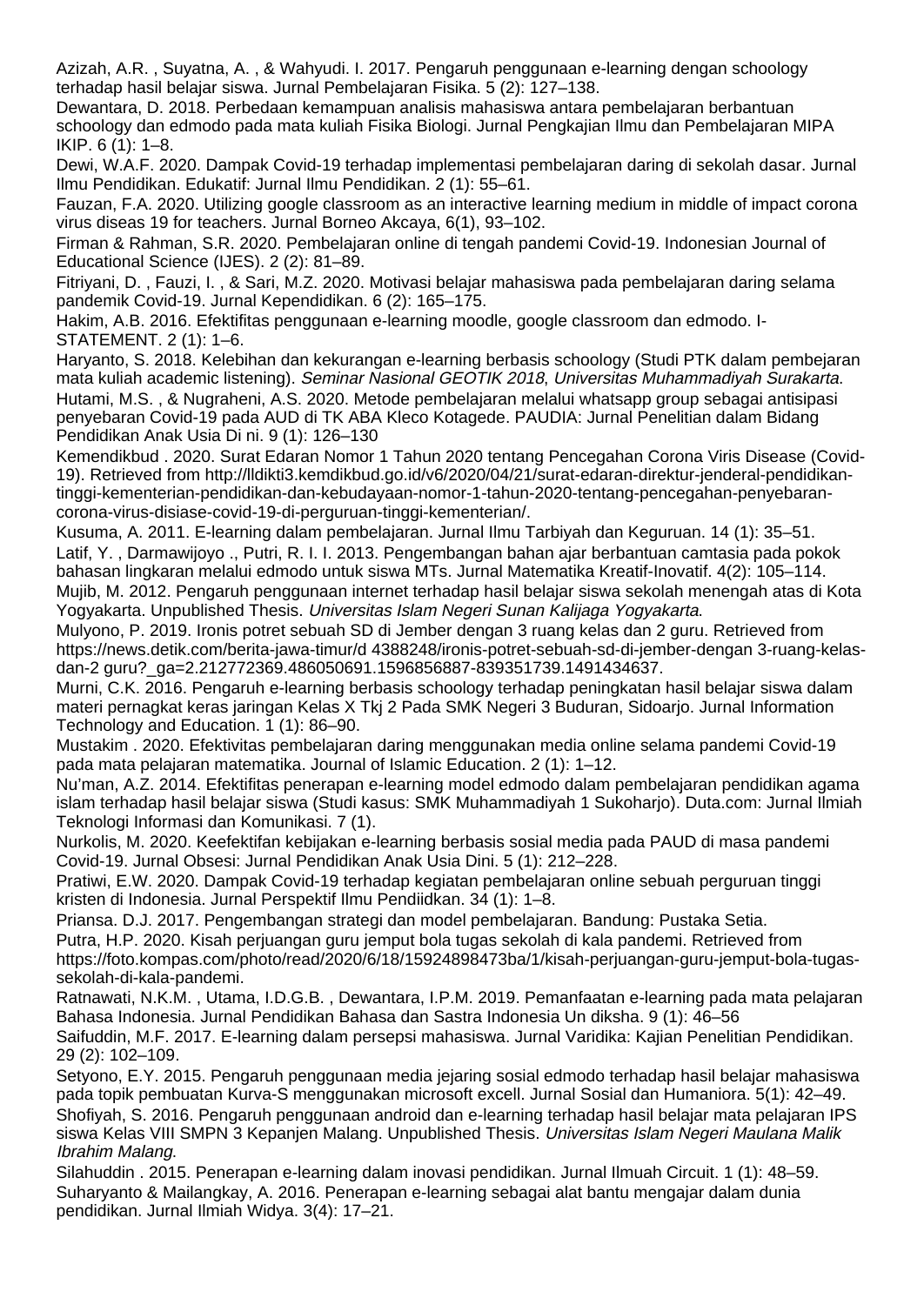Supangat , Amna, A.R. , & Sulistyawati, D.H. 2018. Analisis pemahaman guru tentang teknologi informasi (Studi kasus guru di SD dan SMP Sekolah Shafta Surabaya). Seminar Nasional Call For Paper & Pengabdian Masyarakat. 1(01): 458–468.

Susilawati, B & Irfandi, A. 2019. Penerapan e-learning pada SMKN 1 Bandar Lampung berbasis web. Jurnal Cendikia. XVII: 218–226.

Suwastika. I.W.K. 2018. Pengaruh e-learning sebagai salah satu media pembelajaran berbasis teknologi informasi terhadap motivasi belajar mahasiswa. Jurnal Sistem dan Informatika. 13 (1): 1–5.

Syswianti. D. , Suryani, N. , & Wahyuni, T. 2020. Evaluasi pembelajaran daring dengan menggunakan aplikasi zoom di masa pandemi Covid-19 pada mata kuliah pengantar asuhan kebidanan. Jurnal Medika Cendikia. 7 (1): 40–50.

Tabiin, Q.A. 2020. Google classroom sebagai alternatif e-learning pembelajaran akidah ahlak di masa pandemi Covid-19 di Madrasah Aliyah Hidayatullah Pringsurat. Academia.edu. Retrieved from http://www.academia.edu/download/63464681/

1903018014\_Qoerul\_Ahmad\_Tabiin\_mini\_research20200529-92220-77ii95.pdf.

Teddy, S. & Swatman, P. M. C. 2006. E-learning readiness of Hong Kong Teachers. The Journal of Education Research University of South Australia.

Taufiqurrahman . 2020. Kisah viral guru Avan, datangi satu per satu rumah murid untuk mengajar di tengah pandemi Corona. Retrieved from: https://regional.kompas.com/read/2020/04/18/14595211/kisal-viral-guruavan-datangi-satu-per-satu-rumah-murid-untuk-mengajar-di?page=all

Tingungki, G.A. & Nurwahyu, B. 2020. The implementation of google classroom as the e-learning platform for teaching non-parametric statistics during COVID-19 pandemic in Indonesia. International Journal of Advanced Science and Technology. 29 (4): 5793–5803.

Trisniawati , Rhosyida, N. , & Muanifah, M.T. 2020. Eksplorasi hasil belajar mahasiswa melalui penggunaan kuis dan tugas pada e-learning edmodo di era pandemi Covid-19. Science Tech: Jurnal Ilmu Pengetahuan dan Teknologi. 6 (2): 39–47.

Umaroh, S. (2012). Penerapan project based learning menggunakan microblogging edmodo untuk meningkatkan prestasi belajar siswa. Unpublished Thesis. Universitas Pendidikan Indonesia Bandung. Utami, N.P.G.K. 2020. Pengaruh pembelajaran daring sinkronus dengan zoom meeting berbantuan kahoot terhadap prestasi belajar Matematika siswa Kelas X SMA Negeri 1 Negara. Unpublished Thesis. Universitas Pendidikan Ganesha.

Utami, R.R. , Rosidin, U & Wahyudi, I. 2017. Pengaruh Penggunaan e-learning dengan schoology materi gravitasi newton terhadap hasil belajar siswa. Jurnal Pembelajaran Fisika. 5 (2): 81–91.

Yensy. N.A. 2020. Efektifitas pembelajaran statistika matematika melalui media whatsapp ditinjau dari hasil belajar mahasiswa (Masa pandemik Covid 19). Jurnal Pendidikan Matematika Raflesia. 5 (2): 65–74.

Zwang, J. 2010. Edmodo: A free, secure social networking site for schools. Retrieved from:

https://www.eschoolnews.com/2010/12/15/edmodo-a-free-secure-social-networking-site-for schools/#:~:text=Edmodo%20doesn't%20require%20any,education%2Dbased%20social%20networking%20 site.

#### Pre-service teacher education reform in Indonesia: Traditional and contemporary paradigms

Anita, N. , & Rahman, A. 2013. Penilaian peserta PPG SM3T prodi PPKn UNESA terhadap pelaksanaan programme pendidikan profesi guru (PPG) Tahun 2013. Kajian Moral dan Kewarganegaraan, 3(1): 409–423. Anwar, Y. 2012. Kemampuan subject-specific pedagogy calon guru biologi peserta programme pendidikan profesional guru (PPG) yang berlatar belakang basic sains pra dan post workshop. Jurnal Pendidikan IPA Indonesia, 1(2): 157–162. doi: https://doi.org/10.15294/jpii.v1i2.2133.

Bair, M. A. 2014. Teacher professionalism: What educator can learn from social workers. Mid-Western Educational Researcher, 26(2): 28–57.

Burgess, H. 2000. What future for initial teacher education? New curriculum and new directions. The Curriculum Journal, 11(3): 405–417. doi: https://doi.org/10.1080/09585170050200594.

Chang, M. C. 2014. Teacher reform in Indonesia: the role of politics and evidence in policy making. Washington, DC: The World Bank.

Connell, R. 2009. Good teachers on dangerous ground: towards a new view of teacher quality and professionalism. Critical Studies in Education, 50(3): 213–219. doi: https://doi.org/10.1080/17508480902998421.

Etzioni, A. 1969. The semi-professions and their organization. New York: Free Press.

Fish, D. , & Coles, C. 2005. Medical education: Developing a curriculum for practice. Open University Press: Berkshire.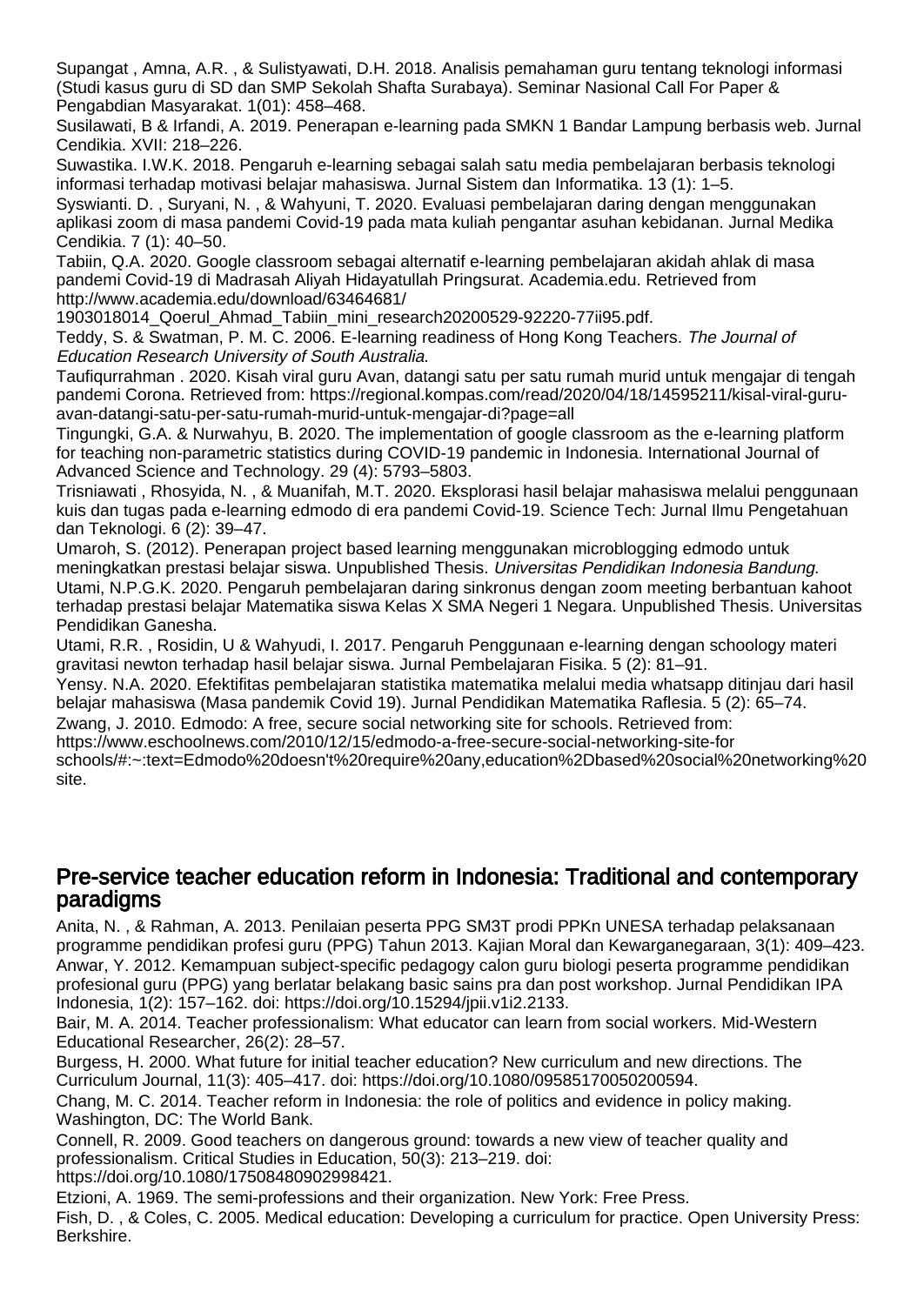Furlong, J. 2013. Globalization, neoliberalism, and the reform of teacher education in England. The Education Forum, 77: 28–50. doi: https://doi.org/10.1080/00131725.2013.739017.

Grant, J. 2014. Principles of curriculum design . in T. Swanwick , ed, Understanding medical education: Evidence, theory, and practice. 2nd edn. Somerset, NJ: John Wiley & Sons, Ltd., pp. 31–46.

Heryadi, D. 2007. Entry level assessment sebagai salah satu programme dalam upaya meningkatkan kualitas lulusan lptk: kajian literatur tentang konsep dan pengaplikasiannya. Jurnal Pendidikan dan Kebudayaan, 13(65): 330–313. doi: http://dx.doi.org/10.24832%2Fjpnk.v13i65.339.

Hoyle, E. 2001. Teaching as a profession . in N. J. Smelser & P.B. Baltes , eds, International encyclopedia of social behavioral sciences. Elsevier, Ltd., pp. 15472–14746.

Indriyani . 2015. Persepsi mahasiswa kependidikan fakultas ekonomi Universitas Negeri Yogyakarta terhadap pendidikan profesi guru (PPG). Pelita – Jurnal Penelitian Mahasiswa UNY, X(1): 1–10.

Kementerian Pendidikan dan Kebudayaan . 2014. Panduan programme pendidikan profesi guru prajabatan pasca programme SM-3T (2nd ed.). Jakarta, Indonesia: Kementerian Pendidikan dan Kebudayaan.

Kementerian Pendidikan dan Kebudayaan . 2014. Pedoman pendidikan berasrama bagi peserta programme pendidikan profesi guru prajabatan pasca programme SM-3T. Jakarta, Indonesia: Kementerian Pendidikan dan Kebudayaan.

Kementerian Pendidikan dan Kebudayaan . 2014. Programme sarjana mendidik di daerah terdepan, terluar, dan tertinggal (SM-3T). Jakarta, Indonesia: Kementerian Pendidikan dan Kebudayaan.

Kementrian Riset, Teknologi dan Pendidikan Tinggi . 2017. Pedoman penyelenggaraan pendidikan profesi guru (the implementing guidance of teacher profession education). Jakarta, Indonesia: Kementrian Riset, Teknologi dan Pendidikan Tinggi.

Lynch, K. 2012. On the market: Neoliberalism and new managerialism in irish education. Social Justice, 12(5): 88–102. doi: https://doi.org/10.1080/17508487.2014.949811.

Maison . 2013. Curriculum evaluation in higher education: A case study of a physics pre-service teachers' curriculum in Indonesia. PhD Dissertation. Western Australia: Curtin University.

Malm, B. 2009. Towards a new professionalism: Enhancing personal and professional development in teacher education. Journal of Education for Teaching: International Research and Pedagogy, 35(1): 77–91. doi: https://doi.org/10.1080/02607470802587160.

Margi, I. K. 2013. Programme pendidikan profesi guru prajabatan dalam perspektif darwinisme sosial. Jurnal Pendidikan dan Pengajaran, 46(1): 87–95. doi: http://dx.doi.org/10.23887/jppundiksha.v46i1.1695.

Maryati, M. , Prasetyo, Z. K. , Wilujeng, I. , & Sumintono, B. 2019. Measuring teacher's pedagogical content knowledge using many-facet rasch model. Cakrawala Pendidikan, 38(3): 452–464. doi: https://doi.org/10.21831/cp.v38i3.26598.

Menter, I. 2010. Literature review on teacher education in the 21st century. Edinburgh: Scottish Government Social Research.

Meyer, H. , & Benavot, A. 2013. PISA and the globalization of educaiton governance: some puzzles and problems . In: H. Meyer and A. Benavot , eds, pisa, power, and policy: The emergence of global educational governance. Oxford : Symposium Books Ltd, pp. 9–26.

Mullis, I. V. S. , Martin, M. O. , Foy, P. , & Arora, A. 2012. TIMSS 2011 international results in mathematics. Boston: TIMSS & PIRLS International Study Center and International Association for the Evaluation of Educational Achievement (IEA).

Ningrum, E. 2012. Membangun sinergi pendidikan akademik (S1) dan pendidikan profesi guru (PPG). Jurnal Pendidikan Geografi, 12(2): 49–55. doi: https://doi.org/10.17509/gea.v12i2.1783.

OECD . 2005. Teacher matter: Attracting, developing, and retaining effective teachers. Paris: OECD. OECD . 2014. PISA 2012 results in focus: What 15-year-olds know and what they can do with what they know. OECD: Programmeme for International Student Assessment.

OECD . 2016. PISA 2015 result in focus. Paris: OECD.

OECD/Asian Development Bank . 2015. Education in Indonesia: Rising to the challenge. Paris: OECD Publishing.

Ovens, P. 2000. Becoming scientific and becoming professional: Towards moderating rationalism in the initial teacher education curriculum. The Curriculum Journal, 11(2): 177–197. doi: https://doi.org/10.1080/0958517005004519.

Peraturan Menteri Pendidikan Nasional Tahun 2007 No. 16. Standar kualifikasi akademik dan kompetensi guru. [Standard of teacher academic qualification and competence].

Peraturan Pemerintah RI Tahun 2012 No. 8. Kerangka kualifikasi nasional Indonesia. [Indonesian national qualification framework].

Priestley, M. , Biesta, G. , & Robinson, S. 2015. Teacher agency: An ecological approach. London: Bloomsbury Academic.

Pritchett, L. 2015. The Majority of The World's Children Are in School. So Why Aren't They Learning? [Homepage of The Guardian], [Online]. Available: http://www.theguardian.com/global-

development/2015/sep/29/majority-of-world-children-in-school-so-why-arent-they-learning?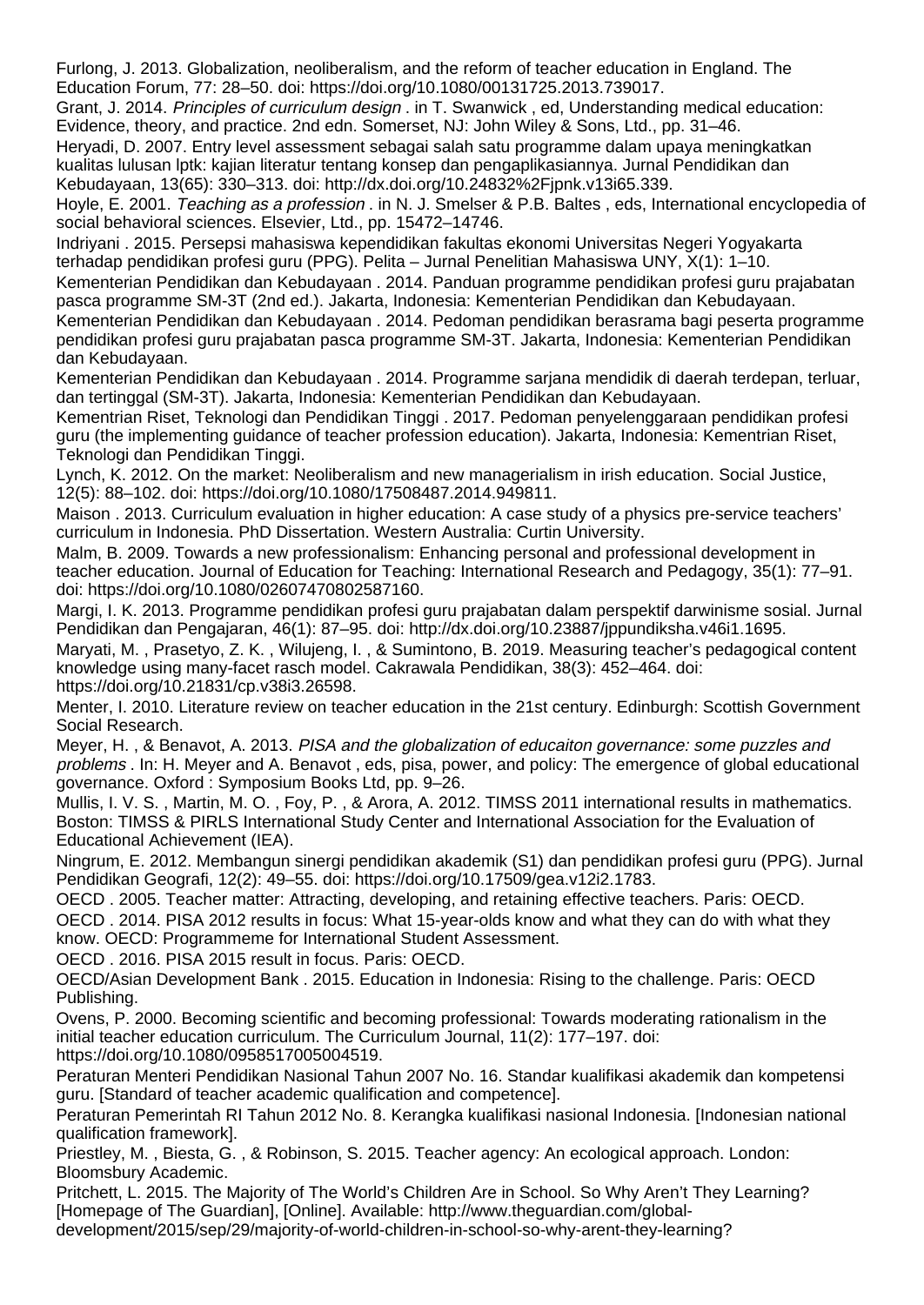CMP=share\_btn\_tw [October 10th, 2015].

Pujaningsih , & Ambarwati, U. 2020. Self-efficacy changes in collaborative course for inclusive education preservice teachers. Cakrawala Pendidikan, 39(1): 79–88. doi:10.21831/cp.v39i1.26669.

Raihani & Sumintono, B. 2010. Teacher education in Indonesia: Development and challenges . In: K.G. Karrasand , C.C. Woluter , eds, International handbook of teacher education worldwide. 1st edn. Athens: Athens-Atrapos, pp. 181–197.

Ritchie, J. , & Spencer, L. 1994. Qualitative data analysis for applied policy research by Jane Ritchie and Liz Spencer in A. Bryman and R. G. Burgess , eds. "Analyzing ualitative data". London: Routledge, pp. 173–194. (PDF) Framework Analysis : A Qualitative Methodology for Applied Policy Research. Available from: https://www.researchgate.net/publication/267678963\_Framework\_Analysis\_A\_Qualitative\_Methodology\_for

Applied Policy Research [accessed Feb 19 2020].

Undang-Undang R. I. Tahun 2003 No. 20. Sistem pendidikan nasional [National Educational System].

Undang-Undang R. I. Tahun 2005 No. 14. Guru dan dosen. [Teacher and Lecturer].

Suara Merdeka . 2014. 24 June 2014. Kerancuan pendidikan profesi guru. Suara Merdeka.

Subkhan, E. 2011. Kritik atas pendidikan profesi guru dan solusinya.

Suresman, E. 2015. Studi deskritptif analisis model pembinaan sikap religius di LPTK penyelenggaraan pendidikan profesi guru pasca SM3T di Indonesia. Edutech, 1(3): 437–459. doi: https://doi.org/10.17509/edutech.v14i3.1389.

Suryandari, K. C. , Fatimah, S. , Sajidan, S. , Rahardjo, S. B. , & Prasetyo, Z. K. 2018. Project-based science learning and pre-service teachers' science literacy skill and creative thinking. Cakrawala Pendidikan, XXXVII(3): 345–355. doi: https://doi.org/10.21831/cp.v38i3.17229.

Sutoyo . 2014. Meningkatkan kualitas guru melalui pendidikan profesi guru. Widya Wacana, 9(1): 18–25. doi: http://dx.doi.org/10.33061/ww.v9i1.947.

USAID . 2009. Teacher education and professional development in Indonesia: A gap analysis. USAID/ Indonesia: GEM II - Aguirre Division of JBS International, Inc.

Utanto, Y. , & Gunawan, D. 2017. Kurikulum pendidikan guru yang memberdayakan: Pembelajaran dari programme keteladanan, Heribertus. Paper presented at the Seminar Nasional Kupas Tuntas Kurikulum 2013, Himpunan Pengembang Kurikulum Indonesia (HIPKIN) Jawa Tengah.

file:///C:/Users/ASUS/AppData/Local/Packages/Microsoft.MicrosoftEdge\_8wekyb3d8bbwe/TempState/Downl oads/8-8-1-SM%20(3).pdf

Utomo, B. U. , Suminar, D. S. , & Hamidah . 2019. Capturing teaching motivation of teacher in the disadvantaged areas. Cakrawala Pendidikan, 38(3): 398–410. doi:

http://dx.doi.org/10.21831/cp.v38i3.26411.

Westbury, I. 2008. Making curricula: Why do states make curricula, and how? In: F.M. Connely , ed, The SAGE Handbook of Curriculum and Instruction (1st ed). California: Sage Publications, Inc., pp. 45–65. Wibowo, U. B. 2011. Intensitas peran aktor kebijakan dan kekuatan politis dalam perumusan kebijakan

sertifikasi pendidik. Jurnal Penelitian Ilmu Pendidikan, 4(1): 1–16. doi:

http://dx.doi.org/10.21831/jpipfip.v6i1.4736.

Wiles, J. , & Bondi, J. 1989. Curriculum development: A guide to practice (3rd ed.). Columbus, Ohio: Merril Publishing Company.

Wiseman, A. W. 2013. Policy responses to PISA in comparative perspective. In: H. Meyer and A. Benavot , eds, PISA, Power, and policy: the emergence of global educational governance. Oxford: Symposium Books Ltd, pp. 303–322.

Wiyarsi, A. , & Purtadi, S. 2017. Chemistry teacher's ability to design classroom action research in hybrid learning programme. Cakrawala Pendidikan, XXXVI(2): 192–200. doi: http://dx.doi.org/10.21831/cp.v36i2.11586.

Zeichner, K. 2014. The struggle for the soul of teaching and teacher education in the USA. Journal of Education for Teaching: International Research and Pedagogy, 40(5): 551–568.

## Envisaging Montessori visions on a K-2 learning environment in a digital form

Brown, N. , Te Riele, K. , Shelley, B. & Woodroffe, J. 2020. Learning at home during COVID-19: Effects on vulnerable young Australians. Independent Rapid Response Report. Hobart: University of Tasmania, Peter Underwood Centre for Educational Attainment. Retrieved from; http://www.icponline.org: 5–45 Chapagain, N. K. , & Neupane, U. , 2020 Contextual learning: rethinking education for Nepal in the wake of COVID-19 crisis. Applied Science and Technology Annals DOI: https://doi.org/10.3126/asta.v1i1.30281:100 Creswell, J. W. 2012. Educational research; Planning, conducting, and evaluating quantitative and qualitative research 4th ed. Pearson Education, Inc. Boston.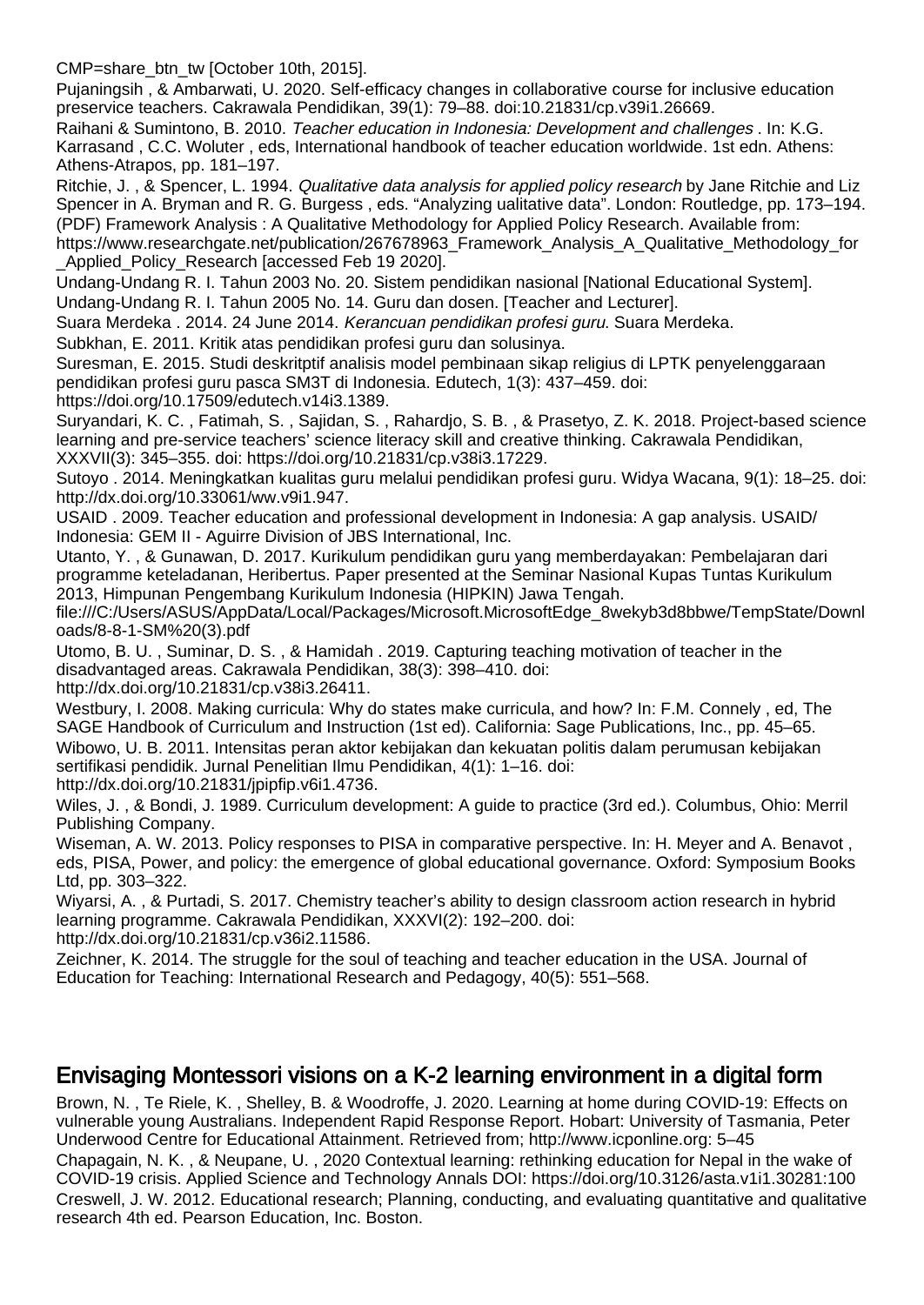Drigas, A. S. , & Gkeka, E. G. , 2016 Montessori method and ICTs. International Journal of Recent Contributions from Engineering, Science & IT (iJES), 4(1): 25–30.

Ely, M. , 1991 Doing qualitative research; circles within circles. Taylor & Francis e-library. Fukuyama, M. , 2018 Society 5.0: Aiming for a new human-centered society. Retrieved from http://www.jef.or.jp.

Kemenkes , 2020 Covid-19 Update. Accesed on august 14th, 2020, on http://www.Covid19.kemenkes.go.id. Khanzode, K. C. A. , & Sarode, R. D. 2016. Evolution of the World Wide Web: from web 1.0 to 6.0. International journal of Digital Library services, 6(2): 1–11.

Kocour, N. 2019 How blended learning impacts student engagement in an early childhood classroom. https://nwcommons.nwciowa.edu/education\_masters

Kusnadi, U. , & Ismail, M. H. 2020. Improving the quality of children's development in kindergarten by stimulating the creative cognitive skills using the pragmatic approach to creativity. Proceeding of the international Conference on Early Childhood Education and Parenting (ECEP 2019), Atlantis press: 264–265.

Mariyana, R. , & Setiasih, O. 2018. Desain lingkungan belajar untuk mengoptimalkan multiple intelligences anak usia dini. Jurnal Pendidikan Usia Dini, 12(1): 141–152.

NAEYC and the Fred Rogers Center . 2012. Technology and interactive media as tools in early childhood programs serving children from birth through age 8. Retrieved from http://www.naeyc.org: 1–10

Powell, M. 2016. Montessori practices: options for a digial Age. The Wildflower Foundation. The NAMTA Journal, 41(2): 156.

Prentzas J. 2013. Artificial Intelligence Methods in Early Childhood Education. In Yang X.S. (eds) Artificial Intelligence, Evolutionary Computing and Metaheuristics. Studies in Computational Intelligence, vol. 427. Springer, Berlin, Heidelberg. https://doi.org/10.1007/978-3-642-29694-9\_8

Priyono, D. 2020. The challenge of ECCE inclusive education for society 5.0 in Southeast Asia. SEAMEO CECCEP. Retrieved from http://www.criced.tsukuba.ac.jp/math/seameo/2020/presentations/14Feb/21- Dwi\_P-2020.pdf

Sobel, K. 2019. Future of childhood salon on immersive media and child development at Arizona state university. Retrieved from; http://www.joanganzcooneycenter.org: 6-19

State of Victoria . 2012. Blended learning a synthesis of research findings in Victorian education 2006–2011. Ultranet and Digital Learning Branch Department of Education and Early Childhood Development. Retrieved from; http://www.education.vic.gov.au: 14–20

Sujiono . 2009. Konsep Dasar PAUD. Jakarta: PT. Index.

The Wildflower . 2020. Authentic Montessori and contemporary considerations. Retrieved from; http://www.wildflowerschool.org: 4–8

Vygotsky, L. S. 2004. Imagination and creativity in childhood. Journal of Russian and East European Psychology, 42(1): 1–38.

Williams, R. , Park, H. W. , Oh, L. , & Breazeal, C. 2019. PopBots: Designing an artificial intelligence curriculum for early childhood education. MIT Media Lab, Massachusetts. Retrieved from; http://www.robotic.media.mit.edu

Zosh, J. M. , Hirsh-Pasek, K. , Golinkoff, R. M. , & Morris, J. P. 2016. Learning in the digital age: Putting education back in educational apps for young children. Encyclopedia on Early Childhood Development, 1–5.

## Online learning feedback for elementary school during the Covid-19 pandemic

Adit, A. 2020. 12 Aplikasi pembelajaran daring kerjasama kemendikbud, gratis!, Kompas.com. Available at: https://edukasi.kompas.com/read/2020/03/22/123204571/12-aplikasi-pembelajaran-daring-kerjasamakemendikbud-gratis?page=all.

Anggraini, W. , Hudiono, B. & Hamdani . 2015. Pemberian umpan balik (Feedback) terhadap hasil belajar dan self-efficacy matematis siswa kelas VII SMP, Jurnal Pendidikan Matematika FIKP Untan, 4(9): 1–13. Bensalem, E. 2018. The impact of WhatsApp on EFL students' vocabulary learning. Arab World English Journal, 9(1): 23–38.

Dwi, B. et al . 2020. Analisis keefektifan pembelajaran online di masa pandemi Covid-19, Jurnal Pendidikan Guru Sekolah Dasar, 2(1): 28–37.

Hidayat, T. 2019. Trend teknologi revolusi industri 4.0. Available at: https://unida.ac.id/teknologi/artikel/trendteknologi-revolusi-industri-40.html.

Kemendikbud . 2013. Permendikbud RI Nomor 109 Tahun 2013: 1–8. Available at:

https://lppmp.uns.ac.id/wp-content/uploads/2018/03/Permen-Nomor-109-tahun-2013-ttg-PJJ.pdf.

Kemendikbud . 2016. Panduan gerakan literasi sekolah. Jakarta: Kemendikbud.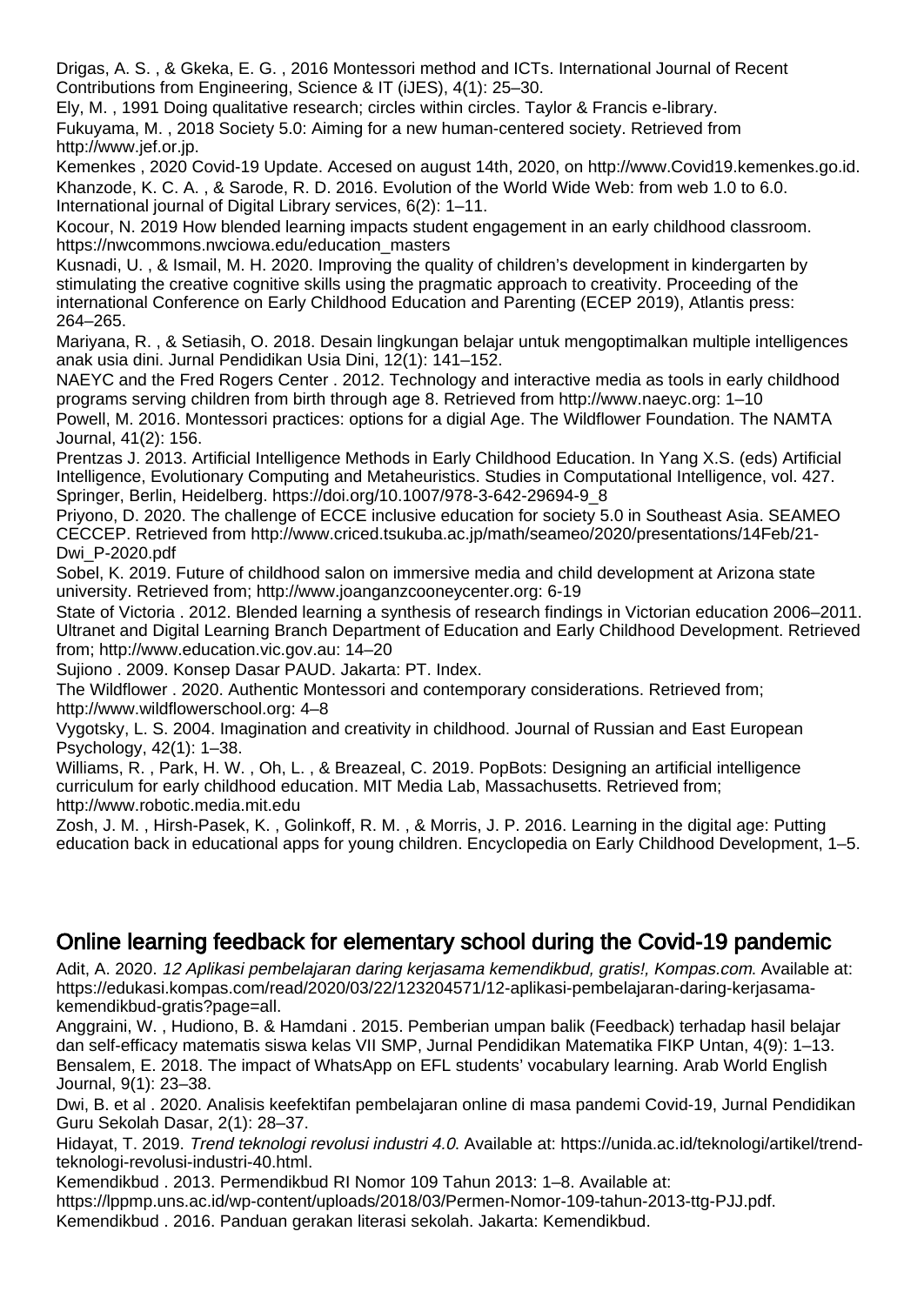Kemenkes . 2020. Tentang novel corona virus (NCov), Kementerian Kesehatan RI. Available at: https://www.kemkes.go.id/resources/download/info-terkini/COVID-19(Accessed: 1 May 2020).

MacKenzie, J. S. , & Smith, D. W. 2020. COVID-19: A novel zoonotic disease caused by a coronavirus from China: What we know and what we don't, Microbiology Australia, 41(1): 45–50.

Nastiti, F. E. , & ' Abdu, A. R. N. 2019. Kesiapan pendidikan Indonesia menghadapi era society 5.0. Jurnal Kajian Teknologi Pendidikan, 5(1): 61–66.

Özdemir, V. & Hekim, N. 2018. Birth of industry 5.0: Making sense of big data with artificial intelligence, "the internet of things" and next-generation technology policy. OMICS A Journal of Integrative Biology, 22(1): 65–76.

Rustiani, S. et al . 2019. Measuring usable knowledge: Teacher's analyses of mathematics for teaching quality and student learning: 13–14.

Seruni, S. & Hikmah, N. 2015. Pemberian umpan balik dalam meningkatkan hasil belajar dan minat belajar mahasiswa, Formatif: Jurnal Ilmiah Pendidikan MIPA, 4(3): 227–236.

Shi, H. H. , Jiang, N. , Cao, Y. , Alwalid, O. , Gu, J. , Fan, Y. , & Zheng, C. 2020. Radiological findings from 81 patients with COVID-19 pneumonia in Wuhan, China: a descriptive study, Available at:

https://www.thelancet.com/action/showPdf?pii=S1473-3099%2820%2930086-4.

Sofyatiningrum, E. , Ulumudin, I. & Perwitasari, F. 2019. Kajian umpan balik guru terhadap hasil belajar siswa, Indonesian Journal of Educational Assesment, 2(2): 56.

Wibawa, R. P. & Agustina, D. R. 2019. Peran pendidikan berbasis higher order thinking skills (Hots) pada tingkat sekolah menengah pertama di era society 5.0 sebagai penentu kemajuan bangsa Indonesia, Equilibrium, 7(2): 137–141.

Windarsih, C. A. 2016. Aplikasi teori umpan balik (feedback) dalam pembelajaran motorik pada usia dini, Tunas Siliwangi, 2(1): 20–29.

#### Multiliteracy education challenges: Will narrative texts used in textbooks open students' minds to critical literacy?

Archakis, A. 2012. The construction of identities in critical education. Palgrave Macmillan.

Ameny-Dixon, G. M. 2004. Why multicultural education is more important in higher education now than ever: A global perspective. International Journal of Scholarly Academic Intellectual Diversity, 8(1): 1–9.

Bobkina, J. , & Stefanova, S. 2016. Literature and critical literacy pedagogy in the EFL classroom: Towards a model of teaching critical thinking skills. Studies in Second Language Learning and Teaching, 6(4): 1–20. https://doi.org/10.14746/ssllt.2016.6.4.6

Connell, N. A. D. , Klein, J. H. , & Meyer, E. 2004. Narrative approaches to the transfer of organisational knowledge. Knowledge Management Research & Practice, 2(3): 184–193.

Fajardo, M. F. 2015. A review of critical literacy beliefs and practices of English language learners and teachers. University of Sydney Papers in TESOL, 10: 29–56.

Freire, P. 1972. Pedagogy of the oppressed (30th ed.). Herder & Herder.

Freire, P. , & Macedo, D. 2005. Literacy: Reading the word and the world. Routledge.

Gustine, G. G. 2018. A Survey on Critical Literacy as a Pedagogical Approach to Teaching English in Indonesia. Indonesian Journal of Applied Linguistics, 7(3): 531–537.

Heath, S.B. 1983. Ways with words: Language, life, and work in communities and classrooms. Cambridge University Press.

Holland, T. P. , & Kilpatrick, A. C. 1993. Using narrative techniques to enhance multicultural practice. Journal of Social Work Education 29(3): 302–308.

Janks, H. 2012. The Importance of Critical Literacy. English Teaching: Practice and Critique, 11(1): 150–163. Kim, S. J. 2012. Critical literacy in East Asian literacy classrooms. Perspectives on Global Development and Technology, 11(1): 131–144.

Ko, M.-Y. 2010. Critical literacy development in a college-level English reading class in Taiwan (Doctoral dissertation). Indiana University, Indiana.

Kuo, J. 2014. Critical literacy in the EFL classroom: Evolving multiple perspectives through learning tasks. The Journal of AsiaTEFL, 11(4): 109–138.

Lee, Y. J. 2015. First steps toward critical literacy: Interactions with an English narrative text among three English as a foreign language reader in South Korea. Journal of Early Childhood Literacy, 17(1): 26–46. Lewis, C. 2001. Literacy practices as social acts: Power, status and cultural norms in the classroom. Journal of Literacy Research, 35(3): 941–946.

Lewison, M. , Flint, A. S. , & Van Sluys, K. 2002. Taking on critical literacy: The journey of newcomers and novices. Language Arts, 79(5): 382–392.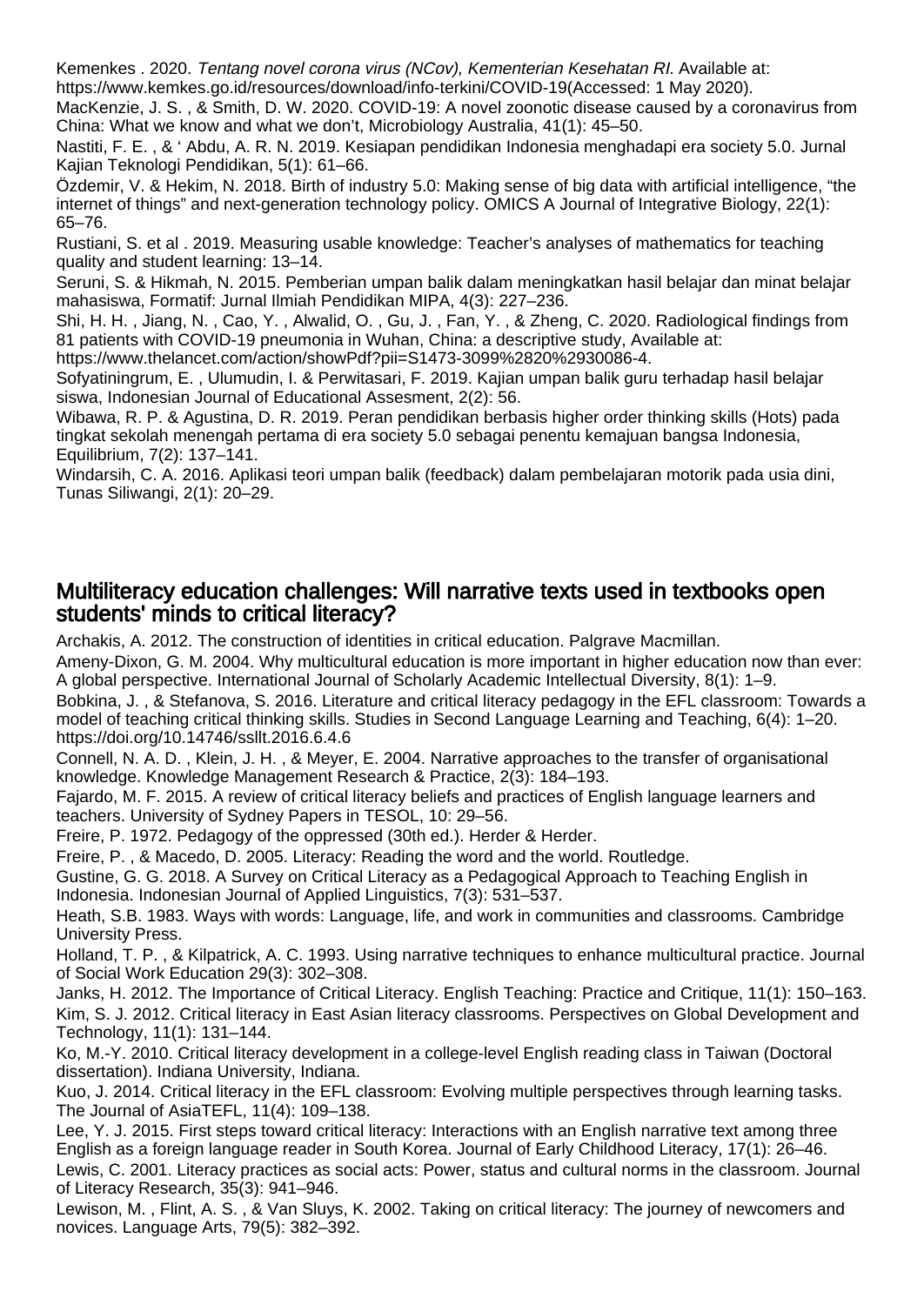Mbau, A. T. , & Sugeng, B. 2019. Critical Literacy for ELT in Indonesia: What EFL Teachers should be aware of. Journal of English Language Teaching and Linguistics, 4(2): 143–156.

Marying, P. 2014. Qualitative content analysis: Theoretical foundation, basic procedures and software solution. GESIS-Leibniz Institute for the Social Sciences. Retrieved from http://nbnresolving.de/urn:nbn:de:0168-ssoar-395173.

Morrell, E. 2008. Critical literacy and urban youth: Pedagogies of access, dissent, and liberation. Routledge. Ndura, E. , & Dogbevia, M. K. 2013. Re-envisioning multicultural education in diverse academic contexts. Procedia-Social and Behavioral Sciences, 93: 1015–1019.

Parker, J. K. 2013. Critical literacy and the ethical responsibilities of student media production. Journal of Adolescent & Adult Literacy, 56(8): 668–676. https://doi.org/10.1002/JAAL.194

Schiffrin, D. 1996. Narrative as self-portrait: Sociolinguistic constructions of identity. Language in Society, 25(2): 167–203.

Souto-Manning, M. 2014. Critical narrative analysis: The interplay of critical discourse and narrative analyses. International Journal of Qualitative Studies in Education, 27(2), 159–180.

Yılmaz, F. 2016. Multiculturalism and multicultural education: A case study of teacher candidates' perceptions. Cogent Education, 3(1): 1172394. https://doi.org/10.1080/2331186X.2016.1172394 Yoon, B. 2016. Critical literacies: Global and multicultural perspectives. Springer.

# Adaptive learning 4C skills during and after Covid-19 in elementary school

Andrian, R. , & Fauzi, A. 2019. E-Learning model to support industrial based adaptive learning for student vocational high school. Jurnal Online Informatika, 3(2): 86. https://doi.org/10.15575/join.v3i2.258 Cronbach, L. J. 1975. Beyond the two disciplines of scientific psychology. American Psychologist, 30(2): 116–127. https://doi.org/10.1037/h0076829

Dochy, F. , & Dochy, F. 2018. The future of learning. Creating Impact through Future Learning, 1–11. https://doi.org/10.4324/9781351265768-1

Fatmawiyati, J. , Psikologi, M. , & Airlangga, U. 2011. Jati Fatmawiyati | Magister Psikologi Universitas Airlangga Page 1. 1–21.

Lanani, K. 2013. Belajar berkomunikasi dan komunikasi untuk belajar dalam pembelajaran Matematika. Infinity Journal, 2(1): 13. https://doi.org/10.22460/infinity.v2i1.21

Nyakito, C. , College, N. T. , & Box, P. O. 2018. Baraton Interdisciplinary Research Journal), 8(Special Issue): 1–10.

Safira, N. 2019. Berpikir kritis dalam keperawatan. https://doi.org/10.31219/osf.io/7dakf

Shute, V. J. & Zapata-Rivera, D. 2008. Handbook of research on educational communications and technology. Springer-Verlag.

Verdú, E. , Regueras, L. M. , Verdú, M. J. , De Castro, J. P. , & Pérez, M. Á. 2008. An analysis of the research on adaptive Learning: The next generation of e-learning. WSEAS Transactions on Information Science and Applications, 5(6): 859–868.

Zakiah, L. & I. L . 2019. Berpikir kritis dalam konteks pembelajaran. Erzatama Karya Abadi.

Zubaidah, S. 2018. Mengenal 4c: Learning and innovation skills untuk menghadapi era revolusi industri 4.0. https://www.researchgate.net/publication/332469989

#### Multiliteracy pedagogy challenges: EFL teachers' multicultural attitudes in the literacy classroom practices

America, C. 2014. Integrating literacy practices in business education: Pedagogic intentions for teacher training. A Journal for Language Learning 30(3):16–25.

Banks, J. A. 1991. Teaching strategies for ethnic studies. Boston: Allyn and Bacon.

Banks, J. A. 1993. Diversity within unity: Essential principles for teaching and learning in a multicultural society. Washington D.C.: Office of Educational Research and Development (ERIC Document Reproduction Service No. ED 339 548)

Banks, J. A. 1994. An introduction to multicultural education. Boston: Allyn and Bacon.

Banks, J. A. 2004. Multicultural education: Characteristics and goals . In J. Banks & C. Banks (Eds.),

Multicultural education: Issues and perspectives: 3–30. San Fransisco: Jossey-Bass

Basbay, A. , & Kagnici, D. Y. 2013. Cokkulturlu yeterlik algilari olcegi: Bir olcek gelistirme calismasi. Egitim ve Bilim, 36(161): 199–212.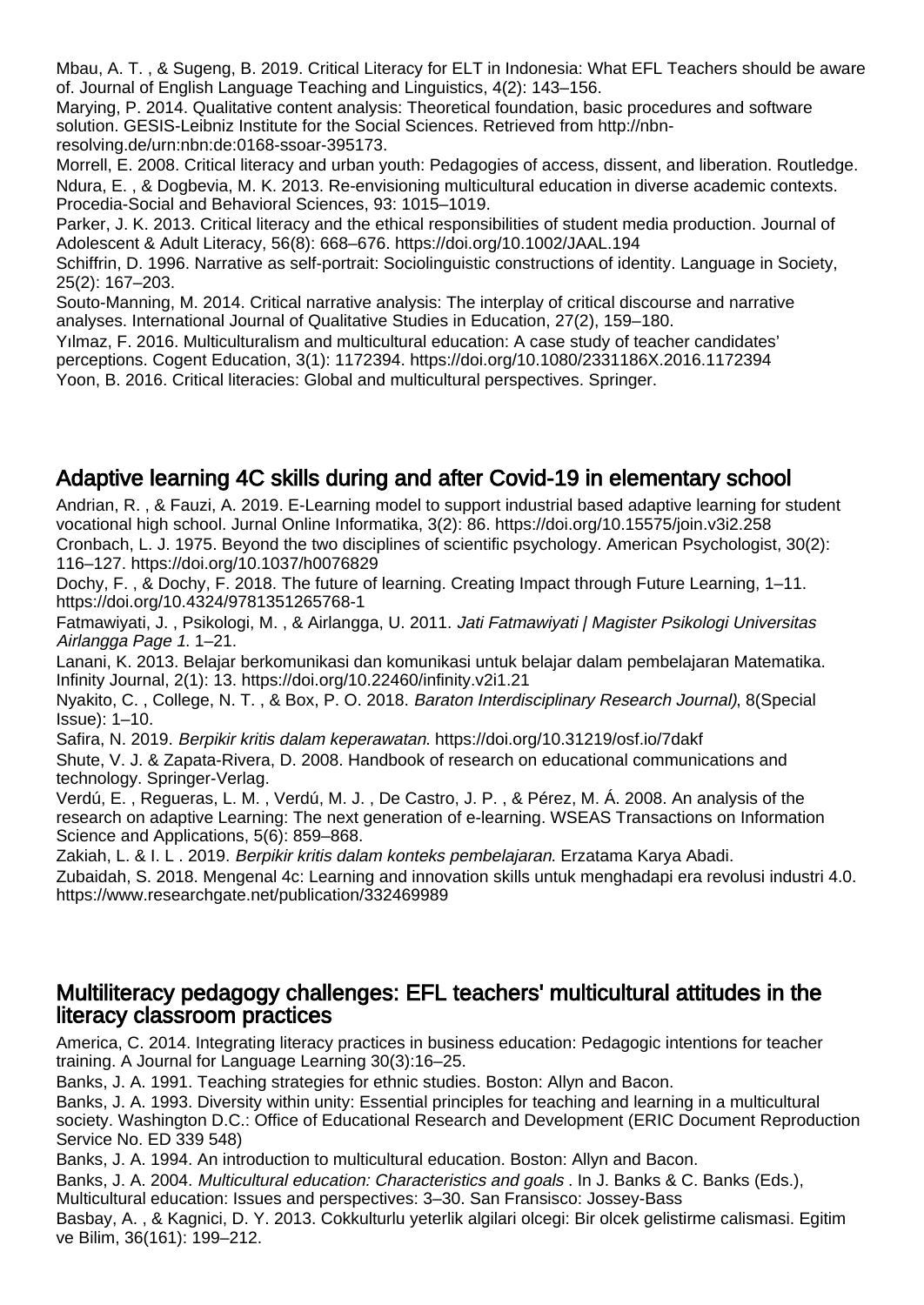Braun, V. , & Clarke, V. 2006. Using thematic analysis in psychology. Qualitative Research in Psychology 3(2): 77–101.

Braun, V. , & Clarke, V. 2014. What can "thematic analysis" offer health and wellbeing researchers? International Journal of Qualitative Studies on Health and Well-Being 9: 1–2.

Brok, P. D. , T. Bergen , & M. Brekelmans . 2006. "Convergence and Divergence between Teachers' and Students' Perceptions of Instructional Behaviour in Dutch Secondary Education." In Contemporary Approaches to Research on Learning Environments: World Views, edited by D. L. Fisher and M. S. Khine , 125–160. Singapore: World Scientific.

Cohen, L. , Manion, L. , & Morrison, K. 2000. Research methods in education. 5th edition. London: Routledge Falmer.

Creswell, J. W. 2009. Research design: Qualitative, quantitative, and mixed method approach third edition. Sage Publications: USA.

Denscombe, M. 2007. The good research guide for small-scale research projects. Berkshire: OUP.

Freire, P. 1970. Pedagogy of the oppressed. New York: Continuum.

Freire, P. 1972. Pedagogy of the Oppressed. New York: Herder & Herder.

Freire, P. 1997. A response . In P. Freire , J. Fraser , D. Macedo , T. McKinnon , & W. Stokes (Eds.), Mentoring the mentor: A critical dialogue with Paulo Freire (pp. 303–329). New York: Peter Lang.

Gay, G. 2018. A synthesis of scholarship in multicultural education. Retrieved from www.Ncrel.org: http://www.ncrel.org/sdrs/areas/issues/educatrs/leadrshp/le=gay.htm

Guthrie, J. T. 2004. Teaching for literacy engagement. Retrieved from jlr.sagepub.com: Journal of Literacy Research

Gutierrez-Gomez, C. 2002. Multicultural teacher preparation: establishing Safe Environments for Discussion of Diversity Issues. Multicultural Education 10(1): 31–39.

Hammond, M. , & Wellington, J. 2013. Research methods: The key concepts. London: Routledge.

Janks, H. 2014. Doing critical literacy: Texts and activities for students and teachers. New York: Routledge. Kaya, I. , & Aydin, H. 2013. Turkiye'de anadilde egitim sorunu: Zorluklar, deneyimler ve ili dilli egitim modeli onerileri. Istanbul: Ukam.

Kennedy, T. J. 2002. Classroom practices for literacy development of english language learners. Northwest Journal of Teacher Education 2 (1): 6.

Murane, R. J. , et al. 2012. Literacy challenges for the twenty-first century: Introducing the issue. The Future of Children 22(2).

Navita, N. C. 2014. Teachers' multicultural awareness of the school environment: Basis for a proposal for multicultural awareness enhancement program for teachers. Asian Pacific Journal of Education, Arts, and Sciences 1(4).

Norton, B. 2010. Identity, literacy, and english-language teaching. Canada: TESL Canada Journal 28. Patton, M. 2002. Qualitative research and evaluation methods. London: Sage Publications.

Ponterotto, J. G. , Baluch, S. , Greig, T. , & Rivera, L. 1998. Development and initial score validation of the teacher multicultural attitude survey. Educational and Psychological Measurement, 58(6):1002–1016. Schwandt, T. 2007. The sage dictionary of qualitative inquiry. London: Sage Publications.

Skerret, A. 2015. A framework for literacy education in multicultural, multilingual, and multiliterate classrooms. Multicultural Education Review, 7(1–2): 26–40.

Stanovitch, P. J. , & A. Jordan . 1998. Canadian teachers' and principals' beliefs about inclusive education as predictors of effective teaching in heterogeneous classrooms. Elementary School Journal, 98: 221–238. Vollmer, G. 2000. Praise and stigma: Teachers' constructions of the 'typical ESL student'. Journal of Intercultural Studies, 21(1): 53–66.

Wells, R. 2008. Global and multicultural opportunities, challenges, and suggestions for teacher education. National Association for Multicultural Education, 10(3): 142–149.

Yoon, B. 2016. Critical literacies: Global and multicultural perspectives. New York: Springer.

#### Implementation of wooden craft vocational learning to improve life skills in students with disabilities

Abdurrahman, M. 2003. Pendidikan Bagi Anak Berkesulitan Belajar. Jakarta: PT. Rineka Cipta. Agrawal, R. 2013. How to identify and Select a Business Opportunity and Then Implement the Business Idea? A Case on Edupreneurship in India. Journal of Business Studies Quarterly, 4(4): 176–182. Amin, M. 1995. Ortopedagogik Anak Ttunagrahita. Jakarta: Departemen Pendidikan dan Kebudayaan. Anggraini, N. 2016. Vocational Skills Development for People with Intellectual Disabilities by Institution BBRSBG Kartini Temanggung Central Java. Proceedings of the 2nd International Multidisciplinary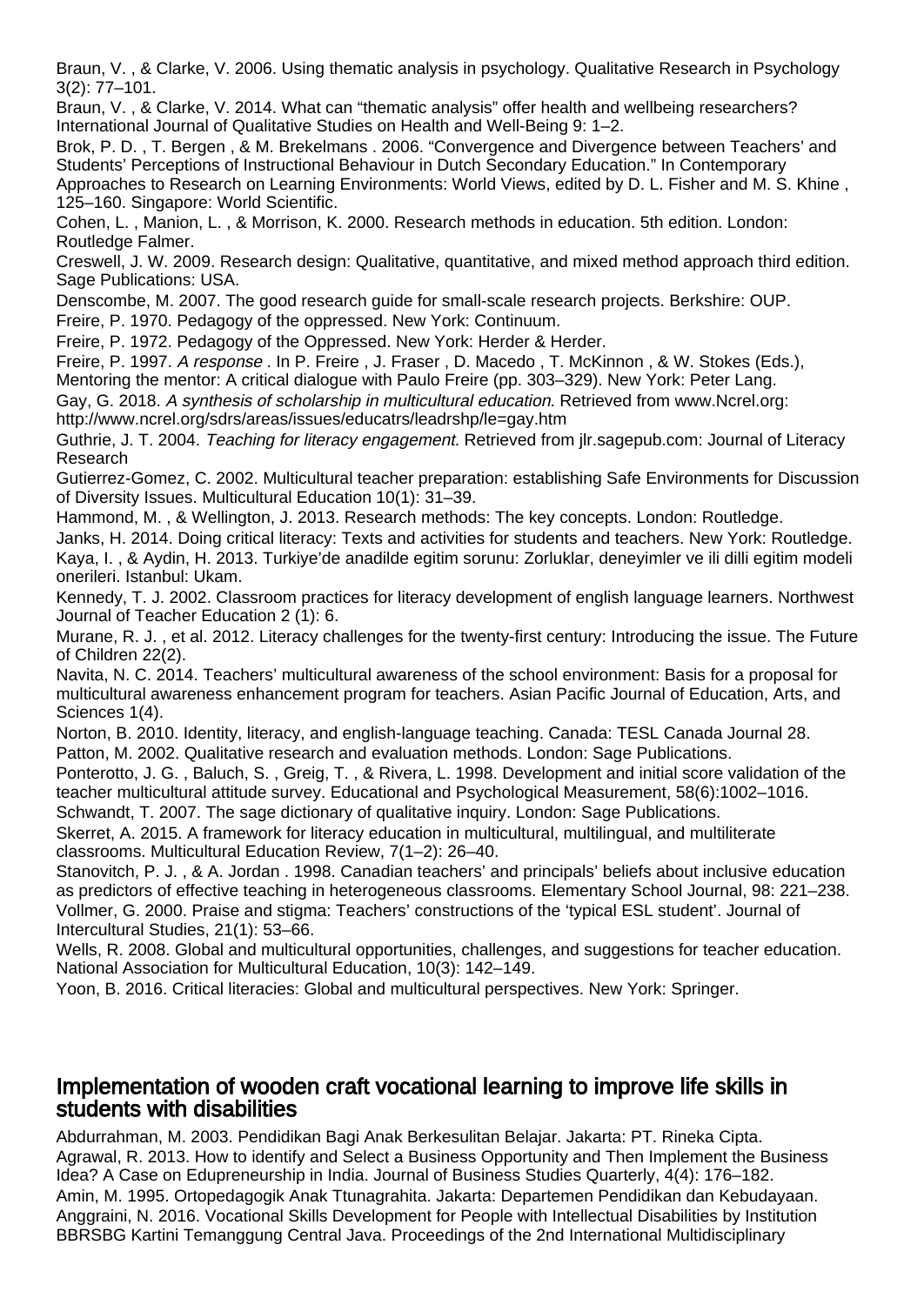Conference, Nov 2016.

Astati . 2001. Persiapan Pekerjaan Penyandang Tunagrahita. Bandung: CV Pandawa.

Borg, W. R. , & Gall, M. D. 2007. Educational Research (Six edition). New York: Longman.

Brown, B. J. & Baker, S. 2007. Philosophies of Research into Higher Education. London, United Kingdom: A&C Black.

Dewi, D. P. 2018. Asesmen Sebagai Upaya Tindaklanjut Kegiatan Indentifikasi Terhadap Anak Berkebutuhan Khusus. Jurnal Wahana, 70(1): 17–24. https://doi.org/10.36456/wahana.v70i1.1563 Eldiva, Fiyola Triana . 2018. Project Based Learning in Improving Critical Thinking Skill of Children with Special Needs. Prosiding disampaikan pada International Conference on Special and Inclusive Education (ICSIE 2018). https://doi.org/10.2991/icsie-18.2019.64

Hidayat, L. 2018. Urgensi Guru dan Kompetensi Edupreneur dalam Dukungan Pendidikan Vokasional di Sekolah Luar Biasa. Widya Wacana, 13(2): 40–45. http://dx.doi.org/10.33061/ww.v13i2. 2259

Ishartiwi . 2012. Kompetensi Guru Pendidikan Khusus dan Model Pengembangannya dalam Upaya Peningkatan Kualitas Generasi Bangsa Penyandang Difabel. Jurnal Pendidikan Khusus, IX(1): 1–11. Kementerian Pendidikan dan Kebudayaan . 2014. Kurikulum 2013. Pedoman Pelaksanaan Bagi Peserta Didik Berkebutuhan Khusus. Jakarta: Direktorat Pendidkan Khusus dan Layanan Khusus.

Kementerian Pendidikan dan Kebudayaan . 2012. Integrasi Pendidikan Karakter dalam Pembelajaran bagi Peserta didik Tunagrahita. Jakarta: Kemendikbud Dikrektorat PKLK

Kemis . 2013. Pendidikan Anak Berkebutuhan Khusus Tunagrahita. Jakarta Timur: PT. Luxima Metro Media. Lestari, Anik . 2010. Pengaruh Debu Kayu terhadap Gangguan Fungsi Paru Tenaga Kerja di CV. Gion & Rahayu, Kec. Kartasura, Kab. Sukoharjo, Jawa Tengah. Skripsi: Fakultas Kedokteran: UNS. https://digilib.uns.ac.id/dokumen/detail/ 14379/

Mechling , et al. 2013. The Use Of Mobile Technologies To Assist With Life Skills/Independence Of Students With Moderate/SevereIntellectual Disability And/Or Autism Spectrum Disorders: Considerations For The Future Of School Psychology. Psychology in the Schools, 50(3), https://doi.org/10.1002/pits.21673 Miles , Matthew B. A. , Michael Huberman , & Johnny Saldaña . 2013. Qualitative Data Analysis. London: Sage Publication.

Mumpuniarti . 2006. Manajemen Pembinaan Vokasional Bagi Tunagrahita di Sekolah Khusus Tunagrahita. Jurnal Pendidikan Khusus, 2(2): 1–17.

Mumpuniarti . 2007. Pembelajaran Akademik Bagi Tunagrahita. Yogyakarta: FIP UNY. Mumpuniarti 2018. Kesiapan Guru Sekolah Reguler untuk Implementasi Pendidikan Inklusif. Jurnal Pendidikan Khusus, 14(2): 57–61.

Suryani, N. 2018. Kekuatan Kognitif Siswa Tunagrahita Ringan terhadap Kegiatan Pembelajaran Keterampilan Budidaya Hortikultura . Jurnal Ilmu Pendidikan. Vol. 2 (2). ISSN: 2549–9114. http://dx.doi.org/10.26858/pembelajar. v2i2.5760

Purtranto, B. 2015. Tips Menangani Siswa yang Membutuhkan Perhatian Khusus. Yogyakarta: Diva Press. Sanjaya, W. 2013. Penelitian Pendidikan: Jenis, Metode, dan Prosedur. Jakarta: Prenadamedia Group. Sugiyartun . 2009. Pendidikan Tunagrahita. Bandung: Alfabeta.

Sutarna, Agus , et al 2020. Manajemen Pendidikan Vokasi. JawaTengah: CV. Pena Persada. Wahyuni, N. 2018. Peran Pendidikan Vokasi Bagi Anak Berkebutuhan Khusus dalam Menghadapi Tantangan Zaman. Jurnal Keluarga, 4(2): 137–147.

Wakiman . 1998. Menumbuhkan Kesenangan Belajar Matematika Melalui Permainan. Jurnal Kependidikan, Nomor 2. Page 209–222

Werry, J. S. , & Aman, M. G. 2013. Practitioner's Guide to Psychoactive Drugs for Children and Adolescents. Berlin: Springer Science & Business Media.

Wijaya, A. 2013. Teknik Mengajar Siswa Tunagrahita. Yogyakarta: Imperium.

## Support of parents and schools for online learning during the Covid-19 pandemic

Bateman, A. , & Waters, J. 2013. Asymmetries Of Knowledge Between Children And Teachers On A New Zealand Bush Walk. Australian Journal of Communication, 40(2): 19–31.

Brown, S. M. , Doom, J. R. , Lechuga-Peña, S. , Watamura, S. E. , & Koppels, T. 2020. Stress and parenting during the global COVID-19 pandemic. Child Abuse and Neglect, 110(June).

https://doi.org/10.1016/j.chiabu.2020.104699

Cohen, S. & McKay, G. 2008. Social Support, Stress and the Buffering Hypothesis: A Theoretical Analysis . In Baum, A. Taylor, S. , & Singer, J. Handbook of Psychologyand Health. New York: Hillsdale.

García, L. E. , & Thornton, O. 2014. The Enduring Importance of Parental Involvement. Nea Today, Http://Neatoday.Org/2014/11/18/The-Enduring-Importanceof Parentalinvolvement-2/.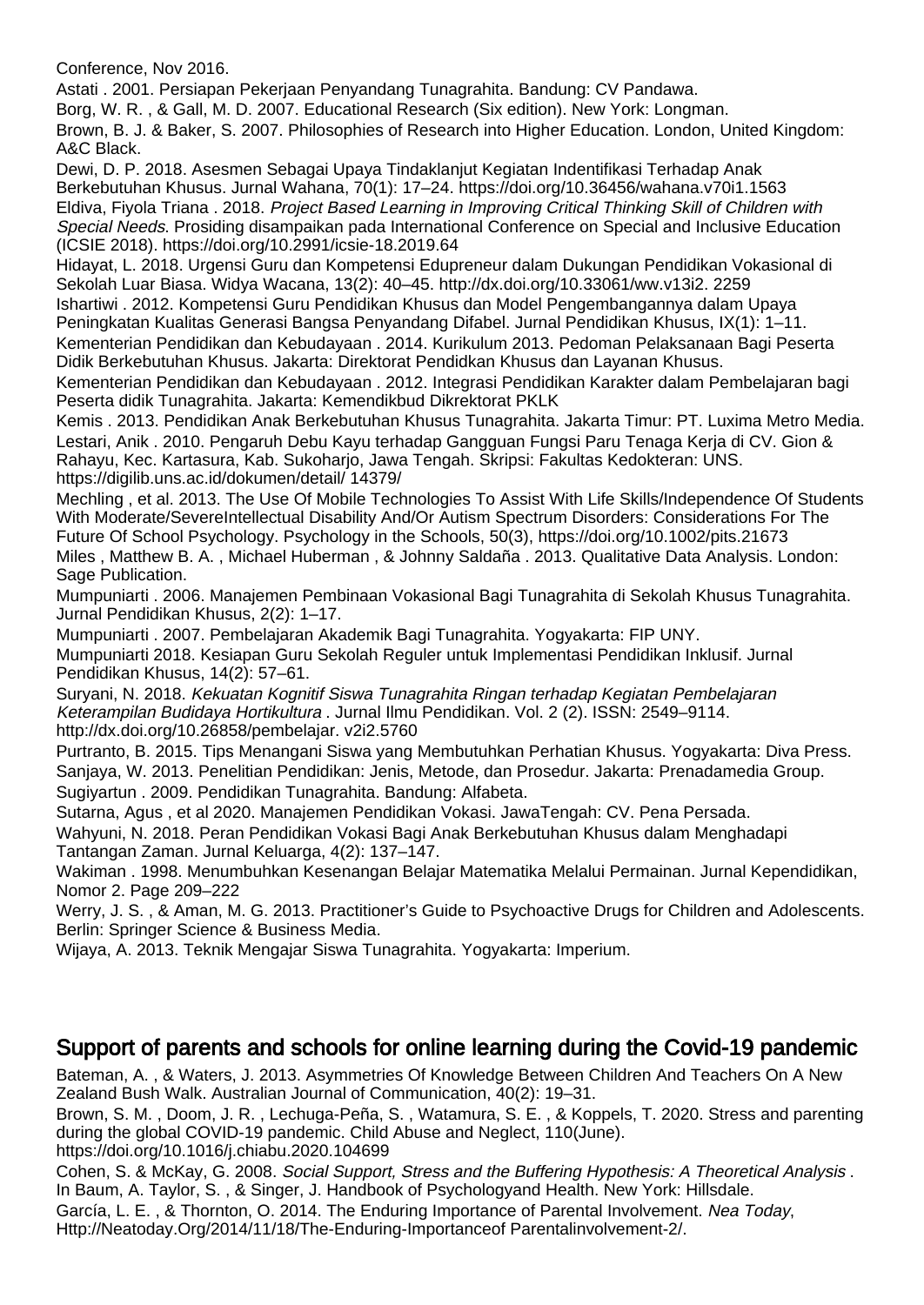Greenberg, K. H. 2005. The Cognitive Enrichment Advantage Family-School Partnership Handbook. Ox Knoxville: Kcd Harris & Associates Press.

Hasbullah . 2001. Dasar-Dasar Ilmu Pendidikan. Jakarta: Rajagrafindo Persada.

Kurniati, E. , Nur Alfaeni, D. K. , & Andriani, F. 2020. Analisis Peran Orang Tua dalam Mendampingi Anak di Masa Pandemi COVID-19. Jurnal Obsesi: Jurnal Pendidikan Anak Usia Dini, 5(1): 241. https://doi.org/10.31004/obsesi.v5i1.541

Kwatubana, S. , & Makhalemele, T. 2015. Parental Involvement In The Process Of Implementation Of The National School Nutrition Programme In Public Schools. International Journal of Educational Sciences, 9(3): 315–323. https://doi.org/10.1080/09751122.2015.11890321

Lantolf, J. P. 2008. Sociocultural Theory and the Teaching Of Second Languages. London: Equinox Publishing.

Brown, S. M. , Doom, J. R. , Lechuga-Peña, S. , Watamura, S. E. , & Koppels, T. (2020). Stress and parenting during the global COVID-19 pandemic. Child Abuse and Neglect, 110(June). https://doi.org/10.1016/j.chiabu.2020.104699

Lilawati, A. 2020. Peran Orang Tua dalam Mendukung Kegiatan Pembelajaran di Rumah pada Masa Pandemi. Jurnal Obsesi: Jurnal Pendidikan Anak Usia Dini, 5(1): 549.

https://doi.org/10.31004/obsesi.v5i1.630

Llamas, A. , & Tuazon, A. P. 2016. School Practices in Parental Involvement, Its Expected Results and Barriers in Public Secondary Schools. International Journal of Educational Science and Research, 6(1): 69–78.

Nahdi, K. , Ramdhani, S. , Yuliatin, R. , & Hadi, Y. 2020. Implementasi Pembelajaran pada Masa Lockdown bagi Lembaga PAUD di Kabupaten Lombok Timur. Jurnal Obsesi: Jurnal Pendidikan Anak Usia Dini, 5(1): 177–186.

Puspitawati, H. 2013. Konsep Dan Teori Keluarga. Gender Dan Keluarga, 1–16. Https://Doi.Org/10.1249/01.Mss.0000074580.79648.9d

Sadler, R., & Doo, M. 2016. Language learning in virtual worlds. Diambil dari

https://www.aupress.ca/books/120254/ebook/99Z\_Gregory\_et\_al\_2016-Learning\_in\_Virtual\_Worlds.pdf Sanders M. R. 2008. Triple P-Positive Parenting Program as a public health approach to strengthening parenting. Journal of family psychology: journal of the Division of Family Psychology of the American Psychological Association (Division 43), 22(4): 506–517.

Sarafino, E.P. , & Smith, T.W. 2011. Health Psychology: Bio Psychosocial Interaction. New York: John Willey and Sans Inc.

Shonkoff, J. P. , Garner, A. S. , Siegel, B. S. , Dobbins, M. I. , Earls, M. F. , McGuinn, L. , ... & Committee on Early Childhood, Adoption, and Dependent Care . 2012. The lifelong effects of early childhood adversity and toxic stress. Pediatrics, 129(1): e232–e246.

Dubey, S. , Biswas, P. , Ghosh, R. , Chatterjee, S. , Dubey, M. J. , Chatterjee, S. , & Lavie, C. J. 2020. Psychosocial impact of COVID-19. Diabetes & Metabolic Syndrome: Clinical Research & Reviews, 14(5): 779–788. https://doi.org/10.1016/j.dsx.2020.05.035

Undang-Undang Republik Indonesia Nomor 35 Tahun 2014 Tentang Perubahan Atas Undang-Undang Nomor 23 Tahun 2002 Tentang Perlindungan Anak, Pub. L. No. 35.

WHO . 2020. Who Director-General's Opening Remarks at the Mission Briefing on COVID-19. 2020. https://Www.Who.Int/Dg/Speeches/Detail/Who-Director-General-S-Opening-Remarks-At-The-Missionbriefing- On-COVID-19 (Accessed July 12 , 2020).

Wang, G. , Zhang, Y. , Zhao, J. , Zhang, J. , & Jiang, F. 2020. Mitigate the effects of home confinement on children during the COVID-19 outbreak. The Lancet, 395(10228): 945–947.

#### The influence of a gamification platform and learning styles toward student scores in online learning during the Covid-19 pandemic using split-plot design

An, D. , & Carr, M. 2017. Learning styles theory fails to explain learning and achievement : Recommendations for alternative approaches. Personality and Individual Differences. https://doi.org/10.1016/j.paid.2017.04.050

Aydın, B. 2015. Examination of the Relationship between Eighth Grade Students' Learning Styles and Attitudes towards Mathematics. Journal of Education and Training Studies, 4(2): 124–130. https://doi.org/10.11114/jets.v4i2.1162

Bire, A. , Geradus, U. , & Bire, J. 2014. Pengaruh Gaya Belajar Visual, Auditorial, dan Kinestetik Terhadap Prestasi Belajar Siswa. Jurnal Kependidikan: Penelitian Inovasi Pembelajaran, 44(2).

Bluejurnes, W. , & Gurdner, D. L. 1995. Learning Styles : Implications for Distance Learning. New Directions For Adult and Continuing Education, 67.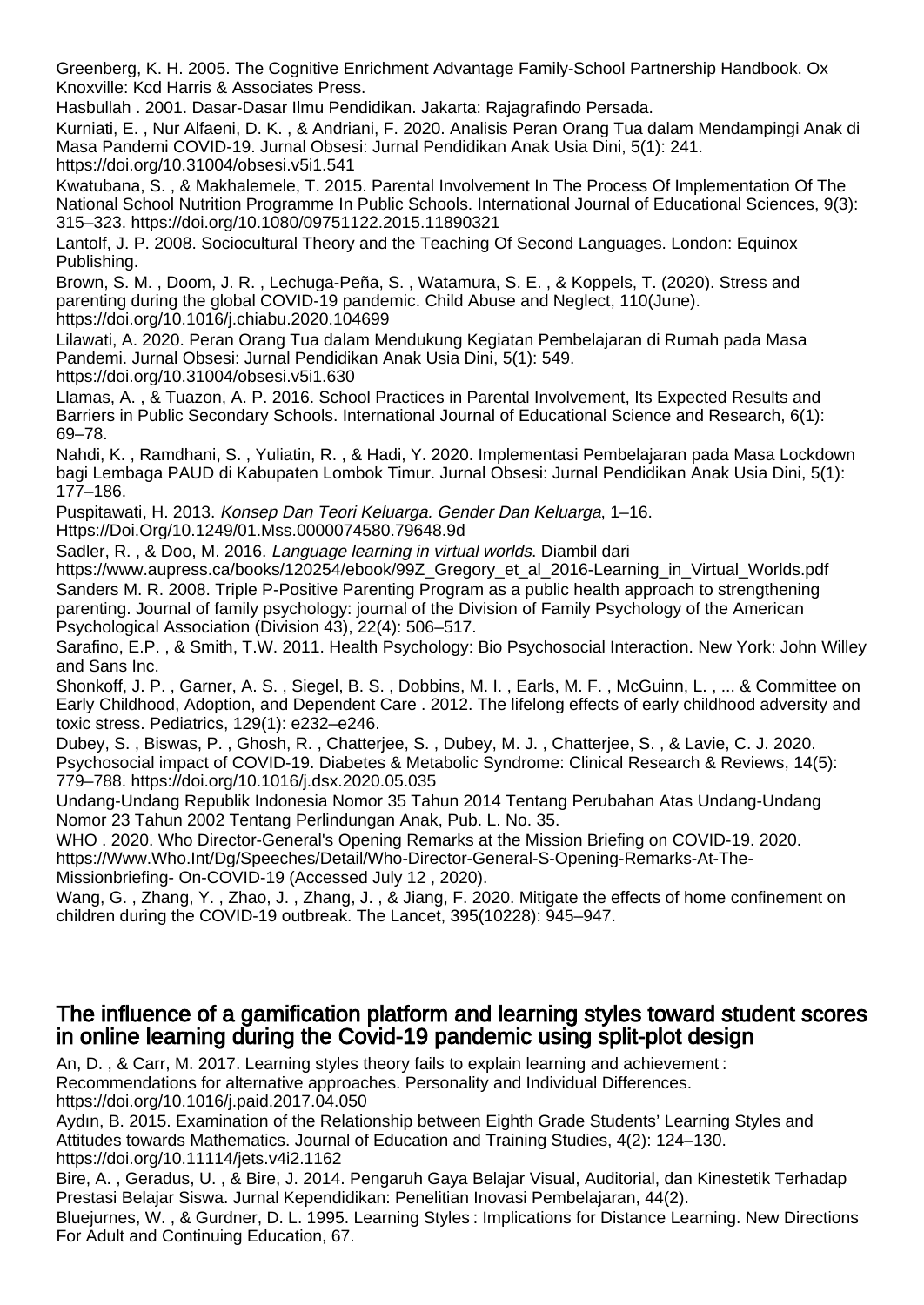Çal, H. , & Kılınç, G. 2012. The Relationship Between the Learning Styles of Students and Their Attitudes Towards Social Studies Course. Procedia – Procedia Computer Science, 55: 47–56. https://doi.org/10.1016/j.sbspro.2012.09.476

Diaz, D. P. , & Cartnal, R. B. 2010. Students' Learning Styles in Two Classes and Equivalent On-Campus. College Teaching, 47(4): 130–135. https://doi.org/10.1080/87567559909595802

Dicheva, D. , Dichev, C. , Agre, G. , & Angelova, G. 2018. Gamification in Education: A Systematic Mappring Study. Journal of Educational Technology & Society, 21(1): 152–154.

Fatt, J. 2000. Understanding the Learning Styles of Students: Implications for Educatiors. International Journal of Sociology and Social Policy, 20(11/12): 31–45.

Frankel, J. R. , Wallen, N. E. , & Hyun, H. H. 2011. How to Design and Evaluate Research in Education (8th Edition). In Boston: McGraw-Hill.

Heinich, R. , Molenda, M. , & Russell, J. 1989. Instructional Media and The New Technologies of Instruction. Macmillan .

Huang, W. H.-Y. , & Soman, D. 2013. A Practitioner's Guide To Gamification Of Education. In Rotman School of Management University of Toronto. https://doi.org/10.1007/BF00814831

Legaki, N. , Xi, N. , Hamari, J. , & Karpouzis, K. 2020. International Journal of Human-Computer Studies The e ff ect of challenge-based gami fi cation on learning?: An experiment in the context of statistics education. International Journal of Human-Computer Studies, 144(November 2019). https://doi.org/10.1016/j.ijhcs.2020.102496

Li, Y. , Medwell, J. , Wray, D. , Wang, L. , & Liu, X. 2016. Learning Styles?: A Review of Validity and Usefulness. Journal of Education and Training Studies, 4(10): 90–94. https://doi.org/10.11114/jets.v4i10.1680

Rodriguez, I. , Puig, A. , Tellols, D. , & Samso, K. 2020. Evaluating the Effect of Gamification on the Deployment of Digital Cultural Probes for Children. International Journal of Human-Computer Studies, 102395. https://doi.org/10.1016/j.ijhcs.2020.102395

Stott, A., & Neustaedter, C. 2013. Analysis of Gamification in Education. Carmster.Com, 1-8. http://carmster.com/clab/uploads/Main/Stott-Gamification.pdf

Surat Edaran Dinas Pendidikan , Pemuda dan Olahraga Daerah Istimewa Yogyakarta Nomor 421/0280 tentang Pembelajaran Jarak Jauh bagi Anak Sekolah dalam Rangka Pencegahan Covid 19. Yogyakarta Surat Edaran Menteri Pendidikan dan Kebudayaan Nomor 3 Tahun 2020 Tentang Pencegahan Corona Virus Disease (COVID-19) pada Satuan Pendidikan. Jakarta

Truong, H. M. 2016. Computers in Human Behavior Integrating learning styles and adaptive e-learning system : Current developments, problems and opportunities. Computers in Human Behavior, 55: 1185–1193. https://doi.org/10.1016/j.chb.2015.02.014

Zainuddin, Z. , Kai, S. , Chu, W. , Shujahat, M. , & Perera, J. 2020. The impact of gamification on learning and instruction: A systematic review of empirical evidence. Educational Research Review: 100326. https://doi.org/10.1016/j.edurev.2020.100326

## Strengthening beginners character education in facing the 2020 general election

Amin, S. et al. 2019. Citizenship in Indonesia: Struggle for Rights, Identities, and Participation. Pustaka Obor Indonesia Foundation.

Aspinall, E. , & Berenschot, W. 2019. Democracy for sale: Elections, clientelism, and the state in Indonesia. Cornell University Press.

Berenschot, W. , & van Klinken, G. 2019. Introduction: Citizenship in Indonesia, the Struggle for Rights, Identity, and Participation. In Citizenship in Indonesia: Struggle for Rights, Identity and Participation.

Corruption Eradication Commission . 2018. Integrity Assessment Survey. Directorate of Research and Development. Deputy for the Prevention of the Corruption Eradication Commission, Jakarta

Gaffar, J. M. 2012. Election Law Politics. Jakarta: Constitution of the Press

Hadiz, V. 2010. Localising power in post-authoritarian Indonesia: A Southeast Asia perspective. Stanford University Press.

Hadiz, V. R. , & Robison, R. 2013. The political economy of oligarchy and the reorganization of power in Indonesia. Indonesia, (96), 35–57.

Hartono, Y. , & Putri, E. M. C. 2017. The views of novice voters on general elections in Indonesia (A study of the views of Pangudi Luhur Van Lith Muntilan High School students on the Legislative and Presidential Elections). Justitia et Pax.

Hasyim, B. , Sartibi, N. , & Shiddiq Fauzan, H. 2020. Political Education for Beginner Voters in Participating in the Implementation of General Elections. Culture and Society.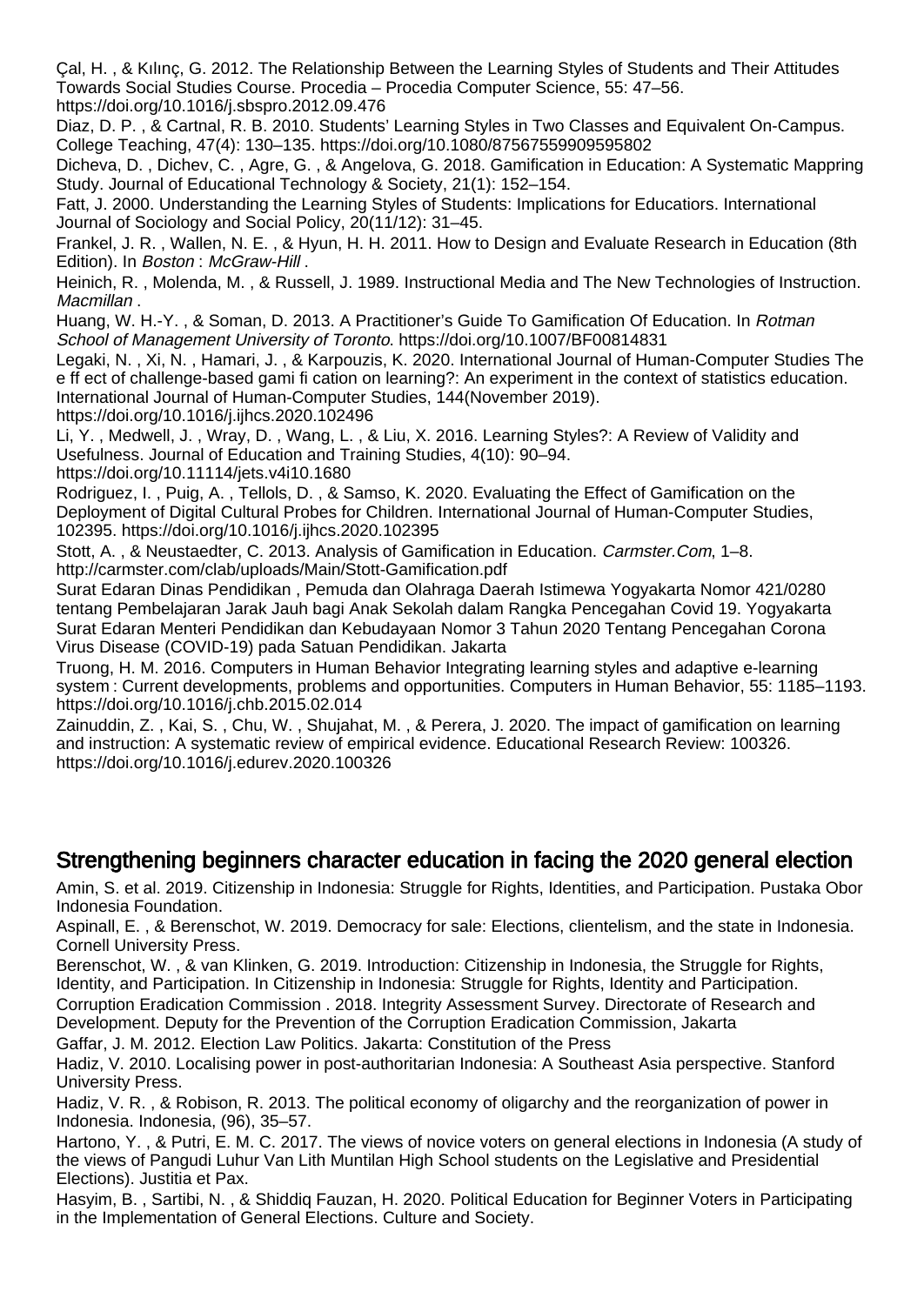Ngaimun Naim , Ch Character Building . 2012. Optimizing the Role of Education in the Development of Science and National Character Building. Yogyakarta: Ar Ruzz Media

Nurmantyo, G. , 2016. Understanding Threats, Realizing Self-Identity as Building Capital Towards Indonesia Emas. Jakarta: Litbang. Indonesian national army

Oktarina, N. et al. 2015. Character Education Evaluation Model Based on School Culture for Elementary School. Journal of Research and Method Education, 05 (05), 11

Robison, R. , & Hadiz, V. R. 2004. Reorganising power in Indonesia: The politics of oligarchy in an age of markets (Vol. 3). Psychology Press.

Rosyad, A. M. , & Maarif, M. A. 2020. Paradigm of Democracy Education and Islamic Education in Facing the Challenges of Globalization in Indonesia. Nazhruna: Journal of Islamic Education, 3(1): 75–99.

Schleifer, P. 2017. Cramb, Rob A., & John F. McCarthy, eds. 2016. The Oil Palm Complex: Smallholders, Agribusiness and the State in Indonesia and Malaysia. Singapore: NUS Press.

Setiawati Nanda Ayu . 2017. Character Education as a Pillar of National Character Formation. Proceedings of the Annual National Seminar, Faculty of Social Sciences, State University of Medan.

Setyawan, R. , & Azmi, A. 2020. Beginner Voters' Perceptions of Voting Rights in Participating in General Elections in Nagari Tanjung Gadang, Sijunjung Regency. Journal of Civic Education. https://doi.org/10.24036/jce.v2i5.289

Suprojo, A. 2013. Analysis of Participation Level of Voter Participation Post-Unum Election Commission Decree About 10 Contesting Parties in 2014 Election in Community Political Development. Reform: Scientific Journal of Social and Political Sciences, 3(1).

Paskarina, C. , Asiah, M. , & Madung, O. G. (Eds.). 2016. Struggling for control over welfare: Cases of politicization of democracy at the local level. PolGov.

Wibowo, A. 2012. Character Education: A Strategy to Build a Civilized Nation Character.

Wijanarko, W. 2011. The Influence of the Outbound Method on the Leadership Character Building of Indonesian Natural School Students. Thesis: UIN Syarif Hidayatullah Jakarta

Winters, J. A. 2011. Oligarchy. Cambridge University Press.

#### Revitalization of local wisdom values in strengthening cooperation character towards community civilization 5.0

Andriani, T. 2012. Permainan Tradisional Dalam Membentuk Karakter Anak Usia Dini. Jurnal Sosial Budaya. Barni, D. , Ranieri, S. , Scabini, E. , Rosnati, R. , Barni, D. , Ranieri, S. , & Scabini, E. 2014. Value transmission in the family : do adolescents accept the values their parents want to transmit ? Value transmission in the family : do adolescents accept the values their. Journal of Moral Education, (November): 37–41. https://doi.org/10.1080/03057240.2011.553797

Basyari, I. W. 2014. Nilai-Nilai Kearifan Lokal (Local Wisdowm) Tradisi Memitu Pada Masyarakat Cirebon. Edunomic.

Berkowitz, M. W. , & Hoppe, M. A. 2009. Character education and gifted children. High Ability Studies. https://doi.org/10.1080/13598130903358493

Bourdieu, P. 1989. Social Space and Symbolic Power. Sociological Theory. https://doi.org/10.2307/202060 Creswell, J. W. 2013. Research Design: Qualitative, Quantitative, and Mixed Method Approaches (4th ed.). California: SAGE Publications, Inc.

Eginton, D. P. 1934. Principles of Character Education. Junior-Senior High School Clearing House, 8(5), 298–305.

Fajarini, U. 2014. Peranan Kearifan Lokal Dalam Pendidikan Karakter. Sosio Didaktika: Social Science Education Journal. https://doi.org/10.15408/sd.v1i2.1225

García, J. L. , Heckman, J. J. , & Ziff, A. L. 2019. Early childhood education and crime. Infant Mental Health Journal. https://doi.org/10.1002/imhj.21759

Haste, H. , & Abrahams, S. 2008. Morality, culture and the dialogic self: Taking cultural pluralism seriously. Journal of Moral Education. https://doi.org/10.1080/03057240802227502

Kashima, Y. , Bratanova, B. , & Peters, K. 2017. Social Transmission and Shared Reality in Cultural Dynamics. Current Opinion in Psychology: 1–13. https://doi.org/10.1016/j.copsyc.2017.10.004

Kusumasari, B. , & Alam, Q. 2012. Local wisdom-based disaster recovery model in Indonesia. Disaster Prevention and Management: An International Journal. https://doi.org/10.1108/09653561211234525 Lickona, T. 1999. Character Education: Seven Crucial Issues. Action in Teacher Education. https://doi.org/10.1080/01626620.1999.10462937

Lickona, T. 2004. Character matters: How to help our children develop good judgment, integrity, and other essential virtues. Touchstone Books. Carmichael: Touchstone Books.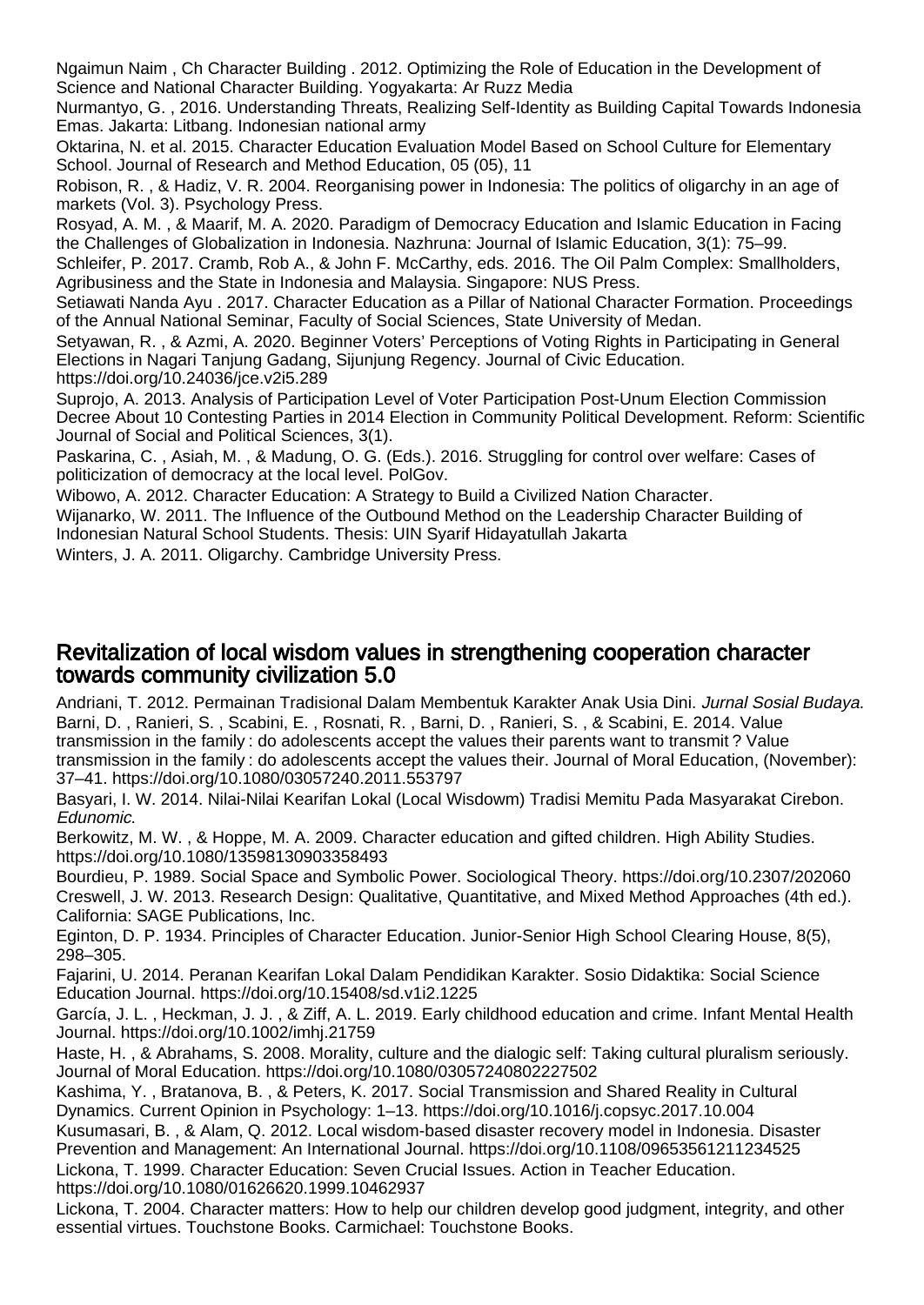Lickona, T. , & Davidson, M. 2006. Smart & Good High Schools: Integrating Excellence and Ethics for Success in School, Work, and beyond (2005). Journal of Character Education.

Litina, A. , Moriconi, S. , & Zanaj, S. 2016. The Cultural Transmission of Environmental Values : A Comparative Approach. World Development, xx. https://doi.org/10.1016/j.worlddev.2016.03.016 Marhayani, D. A. 2016. Development Of Character Education Based On Local Wisdom In Indegenous People Tengahan Sedangagung. JETL (Journal Of Education, Teaching and Learning). https://doi.org/10.26737/jetl.v1i2.40

Mei-Ju, C. , Chen-Hsin, Y. , & Pin-Chen, H. 2014. The Beauty of Character Education on Preschool Children's Parent-child Relationship. Procedia - Social and Behavioral Sciences. https://doi.org/10.1016/j.sbspro.2014.07.431

Meliono, I. 2011. Understanding the Nusantara Thought and Local Wisdom as an Aspect of the Indonesian Education. TAWARIKH: International Journal for Historical Studies.

Muryanti, M. 2014. Revitalisasi Gotong Royong: Penguat Persaudaraan Masyarakat Muslim di Pedesaan. Jurnal Sosiologi Reflektif. https://doi.org/10.31227/osf.io/2p4wm

Nucci, L. , & Turiel, E. 2007. Development in the moral domain: The role of conflict and relationships in children's and adolescents' welfare and harm judgments. In Moral development within domain and within context. Boston.

Pemerintah Indonesia . Perpres no. 87 Tahun 2017 Tentang Penguatan Pendidikan Karakter, Pub. L. No. 87, Sekretariat Negara (2017). Indonesia: Sekretariat Negara. Retrieved from https://setkab.go.id/inilahmateri-perpres-no-87-tahun-2017-tentang-penguatan-pendidikan-karakter/

Piaget, J. 2013. The Moral Judgment Of The Child. The Moral Judgment of the Child. Routledge. https://doi.org/10.4324/9781315009681

Pornpimon, C. , Wallapha, A. , & Prayuth, C. 2014. Strategy Challenges the Local Wisdom Applications Sustainability in Schools. Procedia - Social and Behavioral Sciences, 112(Iceepsy 2013): 626–634. https://doi.org/10.1016/j.sbspro.2014.01.1210

Power, H. , & Kohlberg, L. 1989. Lawrence Kohlberg's approach to moral education. Choice Reviews Online, 27(01), 27-0436-27–0436. https://doi.org/10.5860/CHOICE.27-0436

Raharjo, S. B. 2010. Pendidikan Karakter Sebagai Upaya Menciptakan Akhlak Mulia. Jurnal Pendidikan Dan Kebudayaan. https://doi.org/10.24832/jpnk.v16i3.456

Ranieri, S. , & Barni, D. 2016. Family and other social contexts in the intergenerational transmission of values Family and other social contexts in the intergenerational transmission of values. Family Science, 3(1): 1–3. https://doi.org/10.1080/19424620.2012.714591

Roest, A. M. C. , Semon, J. , & Gerris, J. R. M. 2010. Value transmissions between parents and children : Gender and developmental phase as transmission belts. Journal of Adolescence, 33(1): 21–31. https://doi.org/10.1016/j.adolescence.2009.05.017

Schwartz, S. H. 1992. Universals in the content and structure of values: theoretical advances and empirical tests in 20 countries. Advances in Experimental Social Psychol- Ogy, 1–65.

Smaldino, P. E. 2019. Social identity and cooperation in cultural evolution. Behavioural Processes, 161(November 2017): 108–116. https://doi.org/10.1016/j.beproc.2017.11.015

Wang, J., Hilliard, L. J., Hershberg, R. M., Bowers, E. P., Chase, P. A., Champine, R. B., ... Lerner, R. M. 2015. Character in childhood and early adolescence: models and measurement. Journal of Moral Education. https://doi.org/10.1080/03057240.2015.1040381

Watson, L. 2019. Educating for inquisitiveness: A case against exemplarism for intellectual character education. Journal of Moral Education. https://doi.org/10.1080/03057240.2019.1589436

Yadi Ruyadi . 2010. Model Pendidikan Karakter Berbasis Kearifan Budaya Lokal (Penelitian terhadap Masyarakat Adat Kampung Benda Kerep Cirebon Provinsi Jawa Barat untuk Pengembangan Pendidikan Karakter di Sekolah). In Proceedings of The 4th International Conference on Teacher Education; Join Conference UPI & UPSI.

#### The implementation of project based learning through mind mapping to increased student creativity

Fakhriyani, D. V. (2016). Pengembangan kreativitas anak usia dini. Wacana Didaktika, 4(2): 193–200. Gunawan, B. , & Hardini, A. A. T. (2018). Penerapan Model Pembelajaran Project Based Learning Untuk Meningkatkan Hasil Belajar IPA dan Kemampuan Berfikir Kreatif Siswa Kelas V SD. JTIEE (Journal of Teaching in Elementary Education), 2(1): 32–46.

Kumala F.N. 2016. Pembelajaran IPA Sekolah Dasar Malang: Ediide infografika. Kurniawan, N. 2017. Penelitian Tindakan Kelas (PTK). Yogyakarta: Deepublish.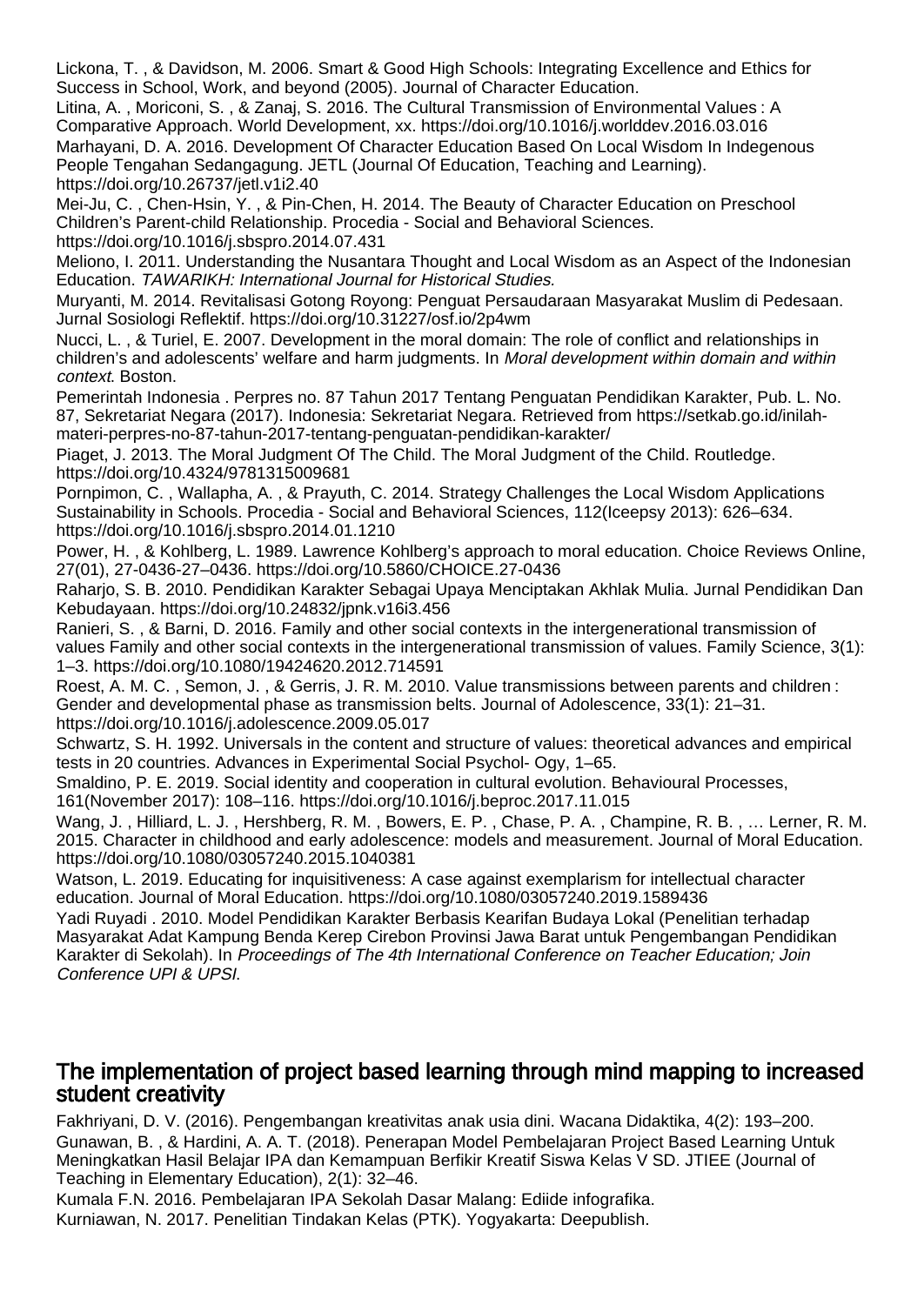Malawi, I. , Kadarwati, A. , & Dayu, D. P. K. 2019. Teori dan Aplikasi Pembelajaran Terpadu. Yogyakarta: AE. Mediagrafika.

Pratiwi, C. D. , Karistin, F. & Anugrahani, I. 2018. Penerapan Model Project Based Learning (PJBL) Berbantuan Media Mind Map untuk Meningkatkan Keaktifan dan Hasil Belajar Siswa Kelas 4 SD. Jurnal Guru Kita (JGK), 2(3): 116–125.

Setyawan, R.I. , Purwanto, A. , & Sari, N.K. 2019. Model Pembelajaran Berbasis Proyek untuk Meningkatkan Hasil Belajar. Jurnal Dikdas Bantara, 2(2): 81–93.

Utami, T. , Kristin, F. , & Anugraheni, I. 2018. Penerapan Model Pembelajaran Project Based Learning (PjBL) untuk Meningkatkan Kreativitas dan Hasil Belajar IPA Siswa Kelas 3 SD. e-Jurnal Mitra Pendidikan, 2(6): 541–552.

## The dilemma of Timorese education in the COVID-19 pandemic

Arifin , 2020. Study From Home by a Teacher.

Bayham, J. , Fenichel, E.P. , 2020. Impact of school closures for COVID-19 on the US health-care workforce and net mortality: a modelling study. The Lancet Public Health 5, e271–e278.

Bexley, A. , Tchailoro, N.R. , 2013. Consuming Youth: Timorese in the Resistance Against Indonesian Occupation. The Asia Pacific Journal of Anthropology 14, 405–422.

Brinke, S. ten , 2018. Citizens by waiting: Timorese young adults between state politics and customary authority. Citizenship Studies 22, 882–896.

Creswell, J.W. , 2013. Qualitative Inquiryand Researc Design. SAGE Publication, New Delhi.

Firman, F. , Rahayu, S. , 2020. Pembelajaran Online di Tengah Pandemi Covid-19. Indonesian Journal of Educational Science (IJES) 2, 81–89.

Gunawan, G. , Suranti, N.M.Y. , Fathoroni, F. , 2020. Variations of Models and Learning Platforms for Prospective Teachers During the COVID-19 Pandemic Period. IJTE 1, 61–70.

Hutapea, R.H. , 2020. Kreativitas Mengajar Guru Pendidikan Agama Kristen Di Masa Covid-19. Didache: Journal of Christian Education 1, 1–12.

Illich, I. , 2002. Deschooling Society, reprint, reissue, revised. ed. Marion Boyars.

Kent, L. , Kinsella, N. , 2015. A Luta Kontinua (The Struggle Continues). International Feminist Journal of Politics 17, 473–494.

King, M. , Luan, B. , Lopes, E. , 2018. Experiences of Timorese language teachers in a blended Massive Open Online Course (MOOC) for Continuing Professional Development (CPD). Open Praxis 10, 279–287. Lancker, W.V. , Parolin, Z. , 2020. COVID-19, school closures, and child poverty: a social crisis in the making. The Lancet Public Health 5, e243–e244.

Marten , 2020. Study From Home by a Teacher.

Menteri Pendidikan dan Kebudayaan , 2020. Pelaksanaan Kebijakan Pendidikan dalam Masa Darurat Penyebaran Covid-19.

Nygaard-Christensen, M. , 2013. Negotiating Indonesia: Political Genealogies of Timorese Democracy. The Asia Pacific Journal of Anthropology 14, 423–437.

Pujilestari, Y. , 2020. Dampak Positif Pembelajaran Online Dalam Sistem Pendidikan Indonesia Pasca Pandemi Covid-19. 'ADALAH 4.

Purwanto, A. , Pramono, R. , Asbari, M. , Hyun, C.C. , Wijayanti, L.M. , Putri, R.S. , Santoso, priyono B. , 2020. Studi Eksploratif Dampak Pandemi COVID-19 Terhadap Proses Pembelajaran Online di Sekolah Dasar. EduPsyCouns: Journal of Education, Psychology and Counseling 2, 1–12.

Quinn, M. , 2013. Talking to learn in Timorese classrooms. Language, Culture and Curriculum 26, 179–196. Rahman, K. , 2019. Dewan Pendidikan di Tengah Pusaran Covid-19. AL MURABBI 5, 69–81.

Roja, M.L. , 2020. Kebijakan Pendidikan Anak Terlantar di Panti Asuhan St. Louis De Monfort Kota Kupang. Sociological Education 1, 1–10.

Rundle, A.G. , Park, Y. , Herbstman, J.B. , Kinsey, E.W. , Wang, Y.C. , 2020. COVID-19–Related School Closings and Risk of Weight Gain Among Children. Obesity 28, 1008–1009.

Seran , 2020. Study From Home by a Parent.

Viner, R.M. , Russell, S.J. , Croker, H. , Packer, J. , Ward, J. , Stansfield, C. , Mytton, O. , Bonell, C. , Booy, R. , 2020. School closure and management practices during coronavirus outbreaks including COVID-19: a rapid systematic review. The Lancet Child & Adolescent Health 4, 397–404.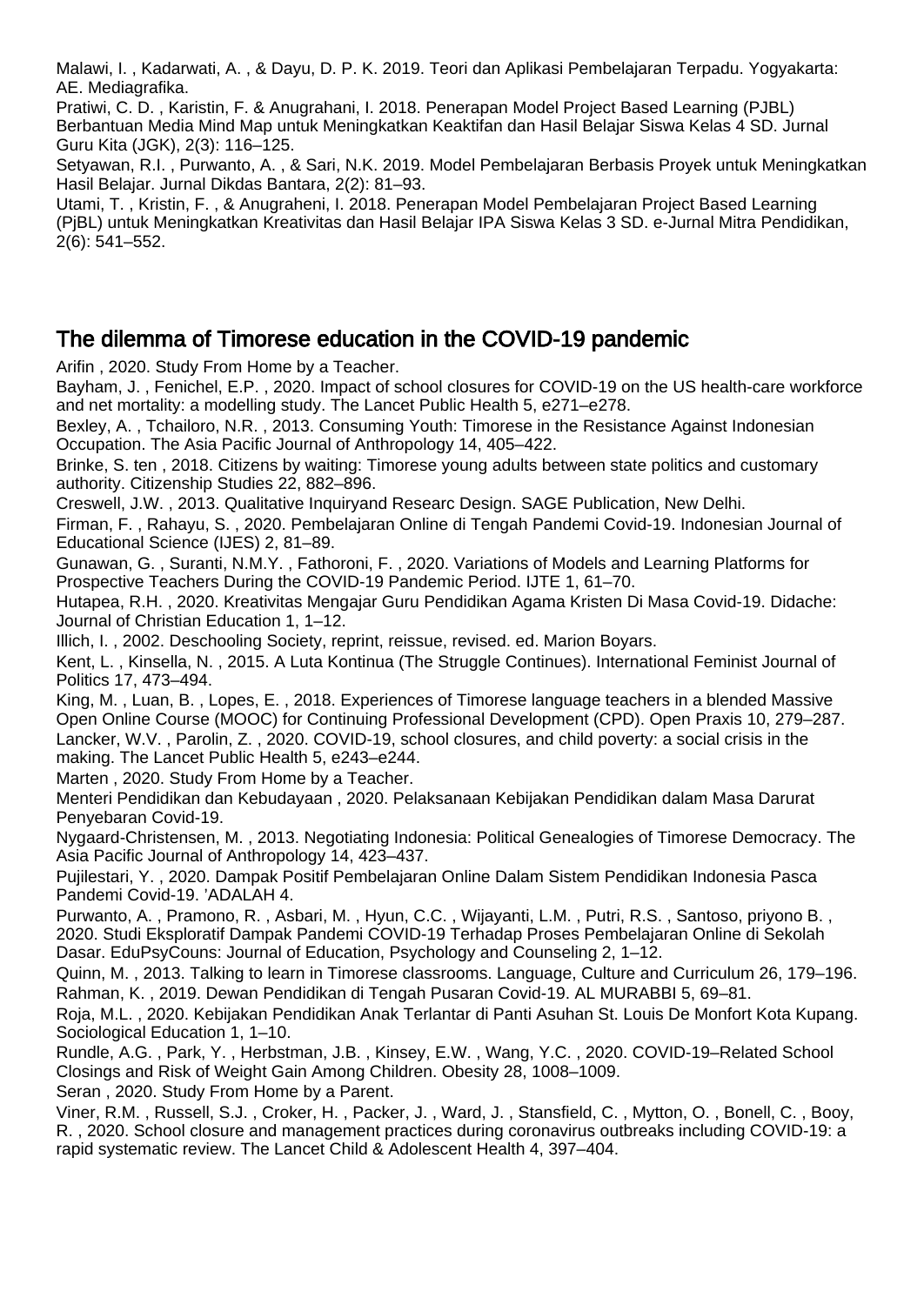### Model of project based learning in online learning during and after the Covid-19 pandemic

Allwright, R. L. 1981. What do we want teaching materials for? ELT Journal, 36(1): 5–18. https://doi.org/10.1093/elt/36.1.5

Astrini, K. S. , Suwendra, I. W. , & Suwarna, I. K. 2014. Pengaruh CAR, LDR dan Bank Size Terhadap NPL pada Lembaga Perbankan yang Terdaftar di Bursa Efek Indonesia. E-Journal Bisma Universitas Pendidikan Ganesha Jurusan Manajemen, 2(1), 1–8.

Barab, S. , Zuiker, S. , Warren, S. , Hickey, D. A. N. , Ingram-Goble, A. , Kwon, E. , Kouper, I. , & Herring, S. C. 2007. Curriculum : Relating Formalisms and Contexts. Science Education, 91: 750–782. https://doi.org/10.1002/sce

Darch, C. , & Carnine, D. 1986. Teaching Content Area Material to Learning Disabled Students. Exceptional Children, 53(3): 240–246. https://doi.org/10.1177/001440298605300307

Darini Bilqis Maulany . 2013. The Use Of Project-Based Learning In Improving The Students` Speaking Skill (A Classroom Action Research at One of Primary Schools in Bandung). Journal of English and Education, 1(June): 52–58.

Ellis, R. 1997. The empirical evaluation of language teaching materials. ELT Journal, 51(1): 36–42. https://doi.org/10.1093/elt/51.1.36

Grant, M. M. 2002. Getting a grip on project-based learning: Theory, cases and recommendations. In Meridian (Vol. 5, Issue 1).

https://www.scopus.com/inward/record.uri?partnerID=HzOxMe3b&scp=3042553637&origin=inward Harwood, N. 2005. What do we want EAP teaching materials for? Journal of English for Academic Purposes, 4(2): 149–161. https://doi.org/10.1016/j.jeap.2004.07.008

Schwarz, C. V. , Gunckel, K. L. , Smith, E. L. , Covitt, B. A. , Bae, M. , Enfield, M. , & Tsurusaki, B. K. 2008. Helping elementary preservice teachers learn to use curriculum materials for effective science teaching. Science Education, 92(2): 345–377. https://doi.org/10.1002/sce.20243

Shih, W. C. , Tseng, S. S. , & Yang, C. T. 2008. Wiki-based rapid prototyping for teaching-material design in e-Learning grids. Computers and Education, 51(3): 1037–1057.

https://doi.org/10.1016/j.compedu.2007.10.007

Susanti, M. , Herfianti, M. , Damarsiwi, E. P. M. , Perdim, F. E. , & Joniswan . 2020. Project-based learning model to improve students' ability. International Journal of Psychosocial Rehabilitation, 24(2). https://doi.org/10.37200/IJPR/V24I2/PR200437

Tomlinson, B. 2012. Materials development for language learning and teaching. In Language Teaching, 45(2), 143–179. https://doi.org/10.1017/S0261444811000528

Tsiplakides, I. , & Fragoulis, I. 2009. Project-based learning in the teaching of English as a foreign language in Greek primary schools: from theory to practice. English Language Teaching, 2(3): 113–119. https://doi.org/10.5539/elt.v2n3p113

Williams, P. 2002. The Learning Web. Active Learning in Higher Education, 3(1): 40–53.

https://doi.org/10.1177/1469787402003001004

Yuliana, C. 2020. Pengembang Teknologi Pembelajaran.

https://lpmplampung.kemdikbud.go.id/detailpost/project-based-learning-model-pembelajaran-bermakna-dimasa-pandemi-covid-19

#### Communal learning model as blended learning strategy in primary school during the Covid-19 pandemic

Alina Ali Zani, A. , Anir Norman, A. , & Abdul Ghani, N. 2018. A Review of Security Awareness Approach: Ensuring Communal Learning. PACIS 2018 Proceedings, 278. Retrieved from https://aisel.aisnet.org/pacis2018/278

Amrullah, K. , & Suwarjo, S. 2018. The effectiveness of the cooperative problem-based learning in improving the elementary school students' critical thinking skills and interpersonal intelligence. Jurnal Prima Edukasia, 6(1): 66. https://doi.org/10.21831/jpe.v6i1.11253

Bahasoan, A., Ayuandiani, W., & Mukhram, M. 2020. Effectiveness of Online Learning In Pandemic Covid-19. 100–106.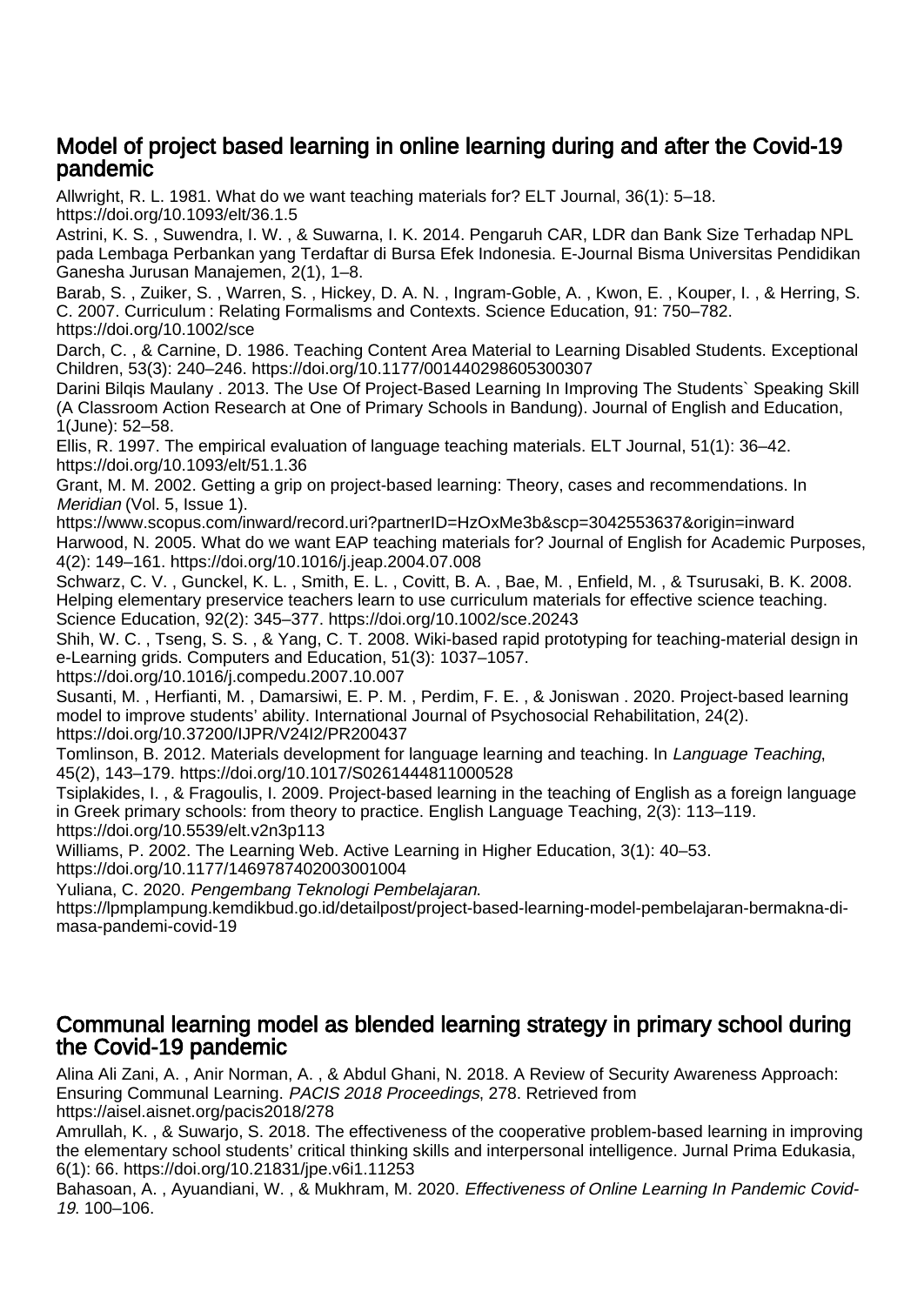Basilaia, G. , & Kvavadze, D. 2020. Transition to Online Education in Schools during a SARS-CoV-2 Coronavirus (Covid-19) Pandemic in Georgia. Pedagogical Research, 5(4). https://doi.org/10.29333/pr/7937 Bonk, C. J. , & Graham, C. R. 2012. The Handbook of Blended Learning: Global Perspectives, Local Designs. New Jersey, USA: John Wiley & Sons, Inc.

Burnard, P. , & Dragovic, T. 2014. Characterizing Communal Creativity in Instrumental Group Learning. Departures in Critical Qualitative Research, 3(3): 336–362. https://doi.org/10.1525/dcqr.2014.3.3.336 Capano, G. , Howlett, M. , Jarvis, D. S. L. , Ramesh, M. , & Goyal, N. 2020. Mobilizing Policy (In)Capacity to Fight Covid-19: Understanding Variations in State Responses. Policy and Society, 39(3): 1–24. https://doi.org/10.1080/14494035.2020.1787628

Cebrián, G. , & Junyent, M. 2015. Competencies in Education for Sustainable Development. Sustainability, 7(3): 2768–2786. https://doi.org/10.3390/su7032768 T4 - Exploring the Student Teachers' Views M4 - Citavi Centre for Economic Policy Research . 2020. Economics in the Time of COVID-19. In R. Baldwin & B. W. di Mauro (Eds.), Economics in the Time of Covid-19. Retrieved from www.csepr.org

Darras, K. E. , Spouge, R. J. , de Bruin, A. B. H. , Sedlic, A. , Hague, C. , & Forster, B. B. 2020. Undergraduate Radiology Education During the Covid-19 Pandemic: A Review of Teaching and Learning Strategies. Canadian Association of Radiologists Journal. https://doi.org/10.1177/0846537120944821 Davidson, J. , Prahalad, V. , & Harwood, A. 2020. Design precepts for online experiential learning programs to address wicked sustainability problems. Journal of Geography in Higher Education, 00(00): 1–23. https://doi.org/10.1080/03098265.2020.1849061

De Graaf, E. , Van Klinken, M. , Zweers, D. , & Teunissen, S. 2020. From concept to practice, is multidimensional care the leading principle in hospice care? An exploratory mixed method study. BMJ Supportive and Palliative Care, 10(1): 1–9. https://doi.org/10.1136/bmjspcare-2016-001200

Draucker, C. B. , Rawl, S. M. , Vode, E. , & Carter-Harris, L. 2020. Integration Through Connecting in Explanatory Sequential Mixed Method Studies. Western Journal of Nursing Research. https://doi.org/10.1177/0193945920914647

Dwivedi, Y. K. , Hughes, D. L. , Coombs, C. , Constantiou, I. , Duan, Y. , Edwards, J. S. , … Upadhyay, N. 2020. Impact of Covid-19 pandemic on information management research and practice: Transforming education, work and life. International Journal of Information Management, (July), 102211. https://doi.org/10.1016/J.IJINFOMGT.2020.102211

Dziuban, C. , Graham, C. R. , Moskal, P. D. , Norberg, A. , & Sicilia, N. 2018. Blended learning: the new normal and emerging technologies. International Journal of Educational Technology in Higher Education, 15(1): 1–16. https://doi.org/10.1186/s41239-017-0087-5

Education and Cultural Human Resources Development Agency and Education Quality Assurance . 2014. Teacher Training Material of 2013 Curriculum Implementation. Indonesia: Ministry of Education and Culture of Republic Indonesia.

Fauzi, I. , & Sastra Khusuma, I. H. 2020. Teachers' Elementary School in Online Learning of COVID-19 Pandemic Conditions. Jurnal Iqra' : Kajian Ilmu Pendidikan, 5(1): 58–70. https://doi.org/10.25217/ji.v5i1.914 General Secretary of Education and Culture Ministry of Republic Indonesia . Guidelines for Managing Learning from Home in an Emergency of The Spread of Coronavirus Disease (Covid-19)., Pub. L. No. 15 (2020).

Glover, C. M. , Shah, R. C. , Bennett, D. A. , Wilson, R. S. , & Barnes, L. L. 2020. The Health Equity Through Aging Research And Discussion (HEARD) Study: A Proposed Two-Phase Sequential Mixed-Methods Research Design To Understand Barriers And Facilitators Of Brain Donation Among Diverse Older Adults: Brain donation decision making among. Experimental Aging Research, 46(4): 311–322. https://doi.org/10.1080/0361073X.2020.1747266

Gössling, S. , Scott, D. , & Hall, C. M. 2020. Pandemics, tourism and global change: a rapid assessment of Covid-19. Journal of Sustainable Tourism, 0(0): 1–20. https://doi.org/10.1080/09669582.2020.1758708 Gray, D. L. L. , McElveen, T. L. , Green, B. P. , & Bryant, L. H. 2020. Engaging Black and Latinx students through communal learning opportunities: A relevance intervention for middle schoolers in STEM elective classrooms. Contemporary Educational Psychology, 60(December 2019), 101833. https://doi.org/10.1016/j.cedpsych.2019.101833

Iivari, N. , Sharma, S. , & Ventä-Olkkonen, L. 2020. Digital transformation of everyday life – How Covid-19 pandemic transformed the basic education of the young generation and why information management research should care? International Journal of Information Management, (June), 102183. https://doi.org/10.1016/j.ijinfomgt.2020.102183

Iyengar, K. , Upadhyaya, G. K. , Vaishya, R. , & Jain, V. 2020. Covid-19 and applications of smartphone technology in the current pandemic. Diabetes and Metabolic Syndrome: Clinical Research and Reviews, 14(5): 733–737. https://doi.org/10.1016/j.dsx.2020.05.033

Macartney, K. , Quinn, H. E. , Pillsbury, A. J. , Koirala, A. , Deng, L. , Winkler, N. , … Sullivan, M. V. N. O. 2020. Transmission of SARS-CoV-2 in Australian educational settings : a prospective cohort study. 4642(20): 1–10. https://doi.org/10.1016/S2352-4642(20)30251-0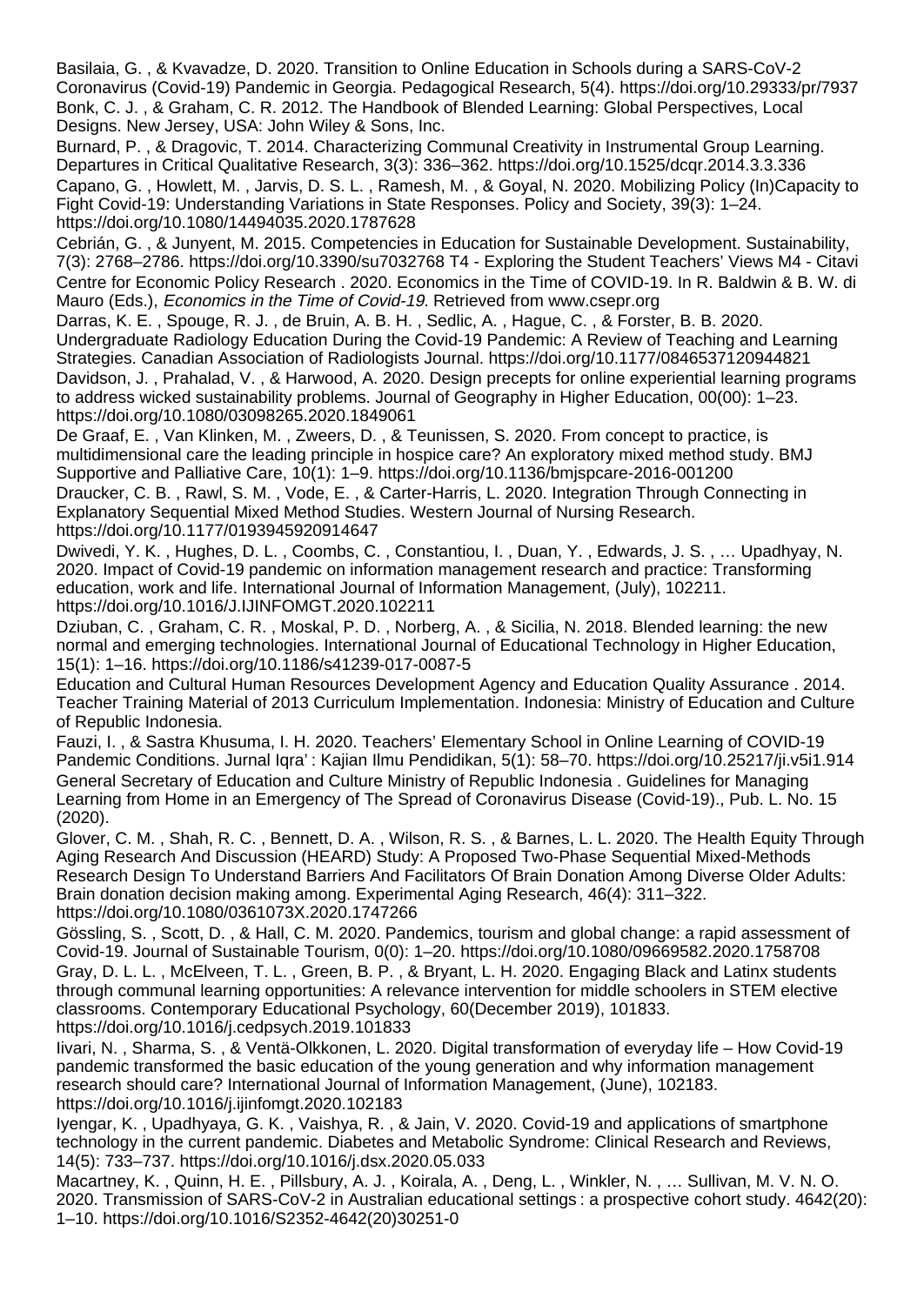Maliszewska, M. , Mattoo, A. , & van der Mensbrugghe, D. 2020. The Potential Impact of Covid-19 on GDP and Trade: A Preliminary Assessment. https://doi.org/10.1596/1813-9450-9211

Mann, F. D. , Krueger, R. F. , & Vohs, K. D. 2020. Personal economic anxiety in response to Covid-19. Personality and Individual Differences, 167(July), 110233. https://doi.org/10.1016/j.paid.2020.110233 Menteri Pendidikan dan Kebudayaan RI . Pedoman Pelaksanaan Kurikulum pada Satuan Pendidikan dalam Kondisi Khusus., Pub. L. No. 719/P/2020 (2020).

Menteri Pendidikan dan Kebudayaan RI . Pelaksanaan Kebijakan Pendidikan dalam Masa Darurat Penyebaran Coronavirus Disease (Covid-19)., Pub. L. No. 4 (2020).

Minister of Education and Culture of Republic of Indonesia . The Regulation of Education and Culture Minister of Republic of Indonesia Number 81A Year 2013 about The Implementation of Curriculum., Pub. L. No. 81A (2013).

Nilsson, P. 2009. From lesson plan to new comprehension: Exploring student teachers' pedagogical reasoning in learning about teaching. European Journal of Teacher Education, 32(3): 239–258. https://doi.org/10.1080/02619760802553048

Panovska-Griffiths, J. , Kerr, C. C. , Stuart, R. M. , Mistry, D. , Klein, D. J. , Viner, R. M. , & Bonell, C. 2020. Determining the optimal strategy for reopening schools, the impact of test and trace interventions , and the risk of occurrence of a second Covid-19 epidemic wave in the UK : a modelling study. The Lancet Child and Adolescent Health, 4642(20). https://doi.org/10.1016/S2352-4642(20)30250-9

Ramadhani, M. I. , & Ayriza, Y. 2019. The effectiveness of quantum teaching learning model on improving the critical thinking skills and the social science concept understanding of the elementary school students. Jurnal Prima Edukasia, 7(1): 47–57. https://doi.org/10.21831/jpe.v7i1.11291

Rožman, L. , & Koren, A. 2013. Learning To Learn As a Key Competence and Setting Learning Goals. Management, Knowledge and Learning, 1211–1218.

Sharma, P. 2010. Blended learning. ELT Journal, 64(4): 456–458. https://doi.org/10.1093/elt/ccq043 Staker, H. , & Horn, M. B. 2012. Classifying K-12 Blended Learning. Innosight Institute, (May), 22. https://doi.org/10.1007/s10639-007-9037-5

Stang, A. , Standl, F. , & Jöckel, K. H. 2020. Characteristics of Covid-19 pandemic and public health consequences. Herz, 45(4): 313–315. https://doi.org/10.1007/s00059-020-04932-0

Unicef, WHO, & IFRC . 2020. Key Messages and Actions for Prevention and Control in Schools. Unicef, p. 2. Retrieved from who.int

Wahyuningsih, A. , & Kiswaga, G. E. 2019. The effectiveness of CIRC learning model and PQ4R learning model on reading comprehension skills of elementary school students. Jurnal Prima Edukasia, 7(1): 82–93. https://doi.org/10.21831/jpe.v7i1.9701

Wajdi, M. B. N. , Iwan Kuswandi , Umar Al Faruq , Zulhijra, Z. , Khairudin, K. , & Khoiriyah, K. 2020. Education Policy Overcome Coronavirus, A Study of Indonesians. Edutec : Journal of Education And Technology, 3(2): 96–106. https://doi.org/10.29062/edu.v3i2.42

Wang, M. J. 2010. Online collaboration and offline interaction between students using asynchronous tools in blended learning. Australasian Journal of Educational Technology, 26(6): 830–846. https://doi.org/10.14742/ajet.1045

Wargadinata, W. , Maimunah, I. , Dewi, E. , & Rofiq, Z. 2020. Student's Responses on Learning in the Early Covid-19 Pandemic. Tadris: Jurnal Keguruan Dan Ilmu Tarbiyah, 5(1): 141–153. https://doi.org/10.24042/tadris.v5i1.6153

WHO . 2020. Coronavirus Disease Situation Report World Health Organization. In World Health Organization (Vol. 19).

Wong, R. , & Wong, R. 2020. When no one can go to school : does online learning meet students ' basic learning needs ? students ' basic learning needs ? Interactive Learning Environments, 0(0): 1–17. https://doi.org/10.1080/10494820.2020.1789672

#### Online learning in the medicinal education during the pandemic era: How effective are the platforms?

Allcott, H. , Boxell, L. , Conway, J. , Gentzkow, M. , Thaler, M. , & Yang, D. Y. 2020. Polarization and public health: Partisan differences in social distancing during the Coronavirus pandemic. NBER Working Paper, (w26946).

Ayuningtyas, D. , Haq, H. U. , & Utami, R. R. M. 2020. Initiating Global Civil Society as a Strategy for Handling the COVID-19 Public Health Threat: A Policy Review. Kesmas: National Public Health Journal, 15(2).

Brewer, P. D. , & Brewer, K. L. 2010. Knowledge management, human resource management, and higher education: A theoretical model. Journal of Education for Business, 85(6), 330–335.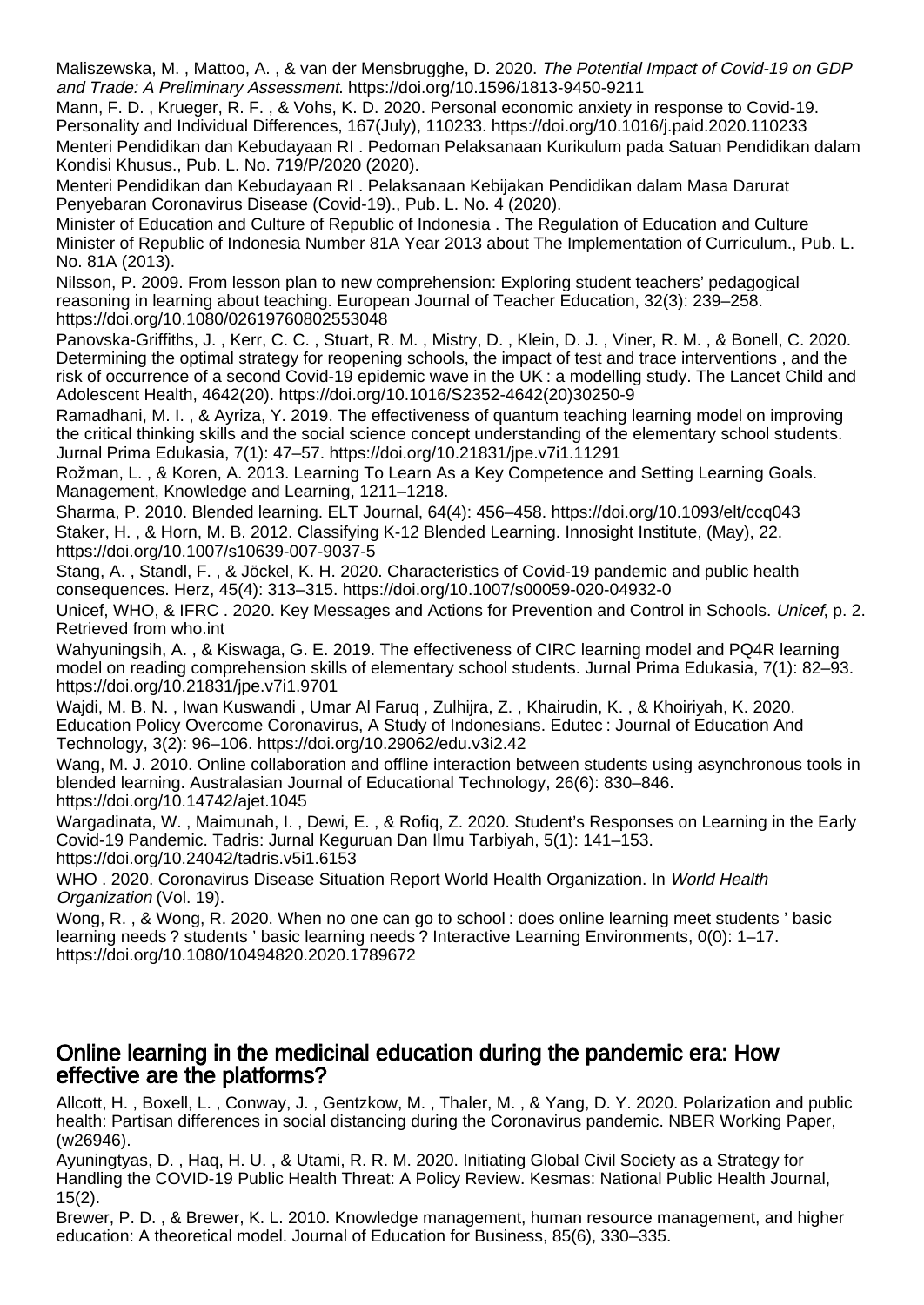Chen, T. , Peng, L. , Yin, X. , Rong, J. , Yang, J. , & Cong, G. 2020. Analysis of User Satisfaction with Online Education Platforms in China during the COVID-19 Pandemic. Healthcare, 8(3), 200. Multidisciplinary Digital Publishing Institute.

Crawford, J. , Butler-Henderson, K. , Rudolph, J. , Malkawi, B. , Glowatz, M. , Burton, R. , … Lam, S. 2020. COVID-19: 20 countries' higher education intra-period digital pedagogy responses. Journal of Applied Learning & Teaching, 3(1), 1–20.

Crosby Joy, R. M. H. 2000. AMEE Guide No 20: The good teacher is more than a lecturer-the twelve roles of the teacher. Medical Teacher, 22(4), 334–347.

Deacon, C. , & Hajek, A. 2011. Student perceptions of the value of physics laboratories. International Journal of Science Education, 33(7), 943–977.

Doni Septu Marsa, I. , & Yuyun, F. 2018. Preliminary Studies: The Influences of Internet Usage by Student in Developing E-Content of E-Learning System.

Dwivedi, Y. K. , Hughes, D. L. , Coombs, C. , Constantiou, I. , Duan, Y. , Edwards, J. S. , … Prashant, P. 2020. Impact of COVID-19 Pandemic on information management research and practice: Transforming education, work and life. International Journal of Information Management, 102211.

Education, A. C. for P . 2015. Accreditation standards and key elements for the professional program in pharmacy leading to the doctor of pharmacy degree. (Standards 2016). Accreditation Council for Pharmacy Education Chicago, IL.

Fathy, N. , & Morsy, S. (n.d.). Chemical Structure, Quality Chemical Quality Indices and Bioactivity of Essential Oil Constituents Essential Oil Constituents.

Goldie, J. G. S. 2016. Connectivism: A knowledge learning theory for the digital age? Medical Teacher, 38(10), 1064–1069.

Haritani, H. , Febriani, Y. , Puspita, T. , & Arviana, E. 2019. The Correlation of Undergraduate Course Research Experience and Critical Thinking Skills. 5(6), 336–347.

Holland, B. 2019. Factors and strategies that influence faculty involvement in public service. Building the Field of Higher Education Engagement: Foundational Ideas and Future Directions.

Huang, R. H. , Liu, D. J. , Tlili, A. , Yang, J. F. , & Wang, H. H. 2020. Handbook on facilitating flexible learning during educational disruption: The Chinese experience in maintaining undisrupted learning in COVID-19 Outbreak. Beijing: Smart Learning Institute of Beijing Normal University.

Kemparaj, U. , & Chavan, S. 2013. Qualitative research: a brief description. Indian Journal of Medical Sciences, 67.

Liu, L. 2016. Using Generic Inductive Approach in Qualitative Educational Research: A Case Study Analysis. Journal of Education and Learning, 5(2), 129–135.

Martin, L. C. , Donohoe, K. L. , & Holdford, D. A. 2016. Decision-making and problem-solving approaches in pharmacy education. American Journal of Pharmaceutical Education, 80(3).

Maudsley, G. , & Strivens, J. 2000. Promoting professional knowledge, experiential learning and critical thinking for medical students. Medical Education, 34(7), 535–544.

Morgan, S. J. , Pullon, S. R. H. , Macdonald, L. M. , McKinlay, E. M. , & Gray, B. V. 2017. Case study observational research: A framework for conducting case study research where observation data are the focus. Qualitative Health Research, 27(7), 1060–1068.

Nicola, M. , Alsafi, Z. , Sohrabi, C. , Kerwan, A. , Al-Jabir, A. , Iosifidis, C. , … Agha, R. 2020. The socioeconomic implications of the coronavirus pandemic (COVID-19): A review. International Journal of Surgery (London, England), 78, 185.

Organization, W. H. 2020. Coronavirus disease 2019 (COVID-19): situation report, 88.

Persky, A. M. , Medina, M. S. , & Castleberry, A. N. 2019. Developing critical thinking skills in pharmacy students. American Journal of Pharmaceutical Education, 83(2).

Plancher, K. D. , Shanmugam, J. P. , & Petterson, S. C. 2020. The Changing Face of Orthopedic Education: Searching for the New Reality After COVID-19. Arthroscopy, Sports Medicine, and Rehabilitation. https://doi.org/10.1016/j.asmr.2020.04.007

Rayhan, R. U. , Zheng, Y. , Uddin, E. , Timbol, C. , Adewuyi, O. , & Baraniuk, J. N. 2013. Administer and collect medical questionnaires with Google documents: a simple, safe, and free system. Applied Medical Informatics, 33(3): 12.

Roehl, A. , Reddy, S. L. , & Shannon, G. J. 2013. The flipped classroom: An opportunity to engage millennial students through active learning strategies. Journal of Family & Consumer Sciences, 105(2): 44–49. Schmoker, M. 2018. Focus: Elevating the essentials to radically improve student learning. Ascd.

Setiawan, A. , Malik, A. , Suhandi, A. , & Permanasari, A. 2018. Effect of higher order thinking laboratory on the improvement of critical and creative thinking skills. IOP Conference Series: Materials Science and Engineering, 306(1), 12008. IOP Publishing.

Van Wyk, B. 2012. Research design and methods Part I. University of Western Cape.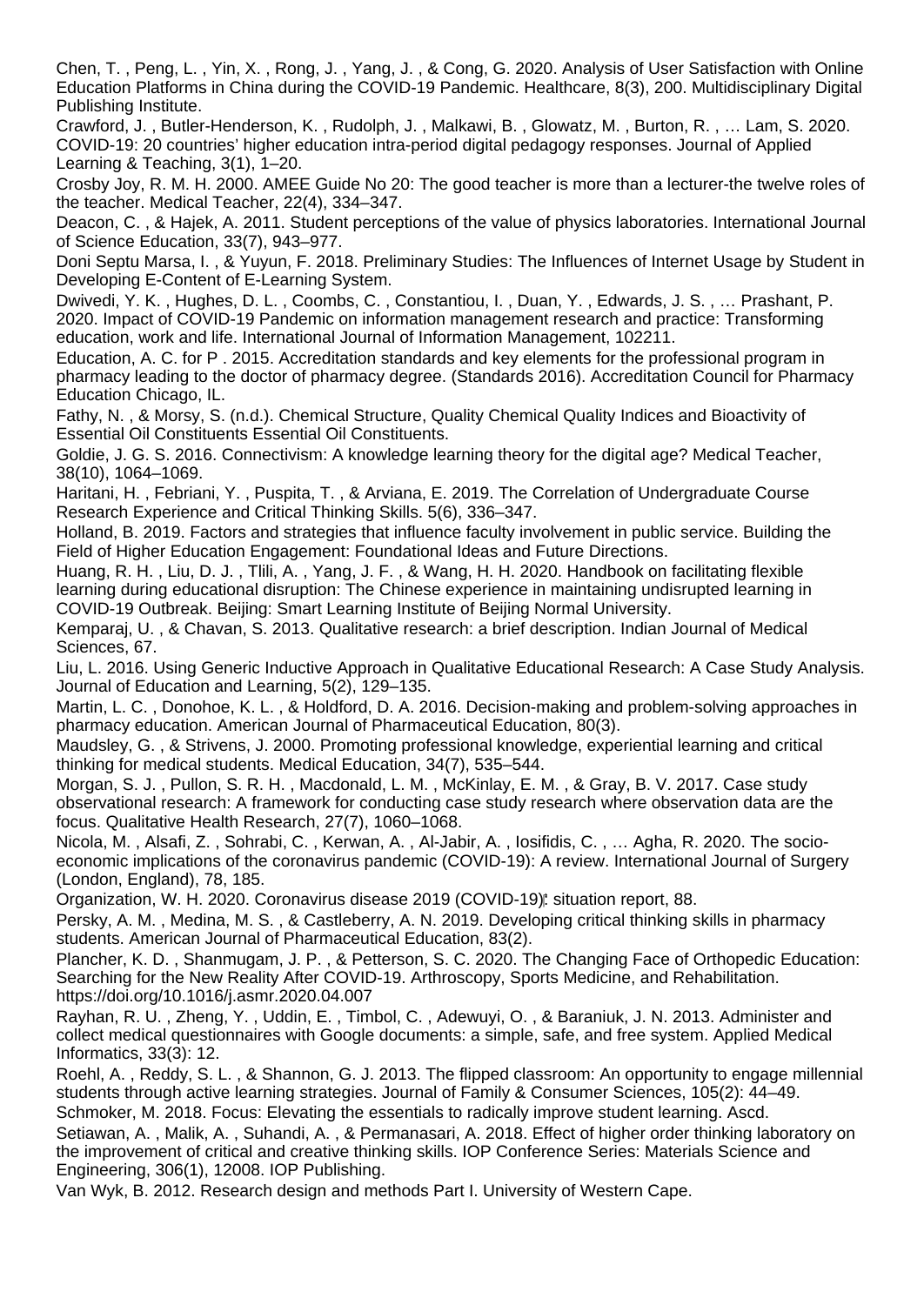#### The effectiveness of the storybooks on the love of the homeland character trait for elementary schools

Adipta H. , Maryaeni , Hasanah, M. 2016. Pemanfaatan Buku Cerita Bergambar Sebagai Sumber Bacaan Siswa SD. Jurnal Pendidikan: Teori, Penelitian, dan Pengembangan, 1(5): 989–992.

Aspin, P.Y. , Wasino , & Yusuf, A. , 2021. Values of Nationalism in the Extracurricular Activity of Boys Scout at Public Elementary School 3 Palu. Journal of Primary Education, 10(1): 93 – 104.

Berkowitz, M.V. , & Bier, M. C. 2007. What Works In Character Education. Journal of Research in Character Education, 5(1): 29–48.

Hudi, I. 2017. Pengaruh Pengetahuan Moral Terhadap Perilaku Moral Pada Siswa SMP Negeri Kota Pekan Baru Berdasarkan Pendidikan Orangtua. Jurnal Moral Kemasyarakatan, 2(1): 30–44 .

Kamaruddin, S. A. , 2012. Character Education and Students Social Behavior. Journal of Education and Learning, 6(4): 223–230.

Mustadi, A. , et al. 2017. Character-Based Reflective Picture Storybook: Improving Student's Social Self-Concept In Elementary School. Cakrawala Pendidikan, XXXVI (3): 369–381.

Naz, A.A. & Akbar, R.A. , 2008. Use of Media for Effective Instruction its Importance: Some Consideration. Journal of Elementary Education, 18(1-2): 35–40.

Suryani, S.N. 2017. Pengaruh penguasaan sintaksis, tingkat pengetahuan dongeng, dan minat baca terhadap pemahaman bacaan dalam BSE. LingTera, 4(1): 98–111.

Suyitno , et al. 2019. Nationalism and integrity values in the teaching-learning process of mathematics at elementary school of Japan. Journal of Physics: Conference, 1321(2): 1–6.

Turan, F. & Ulutas, I. 2016. Using Storybooks as a Character Education Tools. Journal of Education and Practice, 7(15): 169–176.

## Strengthening a student's character in the era of society 5.0 in primary school

Ahmad, I. 2018. Proses Pembelajaran Digital Dalam era Revolusi Industri 4.0. Direktur Jenderal Pembelajaran dan Kemahasiswaan, Kemenristek Dikti.

Dalyono, B & Lestariningsih, E. D. 2016. Implementasi Penguatan Pendidikan Karakter Di Sekolah. Bangun Reka Prima Majalah Ilmiah Pengembangan Rekayasa Sosial Dan Humaniora, 3(2): 33–42.

Gleason, W. C. 2018. Higher Education in The Fourth Industrial Revolution. McMillan.

Judiani, S. 2010. Implementasi Pendidikan Karakter di Sekolah Dasar melalui Penguatan Pelaksanaan Kurikulum. Jurnal Pendidikan Dan Kebudayaan, 16(9): 280–289.

https://doi.org/https://doi.org/10.24832/jpnk.v16i9.519

Lickona, T. 1991. Education For Character. Bantam Books.

Risdianto, E. 2019. Analisis Pendidikan Indonesia Di Era Revolusi Industri 4.0. Akademia, 07.

https://www.academia.edu/38553914/Analisis\_Pendidikan\_Indonesia\_Di-Era\_Revolusi\_Industri\_4.0.pdf Salgues, B. 2018. Society 5.0: Industry of the Future, Technologies, Methods and ToolsNo Title. ISTE, Ltd. Skobelev, P. , & Borovik, Y. 2017. On The Way From Industry 4.0 to Industry 5.0: From Digital Manufacturing To Digital Society. International Scientific Research Journal Industry, 307–3011.

Sugiyono . 2013. Metode Penelitian Pendidikan, Pendekatan Kuantitatif, Pendekatan Kualitatif, Dan R & D. Alfabeta.

Yusnaini, Y. 2019. Era Revolusi Industri 4.0: Tantangan dan Peluang Dalam Upaya Meningkatkan LiterasiPendidikano Title. Seminar Nasional Program Pascasarjana Universitas PGRI Palembang. Zurqoni , Retnawati, H. , Arlinwibowo, J. & Apino, E. 2018. Strategy and Implementation of Character Education in Senior High School and Vocational High School. Journal of Social Studies Education Research, 9(3): 370–397.

# Healthy school behaviour in public elementary school in Sanden Bantul

Departemen Kesehatan . 2010. Riset Kesehatan Dasar. Jakarta: Badan Penelitian dan Pengembangan Kesehatan Kementerian Kesehatan RI.

Eggert, E. , Overby, H. , McCormack, L. , & Meendering, J. 2018. Use of a Model Wellness Policy May Not Increase the Strength and Comprehensiveness of Written School Wellness Policies. The Journal of school health, 88(7): 516–523. https://doi.org/10.1111/josh.12635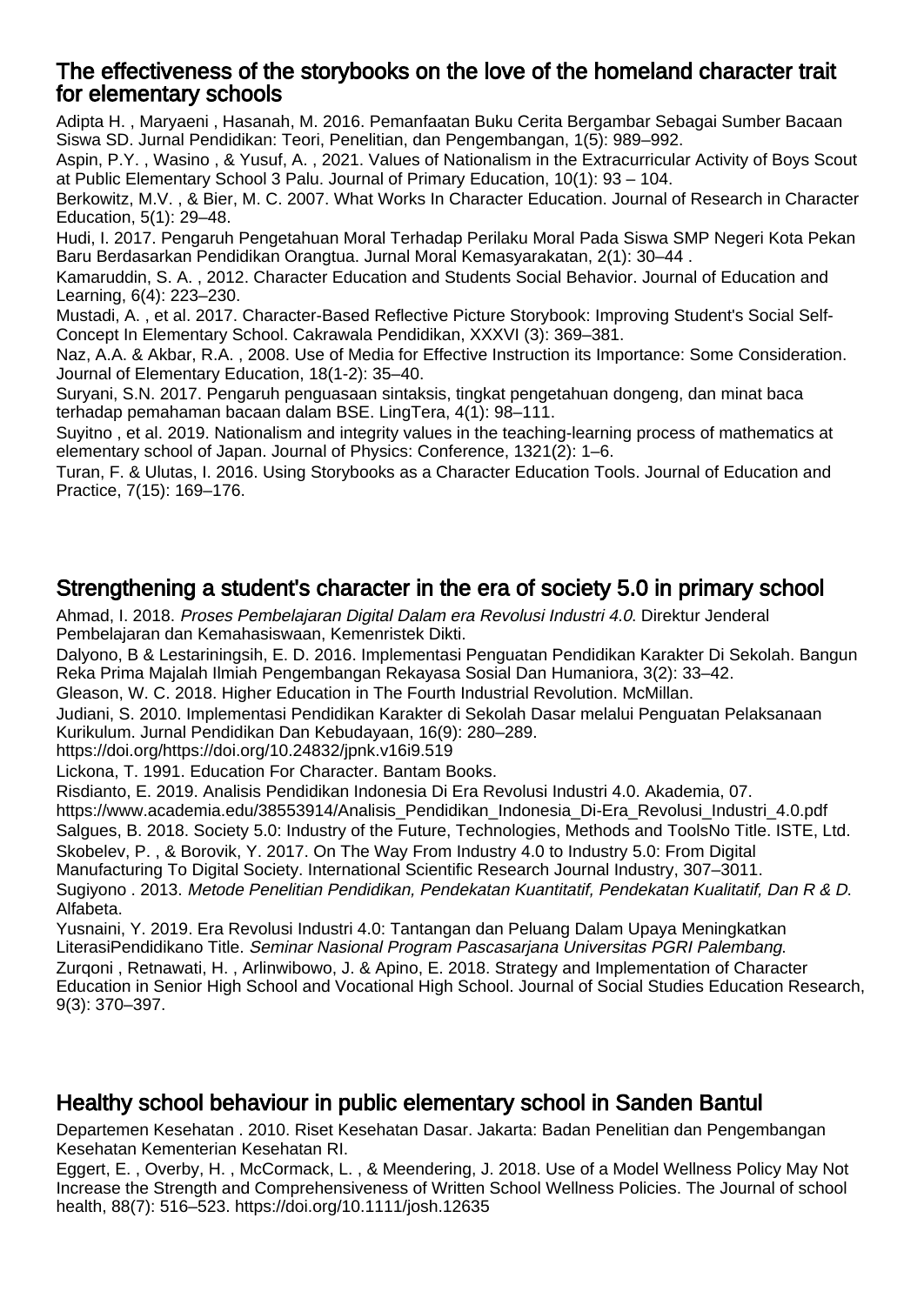Lee, A. , Tsang, C. , Lee, S. H. , & To, C. Y. 2003. A comprehensive "Healthy Schools Programme" to promote school health: the Hong Kong experience in joining the efforts of health and education sectors. Journal of epidemiology and community health, 57(3): 174–177. https://doi.org/10.1136/jech.57.3.174 Mensink, F. , Schwinghammer, S. A. , & Smeets, A. 2012. The Healthy School Canteen programme: a promising intervention to make the school food environment healthier. Journal of environmental and public health, 2012, 415746. https://doi.org/10.1155/2012/415746

Maryuani . 2013. Perilaku Hidup Bersih dan Sehat. Yogyakarta: Nuha Medika.

Passmore, S., & Donovan, M. (2014). Health for Life in Primary Schools Program, United Kingdom: a Program Impact Pathways (PIP) analysis. Food and nutrition bulletin, 35(3 Suppl), S154–S162. https://doi.org/10.1177/15648265140353S209

Warwick, I. , Aggleton, P. , Chase, E. , Schagen, S. , Blenkinsop, S. , Schagen, I. , Scott, E. , & Eggers, M. 2005. Evaluating healthy schools: perceptions of impact among school-based respondents. Health Education Research, 20(6): 697–708.

Wiyani, N. A. 2013. Membumikan Pendidikan Karakter di SD. Yogyakarta: Ar-Ruzz Media.

Yun, Y. H. , Kim, Y. , Sim, J. A. , Choi, S. H. , Lim, C. , & Kang, J. H. (2018). Development and validity testing of the school health score card. Journal of School Health, 88(8), 569–575.

Zubaidah, S. , Ismanto, B. , & Sulasmono, B. S. 2017. Evaluasi program sekolah sehat di Sekolah Dasar Negeri. Kelola: Jurnal Manajemen Pendidikan, 4(1): 72–82.

## Cooperative learning model talking stick type: To improve speaking skills?

Antara, I. N. P. , Kristiantari, M. G. R. , & Suadnyana, I. N. (2019). Pengaruh Model Pembelajaran Talking Stick Berbantuan Rubrik Surat Kabar Terhadap Keterampilan Berbicara, 3(4), 423–430.

Arikunto, S. (2016). Prosedur Penelitian Suatu Pendekatan Praktek. Jakarta: Rineka Cipta.

Barkley, E. E. (2012). Collaborative Learning Techniques Teknik-teknik Pembelajaran Kolaboratif. Bandung: Penerbit Nusa Media.

Efrizal, D. (2012). Improving students ' speaking through communicative language teaching method at Mts Ja-alhaq, Sentot Ali Basa Islamic Boarding School of Bengkulu, Indonesia. International Journal of Hhmanities and Social Science, 2(20), 127–134.

Fajri, N. , Yoesef, A. , & Nur, M. (2016). Pengaruh Model Pembelajaran Kooperatif Tipe Talking Stick Dengan Strategi Joyful Learning Terhadap Prestasi Belajar Siswa Pada Mata Pelajaran Ips Kelas VII MTSN Meuraxa Banda Aceh. Pendidikan Sejarah, 1(1), 98–109.

Robert E. Owens, J. (2012). Language development: an introduction (8rd ed) (8rd ed). New York: Pearson. Shoimin, A. (2014). 68 Model Pembelajaran Inovatif dalam Kurikulum 2013. Yogyakarta: Ar-Ruzz Media. Suharsaputra, U. (2014). Metode Penelitian: Kuantitatif, Kualitatif dan Tindakan. Bandung: PT. Refika Aditama.

Suprijono, A. (2015). Cooperative Learning. Yogyakarta: Pustaka Pelajar.

Widiyanti, D. (2018). Penerapan model pembelajaran talking stick untuk meningkatkan keterampilan berbicara menyampaikan informasi di kelas tinggi. Skripsi thesis: Universitas Muhammadiyah Sukabumi. Wiriaatmadja, R. (2014). Metode Penelitian Tindakan Kelas untuk Meningkatkan Kinerja Guru dan Dosen. Bandung: PT. Remaja Rosdakarya.

## Building the critical thinking skills of elementary students through science thematic learning using a guided inquiry model

Arikunto, S. 2006. Dasar-dasar Evaluasi Pendidikan. Jakarta: Bumi Aksara.

Barrow, L.H. 2012. Helping Students Construct Understanding about Shadows. Canadian Center 0f Science and Education, 1(2): 1888–191.

Carin, A. A. dan Sund, B.R. 1995. Teaching Science Through Discovery. Columbus: Charles E, Meril Publishing Co. A Bell & Howel Company.

Challahan. J.R. , Clark., L.H. , Kellough. R. D. , 1982. Teaching in the Middle and Secondary Schools. Macmillan Pubishing Company. Newyork.

Duruk, U & Akgun, A (2016). The Investigation of Preservice Science Teacher Critical Thinking Dispositions In The Context Of Personal and Social Factors. Science Educational International. 27(1): 3–15 Fogarti R. 2009. How to Integrated the Curricula. Corwin ASAGE Company: USA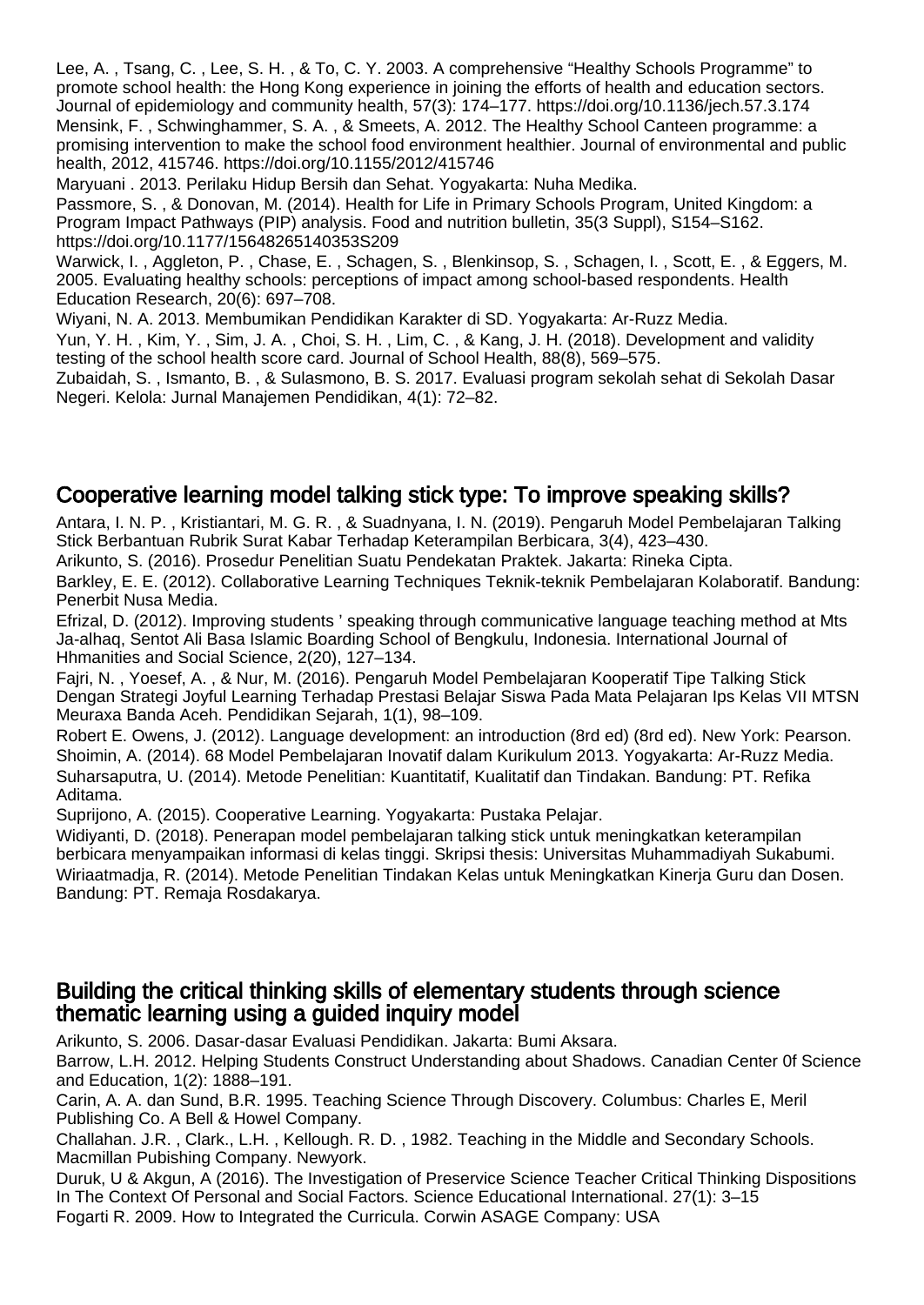Jufri, W. 2009. Peranan Perangkat Pembelajaran Berbasis Inkuiri Dan Implementasinya Dengan Strategi Kooperatif Terhadap Perkembangan Keterampilan Berpikir Kritis. Jurnal Pendidikan Biologi, 1(1): 87–92. Kellough, R. D. , Kellough, N. G. Dan Hough, D. L. 1993. Middle School Teaching: Method and Resources. New York: Macmillan Publishing Company.

Kemmis, S and Mc Taggart, R. 1990. The Action Reserch Planner. Deakin University Kinsvatter, R. D. , Wilen, W. dan Ishler, M. 1996. Dynamic Off Effective Teaching. London: Longman Publisher USA.

Maleong, L. J. 2000. Metodologi Penelitian Kuantitatif. Bandung: PT Remaja Rosdakarya. Naghl, M.G. , Obadovic, D.Z. & Segedinac, M. 2012. Effective Teaching of Physics and Scientific Method.

TEM Journal, 1(2): 88 Schmidt, S.M. 2003. Learning by Doing: Teaching the Process of Inquiry. Science Scope. 27(1): 27–30. Slamet, Y. 2007. Alternatif Pengembangan Kemampuan Berpikir Secara Nalar dan Kreatif Dalam Pembelajaran Bahasa Indonesia, (online), http://www.uns.ac.id/cp/penelitian.php?act=det&idA=264, diakses 16 November 2009).

Slavin, R. E. 1995. Cooperative Learning Theory, Research, and Practice. London: Allyn and Bacon.

## Analysis of improving student's statistics thinking mathematic education

DelMas, R. C. 2002. Statistical literacy, reasoning, and thinking: A commentary. Journal of Statistics Education, 10(2): 1–11.

Hake, R. R. 1998. Interactive-engagement versus traditional methods: A six-thousand-student survey of mechanics test data for introductory physics courses. American journal of Physics, 66(1): 64–74.

Langrall, C. W. , & Mooney, E. S. 2002. The development of a framework characterizing middle school students' statistical thinking. In Sixth International Conference on Teaching Statistics (ICOTS6), Cape Town. Martadiputra, B.A.P. 2009. Kajian Tentang Kemampuan Melek Statistis (Statistical Literacy), Penalaran Statistis (Statistical Reasoning), Dan Berpikir Statistis (Statistical Thinking) Guru Smp/Sma (Studi Terhadap Guru Smp/Sma) yang mengikut kegiatan PPM Dosen Jurdikamat UPI di Kab. Subang dan peserta PLPG Sertifikasi Guru Guru Matematika SMP di BMI Lembang.

Pfannkuch, M. , & Wild, C. 2002. Statistical thinking models. The University of Auckland. NewZealand. ICOTS6.

Pfannkuch, M. , Rubick, A. , & Yoon, C. 2002. Statistical thinking and transnumeration. Mathematics Education in the South Pacific, 567–574.

Shaughnessy, J. M. , Garfield, J. , & Greer, B. 1996. Data handling. In International handbook of mathematics education (pp. 205–237). Springer, Dordrecht.

Snee, R. D. 1990. Statistical thinking and its contribution to total quality. The American Statistician, 44(2): 116–121.

Steel, E. A. , Liermann, M. , & Guttorp, P. 2019. Beyond calculations: A course in statistical thinking. The American Statistician, 73(sup1): 392–401.

Sudjana . 1992. Metoda Statistik. Bandung: Penerbit Tarsito.

Wild, C. J. , & Pfannkuch, M. 1999. Statistical thinking in empirical enquiry. International statistical review, 67(3): 223–248.

Vallecillos, A. , & Moreno, A. 2002. Framework for instruction and assessment on elementary inferential statistics thinking. Presentation at the Second International Conference on the Teaching of Mathematics, Crete, Greece, July. 2002.

#### The effect of PORPE strategy to improve the understanding of the concept of social sciences in online learning

Alao, S. , & Guthrie, J. T. 1999. Predicting conceptual understanding with cognitive and motivational variables. Journal of Educational Research, 92(4): 243–254.

Anderson, L. W. , & Krathwohl, D. R. 2001. A Taxonomy for Learning, Teaching, and Assessing. New York: Longman.

Apriyanti, L. , Pargito , & Pujiati . 2017. Pengembangan Buku Bacaan pada Mata Pelajaran IPS untuk Meningkatkan Aktivitas Belajar. Jurnal Studi Sosial, 5(2): 3–10.

Barth, J. L. 1931. Methods of Instruction in Social Studies Education (3 ed.). Lanham: University Press of America.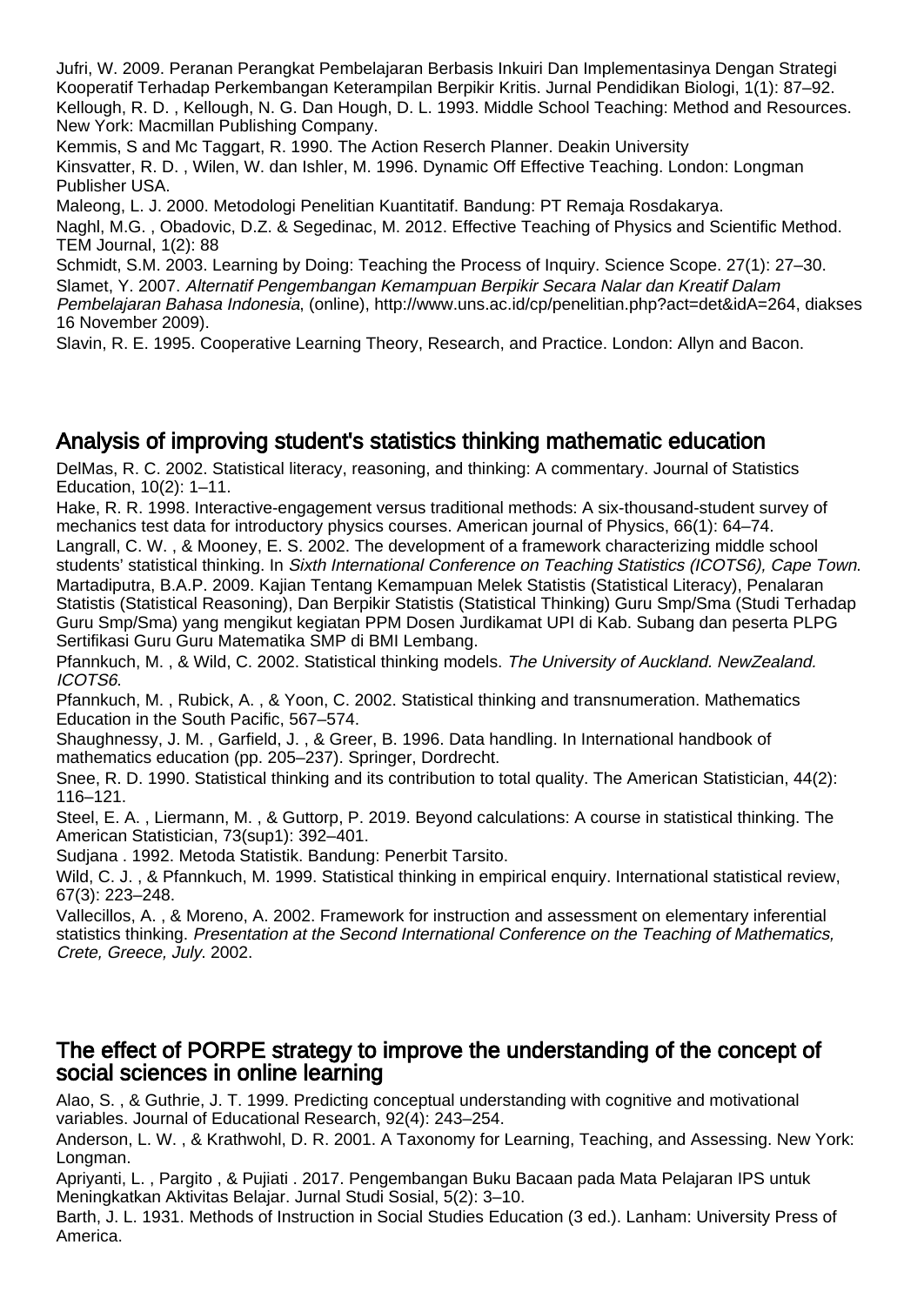Cappel, J. J. , & Hayen, R. L. 2004. Evaluating e-learning: A case study. Journal of Computer Information Systems, 44(4): 49–56.

Fry, S. W. , & Gosky, R. 2007. Supporting social studies reading comprehension with an electronic pop-up dictionary. Journal of Research on Technology in Education, 40(2): 127–139.

Jacobsen, D. A. , Eggen, P. , & Kauchak, D. 2009. Methods for teahcing: Metode-metode pengajaran meningkatkan belajarn siswa TK-SMA. Yogyakarta: Pustaka Pelajar.

Karwati, E. 2014. Pengaruh Pembelajaran Elektronik (E-Learning) terhadap Mutu Belajar Mahasiswa. Jurnal Penelitian Komunikasi.

Muehleck, J. K. , Smith, C. L. , & Allen, J. M. 2014. Understanding the Advising Learning Process Using Learning Taxonomies. NACADA Journal, 34(2): 63–74.

Muijselaar, M. M. , Swart, N. M. , Planting, E. G. S. , Droop, M. , Verhoeven, L. , & De Jong, P. F. 2017. Developmental Relations Between Reading Comprehension and Reading Strategies. Scientific Studies of Reading, 21(3): 1–16.

Munir . 2012. Multimedia Konsep & Aplikasi Dalam Pendidikan. Bandung: Alfabeta.

Natadjumena, R. 2006. Perpustakaan Sekolah-Lahan Tidur Pustakawan.

Pressley, M. 2002. Metacognition and self-regulated comprehension. In What Reserach has to say about reading instruction (3 ed., hal. 291–309). International Reading Association.

Rahim, F. 2007. Pengajaran Membaca di Sekolah Dasar. Jakarta: Bumi Aksara.

Simpson, M. L. 1986. PORPE: A Writing Strategy for Studying and Learning in the Content Areas. Wiley on behalf of the International Reading Association Stable, 29(5): 407–414.

Simpson, M. L. , Hayes, C. G. , Stahl, N. A. , Connor, R. T. , & Weaver, D. 1988. An initial validation of a study strategy system. Journal of reading behavior, 20(2): 149–180.

Simpson, M. L. , & Hynd, C. 1988. An initial validation of a strategy for studying narrative text. Journal of College Reading and Learning, 21(1): 41–47.

Simpson, M. L. , Stahl, N. A. , & Hayes, C. G. 1989. PORPE: A Research Validation. Journal of Reading, 33(1): 22–28.

Simpson, M. , & Stahl, N. A. 1987. Porpe: A comprehensive study strategy utilizing self-assigned writing. Journal of College Reading and Learning, 20(1): 51–57.

Sugiyono . 2012. Metode Penelitian Kuantitatif, Kualitatif dan R & D.Bandung:Alfabeta. Metode Penelitian Kuantitatif, Kualitatif dan R & D.Bandung:Alfabeta.

Sulčič, V., & Lesjak, D. 2009. E-learning and study effectiveness. Journal of Computer Information Systems, 49(3): 40–47.

Tierney R. J. and Readence J. 2005. Reading Strategies And Practices (6 ed.). Pearson Education. Tyas, K. K. M. 2018. Penggunaan Novel Sejarah sebagai Sumber Belajar Sejarah. Pendidikan Sejarah, 7(2): 85–103.

Utami, R. P. , & Rohaeti, E. 2019. Students' Concept Understanding in Chemistry Learning Using Macromedia Flash Based Inquiry Learning. International Journal on New Trends in Education and Their, 10, 1–12.

Wegner, C. , Minnaert, L. , & Strehlke, F. 2013. The importance of learning strategies and how the project "Kolombus-Kids" promotes the successfully. European Journal of Science and Mathematics Education, 1(3): 137–143.

Widodo, A. 2006. Revisi Taksonomi Bloom dan Pengembangan Butir Soal (hal. 1–14). Universitas Pendidikan Indonesia.

#### A case study on the implementation of marketing competencies for deaf children in entrepreneurship education

Brinkley, D. 2011. Supporting Deaf Children and Young People. New York: Continuum International Publishing Group.

Crittenden, V & Crittenden, W. 2015. Digital and Social Media Marketing in Business Education: Implications for the Marketing Curriculum. Journal of Marketing Education. 37(2): 71– 75.

Dowell, D.J. , & Small, F.A. 2011. What is the impact of online resource materials on student self-learning strategies? Journal of Marketing Education, 33: 140–148.

Fellinger, J. , Holzinger, D. , Pollard, R. 2012. Mental Health of Deaf People. Austria: Institute of Neurology of Senses and Language

Indriani, F. 2006. Studies Regarding Innovation Orientation, Product Development And Promotion Effectiveness As A Strategy To Improve Product Performance. Jurnal Studi Manajemen & Organisasi, 3(2): 82–92.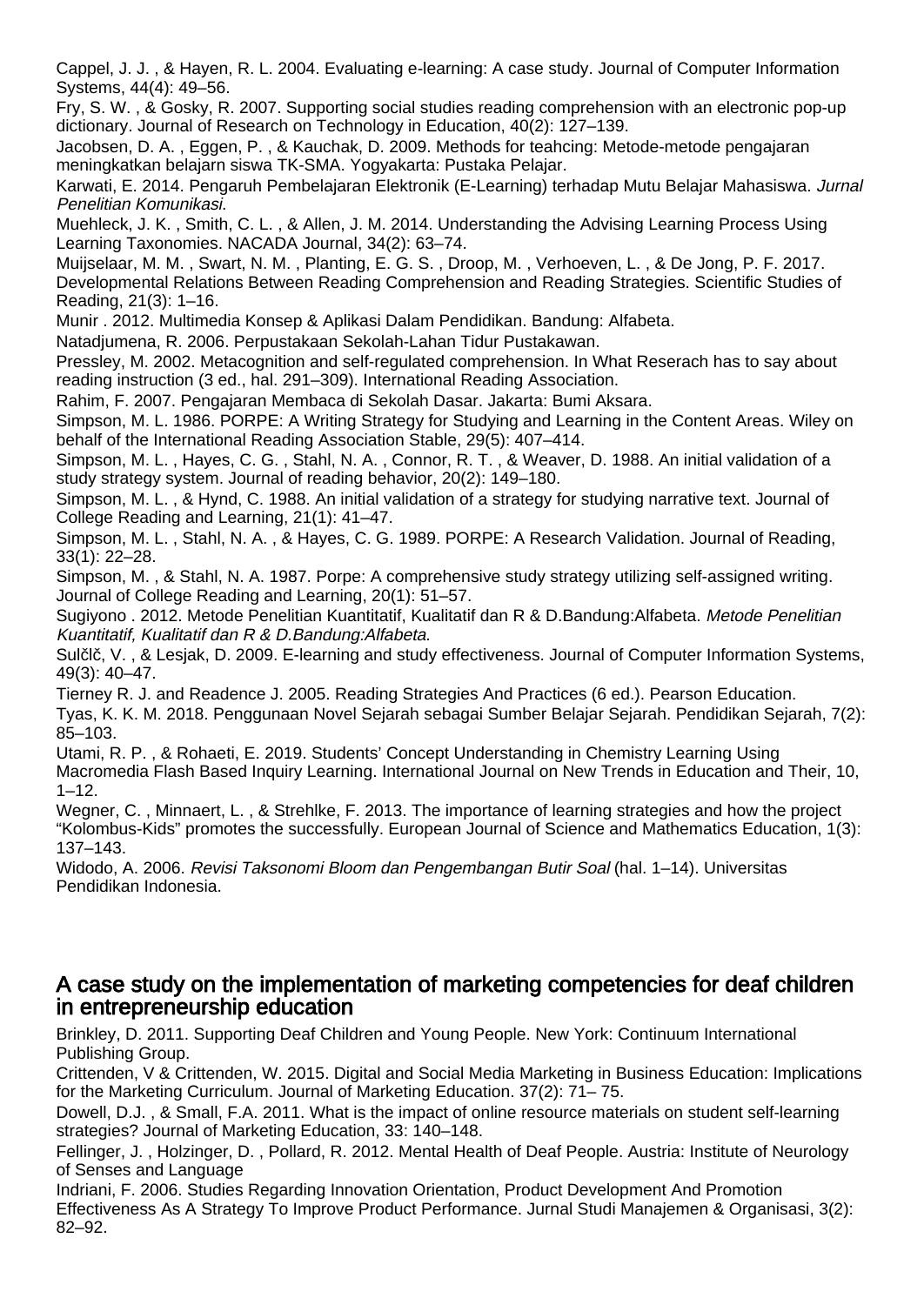Knoors, H. , & Marschark, M. 2014. Teaching Deaf Learners: Psychological and Development Foundations. Oxford: Oxford University Press.

Lackeus, M. 2015. Entrepreneurship in Education: What, Why, When, How. Paris Perancis: OECD. Lake, D.A. 2018. Economic Openness and Great Power Competition: Lessons for China and the United States. The Chinese Journal of International Politics. 237–270.

Nasution, D.P. & Lubis, A.I.F. 2018. The Role of MSMEs on Economic Growth in Indonesia. Jurnal Kajian Ekonomi Dan Kebijakan Publik. 58–66.

Purnomo, M. 2015. Dynamics of Entrepreneurship Education: A Systematic Mapping of Education, Teaching, and Learning. Jurnal Dinamika Manajemen, 6(1): 97–120.

Rentz, J. O. , Shepherd, C. , David ., Tashchian ., Araien ., Dabholkar, P. A. , and Ladd, R.T. 2013. A Measure of Selling Skill: Scale Development and Validation. Journal of Personal Selling and Sales Management. Edition October 2013.

Sunardi & Sunaryo . 2007. Early Intervention of Children with Special Needs. Jakarta: Indonesian Ministry of National Education.

Xu, Y. , Liu, D. , & Zheng, L. 2017. Econometric Model Analysis of Influencing Factors of Import and Export in Zhanjiang City. Advances in Economics, Business and Management Research, 3: 810–813.

#### The strategy of the principal of the elementary school of Jogja Green School in facing the Covid-19 pandemic

Akdon . 2006. Strategic Management for Educational Management. Bandung: Alfabeta CNN Indonesia . 2020. CNN Indonesia. Corona dan Dilema Guru Mengajar Siswa Berkebutuhan Khusus. Retrieved from: https://www.cnnindonesia.com/nasional/20200421163541-20-495770/corona-dan-dilemaguru-mengajar-siswa-berkebutuhan-khusus

Ilembe, W. , & Were, S. 2014. . International Journal of Social Sciences Management & Entrepreneurship. Challenges affecting implementation of strategic planning in management of secondary schools in Kimbu Country (2), 121–140.

Hopkins, Johns CSSE. 2020. Coronavirus COVID-19 Global Cases by the Center for Systems Science and Engineering (CSSE) at Johns Hopkins University (JHU). From: ArcGIS:

https://gisanddata.maps.arcgis.com/apps/opsdashboard/index.html#/bda7594740fd40299 423467b48e9ecf6 Maryati . 2007. Sekolah Alam. Yogyakarta: FMIPA UNY. Seminar Nasional Penelitian, Pendidikan dan Penerapan., MIPA. Alternatif Pendidikan Sains yang Membebaskan dan Menyenangkan.

Poister, T. H. 2010. The future of strategic planning in the public sector: Linking strategic management and performance . Public Administration Review, 70 (Suppl. 1), s246 – s254.

Toorani, H. 2012. Introduction to process-based management schools. Tehran: Tazkieh Publication.

Wendell, L. , Bell, C. H. , & Zawacki, R. A. 2011. Managing effective change (6th ed). Organization development and transformation. Boston: McGraw-Hill.

Sugiyono . 2014. Metode Penelitian Kuantitatif, Kualitatif, dan R&D. Bandung. Alfabeta.

Van Dooren, W. , Bouckaert, G. , & Halligan, J. 2015. Performance management in the public sector ( 2 nd Ed.). New York, NY: Routledge.

Wheelen, T. L. & Hunger, J. D. 2012. Strategic Management and Business Policy (13th Ed.). New York: Pearson

#### Development of Star Book Media to influence writing skills and carrying attitude in grade IV elementary school students

Abbas, S. 2006. Pembelajaran Bahasa Indonesia yang Efektif di Sekolah Dasar. Jakarta: Depdiknas. Anderson, L. , & Glover, D. R. , 2017. Building character, community, and a growth mindset in physical. Champaign: Human Kinetics.

Arsyad, A. , 2002. Media Pembelajaran. Jakarta: Raja Grafindo Persada

Borg, W.R. & Gall, M.D. , 1983. Educational Research: An Introduction (4th ed). London: Longman, Inc. Matulka, D.I. , 2008. A Picture Book Primer. London: Libraries Unlimited.

Fadlillah, M. & Khorida, L. M. , 2013. Pendidikan Karakter Anak Usia Dini. Yogyakarta: Ar-Ruzz Media. Fellowes, J. & Oakley, G. , 2010. Language Literacy and Early Childhood Education. Melbourne: Oxford University Press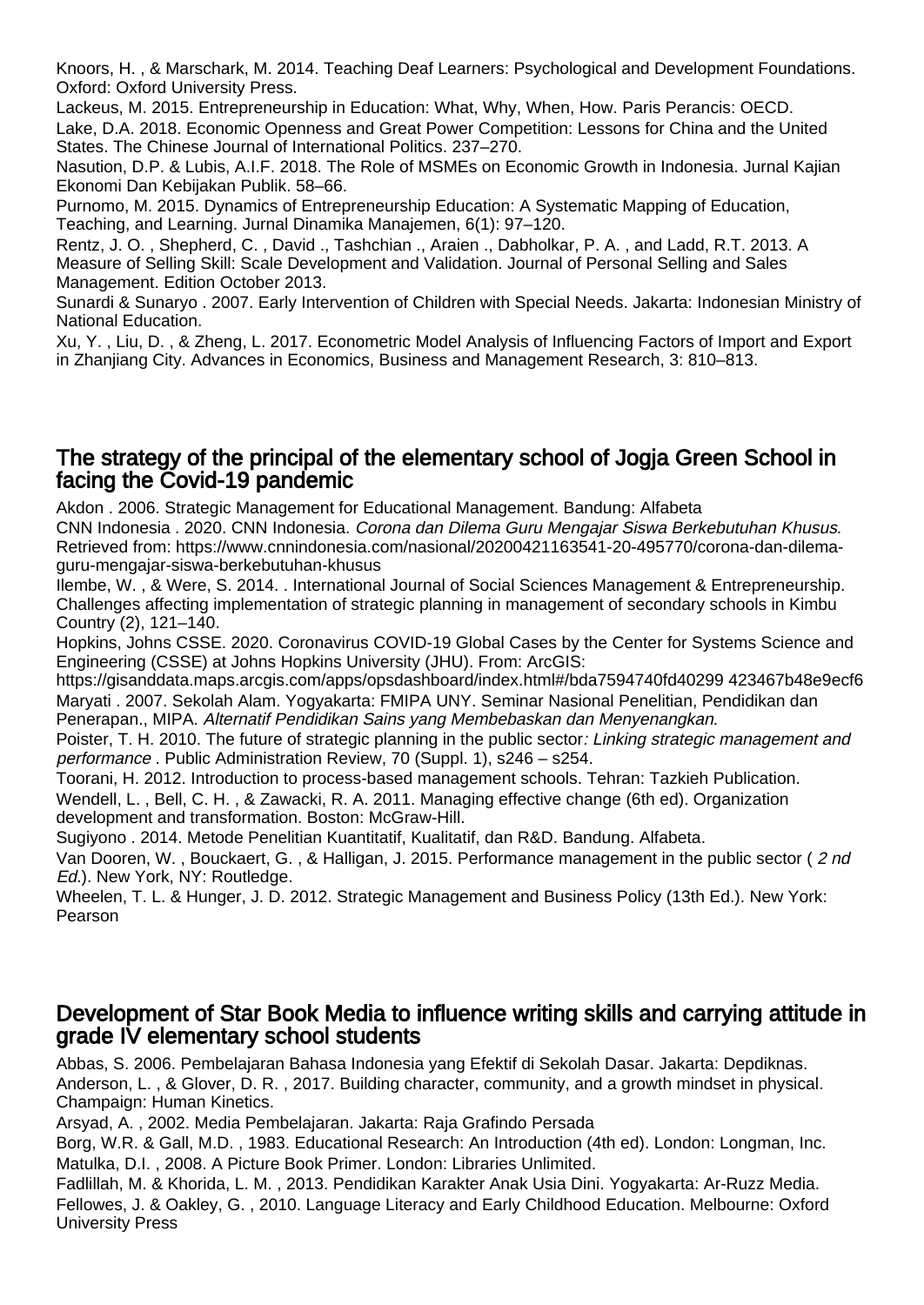Huck, C.S. ; Helper, S. ; Hickman, J. , 1987. Children Literature in The Elementary School. New York: Holt Rinehart and Winston.

Jalongo, M. R. , 2007. Early Childhood Language Art. Boston: Pearson Education.

Kementrian Pendidikan dan Kebudayaan ., 2017. Konsep dan Pedoman Penguatan Pendidikan Karakter. Jakarta: Kementrian Pendidikan dan Kebudayaan.

Kementrian Pendidikan Nasional ., 2010. Buku Induk Pengembangan Karakter Bangsa. Jakarta: Kementrian Pendidikan Nasional.

Kosasih, E. , 2008. Apresiasi Sastra Indonesia. Jakarta: Nobel Edumedia

Lickona, T. , 2004. Character matters: how to help our children develop good judgment, integrity, and other essential virtues. New York: Simon & Schuster

Muslich, M. , 2011. Pendidikan Karakter Menjawab Tantangan Krisis Multidimensional. Jakarta: Presindo. Octavia, L. , Syatibi, I. , Ali, M. , Gunawan, R. , & Hilmi, A. , 2014. Pendidikan karakter berbasis tradisi pesantren. Jakarta: Rene Book.

Raatma, L. 2000. Caring. Minnesota: Capstonepress.

Semi, M.A. , 2007. Dasar-Dasar Keterampilan Menulis. Bandung: Angkasa.

Stewig. J.W. , 1980. Children and Literature. Chicago: Rand Mc. Nallu Collage Publishing Company.

Susanto, M. , 2011. Diksi Rupa. Yogyakarta: DictiArt Lab & Djagad Art House

Tompkins, G. E. dan Hoskinson, K. , 1991. Language Arts, Content and Teaching. New York: Maxwell Macmilan.

Tompkins, G. E. dan Hoskinson, K. , 1995. Language Arts, Content and Teaching. New Jersey. Prentice Hall, Inc.

Yulianti , & Hartatik ., 2014. Implementasi pendidikan karakter di kantin kejujuran. Malang: Gunung Samudera.

Zubaidah, Enny ., 2012. Peningkatan kemampuan menulis cerita anak melalui strategi menulis terbimbing. Pascasarjana Universitas Negeri Jakarta: Jakarta.

Zubaidah, Enny ., 2013. Pendidikan untuk pencerahan kemandirian bangsa. Yogyakarta: Ash-Shaff.

#### Study motivation and students' participation in distance learning during the Covid-19 pandemic

Anas, M. , & Aryani, F. 2014. Motivasi Belajar Mahasiswa. Penelitian Pendidikan INSANI, 16(1), 41–46. Bardakci, S. , Arslan, O. , & Can, Y. 2018. Online Learning and High School Student: A Cultural Perspective. Turkish Online Journal of Distance Education, 19 ( 4 )(October), 126–146. https://doi.org/https://doi.org/10.17718/tojde.471909

Cakır, O. , Karademir, T. , & Erdogdu, F. 2018. Psychological Variables Of Estimating Distance Learners' Motivation. Turkish Online Journal of Distance Education, 19(1), 163–182.

https://doi.org/https://doi.org/10.17718/tojde.382795

Chaiprasurt, C. , & Esichaiku, V. 2013. Enhancing Motivation in Online Courses With Mobile Communication Tool Support: A Comparative Study. International Review of Research in Open and Distance Learning, 14(3), 377–401. https://doi.org/10.19173/irrodl.v14i3.1416

Cohen, L. , Manion, L. , & Marrison, K. 2007. Research Methods in Education. The American Biology Teacher (Sixth, Vol. 63). New York: Routledge Taylor & Francis Group.

Espinoza-Freire, E. E. , & Rojas-Garcia, C. R. 2019. The Tutoring Influences in Distance Education at El Oro Province Ecuador. European Journal of Educational Research, 8(4), 1093–1099. https://doi.org/10.12973/eu-jer.8.4.1093

Ginanjar, E. , Darmawan, B. , & Sriyono . 2019. Faktor-Faktor yang Mempengaruhi Rendahnya Partisipasi Belajar Peserta Didik SMK. Journal of Mechanical Engineering Education, 6(2), 206–219. https://doi.org/10.17509/jmee.v6i2.21797

Gupta, A. , & Goplani, M. M. 2020. Impact of Covid-19 on Educational Institutions in India. UGC Care Journal, 31 ( 21 )(May). https://doi.org/10.13140/RG.2.2.32141.36321

Hadiyanti, A. H. D. 2017. Hubungan Motivasi Belajar Dengan Prestasi Belajar Mahasiswa PGSD Universitas Sanata Dharma Yogyakarta Pada Mata Kuliah IPA Biologi. Jurnal Ilmiah PGSD, 12(2), 1–10. https://doi.org/10.1017/CBO9781107415324.004

Herman . 2017. Loyality, Trust, Satisfaction and Participation in Universitas Terbuka Ambiance: Students' Perception. Turkish Online Journal of Distance Education, 18 ( 3 )(July), 84–95. https://doi.org/https://doi.org/10.17718/tojde.328937

Holmes, W. , Nguyen, Q. , Zhang, J. , Mavrikis, M. , & Rienties, B. 2019. Learning Analytics for Learning Design in Online Distance Learning. Distance Education, 40(3), 309–329.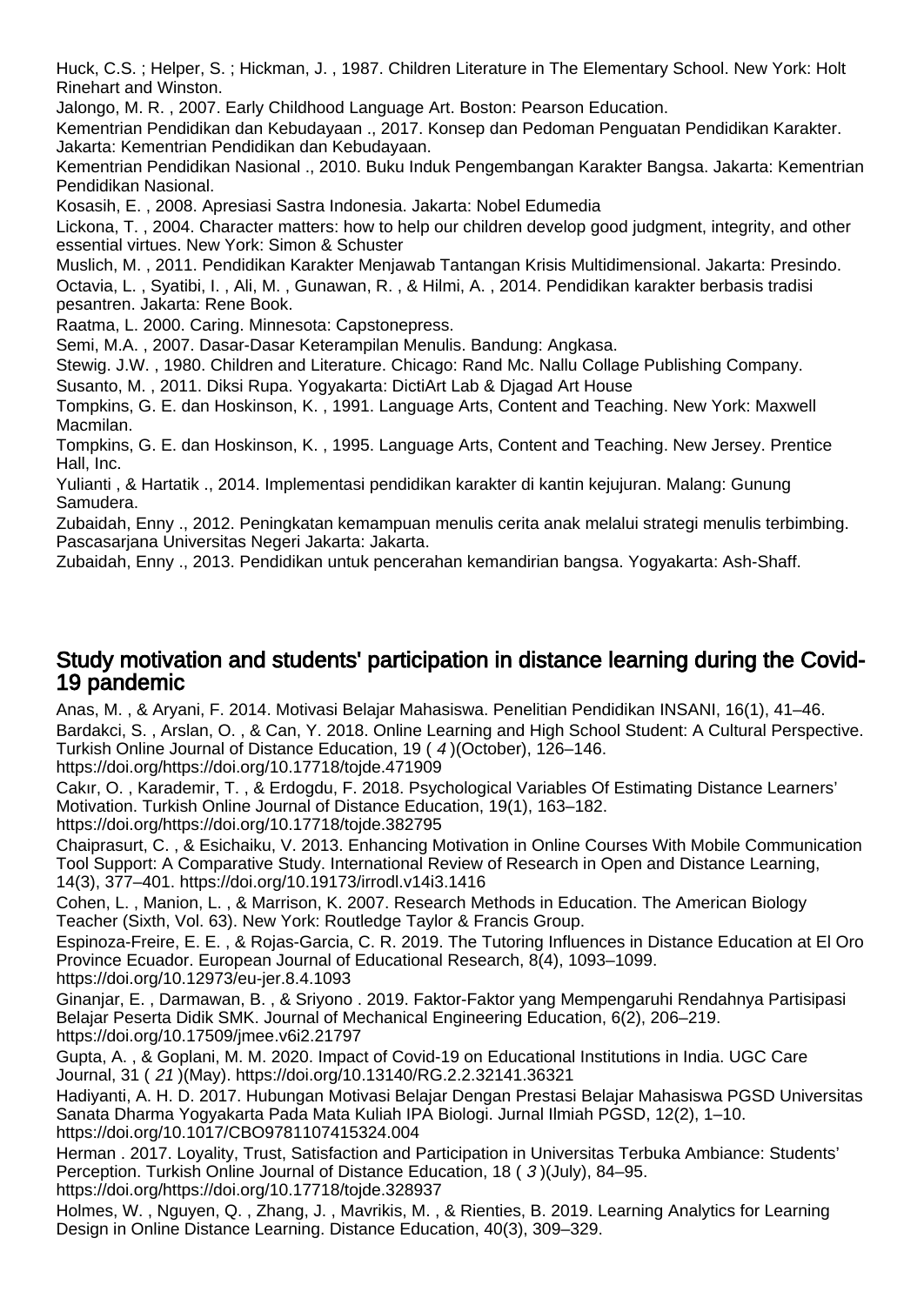https://doi.org/10.1080/01587919.2019.1637716

Jackson, S. L. 2009. Research Methods and Statistics A Critical Thinking Approach. Diambil dari www.ichapters.com

Kementerian Pendidikan dan Kebudayaan . 2020. Surat Edaran Kemdikbud No 4 Tahun 2020 mengenai Pelaksanaan Pendidikan Dalam Masa Darurat Coronavirus Disease (Covid-19). Taken 22 Mei 2020, from kemdikbud.go.id/main/blog/2020/03/mendikbud-terbitkan-se-tentang-pelaksanaan-pendidikan-dalam-masadarurat-covid19

Luthra, P. , & Mackenzie, S. 2020. 4 Ways COVID-19 Could Change How We Educate Future Generations. Taken 21 Mei 2020, from https://www.weforum.org/agenda/2020/03/4-ways-covid-19-education-futuregenerations/

Mendari, A. S. , & Kewal, S. S. 2015. Motivasi Belajar Pada Mahasiswa. Jurnal Pendidikan Akuntansi Indonesia, XIII13(1), 1–13. https://doi.org/https://doi.org/10.21831/jpai.v13i2.10304

Moorhouse, B. L. 2020. Adaptations to A Face-to-face Initial Teacher Education Course ' Forced ' Online Due to The COVID-19 Pandemic. Journal of Education for Teaching, 1–3.

https://doi.org/10.1080/02607476.2020.1755205

Murphy, M. P. A. 2020. COVID-19 and Emergency eLearning: Consequences of The Securitization of Higher Education for Post-Pandemic Pedagogy. Contemporary Security Policy, 1–14. https://doi.org/10.1080/13523260.2020.1761749

Nsamba, A. , & Makoe, M. 2017. Evaluating Quality of Students' Support Service in Open Distance Learning. Turkish Online Journal of Distance Education, 18 ( 4 )(October), 91–103.

https://doi.org/https://doi.org/10.17718/tojde.340391

Precourt, E. , & Gainor, M. 2018. Factors Affecting Classroom Participation and How Participation Leads to A Better Learning. Accounting Education, 1–19. https://doi.org/10.1080/09639284.2018.1505530

Puspitasari, K. A. , & Oetoyo, B. 2018. Successful Students In An Open and Distance Learning System. Turkish Online Journal of Distance Education, 19 ( 2 )(April), 189–200.

https://doi.org/https://doi.org/10.17718/tojde.415837

Sansone, C. , & Harackieicz, J. M. 2000. Intrinsic and Extrinsic Motivation. London: Academic Press. Sayidiman, S. , & Lambogo, A. 2016. Partisipasi Belajar Mahasiswa Dalam Pembelajaran Berbasis Andragogi. Publikasi Pendidikan, 6(3). https://doi.org/10.26858/publikan.v6i3.2278

Saykili, A. 2018. Distance Education: Definitions, Generations, Key Concepts and Future Directions. International Journal of Contemporary Educational Research, 5(1), 2–17. Taken from

http://search.ebscohost.com/login.aspx?direct=true&db=eric&AN=EJ1207516&site=ehost-live&scope=site Simons, J. , Leverett, S. , & Beaumont, K. 2019. Success of Distance Learning Graduates and The Role of

Intrinsic Motivation Intrinsic Motivation. Open Learning: The Journal of Open, Distance and e-Learning, 1–17. https://doi.org/10.1080/02680513.2019.1696183

Sumarno , Setyosari, P. , & Haryono . 2017. Effect of Feedback Strategy and Motivation of Achievement to Improving Learning Results Concept in Learning Civic Education in Vocational High School. European Journal of Educational Research, 6(4), 441–453. https://doi.org/10.12973/eu-jer.6.4.441

Trust, T. 2017. Motivation, Empowerment, and Innovation: Teachers' Beliefs About How Participating in the Edmodo Math Subject Community Shapes Teaching and Learning. Journal of Research on Technology in Education, 49(1–2), 16–30. https://doi.org/10.1080/15391523.2017.1291317

UNESCO . 2020. COVID-19 Educational Disruption and Response. Taken 21 Mei 2020, from https://en.unesco.org/covid19/educationresponse

Walters, S. , Grover, K. S. , Turner, R. C. , & Alexander, J. C. 2017. Faculty Perceptions Related to Teaching Online: A Starting Point for Designing Faculty Development Initiatives. Turkish Online Journal of Distance Education, 18 ( 4 )(October), 4–19. https://doi.org/https://doi.org/10.17718/tojde.340365

Widuroyekti, B. 2006. Pendekatan Belajar Aktif Dan Peningkatan Partisipasi Mahasiswa Dalam Proses Tutorial Tatap Muka. Jurnal Pendidikan, 7(1), 55–65.

Zou, J. , Liu, K. , & Han, L. 2019. The Impact of A Rich Media Platform to Table Tennis Learners ' Performance and Participation Motivation. Interactive Learning Environments, 1–13. https://doi.org/10.1080/10494820.2019.1619087

## Increasing ecological intelligence through strengthening social studies education

Al-Muchtar, S. 2007. Strategi Pembelajaran Pendidikan IPS. Bandung: UPI Press. Amindoni, A. 2020. Perubahan iklim: Pesisir Indonesia terancam tenggelam, puluhan juta jiwa akan terdampak. BBC News Indonesia.

Arora, N. K. 2019. Impact of climate change on agriculture production and its sustainable solutions. Environmental Sustainability, 2(2): 95–96. https://doi.org/10.1007/s42398-019-00078-w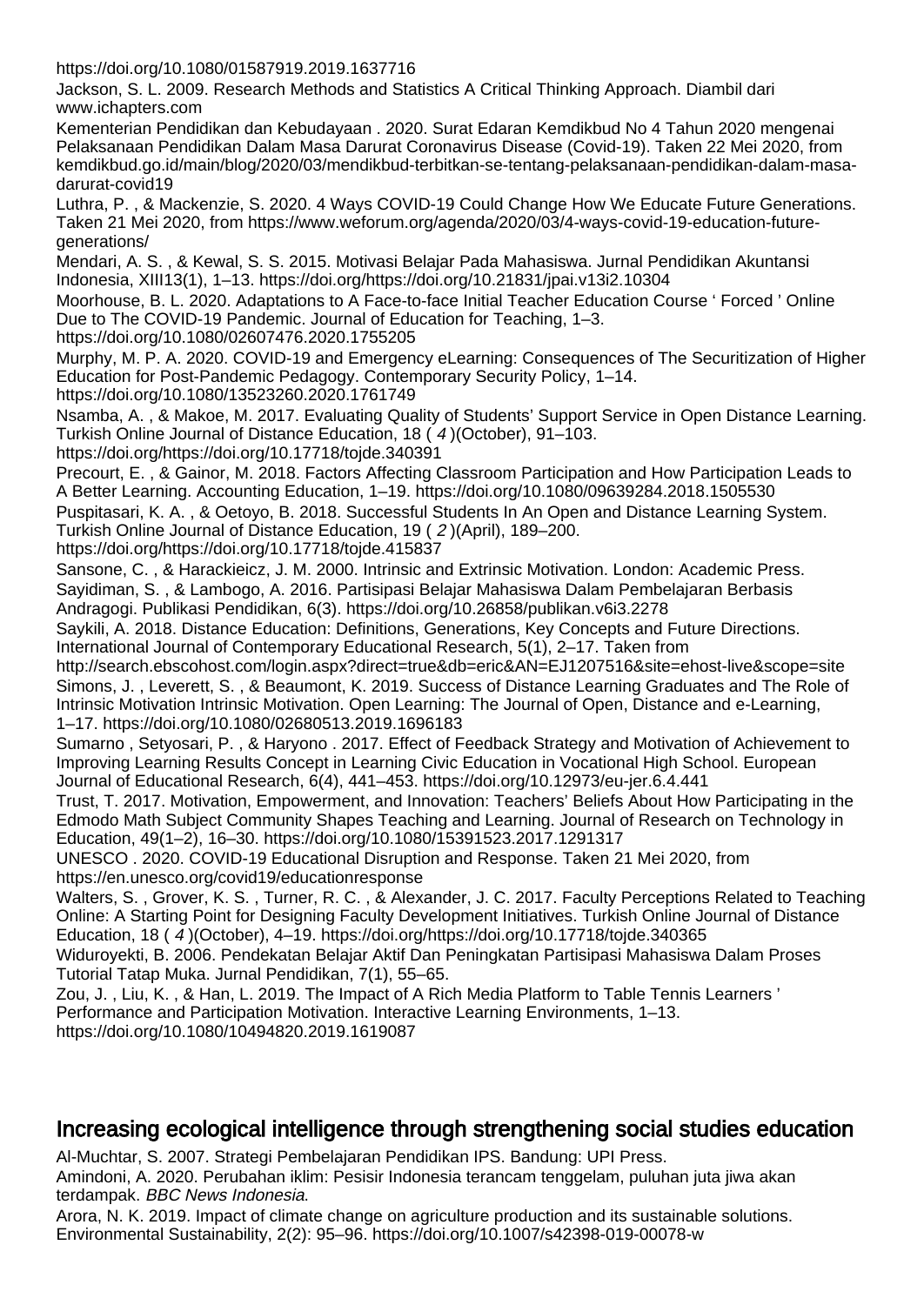Ashalatha, K. V. , Munisamy, G. , & Bhat, A. R. S. 2012. Impact of climate change on rainfed agriculture in India: a case study of Dharwad. International Journal of Environmental Science and Development, 3(4): 368–371.

Basit, R. A. , & Maryani, E. 2020. Model Pembelajaran Active Learning Tipe Snowball Throwing dan Tipe Iindex Card Match (ICM) terhadap Pemahaman Konsep Siswa pada Pembelajaran IPS di Sekolah Dasar. Jurnal Pendidikan Dasar, 11(1): 118–125. https://doi.org/10.21009/10.21009/JPD.081

Büyükalan Filiz, S. , & Baysal, S. B. 2019. Analysis of Social Studies Curriculum Objectives According to Revised Bloom Taxonomy. Inonu University Journal of the Faculty of Education, 20(1): 234–253. https://doi.org/10.17679/inuefd.435796

Bybee, R. W. 1982. Piaget for Educators. Columbus: Charles E. Merrill Publishing Company.

Climate Central . 2019. Report: Flooded Future: Global vulnerability to sea-level rise worse than previously understood. Climate Central.

Depdiknas . 2006. Permendiknas no. 22 tahun 2006 tentang Standar Isi Mata Pelajaran. In Departemen Pendidikan Indonesia.

Fajar, A. 2002. Portofolio dalam Pembelajaran IPS. Bandung: PT. Remaja Rosdakarya.

Fawzy, S. , Osman, A. I. , Doran, J. , & Rooney, D. W. 2020. Strategies for mitigation of climate change: a review. Environmental Chemistry Letters, 18(6): 2069–2094. https://doi.org/10.1007/s10311-020-01059-w Global Carbon Report . 2019. Summary from Global Carbon Report 2019 and other press releases by GCP Tsukuba office. Global Carbon Project, 2–5. https://doi.org/10.5194/essd-11-1783-2019

Goleman, D. 2010. Ecological intelligence: The hidden impacts of what we buy. Currency.

Hasan, S. H. 1996. Pendidikan Ilmu Sosial. Jakarta: Dirjendikti, Depdikbud RI.

Hendriyanto, A. , Mustofa, A. , & Sutopo, B. 2018. Building Ecological Intelligence through Indonesian Language Learning Based on Kethek Ogleng Dance. International Journal of Education, 11(1): 50. https://doi.org/10.17509/ije.v11i1.10902

Humane Society International . 2011. An HSI Report: The Impact of Animal Agriculture on Global Warming and Climate Change. 1–27.

Johnston, R. 2016. Transforming Our World: The 2030 Agenda For Sustainable Development. In Arsenic Research and Global Sustainability - Proceedings of the 6th International Congress on Arsenic in the Environment, AS 2016 (pp. 12–14). https://doi.org/10.1201/b20466-7

Kementerian Lingkungan Hidup dan Kehutanan . 2019. Saatnya Berubah Aksi Korektif Siti Nurbaya Mengelola Lingkungan Hidup dan Kehutanan (E. W. Soegiri, S. Murniningtyas, & T. Yanuariadi, Eds.). Kementerian Perencanaan Pembangunan Nasional/BAPPENAS . 2017. Pedoman Penyusunan Rencana Aksi TPB/SDGs.

Khan, H. , Ali, F. , Khan, H. , Shah, M. , & Shoukat, S. 2014. Estimating willingness to pay for recreational services of two public parks in Peshawar, Pakistan. Environmental Economics, 5(1): 21–26.

Knowledge Centre Climate Change . 2017. Dampak Perubahan Iklim Terhadap Kesehatan Manusia.

LIPI . 2015. Pemahaman Masyarakat Terhadap Perubahan Iklim Minim. Jakarta.

Maftuh, B. 2010. Memperkuat Peran IPS dalam Membelajarkan Keterampilan Sosial dan Resolusi Konflik (pp. 1–32). pp. 1–32.

Maryani, E. , & Syamsudin, H. 2009. Pengembangan Program Pembelajaran IPS Untuk Meningkatkan Kompetensi Keterampilan Sosial. Jurnal Metodik Didaktik, 9(1): 1–15.

Mikhaylov, A. , Moiseev, N. , Aleshin, K. , & Burkhardt, T. 2020. Global climate change and the greenhouse effect. Entrepreneurship and Sustainability Issues, 7(4): 2897–2913.

https://doi.org/http://doi.org/10.9770/jesi.2020.7.4(21)

National Council for the Social Studies . 2006. National Standards for Social Studies Teachers. Retrieved from http://www.socialstudies.org/standards/teacherstandards

Sumarto, O. 1992. Indonesia dalam Kancah Isu LIingkungan Global. Jakarta: PT Gramedia.

Supriatna, N. 2016. Ecopedagogy: Membangun Kecerdasan Ekologis dalam Pembelajaran IPS (1st ed.; Nita, Ed.). Remaja Rosdakarya.

Trilling, B. , & Fadel, C. 2010. 21St Century Skills: Learning for Life in Our Times. Choice Reviews Online, 47(10), 47-5788-47–5788. https://doi.org/10.5860/choice.47-5788

World Bank Group . 2018. Laporan Sintesis Sampah Laut Indonesia. Public Disclosure Authorized, (April), 1–49.

World Health Organization . 2002. The world health report 2002: reducing risks, promoting healthy life. In the World Health Organization.

Yuliyanto, A. , Fadriyah, A. , Yeli, K. P. , & Wulandari, H. 2018. Pendekatan Saintifik untuk Mengembangkan Karakter Disiplin dan Tanggung Jawab Siswa Sekolah Dasar. Metodik Didaktik, 13(2): 87–98. https://doi.org/10.17509/md.v13i2.9307

Zalasiewicz, J., & Williams, M. 2009. A Geological History of Climate Change. In Climate Change (1st ed.). https://doi.org/10.1016/B978-0-444-53301-2.00006-3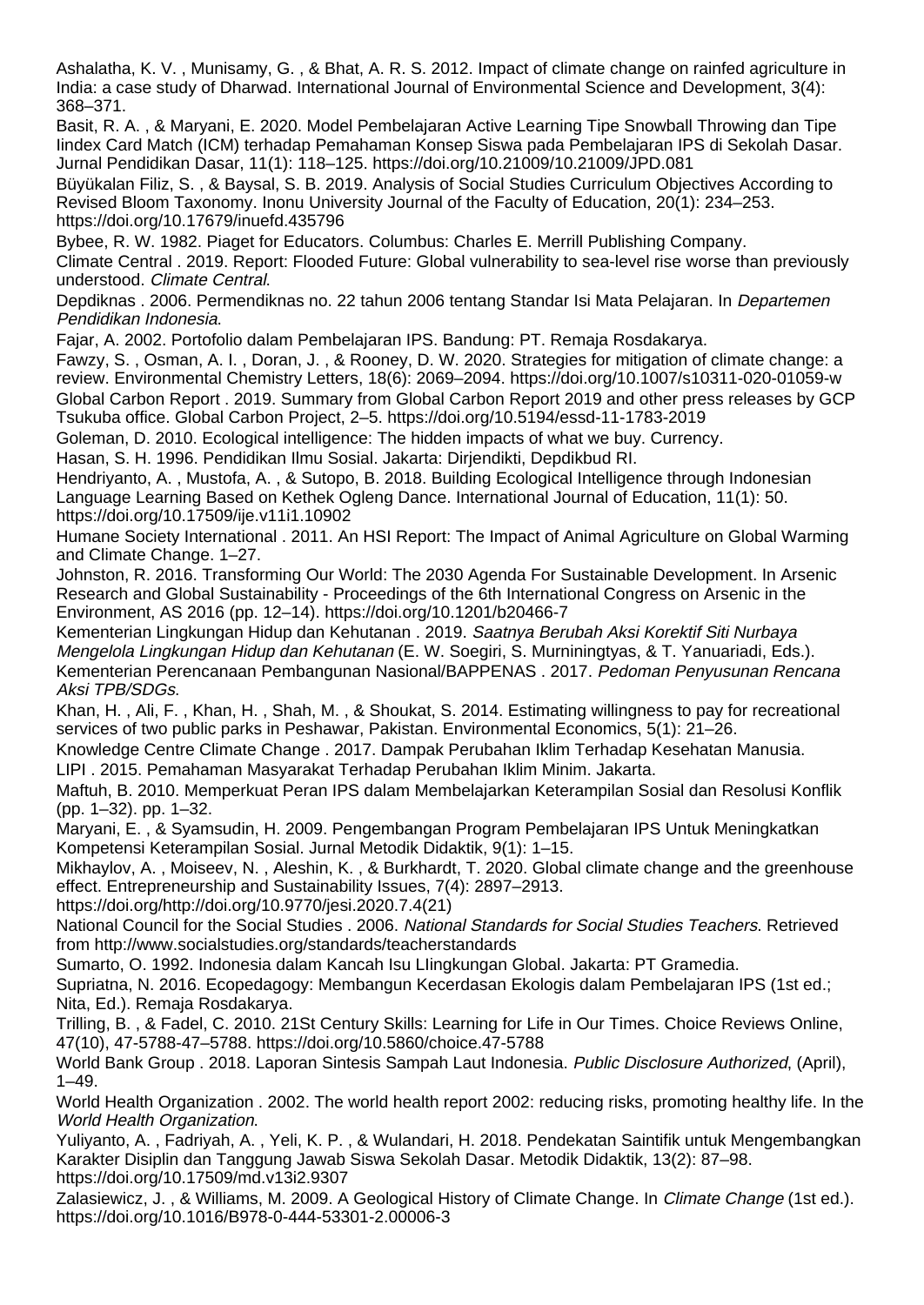### Teacher's quality of pedagogical influence on a student's character in the society 5.0 era

Annisa, N. , Hasibuan, P. H. , & Siregar, E. F. S. 2020. Menyanyikan Lagu Indonesia Raya Sebagai Bentuk Impelementasi Penguatan Pendidikan Karakter di SDS Asuhan Jaya Kota Medan. Jurnal Benderang (Pendidikan Guru Sekolah Dasar) 1(1): 1–5.

Ardana, I. K. 2018. Pengaruh Model Discovery Learning Berbantuan Media Audio Visual dalam Setting Lesson Study Terhadap Hasil Belajar IPA Mahasiswa PGSD Undiksha UPP Denpasar Tahun 2017. Jurnal Ilmiah Sekolah Dasar 2(1): 52–58.

Dalyono, B. 2017. Implementasi Penguatan Pendidikan Karakter di Sekolah. Bangun Rekaprima 3(3): 33–42.

Fildzah, Y. 2020. Comparative Study of Competency and Certification of Special Education Teachers in Indonesia and Another Various Country. IJDS Indonesian Journal of Disability Studies 7(1): 40–49. Fukuyama, M. 2018. Society 5.0: Aiming for a New Human-centered Society. Japan SPOTLIGHT 27(August): 47–50.

Ghavifekr, S. , & Rosdy, W. A. W. 2015. Teaching and learning with technology: Effectiveness of ICT integration in schools. International Journal of Research in Education and Science 1(2): 175–191.

Harta, J. , Dharsana, I. K. , & Renda, N. T. 2019. Pengaruh Model TSTS Melalui Lesson Study Terhadap Hasil Belajar IPA. Jurnal Mimbar Ilmu 24(1): 95–104.

Hasanah, U. , & Deiniatur, M. 2018. Character Education in Early Childhood Based on Family. Early Childhood Research Journal (ECRJ) 1(1): 50–62.

Hendavana, S., & et. al. 2019. DRAFT Panduan Pelaksanaan Kegiatan Riset Kompetitif Nasional Skema Penelitian Dasar 2019.

Karlina, C. F. , Dharsana, I. K. , & Kusmariyatni, N. 2017. Pembelajaran Kooperatif Tipe (TSTS) Berbantuan Peta Pikiran Untuk Meningkatkan Hasil Belajar IPA Melalui Lesson Study. MIMBAR PGSD Undiksha 5(2): 1–12.

Kemendiknas, B. 2011. Pedoman Pelaksanaan Pendidikan Karakter. Pusat Kurikulum dan Perbukuan. Jakarta: Pusat Kurikulum dan Perbukuan.

Kurniasih, I. , & Sani, B. 2017. Pendidikan Karakter Internalisasi dan Metode Pembelajaran di Sekolah. Jakarta: Kata Pena.

Kurniati, M. , Arafat, Y. , & Mulyadi, M. 2019. International Journal of Educational International Journal of Educational Review. International Journal of Educational Review 1(2): 1–8.

Muralidharan, K. , & Singh, A. 2020. Improving Public Sector Management at Scale? Experimental Evidence on School Governance India. NBER Working Paper w28129.

Presidential Decree No. 87. 2017. Penguatan Pendidikan Karakter (p. 14).

Putra, P. G. N. , Margunayasa, I. G. , & Wibawa, I. M. C. 2019. Pengaruh Model Pembelajaran Kooperatif Tipe Group Investigation (GI) Berbasis Lesson Study Terhadap Penguasaan Konsep IPA. Jurnal Pedagogi dan Pembelajaran 1(2): 84–93.

Rosyid, A. 2016. Technological Pedagogical Content Knowledge: Sebuah Kerangka Pengetahuan Bagi Guru Indonesia di Era Mea. Prosiding Seminar Nasional Inovasi Pendidikan pp. 446–454.

Sadulloh, U. 2014. Pengantar Filsafat Pendidikan (Edisi Kesembilan). Bandung: Alfabeta.

Santoso, K. A. 2019. Pendidikan untuk Menyamput Masyarakat 5.0. Retrieved from alinea. id Fakta, Data, Kata website: https://www. alinea. id/kolom/pendidikan-untuk-menyambut-masyarakat-5-0-b1XcI9ijL.

Singh, B. 2019. Character Education in the 21st Century. Journal of Social Studies 15(1): 1–8.

Sukadi, E. , Cari , & Sarwanto . 2015. Implementasi Pedagogical Content Knowledge Pada Materi Listrik Dinamis Untuk Meningkatkan Kompetensi Calon Guru Fisika. Jurnal Inkuiri 4(1): 37–46.

Sulistyarini, S. , Utami, T. , & Hasmika, H. 2019. Project Citizen Model as Character Education Strengthening. JETL (Journal Of Education, Teaching and Learning) 4(1): 233–237.

Triyani, E. , Busyairi, A. , & Ansori, I. 2020. Penanaman Sikap Tanggung Jawab Melalui Pembiasaan Apel Penguatan Pendidikan Karakter Siswa Kelas III. Jurnal Kreatif : Jurnal Kependidikan Dasar 10(2): 150–154. Wulandari, Y. , & Kristiawan, M. 2017. Strategi Sekolah Dalam Penguatan Pendidikan Karakter Bagi Siswa Dengan Memaksimalkan Peran Orang Tua. JMKSP (Jurnal Manajemen, Kepemimpinan, dan Supervisi Pendidikan) 2(2): 290–303.

Yuniari, K. M. , Suarni, N. K. , & Parmiti, D. P. 2019. Pengaruh Model Kooperatif Tipe Snowball Throwing Berbasis Penilaian PortofolioTerhadap Hasil Belajar PKn. Jurnal Pedagogi dan Pembelajaran 2(2): 223–232.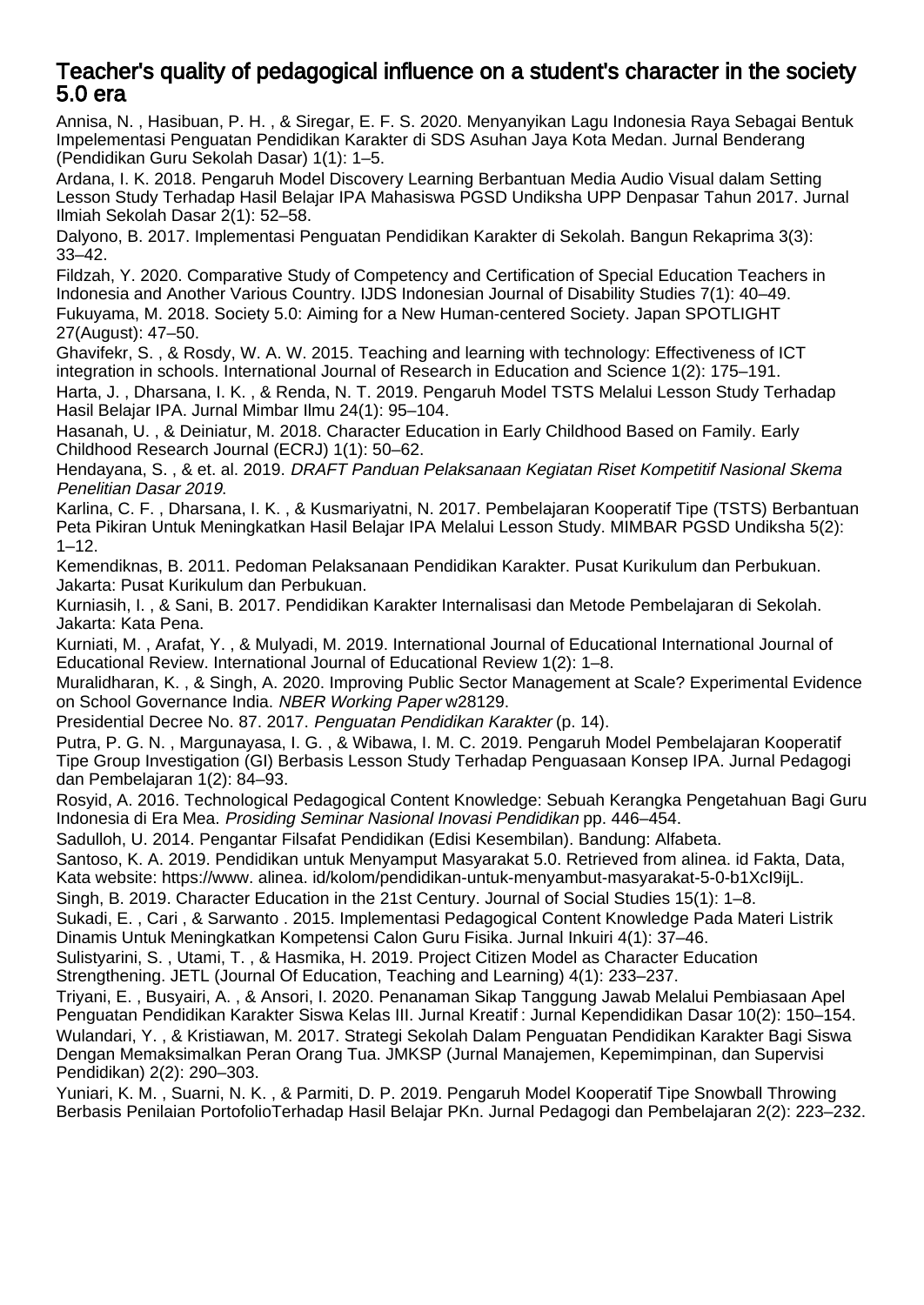# The effect of a simplified integrated learning environment on plagiarism behavior

Aasheim, C. L. , et al. 2019. Plagiarism and programming: A survey of student attitudes. Journal of information systems education 23(3): 297–313.

Ambarawati, P. E. Y. , & Purwanto, I. W. N. 2019. Pengaturan pengambilan tulisan pada karya tulis skripsi dalam menghindari plagiarisme. Kertha Semaya: Journal Ilmu Hukum 8(1): 1–12.

Awasthi, S. 2019. Plagiarism and Academic Misconduct: A Systematic Review. DESIDOC Journal of Library & Information Technology 39(2): 94–100

Dhusia, D. K. 2017. Strategies for Preventing Plagiarism - A Case Study of Top Indian Universities. Global Journal of Enterprise Information System 9(2): 84.

Harris, R. A. 2017. Using sources effectively: Strengthening your writing and avoiding plagiarism. Routledge. Hossen, J. , et al. 2017. An application of Pareto analysis and cause-and-effect diagram (CED) to examine stoppage losses: a textile case from Bangladesh. Journal of the Textile Institute 108(11): 2013–2020. Law of the Republic of Indonesia Number 28 of 2014. Hak Cipta. 16 Oktober 2014. Lembaran Negara Republik Indonesia Tahun 2014 Nomor 266. Jakarta. https://dgip.go.id/peraturan-perundang-undanganterkait-hak-cipta

Powell, T. , & Sammut-Bonnici, T. 2014. Pareto Analysis. Wiley Encyclopedia of Management, 1–2. Stojčetović, B. , et al. 2016. Application of the Pareto Analysis in. 9 th International Quality Conference (June 2015): 655–658.

Zeidan, B. A. 2018. Integrated Learning Environment ILE Editor. Retrieved from

https://www.researchgate.net/publication/327871719\_Integrated\_Learning\_Environment\_ILE

#### The profile of pre-service elementary school teachers in developing lesson plans for science instruction

AbdulGaafor, K. & UmerFarooque, T.K. 2010 Ways to improve lesson planning: A student teacher perspective. International Seminar cum Conference on Teacher Empowerment and Institutional Effectiveness November 2010: (9pg)

Aglazor, G. 2017. The role of teaching practice in teacher education programmes. Designing framework for best practice. Global Journal of Educational Research 16: 101–110

Akdeniz , et al. 2016. Learning And Teaching. Theories, Approaches And Models. 2nd Edition. Turkey: Çözüm Egitim Yayincilik.

Alsubaie, M.A. 2016. Curriculum Development: Teacher Involvement in Curriculum Development Journal of Education and Practice 7(9): 106–107

Anonim. Anonim Format Lesson Plan. Canada: Queen University. http://educ.queensu.ca Bin-Hady, W.R. 2018. How can I prepare an ideal lesson-plan? International Journal of English and Education 7(4): 275–289

Cai, J. , Perry, R. & Wong, N. Y. 2007. What is effective Mathematics teaching? A dialogue between East and

Cohen, L. , Manion, L. & Morrison, K. 2005. Research Methods in Education. 5th ed. London: Taylor & Francis

Dorovolomo, J. , Phan, H.P. & Maebuta, J. 2010. Quality lesson planning and quality delivery: Do they relate? International Journal of Learning 17(3): 447–455

Hunter, D.A. 2009. A Practical Guide Ti Critical Thinking: Deciding What To Do and Believe. New Jersey: John Wiley & Sons

Jabbarifar, T. 2009. The Importance of Classroom Assessment and Evaluation In Educational System International Conference Of Teaching And Learning (ICTL 2009) Proceedings Of The 2nd: 1-9

Johnson, A. P. 2000. It's Time for Madeline Hunter to Go: A New Look at Lesson Plan Design. Action in Teacher Education 22(3): 72–78

Khan, T. Singh, T. Hande, S. and Khumar, V. 2014. learning objectives:perfect is the enemy of good. International Journal of User-Driven Healthcare. 2 ( 3 ):45–63

Meier, M. 2007. Teacher Professional Learning, Teaching Practice and Student Learning Outcomes: Important Issues. Handbook of Teacher Education: 409–414. Netherlands: Springer

Misra, P. Mehta, R. , & Henriksen, D. 2015. Creativity, Digitality, and Teacher Professional Development: Unifying Theory, Research and Practice. Handbook Of Research On Teacher Education In The Digital Age: 691–721. USA: IGI Global

Panasuk, R. , Stone, W. & Todd, J. 2002. Lesson planning strategy for effective mathematics teaching. Education, 122(4): 808–827.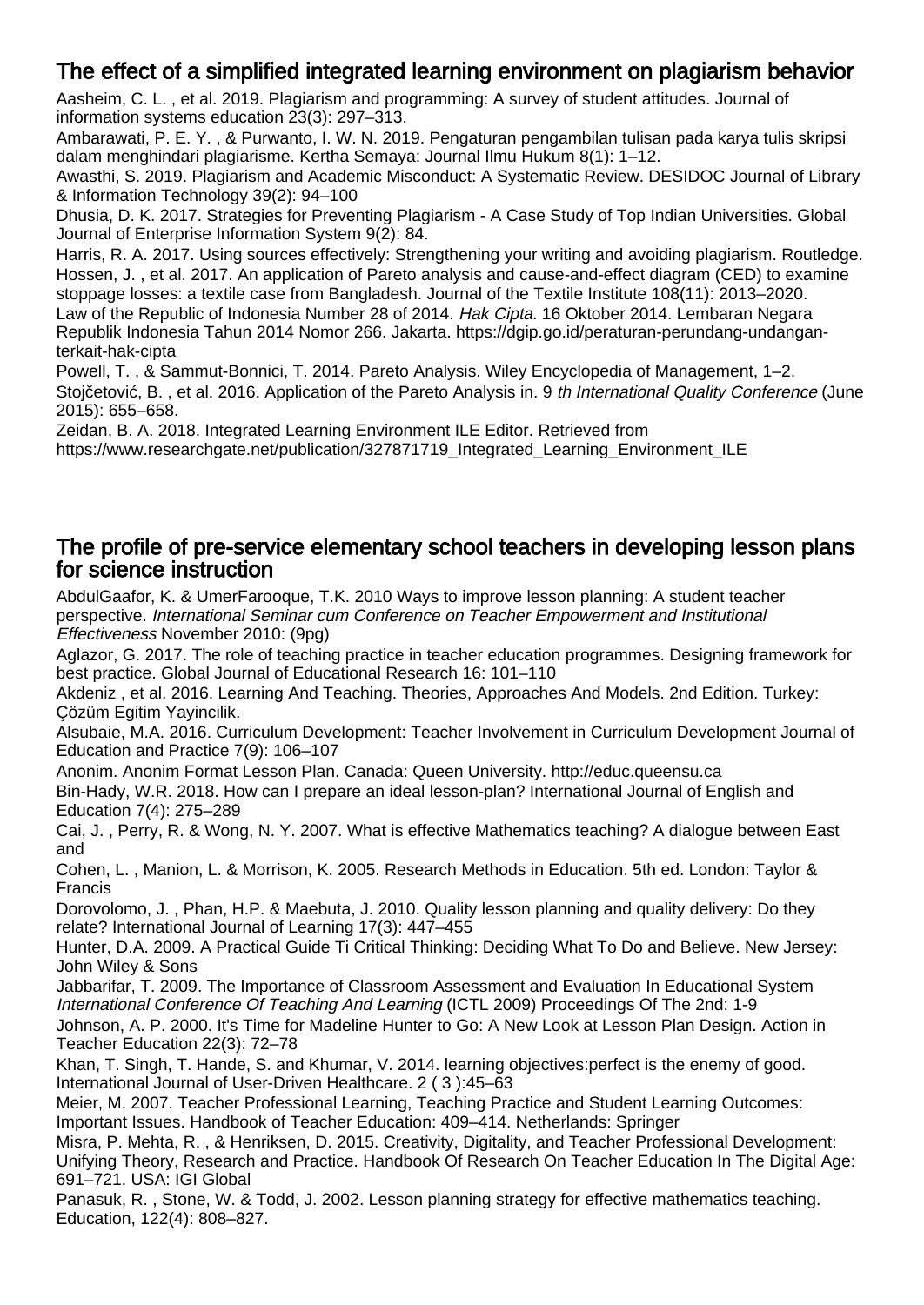Ratminingsih, N. M. , Artini, L. P. , & Padmadewi, N. N. 2017 Incorporating Self and Peer Assessment in Reflective Teaching Practices. International Journal of Instruction, 10(4): 165–184

Surat edaran Mendikbud No 14 tahun 2019 tentang Penyederhanaan Rencana Pelaksanaan Pembelajaran Timperley, H. , Wilson, A. , Barrar, H. , & Fung, I. 2007. Teacher professional Learning and Development: Best evidence Synthesis Iteration. Wellington, New Zealand: Ministry of education http://educationcouns.edcentre.govt.nz/goto/BES

Xhaferi, B. , & Xhaferi, G. 2017 Enhancing Learning Through Reflection– A Case Study Of Seeu De Gruyter 4: 53–68

McKimm, J , & Swanwick, T. 2009. Setting Lerning Objectives. British Journal of Hospital Medicine 70(7): 406–409

Shepherd, C.K. , Hair, M. & Brown, L. 2010. Investigating the use of simulation of teachng strategy. Nursing Standard: official newspaper of the Royal College of Nursing 24(35): 42–48

#### Documenting factors influencing children like learning English as a foreign language

Alderson, P. 1995. Listening to Children. Children, Ethics and Social Research, London: Barnardos. Alwasilah, A. C. 1993. Pengantar Sosiologi Bahasa.

Anderson, J. 2005. Information and communication technologies in Poland . (Jonathan Anderson, Ed.), Telecommunications Policy. Paris: UNESCO. https://doi.org/10.1016/0308-5961(94)90052-3

Bull, S. , & Ma, Y. 2001. Raising Learner Awareness of Language Learning Strategies in Situations of Limited Resources. Interactive Learning Environments, 9(2), 171–200.

https://doi.org/10.1076/ilee.9.2.171.7439

Cameron. Lynne . 2002. Teaching Languages to Young Learners. L. Cameron. ELT Journal, 56(2), 201–203. https://doi.org/10.1093/elt/56.2.201

Clements, D. H. , & Sarama, J. 2003. Strip mining for gold: Research and policy in educational technology — A response to "Fool's Gold." Association for the Advancement of Computing in Education (AACE), 11(1), 7–69. Retrieved from http://www.editlib.org.ezproxy.csu.edu.au/f/17793

Cummins, J. 1984. Bilingual and special education: Issues in assessment and pedagogy. TX: PRO-ED.: Austion.

Donaldson, M. 1978. Children's Mind. London: Collins.

Gee, J. 1996. Social Linguistics and Literacies. Social Linguistics and Literacies.

https://doi.org/10.4324/9781315722511

Gorsuch, G. J. 1998. Yakudoku EFL instruction. JALT Journal, 20(1), 6–32.

Harmer, J. 2007. The Practice of English Languag Teaching, 442.

Hill, N. E. , & Tyson, D. F. 2009. Parental involvement in middle school: a meta-analytic assessment of the strategies that promote achievement. Developmental Psychology, 45(3), 740–763.

Hiranburana, K. 2017. Use of English in the Thai workplace. Kasetsart Journal of Social Sciences, 38(1), 31–38. https://doi.org/10.1016/j.kjss.2015.10.002

Keats, D. 1997. Interviewing for clinical research. In J. P. Keeves (Ed.), Educational Research, Methodology, and Measurement: An International Handbook. Oxford: Pergamon.

Larsen-Freeman, D. , & Anderson, M. 2011. Techniques & Principles in Language Teaching. Book (Vol. 53). Oxford University Press. https://doi.org/10.1017/CBO9781107415324.004

Matsuura, H. , Chiba, R. , & Hilderbrandt, P. 2001. Beliefs about Learning and Teaching Communicative English in Japan. JALT Journal, 23(1), 69–91. Retrieved from http://jalt-publications.org/jj/articles/2668 beliefs-about-learning-and-teaching-communicative-english-japan

Prensky, M. 2001. The Games Generations: How Learners Have Changed. Computers in Entertainment, 1(1), 1–26. https://doi.org/10.1145/950566.950596

PTA, N . 2018. Building Successful Partnerships: A Guide for Developing Parent and Family Involvement Programs. Bloomington, Indiana: National PTA, National Education Service.

Rintaningrum, R. 2015. Teaching And Learning Of English As A Foreign Language In A Global Context. Flinders University. Retrieved from https://flex.flinders.edu.au/file/a0853ab2-5aaf-477b-9dd1 f8bb6d670451/1/Thesis-Rintaningrum-2015.pdf

Rintaningrum, R. 2016. Maintaining English Speaking Skill in Their Homeland through Technology: Personal Experience. Asian EFL Journal, 2016(SpecialEdition), 107–119.

Rintaningrum, R. 2018. Investigating Reasons Why Listening in English is Difficult: Voice from Foreign Language Learners By Ratna Rintaningrum Institut Teknologi Sepuluh Nopember (ITS), Surabaya, 1–7.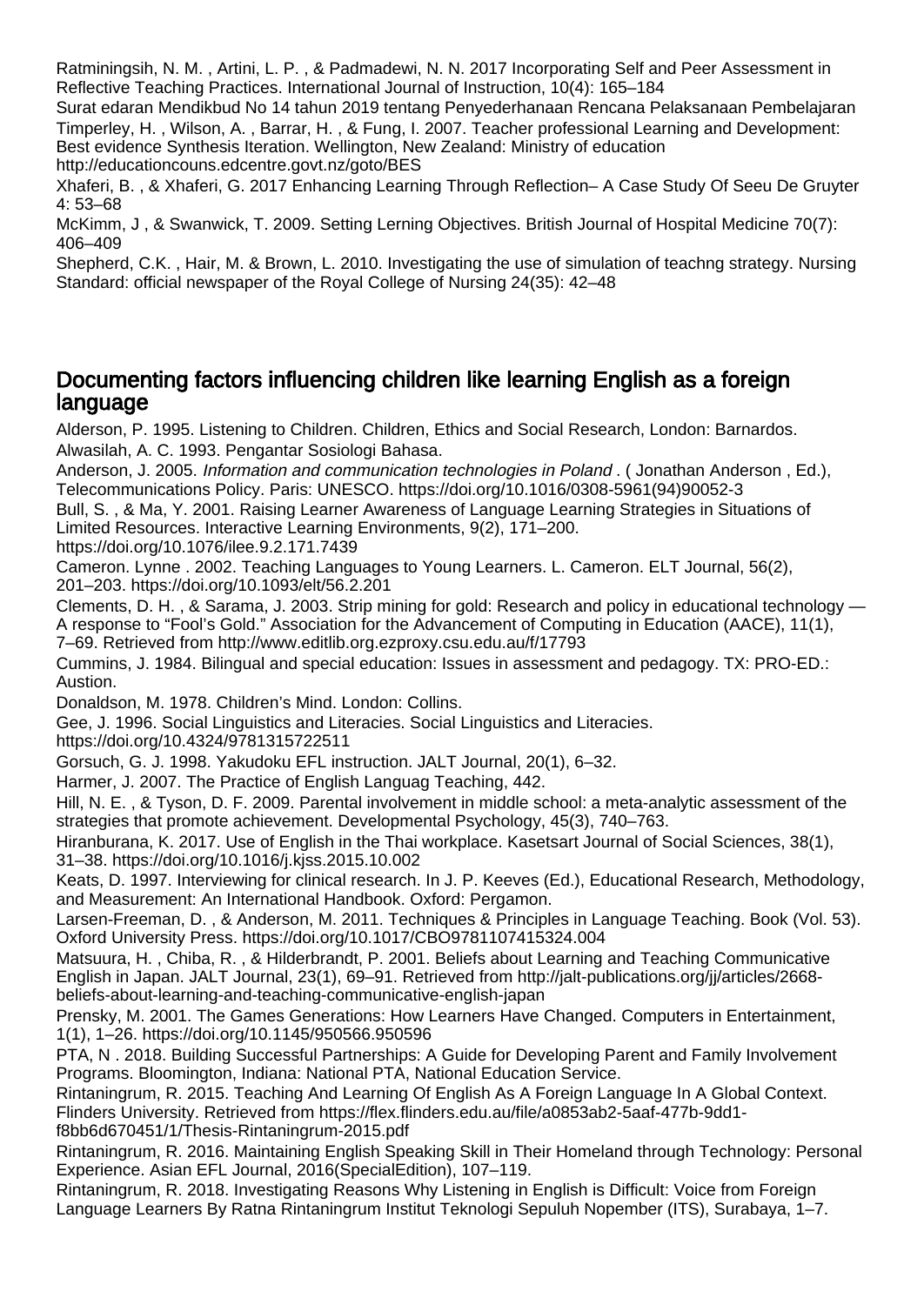Rintaningrum, R. , & Aldous, C. 2016. I Find It Easy To Learn English When. In Jambi University (Ed.). Jambi: Jambi University Press.

Scott A. W. , & Ytreber H. L. 2008. Teaching English to Children. ( N. Grant , Ed.). London New York: Longman.

Suzuki, T. 1999. NNihon-jin wa Naze Eigo ga Dekinaika [Why cannot Japanese master English?]. Tokyo: Iwanami Shoten. IJALT, 1(2).

Tomlinson, B. 2010. Principles and procedures of materials development for language learning: 3 Proposals for principled approaches to the development of ELT materials. Materials in ELT: Theory and Practice, (1995).

Vasilopoulos, G. 2008. Adapting Communicative Language Instruction in Korean Universities. The Internet TESL Journal, Vol. XIV, No. 8, 2 . Retrieved from http://iteslj.org/Techniques/Vasilopoulos-CLT.html Widiati, U. , & Cahyono, B. Y. 2009. The Teaching of Efl Listening in the Indonesian Context: the State of the Art. TEFLIN Journal, 20(2), 139–150. https://doi.org/10.15639/teflinjournal.v20i2/194–211

Yang, Y. F. 2013. Exploring students' language awareness through intercultural communication in computersupported collaborative learning. Educational Technology and Society, 16(2), 325–342.

Zhang, L. J. & A. W . 2009. Chinese senior high school EFL students' metacognitive awareness and.pdf. Chinese Senior High School EFL Students' Metacognitive Awareness and Reading-Strategy Use, 21(1), 37–59.

## The content validity analysis of the elementary school students' tolerance character measurement instrument

Aiken, L. R. 1985. Three Coefficients for Analyzing the Reliability and Validity of Ratings. Educational and Psychological Measurement 45(1): 131–142.

Azwar, S. 2012a. Penyusunan skala psikologi. Yogyakarta: Pustaka Pelajar.

Azwar, S. 2012b. Reliabilitas dan validitas. Yogyakarta: Pustaka Pelajar.

Hadiwinarto 2010. Penajaman Penilaian Karakter dan Budi Pekerti. Solo: Bahana Media Wirayuda.

Hansen, O. H. B. 2011. Teaching Tolerance in Public Education: Organizing the Exposure to Religious and Life-Stance Diversity. Religion & Education 38(2): 111–127.

Hasani, I. 2009. Siding and Acting Intolerantly: Intolerance by Society and Restriction by the State in Freedom of Religion, Belief in Indonesia: Report of Freedom of Religion, Belief in Indonesia. Jakarta: Setara Institute.

Hernández, A. S. , Maria, M. I. & Daniel, M. 2018. Teaching Tolerance in a Globalized World. Switzerland: Springer.

Kemendiknas . 2010. Pengembangan pendidikan budaya dan karakter bangsa. Jakarta: Puskur-Balitbang. Kumparan, T. J. 2018. Sikap Intoleransi Sekolah Viral, Disdikpora DIY Tidak Tegas [Online]. Available: https://kumparan.com/tugujogja/sikap-intoleransi-sekolah-viral-disdikpora-diy-tindak-tegas [Accessed 9 Februari 2020 ].

Lickona, T. 2013. Character matters. Jakarta: Bumi Aksara.

Muthahhari, T. 2017. Survei UIN Jakarta: Intoleransi Tumbuh di banyak Sekolah dan Kampus [Online]. Available: https://tirto.id/survei-uin-jakarta-intoleransi-tumbuh-di-banyak-sekolah-dan-kampus-czQL [Accessed 9 Februari 2020 ].

Polit, D. F. , Beck, C. T. & Owen, S. V. 2007. Is the CVI an acceptable indicator of content validity? Appraisal and recommendations. Res Nurs Health 30(4): 459–467.

Retnawati, H. 2015. Validitas Reliabilitas dan Karakteristik Butir. Yogyakarta: Parama Publishing.

Samani, M. & Hariyanto . 2013. Konsep dan model pendidikan karakter. Bandung: Remaja Rosdakarya. Saulius, T. 2013. What is "tolerance", and "tolerance education"? Philosophical perspectives. Baltic Journal of Sport and Health Science 89(2): 49–56.

Simarmata, N. N. , Wardani, N. S. & Prasetyo, T. 2019. Pengembangan Instrumen Penilaian Sikap Toleransi dalam Pembelajaran Tematik Siswa Kelas IV SD. Jurnal Basicedu 3(1): 194–199.

Suryabrata, S. 2000. Pengembangan Alat Ukur Psikologi. Yogyakarta: Penerbit ANDI.

Unesco 1995a. Declaration of principles on tolerance. Paris: Unesco.

Unesco . 1995b. Declaration of Principles on Tolerance. Proclaimed, and signed by the Member States of the UNESCO [Online]. Available: http://www.un.org/en/events/toleranceday/pdf/tolerance.pdf [Accessed 22 September 2020 ].

Yaghmaie, F. 2003. Content Validity And Its Estimation. J Med Edu 3(1): 25–27.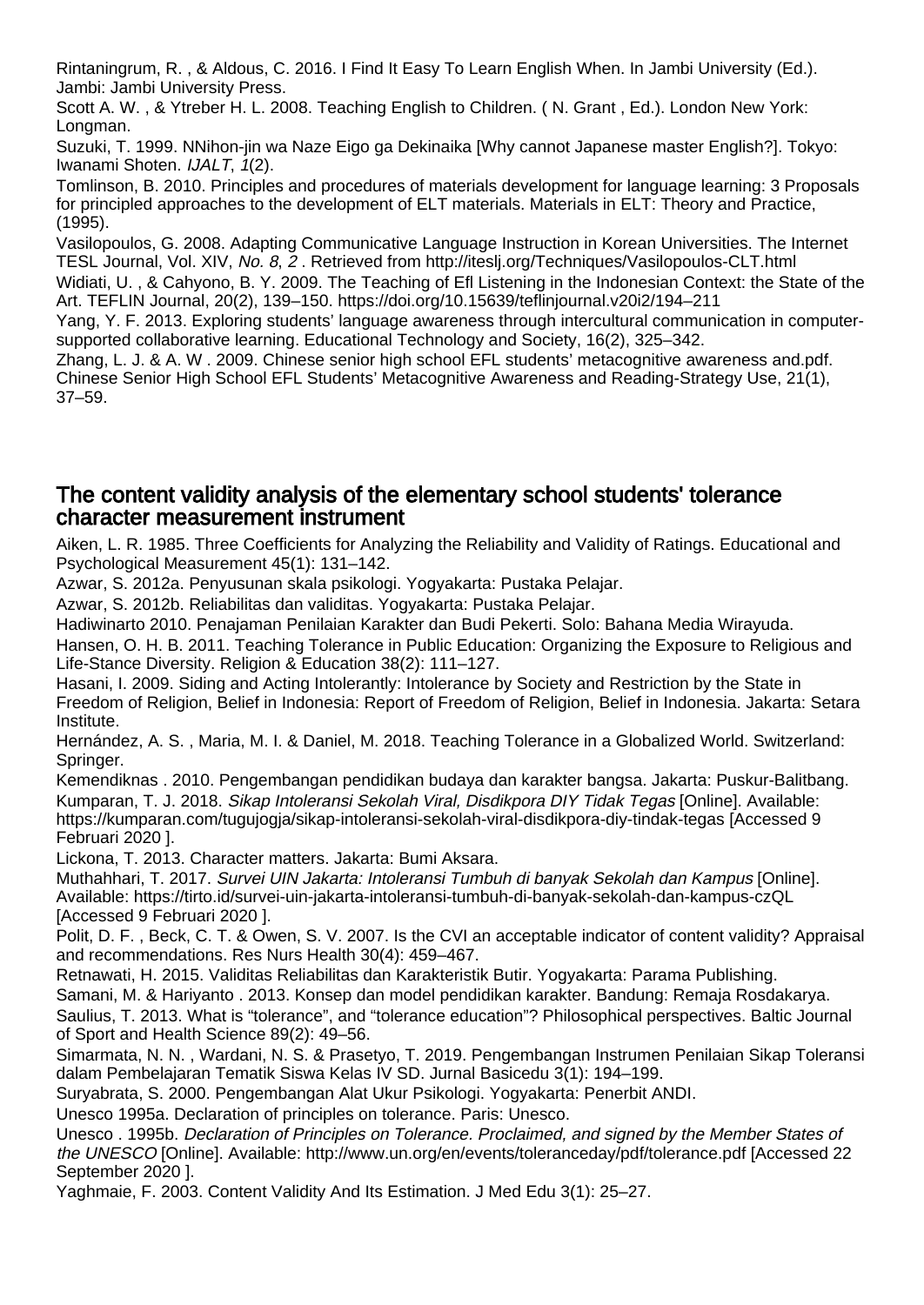#### Impoliteness language on social media: A descriptive review of PGSD UNY students

Culpeper, J. 2011. Impoliteness: Using Language to Cause Offence.

Eriyanto 2011. Analisis Isi: Pengantar Metodologi untuk Penelitian Ilmu Komunikasi dan Ilmu-Ilmu Sosial Lainnya.

Fuchs, C. 2017. Social Media: A Critical Introduction.

Hammod, N. M. & Abdul-Rassul, A. 2017. Impoliteness Strategies in English and Arabic Facebook Comments. International Journal of Linguistics 9: 97.

Krippendorff 2004. Content Analysis: An Introduction to Its Methodology.

Laughey, D. 2007. Key Themes in Media Theory.

Liu, X. 2017. Impoliteness in Reader Comments on Japanese Online News Sites. International Journal of Languages, Literature and Linguistics 3: 62–68.

Locher, M. A. 2010. Introduction: Politeness and impoliteness in computer-mediated communication. Journal of Politeness Research 6: 1–5.

McQuail, D. 2010. Teori Komunikasi Massa. 392.

Oz, M. , Zheng, P. & Chen, G. M. 2018. Twitter versus Facebook: Comparing incivility, impoliteness, and deliberative attributes. New Media and Society 20: 3400–3419.

Papacharissi, Z. 2004. Democracy online: Civility, politeness, and the democratic potential of online political discussion groups. New Media and Society 6: 259–283.

Rahardi, K. 2017. Linguistic Impoliteness in The Sociopragmatic Perspective. Jurnal Humaniora 29: 309. Serwaa, N. A. & Dadzie, P. S. 2015. Social media use and its implications on child behaviour: a study of a basic school in Ghana. International Journal of Social Media and Interactive Learning Environments 3: 49. Watie, E. D. S. 2016. Komunikasi dan Media Sosial (Communications and Social Media). Jurnal The Messenger 3: 69.

## Analysis of students' historical empathy in history education

Abdullah, S. H. 2007. Empati sejarah dalam pengajaran dan pembelajaran Sejarah. Jurnal Pendidik dan Pendidikan 22: 61–74.

Ahmad, J. 2002. Pemupukan Budaya Penyelidikan Dikalangan Guru di Sekolah: Satu Penilaian. Thesis Dr. Fal. Fakulti Pendidikan, Universiti Kebangsaan Malaysia.

Boddington, T. 1980. British Journal of Educational Empathy and the teaching of history. British Journal of Educational Studies 28: 13–19.

Cohen, L. , Lawrence, M. & Morrison, K. 2017. Research Methods in Education. 406-413.

Cowgill, D. A. & Waring, S. M. 2017. Historical Thinking: An Evaluation of Student and Teacher Ability to Analyze Sources. Journal of Social Studies Education Research 8: 115–145.

Creswell, J. W. 2014. Research Design: Qualitative, quantitative, and mixed methods approaches. Dahalan, S. C. , Ahmad, A. R. & Awang, M. M. 2018. Pembelajaran Abad ke-21, Mengapa dan Bagaimana Kemahiran Berfikir Aras Tinggi (KBAT) dalam Pendidikan Sejarah. Transformasi dan pembangunan pendidikan di Malaysia. Kementerian Pendidikan Malaysia.

Dillenburg, M. 2017. Understanding historical empathy in the classroom. Tesis Dr. Fal, School of Education, University of Boston.

Hoy, B. 2018. Teaching History With Custom-Built Board Games. Simulation and Gaming 49: 1–19.

Huijgen, T. , van de Grift, W. , van Boxtel, C. & Holthuis, P. 2018. Promoting historical contextualization: the development and testing of a pedagogy. Journal of Curriculum Studies 50: 410–434.

Knight, P. 1989. Empathy: concept, confusion and consequences in a national curriculum. Oxford Review of Education: 43.

Konting, M. M. 2000. Kaedah penyelidikan pendidikan. Cet. Ke5.

Lammert, C. 2020. Becoming inquirers: A review of research on inquiry methods in literacy preservice teacher preparation. Literacy Research and Instruction 8071.

Lee, P. & Ashby, R. 2001. Empathy, perspective taking, and rational understanding. In: Davis, O. L. ,

Yeager, E. A. & Foster, S. J. (eds.) Historical empathy and perspective taking in the social studies. USA: Rowman and Littlefield.

Leur, T. D. , Boxtel, C. V. & Wilschut, A. 2017. 'I Saw Angry People and Broken Statues': Historical Empathy in Secondary History Education. British Journal of Educational Studies 65: 331–352.

Osler, A. & Starkey, H. 2018. Extending the theory and practice of education for cosmopolitan citizenship. Educational Review 70: 31–40.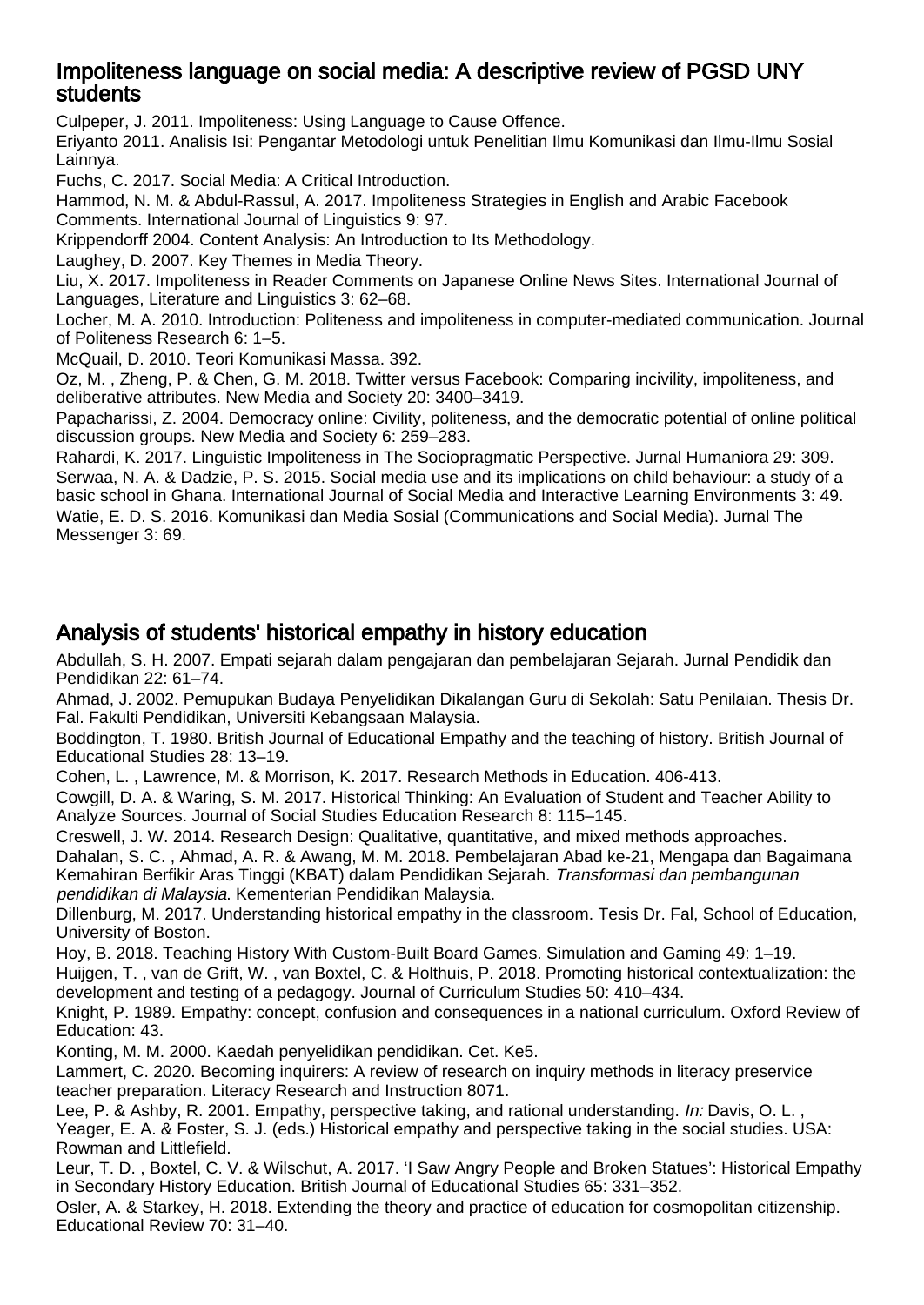Pallant, J. 2007. SPSS Survival Manual: A step by step guide to data analysis using SPSS for Windows (Version 10). 350.

Perrotta, K. A. & Bohan, C. H. 2017. More than a feeling : Tracing the progressive era origins of historical empathy in the social studies curriculum , 1890 – 1940s. The Journal of Social Studies Research: 1–11. Rantala, J. , Manninen, M. & van den Berg, M. 2016. Stepping into other people's shoes proves to be a difficult task for high school students: assessing historical empathy through simulation exercise. Journal of Curriculum Studies 48: 323–345.

Roberts, M. 1972. Educational Objectives for the Study of History. Teaching History 2: 347–350. Saucerman, J. , Ruis, A. & Shaffer, D. 2017. Automating the Detection of Reflection-on-Action. Journal of Learning Analytics 4: 212–239.

Sonley, V. , Turner, D. , Myer, S. & Cotton, Y. 2007. Information literacy assessment by portfolio: A case study. Reference Services Review 35: 41–70.

Stout, R. & Stout, R. 2019. Empathy, Vulnerability and Anxiety Empathy, Vulnerability and Anxiety. International Journal of Philosophical Studies 2559.

Sutherland, M. B. 1986. Education and Empathy. British Journal of Educational Studies 34: 142–151. Wiersma, W. & Jurs, S. G. 2008. Research mothods in education. An introduction. 9th Ed.

Wineburg, S. 2001. Historical Thinking and Other Unnatural Acts. Phi Delta Kappan 7: 81–94.

### Analysis of the implementation of primary school teachers' professional duties during the Covid-19 pandemic in Sleman Yogyakarta

Alea, L. A. , Fabrea, M. F. , Roldan, R. D. A. & Farooqi, A. Z. 2020. Teachers' Covid-19 awareness, distance learning education experiences and perceptions towards institutional readiness and challenges. International Journal of Learning, Teaching and Educational Research 19(6): 127–144.

Aliyyah, R. R. , Rachmadtullah, R. , Samsudin, A. , Syaodih, E. , Nurtanto, M. & Tambunan, A. R. S. 2020. The perceptions of primary school teachers of online learning during the covid-19 pandemic period: a case study in indonesia. Journal of Ethnic and Cultural Studies 7(2): 90–109.

Allen, J. , Rowan, L. & Singh, P. 2020. Teaching and teacher education in the time of COVID-19. Taylor & Francis.

Anugrahana, A. 2020. Hambatan, solusi dan harapan: pembelajaran daring selama masa pandemi covid-19 oleh guru sekolah dasar. Scholaria: Jurnal Pendidikan Dan Kebudayaan 10(3): 282–289.

Azoulay, A. 2020. UNESCO. Dirjen UNESCO Director-General of the United Nations Educational, Scientific and Cultural Organization. (UNESCO) seen on.

Carlsson, M. 2016. Conceptualizations of professional competencies in school health promotion. Health **Education** 

Duraku, Z. & Hoxha, L. 2020. The impact of COVID-19 on education and on the well-being of teachers, parents, and students: Challenges related to remote (online) learning and opportunities for advancing the quality of education. Retrieved online from https://www.researchgate.net/publication/341297812.

Elfrianto, E. , Dahnial, I. & Tanjung, B. N. 2020. The competency analysis of principal against teachers in conducting distance learning in covid-19 pandemic. Jurnal tarbiyah 27(1).

Espino-Díaz, L. , Fernandez-Caminero, G. , Hernandez-Lloret, C.-M. , Gonzalez-Gonzalez, H. & Alvarez-Castillo, J.-L. 2020. Analyzing the impact of COVID-19 on education professionals. toward a paradigm shift: ICT and neuroeducation as a binomial of action. Sustainability 12(14): 5646.

Flores, M. A. & Swennen, A. 2020. The COVID-19 pandemic and its effects on teacher education. Taylor & Francis.

Goh, P. S. C. & Wong, K. T. 2014. Beginning teachers' conceptions of competency: Implications to educational policy and teacher education in Malaysia. Educational Research for Policy and Practice 13(1): 65–79.

González, Á. , Fernández, M. B. , Pino-Yancovic, M. & Madrid, R. 2020. Teaching in the pandemic: reconceptualizing Chilean educators' professionalism now and for the future. Journal of Professional Capital and Community.

Jones, A. & Kessler, M. 2020. Teachers' Emotion and Identity Work During a Pandemic. Front. Educ 5: 583775.

Kosasi, S. 2009. Profesi keguruan. Jakarta: Rineka Cipta.

Kunandar . 2010. Guru profesional implementasi kurikulum tingkat satuan pendidikan (KTSP) dan sukses dalam sertifikasi guru. Jakarta: Rajagrafindo Persada.

Mangkunegara, A. P. & Prabu, A. 2000. Manajemen sumber daya perusahaan. Remaja Rosdakarya.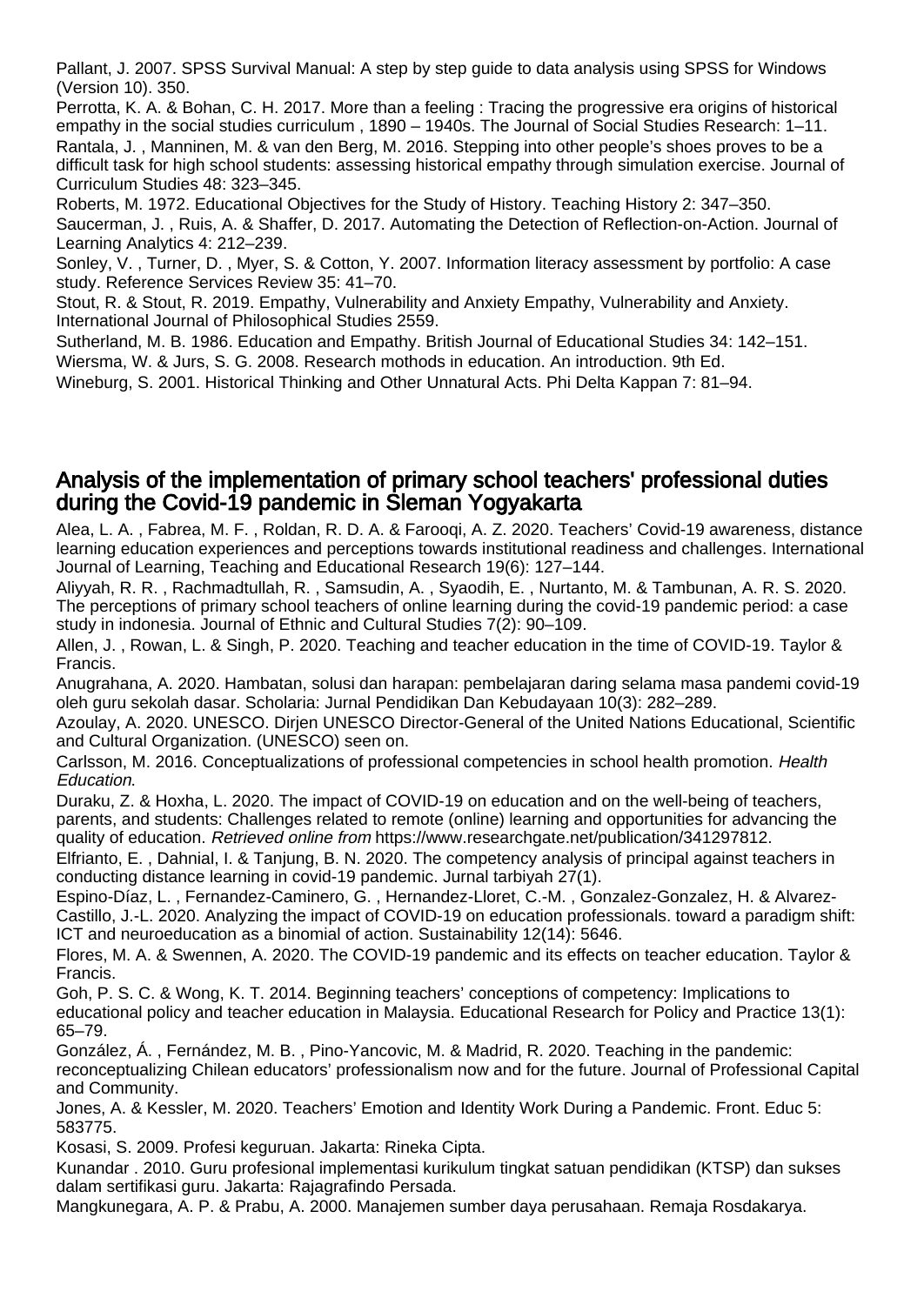Purwanto, A. , Pramono, R. , Asbari, M. , Hyun, C. C. , Wijayanti, L. M. & Putri, R. S. 2020. Studi eksploratif dampak pandemi covid-19 terhadap proses pembelajaran online di sekolah dasar. EduPsyCouns: Journal of Education, Psychology and Counseling 2(1): 1–12.

Simanjuntak, S. Y. & Kismartini, K. 2020. Respon pendidikan dasar terhadap kebijakan pembelajaran jarak jauh selama pandemi Covid-19 di Jawa Tengah. Jurnal Ilmiah Wahana Pendidikan 6(3): 308–316. Stone-Johnson, C. & Weiner, J. M. 2020. Principal professionalism in the time of COVID-19. Journal of Professional Capital and Community.

Sudrajat, J. 2020. Kompetensi guru di masa pandemi covid-19. Jurnal Riset Ekonomi Dan Bisnis 13(2): 100–110.

Sugiyono . 2011. Metode Penelitian Kuantitatif, Kualitatif dan R&D. Bandung: Alfabeta.

Van Der Spoel, I. , Noroozi, O. , Schuurink, E. & Van Ginkel, S. 2020. Teachers' online teaching expectations and experiences during the Covid19-pandemic in the Netherlands. European journal of teacher education 43(4): 623–638.

Wahyono, P. , Husamah, H. & Budi, A. S. 2020. Guru profesional di masa pandemi COVID-19: Review implementasi, tantangan, dan solusi pembelajaran daring. Jurnal pendidikan profesi guru 1(1): 51–65. Wulandari, S. S. 2018. Peningkatan kompetensi profesional guru kewirausahaan melalui lesson study berbasis pantai dan laut. Jurnal Pendidikan Edutama 5(2): 69–78.

#### Fun and interesting learning to improve students' creativity and self-confidence in the 5.0 social era

Arends, R. , & Kilcher, A. 2010. Teaching for student learning: Becoming an accomplished teacher. Routledge. New York.

Ausín, V. , Abella, V. , Delgado, V. , & Hortigüela, D. 2016. Aprendizaje basado en proyectos a través de las TIC. Una experiencia de innovación docente desde las aulas universitarias. Formacion Universitaria, 9(3): 31–38. https://doi.org/10.4067/S0718-50062016000300005

Basilotta Gómez-Pablos, V. , Martín del Pozo, M. , & García-Valcárcel Muñoz-Repiso, A. 2017. Projectbased learning (PBL) through the incorporation of digital technologies: An evaluation based on the experience of serving teachers. Computers in Human Behavior, 68: 501.

https://doi.org/10.1016/j.chb.2016.11.056

Biasutti, M. 2015. Interdisciplinary project-based learning: an online wiki experience in teacher education. Technology, Pedagogy and Education, 24(3): 339–355. https://doi.org/10.1080/1475939X.2014.899510 Chang, S. 2018. Impacts of an augmented reality-based flipped learning guiding approach on students' scientific project performance and perceptions. Computers and Education, 125: 226–239. https://doi.org/10.1016/j.compedu.2018.06.007

Chu, S. K. W. , Zhang, Y. , Chen, K. , Chan, C. K. , Lee, C. W. Y. , Zou, E. , & Lau, W. 2017. The effectiveness of wikis for project-based learning in different disciplines in higher education. Internet and Higher Education, 33: 49–60. https://doi.org/10.1016/j.iheduc.2017.01.005

Dabae Lee , Yeol Huh, C. M. R. 2015. Collaboration, intragroup conflict, and social skills in project-based learning. Instructional Science, 43(5): 561–590. https://doi.org/10.1007/s11251-015-9348-7

Daniel Spikol , Emanuele Ruffaldi GiacomoDabisias, M. C. (2018). Supervised machine learning in multimodal learning analytics for estimating success in project-based learning. Journal of Computer Assisted Learning, 34(4): 366–377. https://doi.org/10.1111/jcal.12263

Depdikbud . 2013. Permendikbud Nomor 65 tahun 2013 tentang Standart Proses Pendidikan Dasar dan Menengah. Jakarta: Depdikbud.

Filcik, A. et al. 2012. The effects of project-based learning (PjBL) approach on the achievement and efficacy of high school mathematics students: a longitudinal study investigating the effects of PjBL approach in mathematics education. Proceedings of the National Conference in Undergraduate Research (NCUR), 29-31 Maret 2012. Odgen Utah: Weber State University, Utah.

Guo, S. , & Yang, Y. 2012. Project-based learning: an effective approach to link teacher professional development and student learning. Journal of Educational Technology Development and Exchange, Desember 2012, 5(2): 41–56.

Genc, M. 2015. The project-based learning approach in environmental education. International Research in Geographical and Environmental Education, 24(2), 105–117. https://doi.org/10.1080/10382046.2014.993169 Han, S. 2015. In-service teachers' implementation and understanding of STEM project based learning. Eurasia Journal of Mathematics, Science and Technology Education, 11(1): 63–76. https://doi.org/10.12973/eurasia.2015.1306a

Han, Sunyoung , Capraro, R. , & Capraro, M. M. 2015. How Science, Technology, Engineering, and Mathematics (Stem) Project-Based Learning (PBL) Affects High, Middle, and Low Achievers Differently: the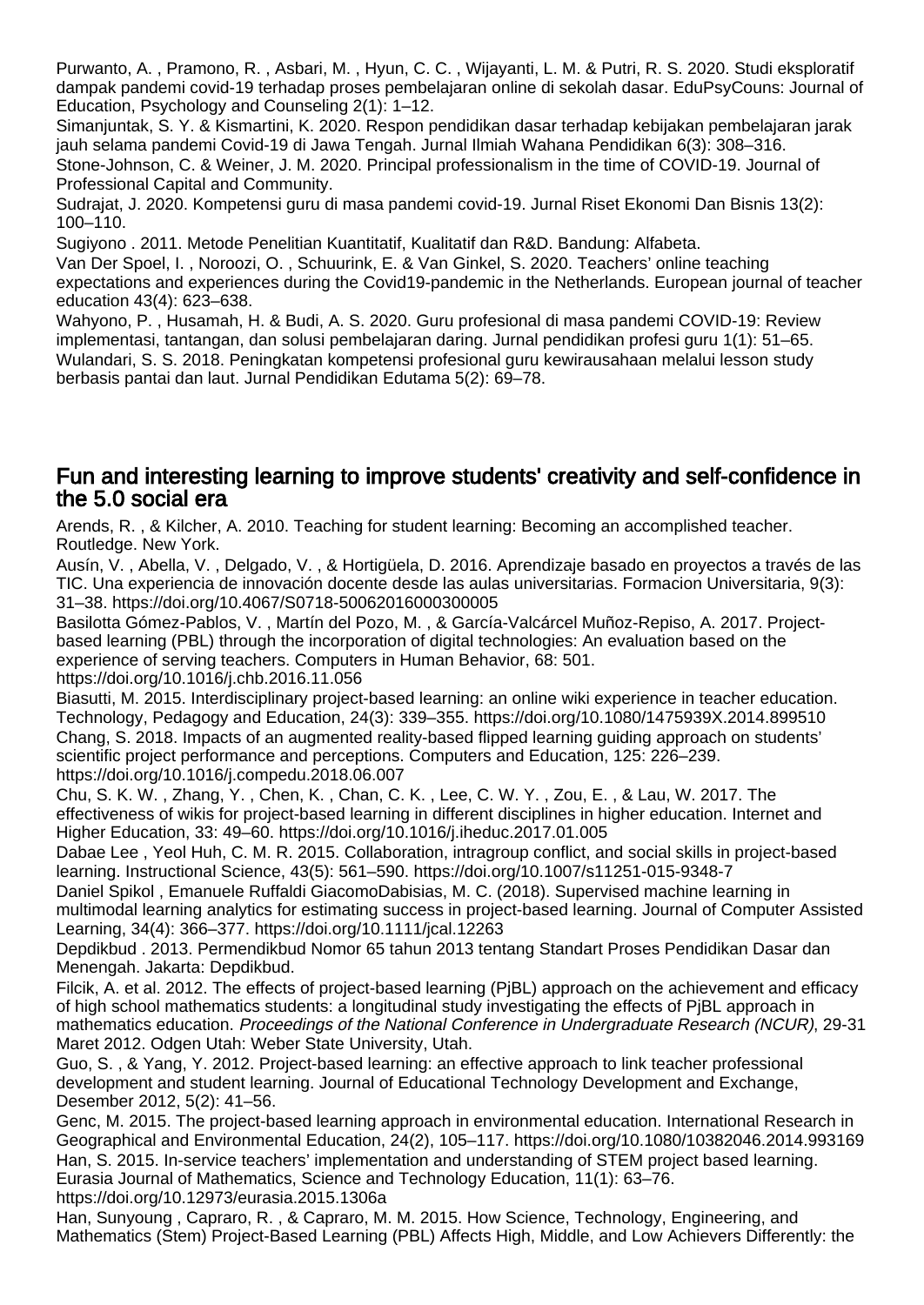Impact of Student Factors on Achievement. International Journal of Science and Mathematics Education, 13(5): 1089–1113. https://doi.org/10.1007/s10763-014-9526-0

Ibrahim Bilgin , Yunus Karakuyu, Y. A. 2015. The effects of project based learning on undergraduate students' achievement and self-efficacy beliefs towards science teaching. Eurasia Journal of Mathematics, Science and Technology Education, 11(3): 469–477. https://doi.org/10.12973/eurasia.2014.1015a

Jian-Wei Lin a, C.-W. T. 2016. The impact of an online project-based learning environment with group awareness support on students with different self-regulation levels: An extended-period experiment. Computers and Education, 99: 28–38. https://doi.org/10.1016/j.compedu.2016.04.005

Kaj U. Koskinen . 2012. Organizational Learning in Project- Based Companies: A Process Thinking Approach. Project Management Journal, 39: 28–42. https://doi.org/10.1002/pmj

Kokotsaki, D. , Menzies, V. , & Wiggins, A. 2016. Project-based learning: A review of the literature. Improving Schools, 19(3): 267–277. https://doi.org/10.1177/1365480216659733

Mudlofar, A. 2012. Aplikasi Pengembangan Kurikulum Tingkat Satuan Pendidikan dan Bahan Ajar dalam Pendidikan Islam. Rajawali Pers: Jakarta

Plomp, T. 2010. An introductional to educational design research. Proceedings of the seminar conducted at the east china normal University, Beijing

Prastowo, A. 2012. Panduan Kreatif Membuat Bahan Ajar Inovatif. Diva Press. Yogyakarta Patton, A. 2012. Work that matters: the teacher's guide for project based learning. The Paul Hamlyn Foundation. California

McArdle, G. 2010. Instructional design for action learning. Amacom. New York.

Rodríguez, J. , Laverón-Simavilla, A. , Del Cura, J. M. , Ezquerro, J. M. , Lapuerta, V. , & Cordero-Gracia, M. 2015. Project Based Learning experiences in the space engineering education at Technical University of Madrid. Advances in Space Research, 56(7): 1319–1330. https://doi.org/10.1016/j.asr.2015.07.003 Scott Wurdinger, M. Q. 2014. Enhancing College Students' Life Skills through Project Based Learning. InnovHighEduc. https://doi.org/10.1007/s10755-014-9314-3

Zhang, Z. , Hansen, C. T. , & Andersen, M. A. E. 2015. Teaching Power Electronics with a Design-Oriented, Project-Based Learning Method at the Technical University of Denmark. IEEE Transactions on Education,  $1-\overline{7}$ .

#### Goal-orientation measurement model: A study of psychometric properties using a ranking scale

Ames, C. 1992. Classrooms: Goals, structures, and student motivation, Journal of Educational Psychology 84(3): 261–271.

Anderman, E. M. , Austin, C. C. & Johnson, D. M. 2002. The development of goal orientation. Development of Achievement Motivation, 197–220. doi: 10.1016/b978-012750053-9/50010-3.

Azwar, S. 2016. Penyusunan skala psikologi [Constructing a psychological scale]. Pustaka Pelajar. Becker, S. et al . 2019. Relations between life-goal regulation, goal orientation, and education-related parenting- A person-centered perspective. Learning and Individual Differences. 76(September): 101786. doi: 10.1016/j.lindif.2019.101786.

Chernyshenko, O. S. et al . 2009. Normative scoring of multidimensional pairwise preference personality scales using IRT: Empirical comparisons with other formats. Human Performance 22(2): 105–127. doi: 10.1080/08959280902743303.

Cohen, R. J. & Swerdlik, M. E. 2010. Psychological testing and assessment: An introduction to test and measurement 7th edition. McGraw-Hill.

Departemen Pendidikan Nasional . 2012. Kamus besar Bahasa Indonesia [Indonesian Dictionary]. Gramedia Pustaka Utama.

Elliot, A. J. & Harackiewicz, J. 1996. Approach and avoidance achievement goals and intrinsic motivation: A mediational analysis. Journal of Personality and Social Psychology 70: 968–980.

Elliot, A. J. & Church, M. A. 1997. A hierarchical model of approach and avoidance achievement motivation. Journal of Personality and Social Psychology 72(1): 218–232. doi: 10.1037/0022-3514.72.1.218.

Elliot, A. J. & McGregor, H. A. (2001). A 2 × 2 achievement goal framework. Journal of Personality and Social Psychology, 80(3): 501–519. doi: 10.1037/0022-3514.80.3.501.

Erdem-Keklik, D. & Keklik, İ. (2013). Exploring the factor structure of the 2x2 achievement goal orientation scale with high school students. Procedia - Social and Behavioral Sciences 84: 646–651. doi: 10.1016/j.sbspro.2013.06.619.

Furr, R. M. (2011) Scale construction and psychometrics for social and personality psychology. SAGE Publications Ltd.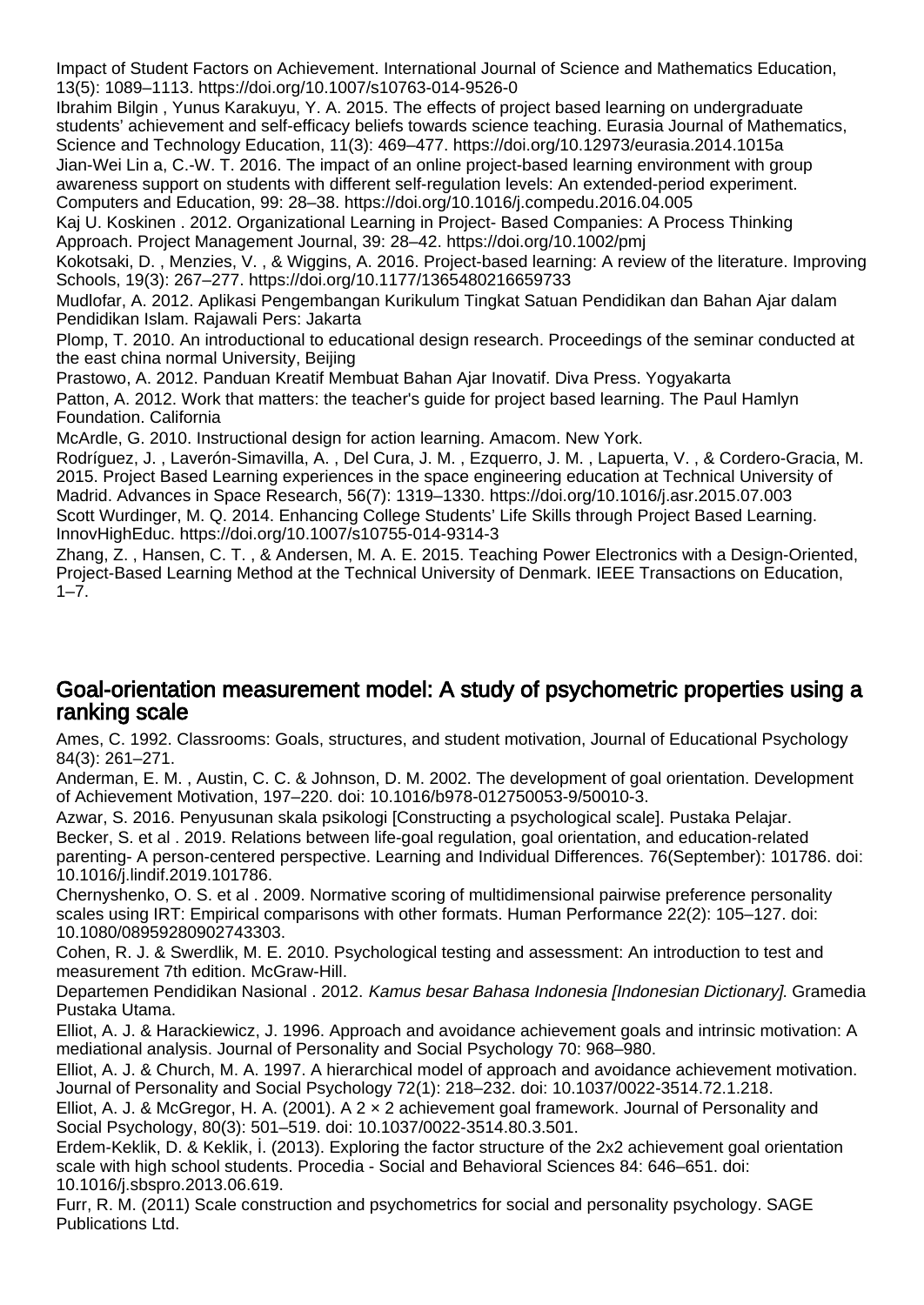Honkaniemi, L. , Tolvanen, A. & Feldt, T. (2011). Personality and Social Psychology Applicant reactions and faking in real-life personnel selection. 376–381. doi: 10.1111/j.1467-9450.2011.00892.x.

Indonesia , Garba Rujukan Digital (Garuda). 2020. Available at:

http://garuda.ristekbrin.go.id/documents?page=5&q=orientasi tujuan.

Kaplan, A. & Maehr, M. L. 1999. Achievement goals and student well-being. Contemporary Educational Psychology 24(4): 330–358. doi: 10.1006/ceps.1999.0993.

Midgley, C. et al . 1998. The development and validation of scales assessing students' achievement goal orientations. Contemporary Educational Psychology, 23(2): 113–131. doi: 10.1006/ceps.1998.0965. Midgley, C. et al . 2000. Manual for the patterns of adaptive learning scales', University of Michigan , pp. 734–763.

Nurcahyanti, A. & Setyawan, I. 2014. Hubungan antara iklim sekolah dengan orientasi tujuan performa pada siswa sekolah menengah pertama', Empati: Jurnal Karya Ilmiah S1 Undip, 3(4): 62–73.

Payne, S. C. , Youngcourt, S. S. & Beaubien, J. M. 2007. A meta-analytic examination of the goal orientation nomological net. Journal of Applied Psychology 92(1): 128–150. doi: 10.1037/0021-9010.92.1.128.

Romadhani, R. K. & Setiawati, F. A. 2019. Goal orientation, well-being, dan kesuksesan akademik mahasiswa UNY semester awal.

Setiawati, F. A. , Mardapi, D. & Azwar, S. 2013. Penskalaan teori klasik instrumen Multiple Intelligences Tipe Thurstone dan Likert. Jurnal Penelitian dan Evaluasi Pendidikan, 17(2): 259–274. doi: 10.21831/pep.v17i2.1699.

Steinmayr, R. , Bipp, T. & Spinath, B. 2011. Goal orientations predict academic performance beyond intelligence and personality. Learning and Individual Differences 21(2): 196–200. doi: 10.1016/j.lindif.2010.11.026.

Susetyo, Y. & Kumara, A. 2012. Orientasi tujuan, atribusi penyebab, dan belajar berdasar regulasi diri. Jurnal Psikologi, 39(1): 95–111.

Uyun, M. 2018. Orientasi Tujuan Dan Efikasi Akademik Terhadap Kecurangan Akademik Pada Mahasiswa Fakultas Psikologi Uin Raden Fatah Palembang. Psikis : Jurnal Psikologi Islami 4(1): 45–51. doi: 10.19109/psikis.v4i1.1938.

VandeWalle, D. 1997. Development and validation of a work domain goal orientation instrument. Educational and Psychological Measurement 57(6): 995–1015. doi: 10.1177/0013164497057006009.

Variansyah, V. & Listiara, A. 2017. Hubungan orientasi tujuan performa dengan kecemasan akademik pada siswa kelas X di SMA Negeri "A" Semarang. Empati 6(1): 419–424.

Was, C. 2006. Academic achievement goal orientation: Taking another look. Electronic Journal of Research in Educational Psychology, 4(10): 529–550.

Xiao, Y. , Liu, H. & Li, H. 2017. Integration of the forced-choice questionnaire and the likert scale: A simulation study, Frontiers in Psychology, 8(MAY). doi: 10.3389/fpsyg.2017.00806.

Zwick, R. & McDonald, R. P. 2000. Test theory: A unified treatment, Journal of the American Statistical Association. doi: 10.2307/2669496.

## Multiliteracy education in 5.0 era on learning entrepreneurship with the project based learning model

Ahlah, S. , & Melianah . 2020. Membangun Karakter Siswa Melalui Literasi Digital Dalam Menghadapi Pendidikan Abad 21 Era Society 5.0. Prosiding Seminar Nasional Pendidikan Program Pascasarjana Universitas PGRI Palembang 10 Januari 2020: 805–814.

Andreou, C. 2014. Dopaminergic modulation of probabilistic reasoning and overconfidence in errors: A double-blind study. Schizophrenia Bulletin, 40(3): 558–565. https://doi.org/10.1093/schbul/sbt064 Armenteros, M. , Liaw, S. S. , Fernández, M. , Díaz, R. F. , & Sánchez, R. A. 2013. Surveying FIFA instructors' behavioral intention toward the Multimedia Teaching Materials. Computers and Education, 61(1): 91–104. https://doi.org/10.1016/j.compedu.2012.09.010

Awayed-Bishara, M. 2015. Analyzing the cultural content of materials used for teaching English to high school speakers of Arabic in Israel. Discourse and Society, 26(5): 517–542.

https://doi.org/10.1177/0957926515581154

Banerji, K. , Gundersen, D. E. , & Behara, R. S. 2005. Quality management practices in Indian service firms. Total Quality Management and Business Excellence, 16(3): 321–330. https://doi.org/10.1080/14783360500053881

Bhave, M. P. 1994. A process model of entrepreneurial venture creation. Journal of Business Venturing, 9(3): 223–242. https://doi.org/10.1016/0883-9026(94)90031-0

Cakmak, M. , & Takayama, L. 2014. Teaching people how to teach robots: The effect of instructional materials and dialog design. In ACM/IEEE International Conference on Human-Robot Interaction (pp.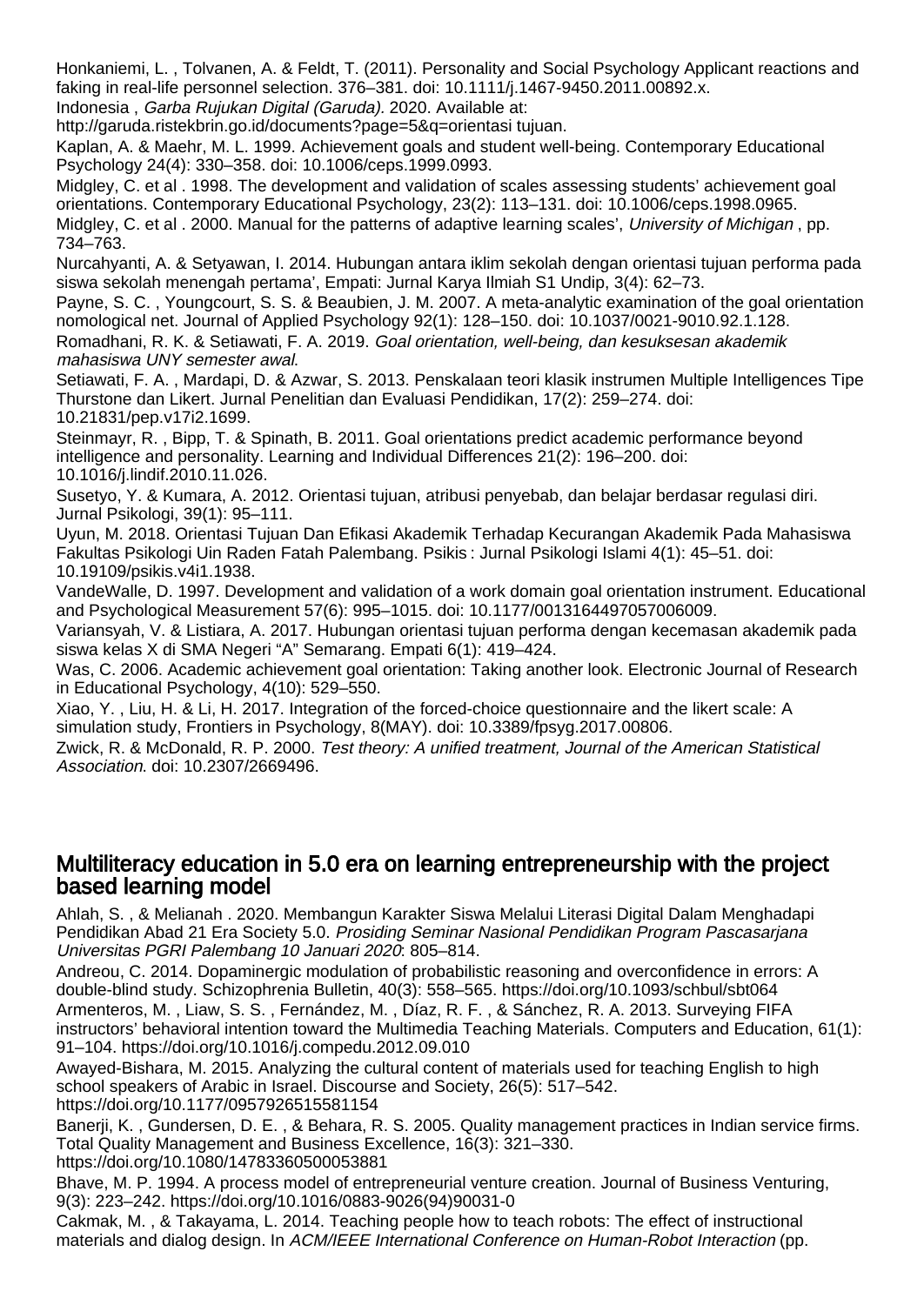431–438). https://doi.org/10.1145/2559636.2559675

Chen, C. H. , & Tzeng, G. H. 2011. Creating the aspired intelligent assessment systems for teaching materials. Expert Systems with Applications, 38(10): 12168–12179.

https://doi.org/10.1016/j.eswa.2011.03.050

Desi Fitria , Melly Susanti, M. D. I. 2019. Project Based Learning Model in Improving The Ability and Trust. International Journal of Science, Technology & Management, 1(3): 237–243. https://ijstm.inarah.co.id/index.php/ijstm/issue/view/10.46729

Donkor, F. 2011. Assessment of learner acceptance and satisfaction with video-based instructional materials for teaching practical skills at a distance. International Review of Research in Open and Distance Learning, 12(5): 71–88. https://doi.org/10.19173/irrodl.v12i5.953

Ermy Wijaya , Noprianysah, M. S. 2020. Model Pembelajaran Berbasis Proyek dalam Meningkatkan Kemampuan dan Kepercayaan Siswa. Pedagogia Jurnal Ilmu Pendidikan, 18(02): 136–147.

Fadlillah, M. 2014. Implementasi Kurikulum 2013 Dalam Pembelajaran SD/MI. SMP/ Mts, &SMA/MA. Ar-Ruzz Media.

Garton, S. 2014. Identifying a research agenda for language teaching materials. Modern Language Journal, 98(2): 654–657. https://doi.org/10.1111/modl.12094

Gilmore, G. 2019. Intercultural praxis: Australian diploma of early childhood education preservice teacher visual literacy comparisons between Australia and Vietnam. Intercultural Education, 30(6): 634–657. https://doi.org/10.1080/14675986.2019.1627112

Gray, J. (Ed.). 2013. Critical perspectives on language teaching materials. Switzerland: Springer Nature. https://doi.org/10.1057/9781137384263

Hernández, M. I. , Couso, D. , & Pintó, R. 2015. Analyzing Students' Learning Progressions Throughout a Teaching Sequence on Acoustic Properties of Materials with a Model-Based Inquiry Approach. Journal of Science Education and Technology, 24(2–3): 356–377. https://doi.org/10.1007/s10956-014-9503-y

Joutsenlahti, J. , & Kulju, P. 2017. Multimodal Languaging as a Pedagogical Model—A Case Study of the Concept of Division in School Mathematics. Education Sciences, 7(1): 9. https://doi.org/10.3390/educsci7010009

Larson, B. A. 1994. Changing the economics of environmental degradation in Madagascar: Lessons from the national environmental action plan process. World Development, 22(5): 671–689. https://doi.org/10.1016/0305-750X(94)90043-4

Lu, J. W. , & Beamish, P. W. (2001). The internationalization and performance of SMEs. Strategic Management Journal, 22(6–7): 565–586. https://doi.org/10.1002/smj.184

Ludwig, C. 2015. Narrating the "Truth": Using autographics in the EFL classroom. In Learning with Literature in the EFL Classroom (pp. 299–320). https://doi.org/10.3726/978-3-653-04297-9

Martín-Peña, M. L. 2018. The digitalization and servitization of manufacturing: A review on digital business models. Strategic Change, 27(2): 91–99. https://doi.org/10.1002/jsc.2184

Putra, I. U. , Susanti, M. , & Bengkulu, U. D. 2020. Development of Entrepreneurial Teaching Materials by Using Project-Based Learning Model in Improving Students' Creativity and Self-Confidence. Jurnal Keilmuan Manajemen Pendidikan, 6(02): 153–162. https://doi.org/10.32678/tarbawi.v6i02.2948

Rajab Agustini, M. S. 2020. Penguatan Pendidikan Karakter Melalui Literasi Digital Sebagai Strategi Menuju Era Society 5.0. In PROSIDING SEMINAR NASIONAL PENDIDIKAN PROGRAM PASCASARJANA (pp. 624–633). UNIVERSITAS PGRI PALEMBANG.

Rendón-Galvis, S. C. 2020. The use of ICT to promote reading in public libraries with the intervention of librarians. Investigacion Bibliotecologica, 34(83): 129–144.

https://doi.org/10.22201/iibi.24488321xe.2020.83.58095

Ritonga, L. 2018. Pengaruh Penggunaan Model Pembelajaran Jigsaw Terhadap Hasil Belajar Ekonomi Pada Materi Penawaran Di Kelas X SMA Negeri 1 Padangbolak Julu. Jurnal MISI Institut Pendidikan Tapanuli Selatan, 1(1): 430–439.

Sarasvathy, S. D. 2008. Effectuation: Elements of entrepreneurial expertise. In Effectuation: Elements of Entrepreneurial Expertise. https://doi.org/10.4337/9781848440197

Shamim, F. 2008. Trends, issues and challenges in English language education in Pakistan. Asia Pacific Journal of Education, 28(3): 235–249. https://doi.org/10.1080/02188790802267324

Sipahutar, J. 2018. Pengaruh Penggunaan Model Pembelajaran Picture and Picture Terhadap Hasil Belajar Ekonomi Siswa Pada Materi Pengangguran Kelas Xi IPS SMA Negeri 1 Sibabangun. Jurnal Misi, 1(1): 104–104.

Susanti, M. , Herfianti, M. , Damarsiwi, E. P. M. , Perdim, F. E. , & Joniswan . 2020. Project-based learning model to improve students' ability. International Journal of Psychosocial Rehabilitation, 24(2): 1378–1387. https://doi.org/10.37200/IJPR/V24I2/PR200437

Untari, E. (2017). Pentingnya pembelajaran multiliterasi untuk mahasiswa pendidikan guru sekolah dasar dalam mempersiapkan diri menghadapi kurikulum 2013. Wahana Sekolah Dasar, 25(1), 16–22.